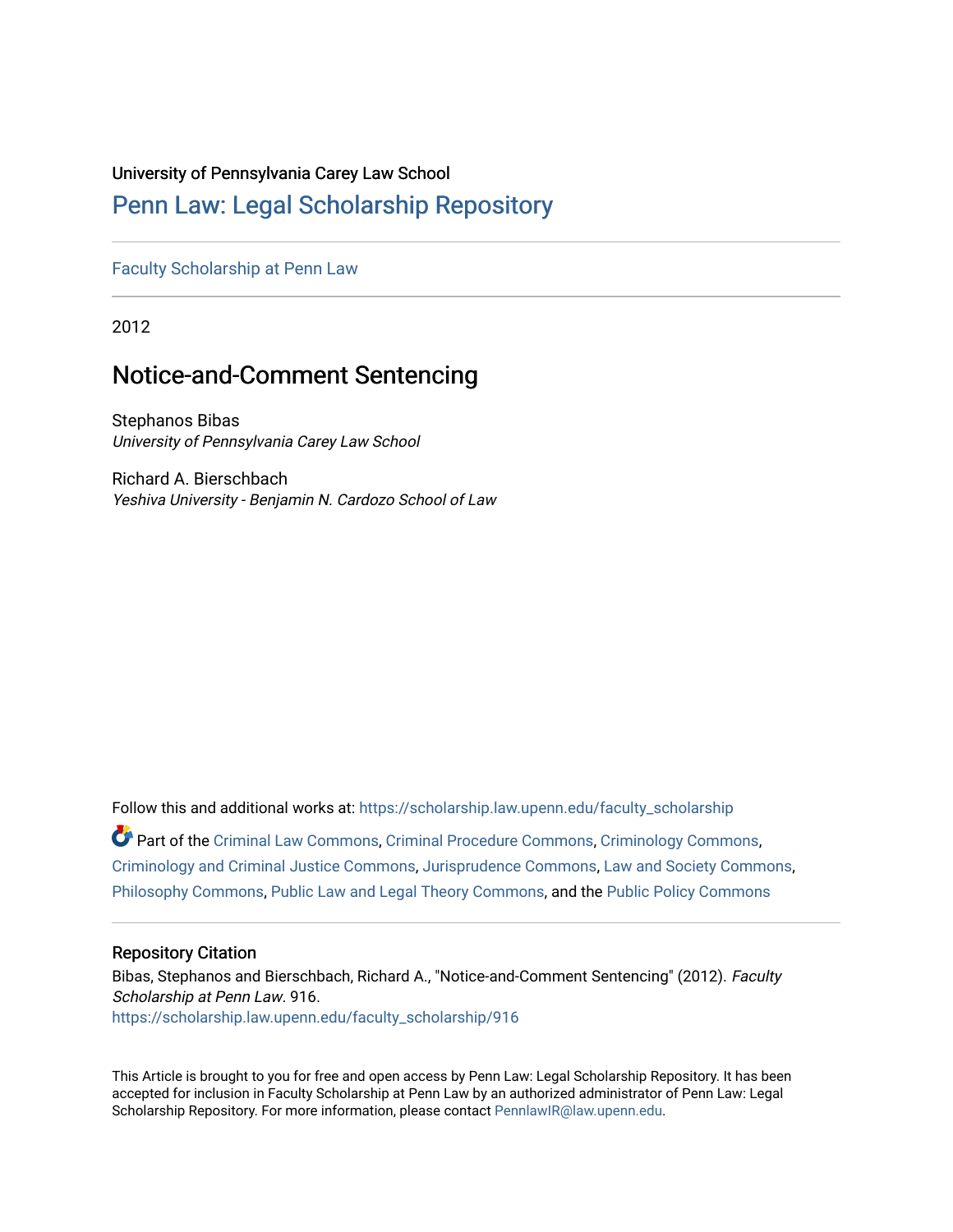# **Article**

1

# **Notice-and-Comment Sentencing**

# **Richard A. Bierschbach[†](#page-1-0) & Stephanos Bibas[††](#page-1-1)**

| I.                                                         | Plea-Bargained Sentencing: Private Deals vs. The            |                                                        |  |
|------------------------------------------------------------|-------------------------------------------------------------|--------------------------------------------------------|--|
|                                                            |                                                             |                                                        |  |
|                                                            |                                                             |                                                        |  |
|                                                            |                                                             |                                                        |  |
|                                                            |                                                             |                                                        |  |
|                                                            | II. Participation and the Public Interest in Administrative |                                                        |  |
|                                                            |                                                             |                                                        |  |
|                                                            |                                                             |                                                        |  |
|                                                            |                                                             |                                                        |  |
|                                                            |                                                             |                                                        |  |
|                                                            |                                                             | 2. Participation, Explanation, and Judicial Review  29 |  |
|                                                            |                                                             |                                                        |  |
| III. Crafting a System of Notice-and-Comment Sentencing 34 |                                                             |                                                        |  |
|                                                            |                                                             |                                                        |  |
|                                                            |                                                             | B. At the Wholesale Level: Arrests, Charging, Plea     |  |
|                                                            |                                                             |                                                        |  |
|                                                            |                                                             |                                                        |  |

<span id="page-1-0"></span><sup>†</sup> Associate Professor, Benjamin N. Cardozo School of Law, Yeshiva University.

<span id="page-1-1"></span><sup>††</sup> Professor of Law and Criminology and Director, Supreme Court Clinic, University of Pennsylvania Law School. We thank Mike Burstein, Vincent Chiao, Michelle Dempsey, Michael Herz, Dan Markel, Max Minzner, Anthony O'Rourke, Ronald Wright, and participants in faculty workshops at the University of Pennsylvania, Santa Clara University, and Loyola-Los Angeles Law Schools, the Cardozo Junior Faculty Workshop, and the New York City Criminal Law Theory Colloquium at NYU for their valuable feedback, and Nick LaSpina for excellent research assistance. Copyright © 2012 by Richard A. Bierschbach & Stephanos Bibas. [Editor's Note: For further discussion of Notice-and-Comment Sentencing, see Erik Luna, *Notice and Comment* in Extremis, 97 MINN. L. REV. (forthcoming 2013); Ronald F. Wright, *It's the Reply, Not the Comment: Observations About the Bierschbach and Bibas Proposal*, 97 MINN. L. REV. (forthcoming 2013); Richard A. Bierschbach & Stephanos Bibas, *Marrying Participation and Expertise: A Reply to Professors Wright and Luna*, 97 MINN. L. REV. (forthcoming 2013).]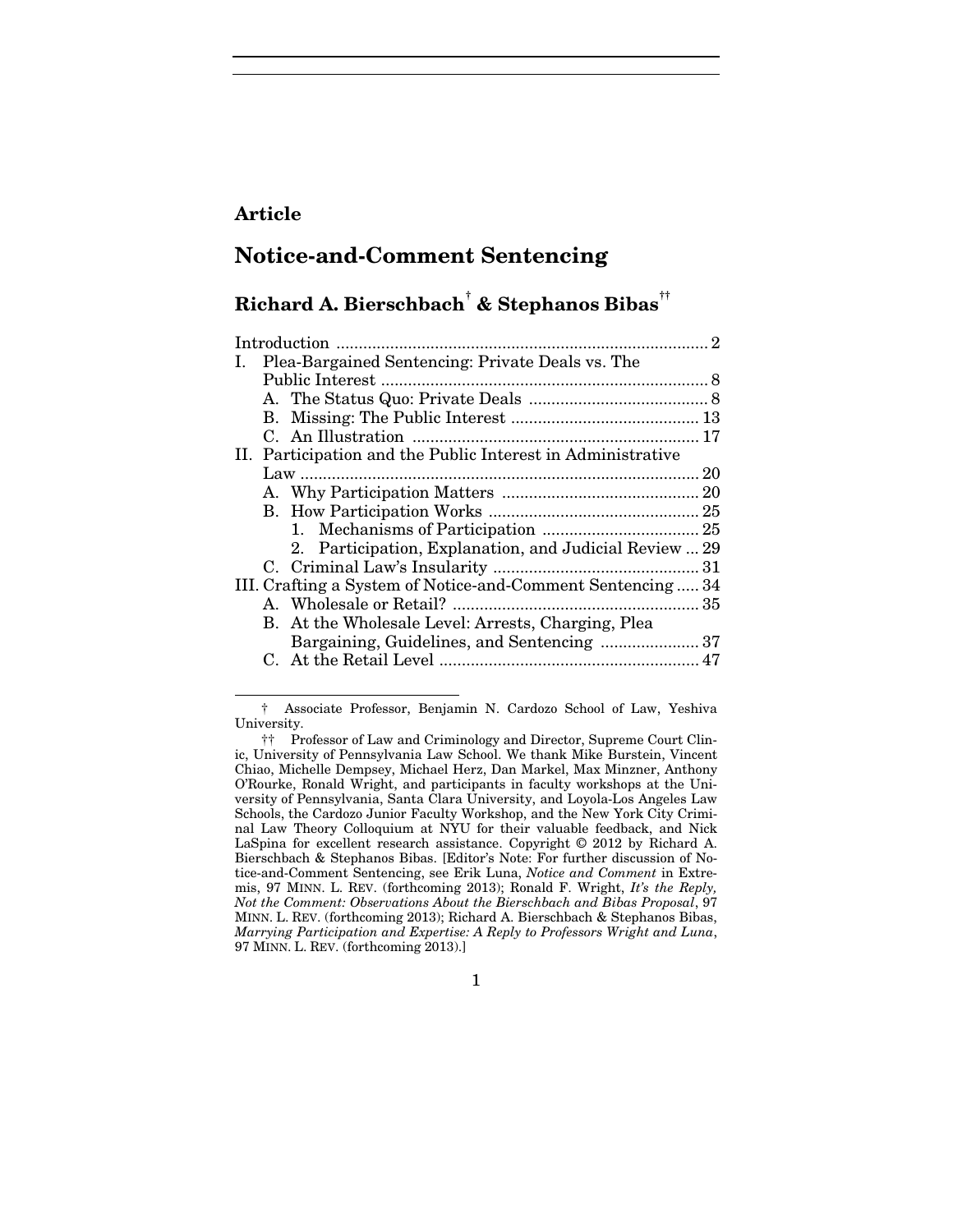| 1. Who and How: Advance Notice  48                  |  |
|-----------------------------------------------------|--|
| 2. What: The Range of Facts, Factors, and Views  49 |  |
| 3. To Whom: The Identity and Job of the             |  |
|                                                     |  |
|                                                     |  |
|                                                     |  |
|                                                     |  |

#### INTRODUCTION

In theory, criminal sentencing is a matter of justice, a question of public policy. Legislators, sentencing commissions, police, prosecutors, and judges are supposed to weigh an array of public values. In a democracy, voters naturally expect public servants to serve the public's shared sense of justice. That sense reflects popular intuitions about retribution and expressive condemnation tempered in some cases by the need to deter, incapacitate, reform, ensure fairness, and conserve resources.<sup>[1](#page-2-0)</sup> That does not mean sentencing by opinion poll or mob rule; of course prosecutors and judges should use their expertise and try to filter out bias, vengefulness, and momentary passion. It means giving the public a view and a voice, but not a veto. Even though criminal justice experts should retain the upper hand, they should at least consider a range of facts, factors, and views. Public input not only informs the process, but also makes the system democratically legitimate.

In practice, however, sentencing today looks very different from this ideal. For one thing, most judges' sentences are largely dictated by prosecutors' plea bargains, which in turn reflect charging decisions and enforcement and arrest policies. That is doubly true in structured-sentencing jurisdictions, where sentencing guidelines adopted by unelected commissions add yet another layer of constraint. Thus, sentencing judges often resemble figureheads, rubber-stamping *faits accomplis* rather

<span id="page-2-0"></span><sup>1.</sup> *See* Kevin M. Carlsmith et al., *Why Do We Punish? Deterrence and Just Deserts as Motives for Punishment*, 83 J. PERSONALITY & SOC. PSYCHOL. 284, 288–97 (2002) (finding in empirical study that ordinary people assigned punishments based on the seriousness of the crime and the existence of mitigating factors, but paid little attention to the chance of detection or the amount of publicity); John M. Darley et al., *Incapacitation and Just Deserts as Motives for Punishment*, 24 LAW & HUM. BEHAV. 659, 660–71, 676 (2000) (finding in empirical study that ordinary people assigned punishments based on the wrongfulness of and moral outrage at the crime, but weighed the danger of future crime only in limited circumstances).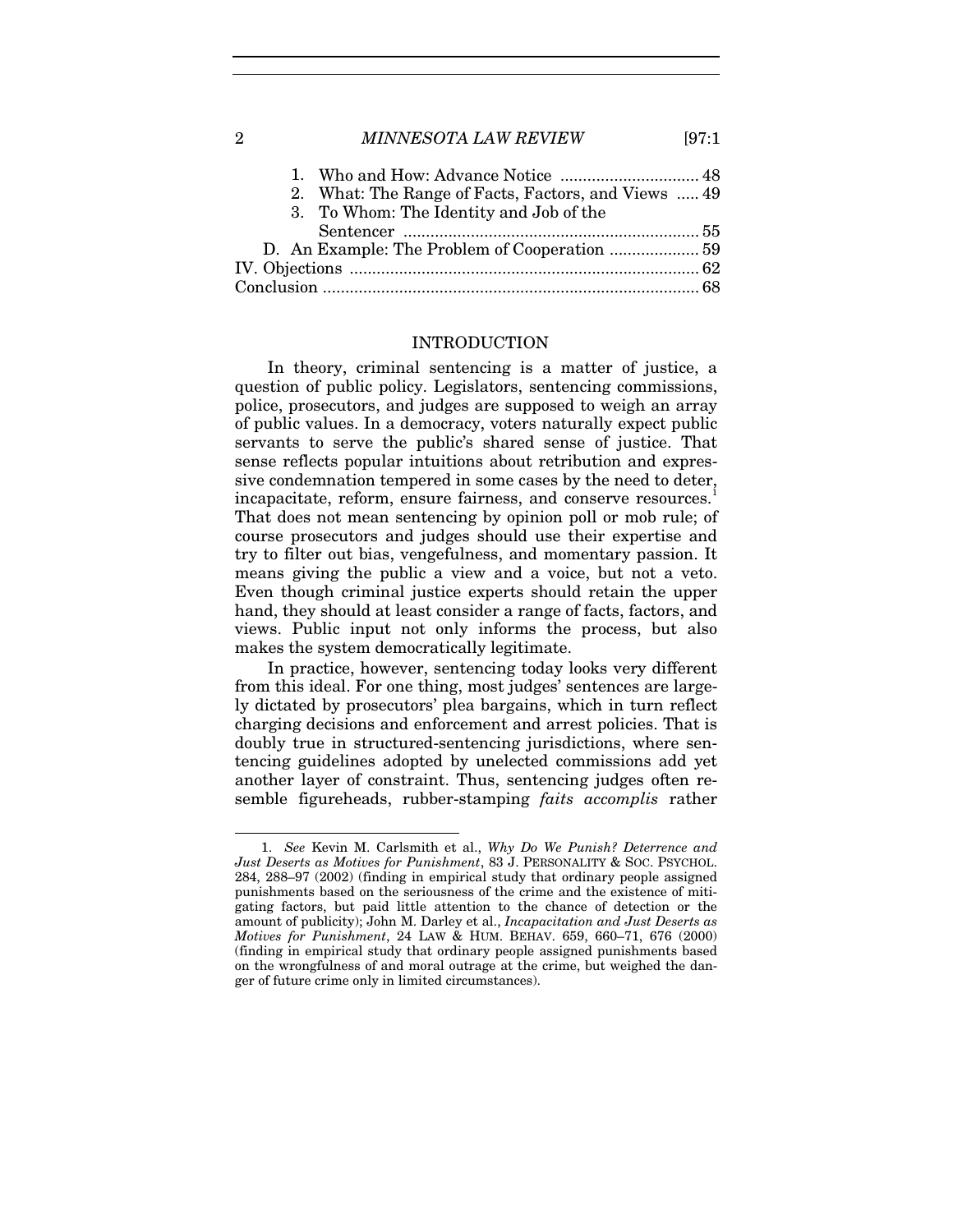than speaking in terms of deserved punishment or the broader aims of sentencing.

A corollary is that dispositions are dictated by lawyers with little if any lay input or information. At sentencing, victims, defendants, and community members may perhaps testify or submit letters describing the offenses and harms suffered. But that input comes far too late to receive meaningful consideration because lawyers and other experts have already decided most factors determining sentence length before judges hear it. Criminal justice professionals, especially prosecutors, largely set sentences out of the public eye.

Relying heavily on plea-bargained sentences makes sense only on the assumption that prosecutors, judges, police, and sentencing commissions fully stand in for the public in doing justice. That is in essence what the law of plea bargaining assumes. Today, the American criminal justice system treats a plea bargain, including the sentence that it largely dictates, primarily as a private bargain between the prosecutor and the individual defendant. For decades, the Supreme Court has upheld large sentence discounts and bargaining threats of far higher punishments by pointing to the "mutuality of advantage" that prosecutors and defendants reap by compromising.[2](#page-3-0) Leading scholars, most notably Judge Frank Easterbrook, endorse this view of "[p]lea [b]argaining as [c]ompromise" because just as "[s]ettlements of civil cases make both sides better off[,] settlements of criminal cases do so too."[3](#page-3-1) Prosecutors (as well as police and judges) lighten their workloads and conserve time and resources for pursuing more cases, while defendants get lower sentences. And both sides purchase certainty of sen-tences, minimizing risk.<sup>[4](#page-3-2)</sup> Viewed narrowly as a bilateral private contract, a plea-bargained sentence leaves both prosecutor and defendant better off.

<span id="page-3-3"></span>There is only one thing missing from this rosy mutuality of advantage: justice. Sentencing should not be about haggling over the market price of a sack of potatoes, but about doing justice. In a democracy, justice must heed public values and voices. That is especially true of sentencing policy, which should balance an eclectic assortment of facts, factors, and competing

<span id="page-3-0"></span><sup>2.</sup> Brady v. United States, 397 U.S. 742, 752 (1970); *accord* Bordenkircher v. Hayes, 434 U.S. 357, 363 (1978).

<span id="page-3-2"></span><span id="page-3-1"></span><sup>3.</sup> Frank H. Easterbrook, *Plea Bargaining as Compromise*, 101 YALE L.J. 1969, 1969, 1975 (1992).

<sup>4.</sup> *See id.*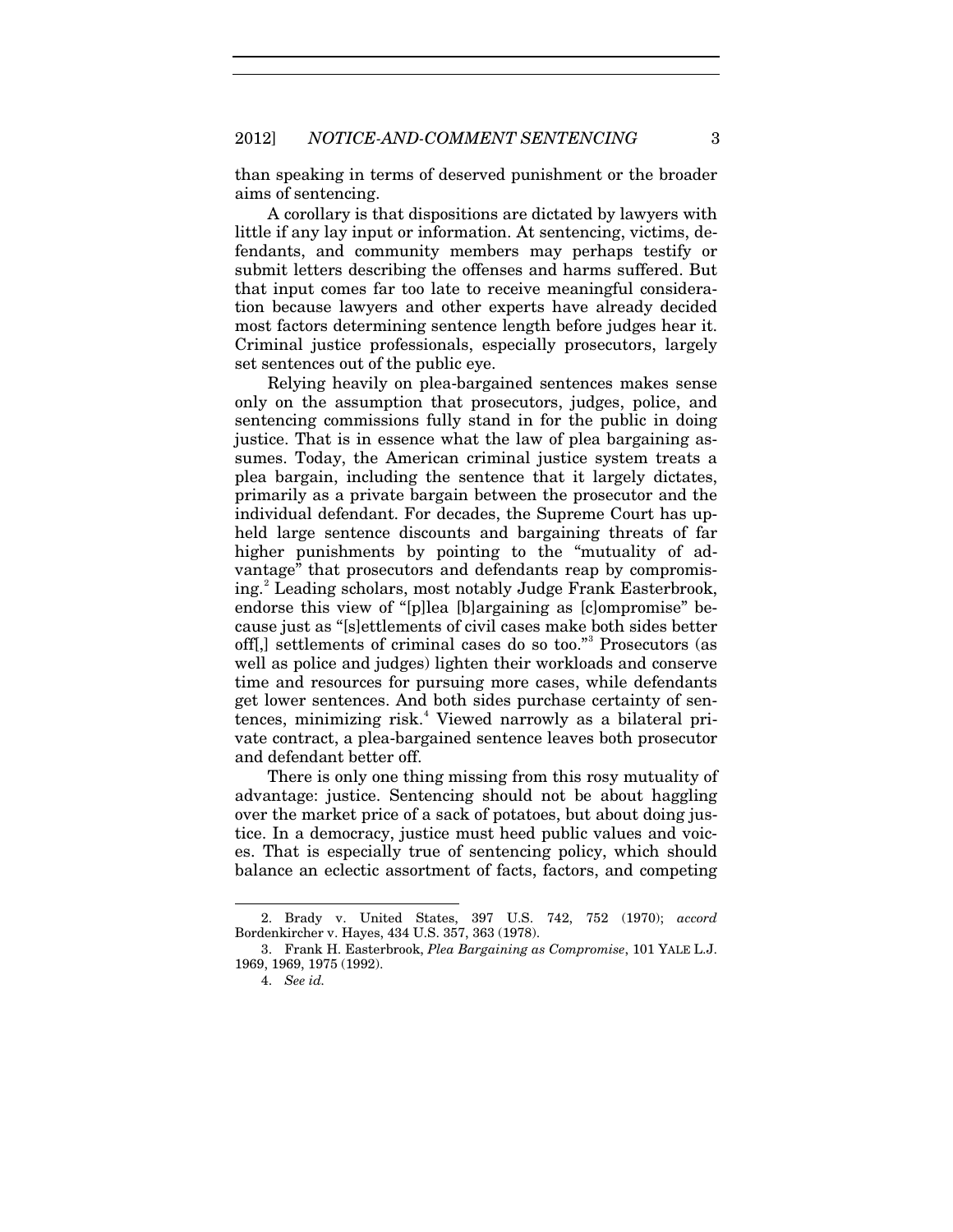conceptions of the public good. The interests and views at stake are not limited to those of two partisans who bring their deal to the sentencing judge as a *fait accompli*. Those partisans may selectively present information and pursue private agendas that may diverge from those of the public at large. As prosecutors are imperfect agents of the public interest, we cannot complacently trust plea bargaining to do justice.<sup>3</sup>

When regulating plea bargaining, courts look by analogy to private law, specifically contracts. But in modern criminal justice, with vastly overbroad criminal codes that offer prosecutors extensive menus of options, plea bargaining *is* the making of sentencing policy. In practice, it is prosecutors, not legislatures or judges, who resolve many of the complex debates about justice in sentencing. But they make those value-laden decisions out of sight, with little public input into or oversight of the tradeoffs involved. This gap between prosecutors, as agents, and the public, as the nominal principal whom they serve, leaves prosecutors free to pursue their own self-interests, endangering the legitimacy of criminal justice and undercutting public confidence and respect. To solve these problems, we need to do more to ensure transparent and participatory processes for real-world, prosecutor-driven sentencing. That would give the public a voice, enhance legitimacy and oversight, and better balance the public's eclectic demands in the scales of justice. Sentencing procedures should be open, fair, and accountable, not just fast and cheap.

Public law, particularly administrative law, offers better models for soliciting an array of information and viewpoints that bear on the public interest in sentencing. Although calls for reforming plea bargaining are decades old, only a few scholars have approached the issue from an administrative law perspective. Those who have done so have generally focused on the institutional design of prosecutors' offices or more robust enforcement of separation of powers and other structural consti-tutional norms.<sup>[6](#page-4-1)</sup> The vast majority of plea-bargaining critiques

<span id="page-4-2"></span>

<span id="page-4-3"></span><span id="page-4-0"></span><sup>5.</sup> *See* Stephanos Bibas, *Plea Bargaining Outside the Shadow of Trial*, 117 HARV. L. REV. 2463, 2470–75 (2004).

<span id="page-4-1"></span><sup>6.</sup> *See, e.g.*, Rachel E. Barkow, *Institutional Design and the Policing of Prosecutors: Lessons from Administrative Law*, 61 STAN. L. REV. 869 (2009) [hereinafter Barkow, *Institutional Design*]; Rachel E. Barkow, *Separation of Powers and the Criminal Law*, 58 STAN. L. REV. 989 (2006) [hereinafter Barkow, *Separation of Powers*]; Gerard E. Lynch, *Our Administrative System of Criminal Justice*, 66 FORDHAM L. REV. 2117 (1998); Ronald F. Wright, *Sentencing Commissions as Provocateurs of Prosecutorial Self-Regulation*, 105 COLUM. L. REV. 1010 (2005); Ronald F. Wright & Marc L. Miller, *The Screen-*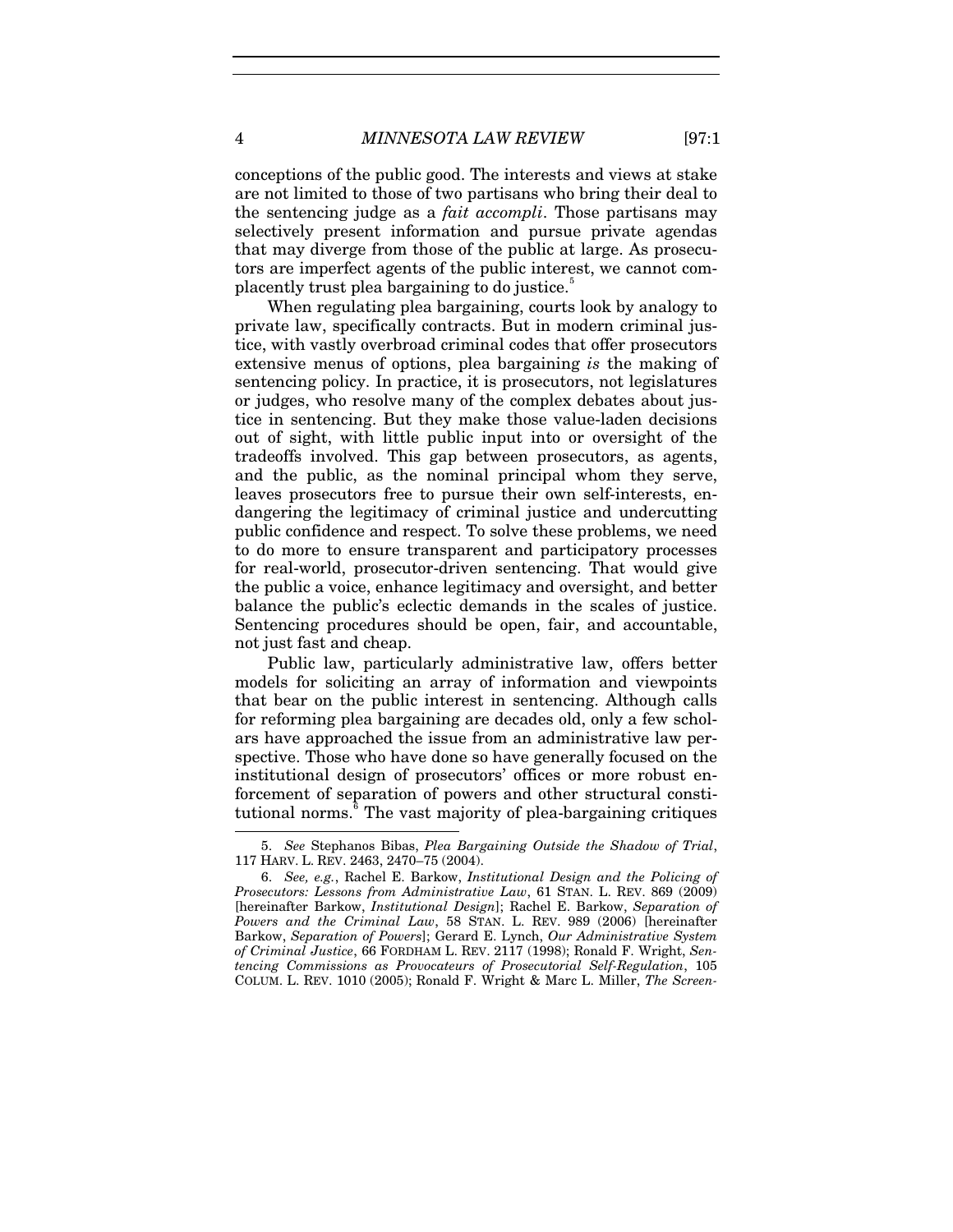center on concerns that are internal to criminal justice, such as leniency, disparity, unjust outcomes, and defendants' individual rights.

These concerns are important, and they partly drive our argument as well. But our public-law critique goes deeper, to the legitimacy and soundness of policymaking by plea with few meaningful opportunities for public input. We approach the problem from the angle of citizen input into sentencing itself. Modern administrative law views public participation as critical to limit agency discretion and ensure that agencies reflect and protect the public interest. It is thus worth exploring how administrative law might suggest reforms to make sentencing a more participatory and inclusive process. We might consider, then, notice-and-comment sentencing, by analogy to notice-andcomment rulemaking. That framework could apply to a range of actors and decisions that influence sentencing, not only judges' imposition of sentences, but also prosecutors' decisions to charge and plea bargain, sentencing commissions' guidelines, and possibly police decisions to arrest. Much of this input would operate at the wholesale level (the level of formulating overarching policies). Some of it could even be tried at the retail level (the level of deciding individual cases), particularly in the most significant cases that merit the greatest public concern.

Of course, the administrative law analogy is far from exact. Sentencing is a far more common event than administrative rulemaking and must necessarily move more swiftly. Prosecutors prosecute and judges decide individual cases, while most agencies (except the NLRB) make rules of general applicability. But, particularly for more important crimes, sentences often reverberate beyond an individual case. Substantive policies both emerge from and drive patterns of individual arrests, charges, plea bargains, and sentences. Yet these patterns and policies may be hidden and substantively questionable. Even wholesale policies that are eventually made public suffer from too little public involvement in their formulation. Sentencing

 *ing/Bargaining Tradeoff*, 55 STAN. L. REV. 29 (2002) [hereinafter Wright & Miller, *Screening/Bargaining Tradeoff*]; Ronald F. Wright & Marc L. Miller, *The Worldwide Accountability Deficit for Prosecutors*, 67 WASH. & LEE L. REV. 1587 (2010) [hereinafter Wright & Miller, *Accountability Deficit*]; *see also* KENNETH CULP DAVIS, DISCRETIONARY JUSTICE 188–207, 220–32 (1969) (suggesting ways to limit and structure prosecutorial discretion and to subject it to judicial review); James Vorenberg, *Decent Restraint of Prosecutorial Power*, 94 HARV. L. REV. 1521 (1981) (examining the nature and scope of prosecutorial discretion and proposing reforms for channeling discretion and enhancing accountability).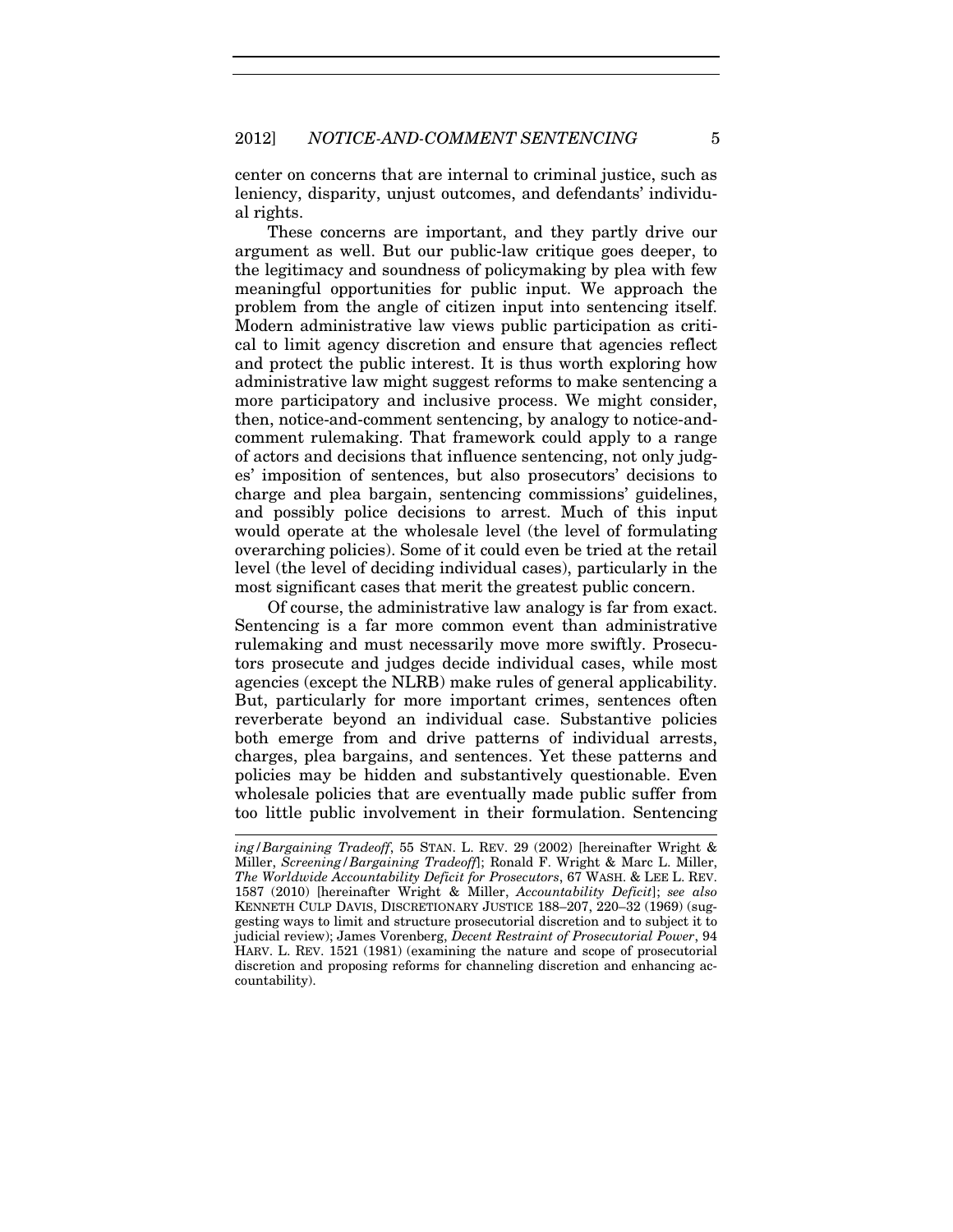guidelines, for instance, sometimes emerge from hidden deliberations of unrepresentative sentencing commissions that neither provide public notice nor solicit public comment. In particular, the Federal Guidelines never went through the noticeand-comment process and have long been criticized as complex, unintelligible, and unjust. The same insularity and opacity infects the prosecutorial decision-making that leads up to sentencing. At both the wholesale and retail levels, there is little public input, little meaningful reason-giving to justify sentences, and only limited appellate review.

Despite their dissimilarities, administrative law may have much to teach sentencing, including the arrest, charging, and plea-bargaining processes that cash out at sentencing. A more transparent, participatory process could create a feedback loop. Trends in retail decisions could improve wholesale and retail sentencing policy incrementally over time and flesh out in practice the meaning of fuzzy abstractions such as retribution. The right sentencing procedures could better blend expert and lay perspectives to offer competing views their day in court and illuminate prosecutors' and judges' sentencing decisions. And better sentencing procedures could promote statements of reasons, appellate review, and consistency across cases. These reforms could improve post-trial sentencing as well. But they are especially needed in the many cases that would otherwise be resolved unilaterally by a prosecutor's charging and pleabargaining decisions.

Public participation could improve sentencing and its antecedent processes in three distinct ways. First, it can illuminate the values at stake, shedding light on the composite public interest. Information about values matters most in setting wholesale policies, but it might also matter interstitially at the retail level, in applying policies to atypical cases within a defined sentencing range. Second, public input can also bring important facts and data to light, subject to fact-finding procedures and safeguards. And third, both wholesale and retail participation carry expressive benefits, empowering citizens to air their views and take part in public policy debate.

The remainder of this Article unfolds in four parts. Part I critiques the dominant treatment of the process leading up to sentencing, particularly plea bargaining, as mostly a bilateral private deal and explains the sentencing deficiencies that flow from that approach. Prosecutors need not explain or even have any charging policies, which allows charges to vary by prosecu-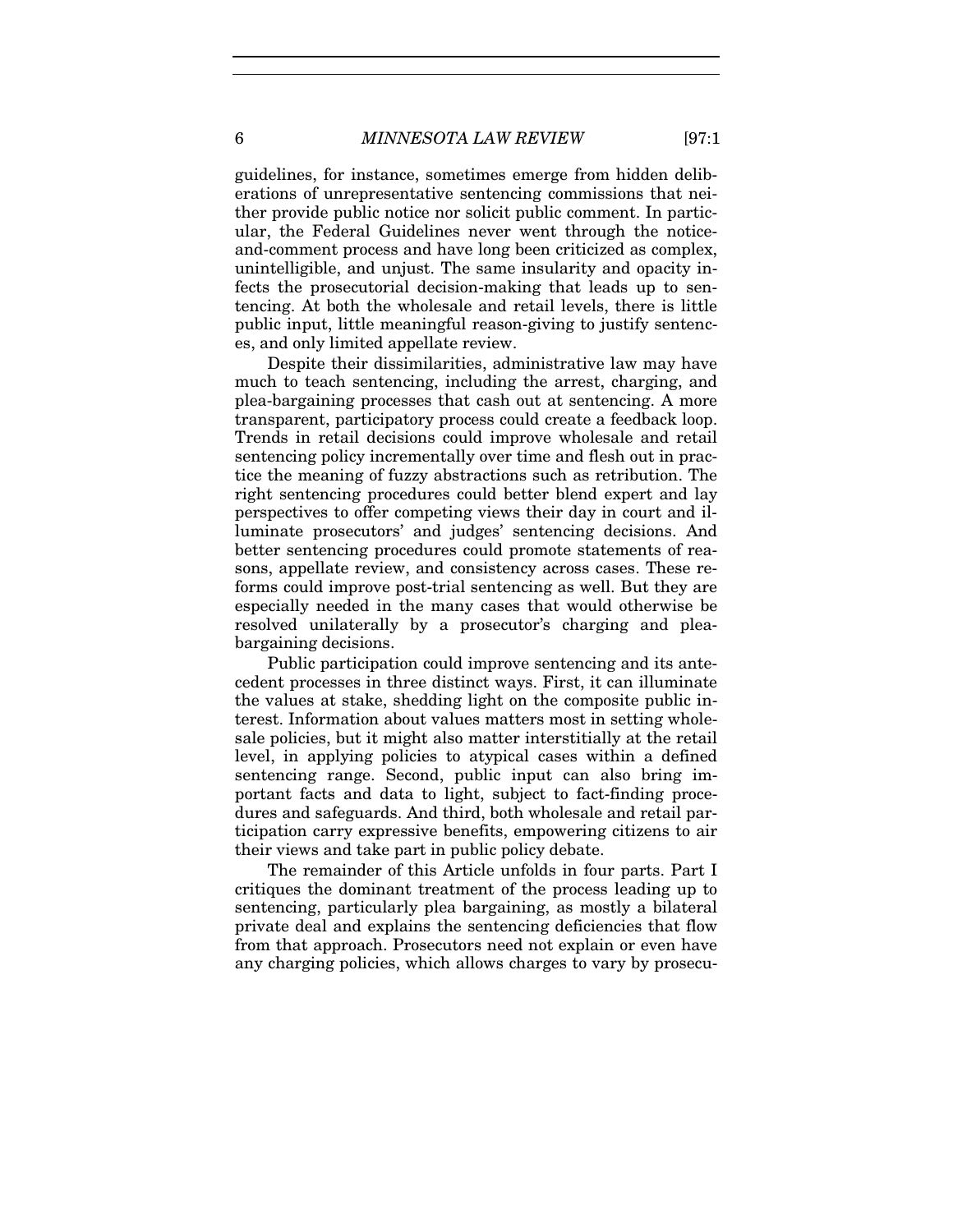tor and by the desire to stack up plea-bargaining chips. In plea bargaining, prosecutors are free to threaten artificially high sentences or compromise on unduly low ones through a hidden process with little real oversight. The resulting charges and plea bargains largely dictate sentences. Judges usually rubberstamp these deals for a variety of reasons: sentencing laws and unelected sentencing commissions often tie judges' hands; judges have little information beyond what the parties supply; and no one else offers contrary views, or those views arrive too late to matter. Judges may give sparse reasons for their sentences, and those reasons are often subject to little appellate review, particularly because neither party will complain. The process largely shuts out information and perspectives provided by the public, victims, and other defendants.

Part II explains how administrative law has long sought to address similar concerns. Often, broad governing statutes offer little substantive guidance, leaving agencies free to make countless value-laden choices in the name of the public interest. Early on, administrative law recognized the need to leaven agency policymaking with meaningful public input, backed up by explanations and judicial review. A variety of laws, including the Administrative Procedure Act's notice-and-comment provisions,<sup>[7](#page-7-0)</sup> cabin agency discretion and foster legitimacy, accountability, and substantively good outcomes by opening agency processes to public participation. While criminal sentencing suffers from the same underlying structural and institutional concerns, criminal justice has not kept pace. A prime example is the U.S. Sentencing Commission: the opacity and insularity of its process is partly to blame for the failings of its much-hated Guidelines.

Part III considers how one could translate these administrative law principles into criminal cases to create something like notice-and-comment sentencing. At the wholesale level, public input would inform the drafting of policies on arrest, charging, and plea bargaining, as well as sentencing guidelines. At the retail level, judges would first have to give notice of proposed sentences before accepting plea bargains, at least in the most visible, most serious cases. The notice could solicit a range of public input on everything from the harm to the victim and community, to the wrongfulness of the act and the blameworthiness of the actor, to the need for deterrence, to the interests of third parties and society at large. The sentence would need

<span id="page-7-0"></span><sup>7.</sup> 5 U.S.C. § 553(c) (2006).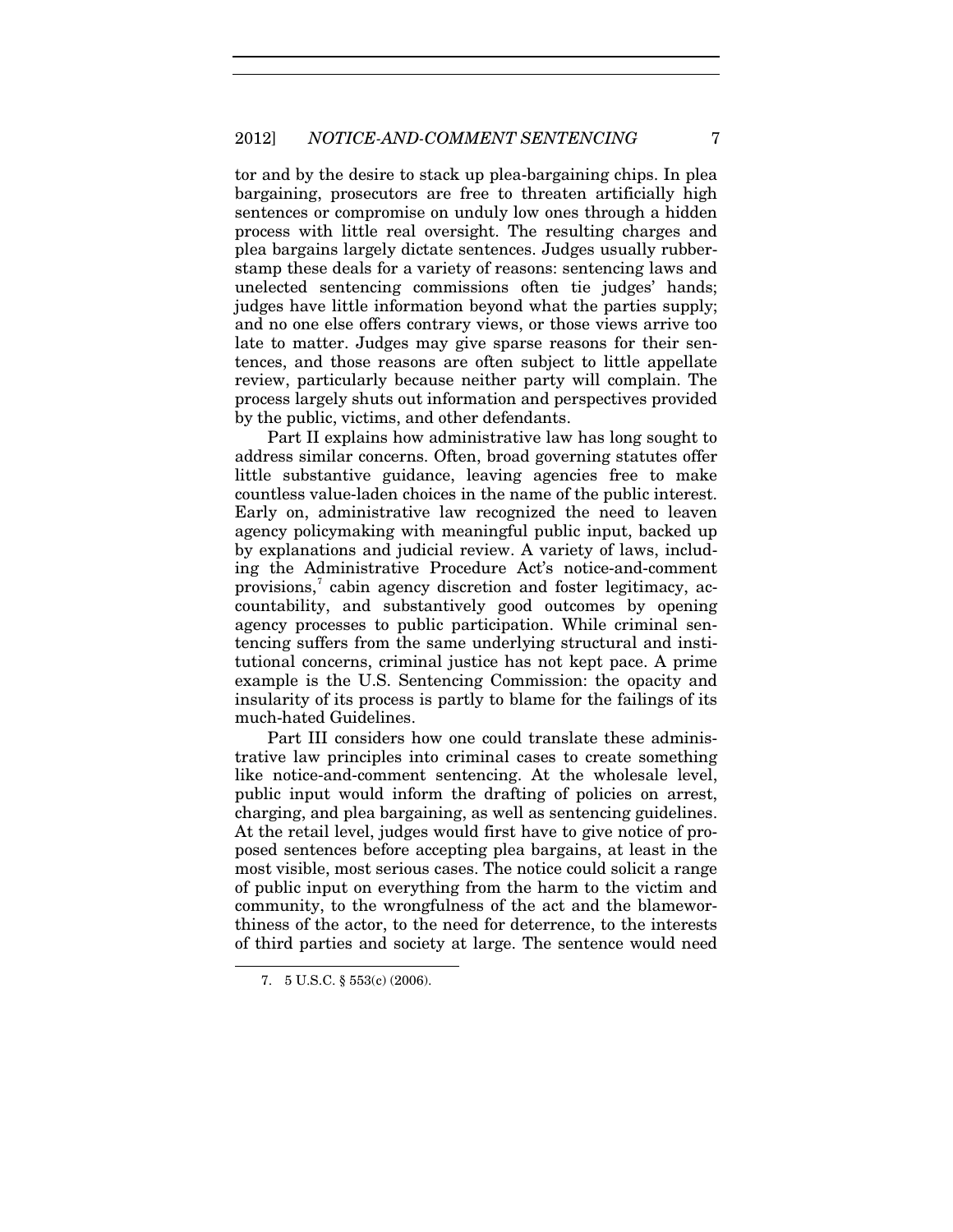to take significant comments into account, include a reasoned decision responding to them, and be subject to appellate review that probes the sentencer's reasoning. We envision a ladder of possible retail input, depending on one's willingness to heed citizens, victims, and community members. Public participation could be limited to providing factual information about the crime, the defendant, and the harms suffered. It could also illuminate the relevant sentencing factors. Or it might even extend to offering views and suggested outcomes, at least within ranges established by wholesale policies. Sentencing procedures would let the parties contradict or respond to public comments before judges made retail findings. Because prosecutors and defense counsel would not appeal their own bargains, one might also need to allow sua sponte appellate review or appeals by probation officers or other stakeholders.

Part IV responds to likely objections, including concerns about participation by a representative sample of the public, negative effects on law enforcement, and the cost and volume of cases. These are real concerns, but they are not insurmountable. This Article concludes that the right administrative procedures and structures could blend popular input and expertise, checking agency costs and making sentencing more democratically legitimate, inclusive, and fair.

# I. PLEA-BARGAINED SENTENCING: PRIVATE DEALS VS. THE PUBLIC INTEREST

This Article's overarching concern is with criminal sentencing. But today, the idea of a single, unitary moment of sentencing is by and large a myth. Real-world sentencing—what really determines sentences—has multiple stages. One of the most critical is plea bargaining. We start there, because it epitomizes the system's insularity and opacity.

# A. THE STATUS QUO: PRIVATE DEALS

The Supreme Court has repeatedly endorsed plea bargaining as an efficient way to save time and money and further the parties' preferences. As the Court recognized in *Brady v. United States*, plea bargains benefit both sides: defendants cap their sentencing exposure and get their cases over with, while prose-cutors conserve resources to pursue other cases.<sup>[8](#page-8-0)</sup> Though the Court hinted that defendants who plead guilty are more ame-

<span id="page-8-0"></span><sup>8.</sup> 397 U.S. 742, 752 (1970).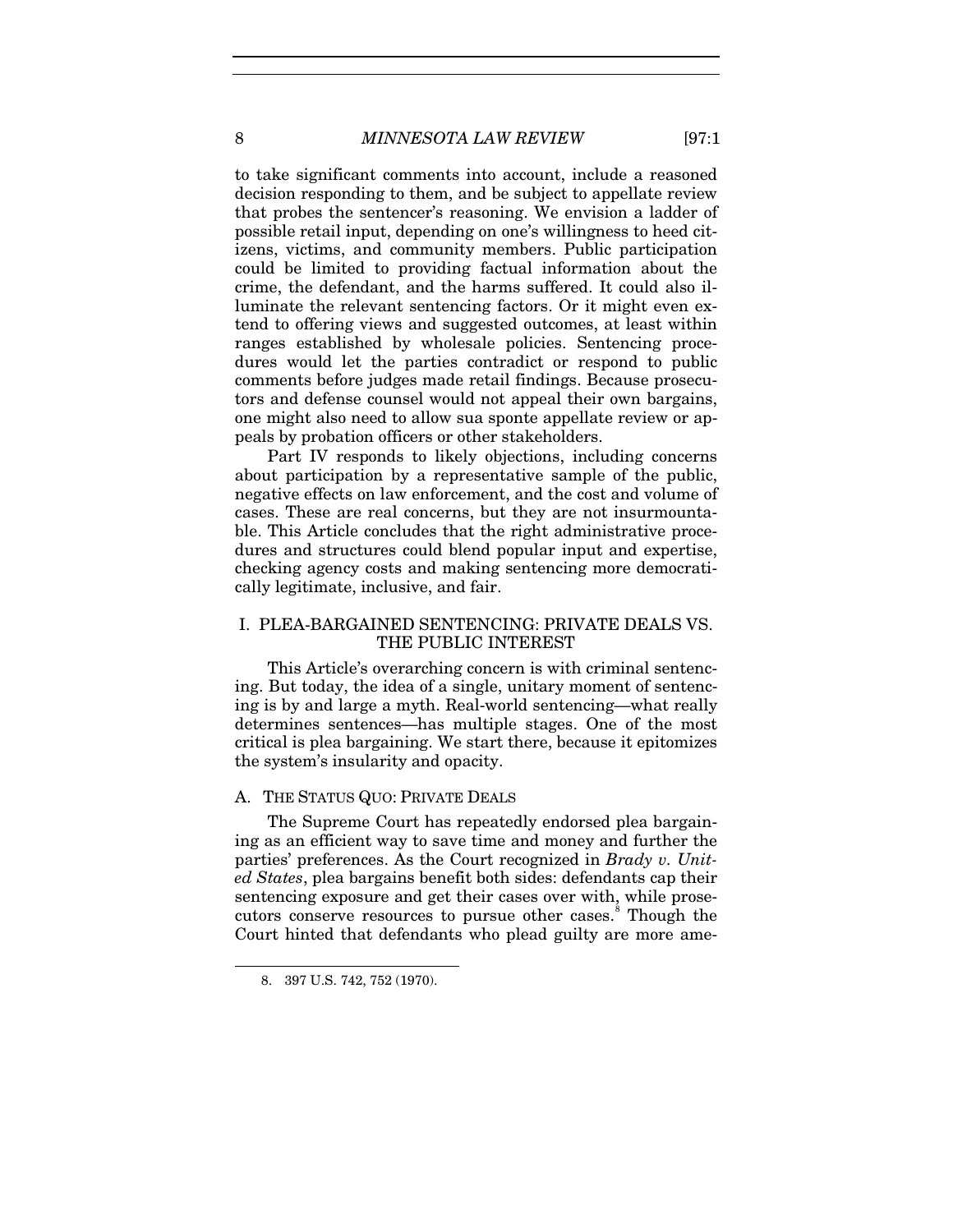nable to rehabilitation and more quickly incapacitated, it focused on the "mutuality of advantage" accruing to both sides." The Court believed the parties "arguably possess relatively equal bargaining power" and arrive at mutually beneficial deals through "give-and-take negotiation."[10](#page-9-1) Competently advised defendants "are presumptively capable of intelligent choice."[11](#page-9-2) Plea bargaining is "essential," the Court has held, because otherwise the judiciary would need many more judges and courtrooms to handle prosecutors' crushing workloads.<sup>[12](#page-9-3)</sup> Thus, prosecutors may not only offer lower sentences, but also threaten heavier ones, in order to induce guilty pleas. $13$ 

The Court's bargain model is consistent with its general deference to the parties' preferences, even in criminal cases. The Court strongly presumes that most rules of evidence and criminal procedure can be waived as long as the waiver is knowing and voluntary and Congress has not expressly forbid-den it.<sup>[14](#page-9-5)</sup> That is true even of the constitutional rights to jury trial and proof beyond a reasonable doubt, which defendants waive every day in pleading guilty.<sup>[15](#page-9-6)</sup> A defendant may even plead guilty while simultaneously protesting his innocence.<sup>[16](#page-9-7)</sup>

Consistent with the Court's focus on party autonomy, the main limitations on plea bargaining are analogous to the requirements for a valid contract. A plea must be knowing and voluntary.[17](#page-9-8) There are a few more safeguards than in contract law, including the right to counsel and the requirements of an adequate factual basis and a litany of waivers on the record.<sup>[18](#page-9-9)</sup> But the main rule of law is that prosecutors must live up to their bargains. As in contract law, "when a plea rests in any

11. *Id.* at 363.

-

- 12. *Santobello*, 404 U.S. at 260.
- 13. *See Bordenkircher*, 434 U.S. at 363–65; *Brady*, 397 U.S. at 750–54.

14. *See* United States v. Mezzanatto, 513 U.S. 196, 200–02 (1995).

<span id="page-9-6"></span><span id="page-9-5"></span><span id="page-9-4"></span>15. *See* FED. R. CRIM. P. 11(b)(1) (enumerating the rights waived during a federal guilty-plea colloquy).

16. *See* North Carolina v. Alford, 400 U.S. 25, 37–38 (1970).

<span id="page-9-8"></span><span id="page-9-7"></span>17. *See* FED. R. CRIM. P. 11(b)(2); Boykin v. Alabama, 395 U.S. 238, 242 (1969).

<span id="page-9-9"></span>18. *See* FED. R. CRIM. P. 11(b); *see also Alford*, 400 U.S. at 38 (emphasizing the presence of a "strong factual basis for the plea" when accepting defendant's guilty plea despite his simultaneous protestation of innocence); *Boykin*, 395 U.S. at 242–43 (holding that waiver of rights cannot be presumed from a silent record).

<span id="page-9-0"></span><sup>9.</sup> *Id.* at 752–53; *see also* Santobello v. New York, 404 U.S. 257, 260–61 (1971).

<span id="page-9-3"></span><span id="page-9-2"></span><span id="page-9-1"></span><sup>10.</sup> Bordenkircher v. Hayes, 434 U.S. 357, 362 (1978) (quoting Parker v. North Carolina, 397 U.S. 790, 809 (1970) (opinion of Brennan, J.)).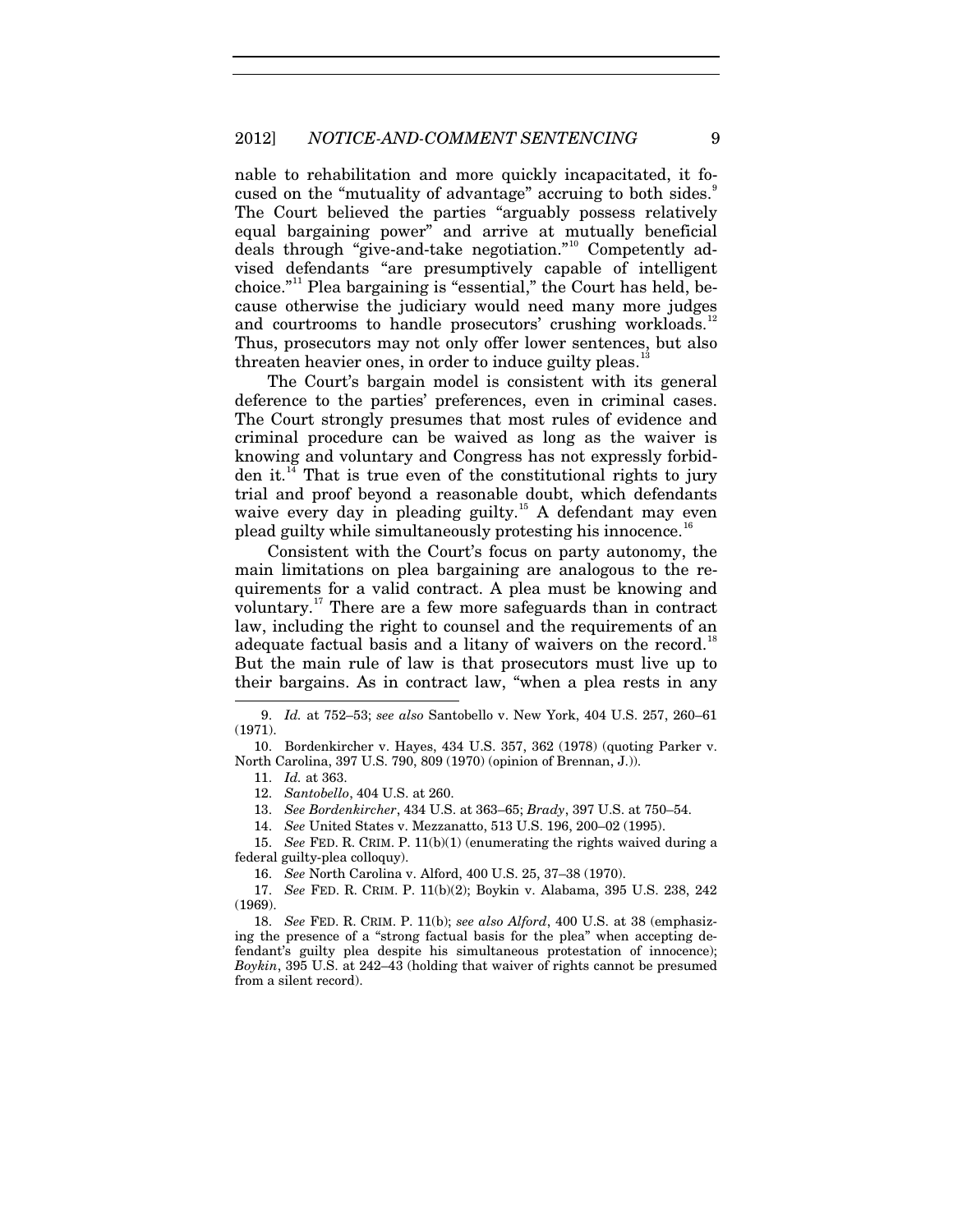significant degree on a promise or agreement of the prosecutor, so that it can be said to be part of the inducement or consideration, such promise must be fulfilled."[19](#page-10-0) Thus, when enforcing plea bargains, courts borrow such contract-law doctrines as detrimental reliance and the rule of construing contracts *contra proferentem*. [20](#page-10-1) The main practical safeguard is that prosecutors and many defense counsel are repeat players who know the going rates and have reputational stakes in living up to their  $\sqrt{v}$  word.<sup>[21](#page-10-2)</sup>

<span id="page-10-6"></span>The federal and a majority of state systems forbid judges to participate in plea discussions, leaving bargained-for sentences up to the two parties.<sup>[22](#page-10-3)</sup> Of course, judges remain free to reject plea agreements or to vary from the recommended sentence, except under stipulated-sentence plea agreements.<sup>[23](#page-10-4)</sup> But the plea-bargaining system presupposes that judges usually will accept bargains and hew close to the parties' recommended sentences. Presented with a *fait accompli*, and unfamiliar with the facts because there has been no trial, most judges do just that, rubber-stamping the bargain and sentence.<sup>[24](#page-10-5)</sup> A bit more information may emerge at sentencing, when victims may submit victim-impact statements and probation officers offer presentence investigation reports. By then, however, the judge usually has accepted the plea bargain and so can do little to incorporate new information or perspectives. At most, the judge may con-

1

<sup>19.</sup> Santobello v. New York, 404 U.S. 257, 262 (1971).

<span id="page-10-1"></span><span id="page-10-0"></span><sup>20.</sup> *Contra proferentem* is the canon of construing ambiguities in contracts against the drafter. *See, e.g.*, United States v. Gebbie, 294 F.3d 540, 552 (3d Cir. 2002) (summarizing cases applying *contra proferentem* canon to plea agreements); People v. Navarroli, 521 N.E.2d 891, 893–95 (Ill. 1998) (detrimental reliance); *see also* Ricketts v. Adamson, 483 U.S. 1, 10 (1987) (allowing parties to specify remedy for breach that operated in effect as waiver of double-jeopardy right); Mabry v. Johnson, 467 U.S. 504, 509–10 (1984) (treating plea agreement as binding only when defendant pleads guilty in reliance on prosecutorial promise that the prosecution later breaches), *abrogated on other grounds by* Puckett v. United States 556 U.S. 129 (2009); *Santobello*, 404 U.S. at 262 (granting relief where defendant pleaded guilty in reliance on prosecutorial promise and prosecutor later breached that promise, albeit inadvertently).

<span id="page-10-2"></span><sup>21.</sup> *See* STEPHANOS BIBAS, THE MACHINERY OF CRIMINAL JUSTICE 30 (2012); Bibas, *supra* not[e 5,](#page-4-2) at 2480–81.

<span id="page-10-3"></span><sup>22.</sup> *See* MARC L. MILLER & RONALD F. WRIGHT, CRIMINAL PROCEDURES: PROSECUTION AND ADJUDICATION 390 (2d ed. 2005); *see also* FED. R. CRIM. P.  $11(c)(1)$ .

<sup>23.</sup> *See, e.g.*, FED. R. CRIM. P. 11(c)(1), (3).

<span id="page-10-5"></span><span id="page-10-4"></span><sup>24.</sup> *See, e.g.*, GEORGE FISHER, PLEA BARGAINING'S TRIUMPH: A HISTORY OF PLEA BARGAINING IN AMERICA 131–34 (2003).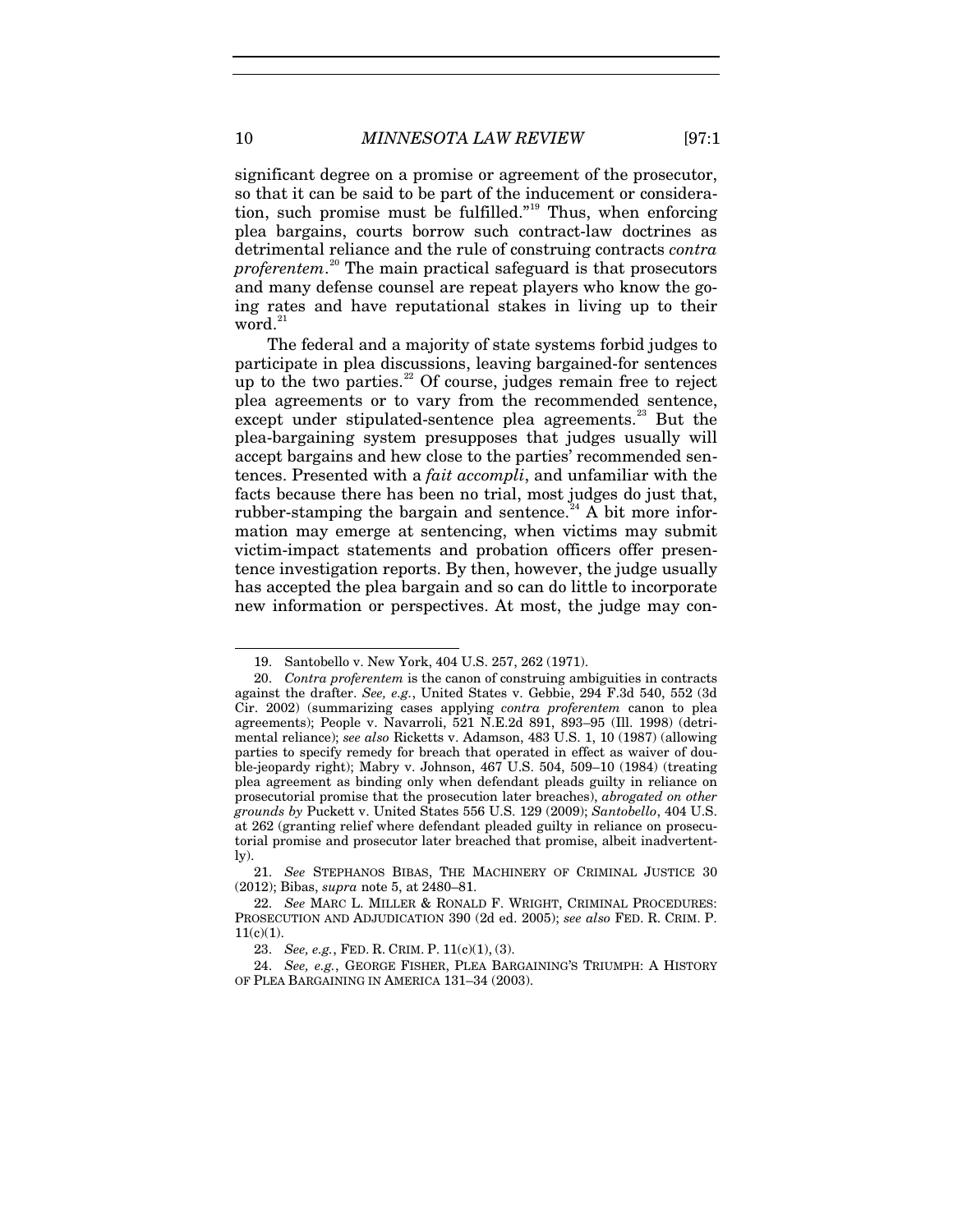sider these factors in exercising discretion within the sentencing range left open by the bargain.

The prosecutor's charging decisions control that range to begin with. Judges can sentence defendants only for crimes to which they plead, and defendants can plead only to crimes with which they are charged. Charge bargains let prosecutors hem in judges' freedom to deviate at sentencing by choosing from an extensive menu of charges and sentencing ranges provided by today's modern criminal codes.<sup>[25](#page-11-0)</sup> In structured-sentencing jurisdictions, sentencing guidelines bolster that power, further constraining judges and allowing prosecutors to promise specif-ic sentences more credibly.<sup>[26](#page-11-1)</sup> Charges thus become contract offers, setting the terms of the bargain and nailing down the price of performance at sentencing. Prosecutors vary the offers by varying the charges. Judges, operating within a long tradition of strong deference to prosecutors, are reluctant to intervene. $27$ 

Plea bargains, like private bargains, require almost no public justification. A prosecutor need not explain a plea bargain at all, and a judge need do little to justify an agreed-upon sentence. In the minority of jurisdictions with sentencing guidelines, the judge may have to compute the offense level and recommended range and fill out a simple form. But, especially for a sentence within the recommended range, the judge need say little about his reasons for selecting a specific sentence.<sup>[28](#page-11-3)</sup> Thus, there is little justification or record to permit meaningful appellate review. Indeed, when the judge sentences in accordance with the parties' bargain, there probably will be no appellate review at all because neither side will appeal. Even if the parties are occasionally unhappy with the sentences on which they have agreed, plea bargains typically waive the right to ap-

1

<span id="page-11-0"></span><sup>25.</sup> *See, e.g.*, David A. Starkweather, *The Retributive Theory of "Just Deserts" and Victim Participation in Plea Bargaining*, 67 IND. L.J. 853, 872 (1992).

<span id="page-11-1"></span><sup>26.</sup> *See* Stephen J. Schulhofer & Ilene H. Nagel, *Plea Negotiations Under the Federal Sentencing Guidelines: Guideline Circumvention and Its Dynamics in the Post-*Mistretta *Period*, 91 NW. U. L. REV. 1284, 1304 (1997); Jeffrey Standen, *Plea Bargaining in the Shadow of the Guidelines*, 81 CALIF. L. REV. 1471, 1505–17 (1993).

<sup>27.</sup> *See* Barkow, *Institutional Design*, *supra* not[e 6,](#page-4-3) at 871–72.

<span id="page-11-3"></span><span id="page-11-2"></span><sup>28.</sup> *See, e.g.*, Rita v. United States, 551 U.S. 338, 347, 356–59 (2007) (allowing courts to presume within-Guidelines sentences reasonable, requiring less explanation for within-Guidelines sentences (particularly when the defendant and prosecutor do not argue for a different sentence), and affirming a brief statement of reasons).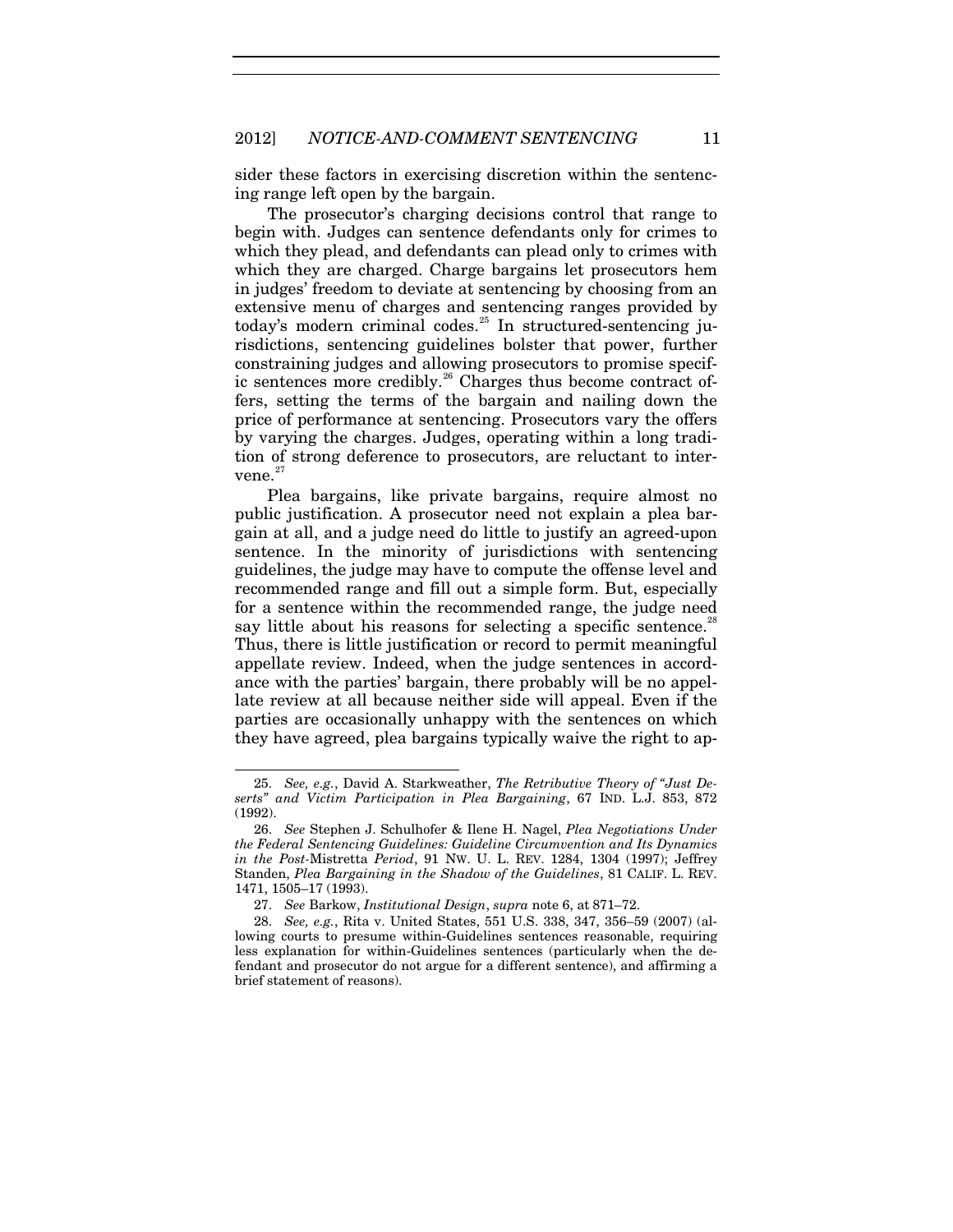peal sentences, at least within the agreed-upon range.<sup>[29](#page-12-0)</sup> Victims and the public are not parties to criminal cases and cannot ap-peal sentences.<sup>[30](#page-12-1)</sup>

Academic defenders of plea bargaining, most notably Judge Frank Easterbrook, embrace the market analogy to contracts for particular sentences, including the charge bargaining that comes with it. Easterbrook candidly acknowledges that the contract analogy fits awkwardly. The two sides are bilateral monopolists, and they bargain in the shadow of sentencing guidelines that operate as price controls, over a deal that makes one side worse off.<sup>[31](#page-12-2)</sup> Nevertheless, plea bargains make sense, he argues. "[C]ompromise is better than conflict" because it allows defendants to cap their exposure and get their cases over with, while letting prosecutors leverage their resources to convict many more defendants and maximize deterrence.<sup>[32](#page-12-3)</sup> The revealed preferences of defendants and prosecutors confirm that it must leave both sides better off.<sup>[33](#page-12-4)</sup>

<span id="page-12-7"></span>Another group of plea-bargaining proponents who are less enamored of the free market embrace the contract metaphor even as they seek to regulate it. Robert Scott and the late Bill Stuntz, for example, acknowledge "fundamental structural impediments" that warp plea bargaining, but propose to mend it, not end it.<sup>[34](#page-12-5)</sup> They nevertheless insist that "classical contract" theory supports the freedom to bargain over criminal punish-ment."<sup>[35](#page-12-6)</sup> While perhaps defendants and the government should not be free to barter punishment, Scott and Stuntz believe that view would collide with "[t]he entire structure of the criminal

32. *Id.*

<span id="page-12-0"></span><sup>29.</sup> *See* Nancy J. King & Michael E. O'Neill, *Appeal Waivers and the Future of Sentencing Policy*, 55 DUKE L.J. 209, 231, 243–44 (2005) (finding, in an empirical study of nearly one thousand defendants, that defendants waived their rights to appeal in nearly two-thirds of all plea-bargained cases and that most of those waivers applied to appealing sentences as well as convictions).

<span id="page-12-1"></span><sup>30.</sup> *See* DOUGLAS E. BELOOF ET AL., VICTIMS IN CRIMINAL PROCEDURE 760–61, 764 (2d ed. 2006) (noting that victims may appeal only if expressly authorized to do so by statute and that only Maryland and Utah authorize appeals of denials of victims' procedural rights, although several other states permit discretionary review of victims'-rights claims via the extraordinary writ of mandamus).

<sup>31.</sup> *See* Easterbrook, *supra* not[e 3,](#page-3-3) at 1975.

<span id="page-12-4"></span><span id="page-12-3"></span><span id="page-12-2"></span><sup>33.</sup> *See* Frank H. Easterbrook, *Criminal Procedure as a Market System*, 12 J. LEGAL STUD. 289, 309 (1983).

<span id="page-12-6"></span><span id="page-12-5"></span><sup>34.</sup> Robert E. Scott & William J. Stuntz, *Plea Bargaining as Contract*, 101 YALE L.J. 1909, 1910–11 (1992).

<sup>35.</sup> *Id.* at 1910.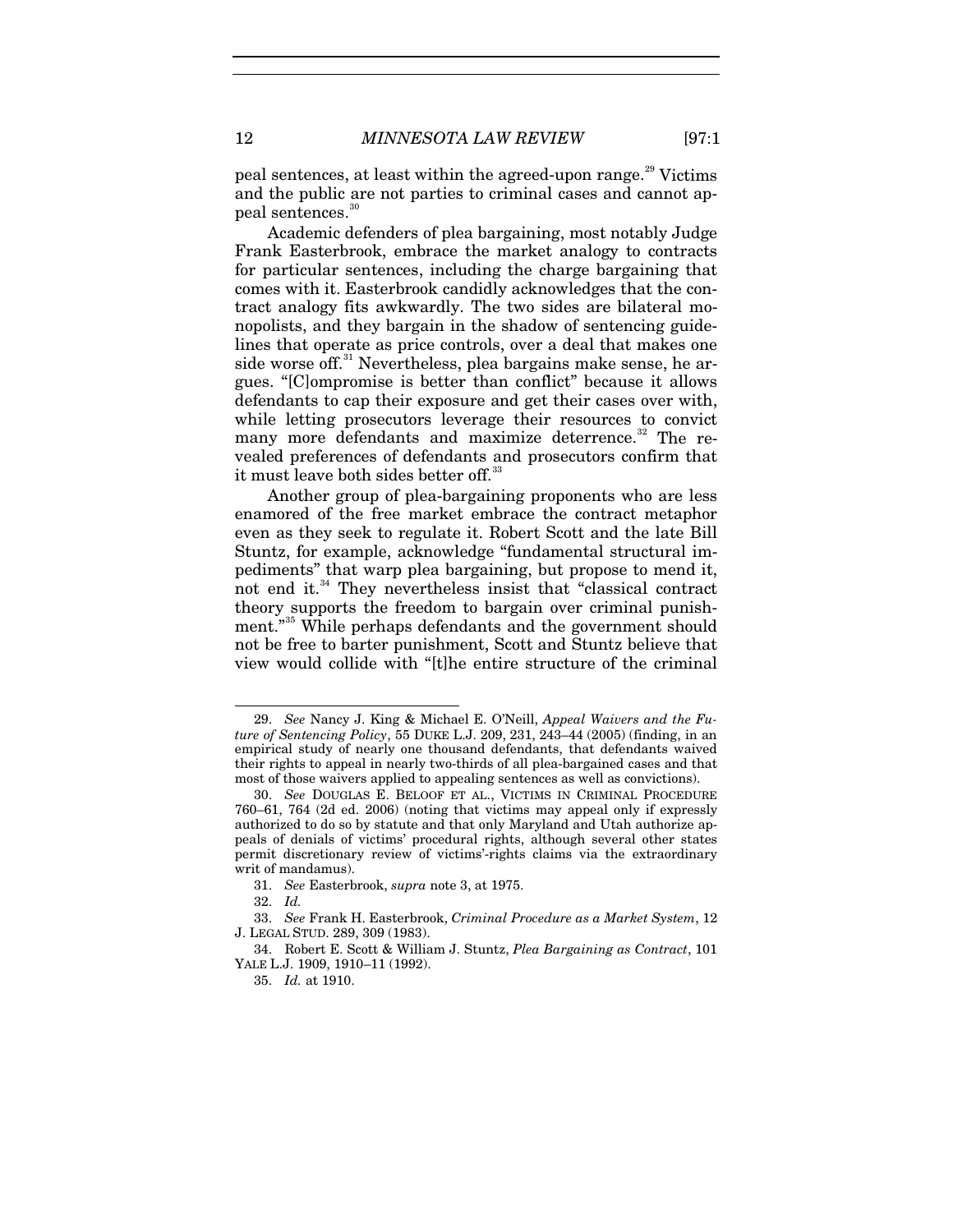justice system" in America.<sup>[36](#page-13-0)</sup> The private law of contracts is woven into the fabric of our law; a fundamentally public-law model is too radical for Scott and Stuntz to contemplate.

## B. MISSING: THE PUBLIC INTEREST

The loose thread that unravels Easterbrook's account is his identification of prosecutors with the public interest: "If defendants and prosecutors (representing society) both gain, the process is desirable."[37](#page-13-1) While prosecutors and defense lawyers suffer from agency costs, he dismisses that objection as "trivial" because "[a]gency costs are endemic" throughout life.<sup>[38](#page-13-2)</sup> Easterbrook's casual equation of prosecutors with all of society's multifarious interests is far too quick. It reduces justice to convictions and reduces the criminal justice morality play to a hidden bargain.

Because prosecutorial discretion is standardless and opaque, prosecutors have great leeway to exploit the gap between their own interests and those of the public, and they frequently do. Prosecutors may often view their job as maximizing convictions, but that is far from society's only interest. Prosecutors have self-interests in lightening their workloads and avoiding embarrassing acquittals, so they are likely to be too riskaverse about taking cases to trial and thus too pliable on sentences. [39](#page-13-3) They may offer deeper discounts to aggressive or wellconnected defense counsel, especially in cases involving corpo-rate or white-collar crime.<sup>[40](#page-13-4)</sup> That pliability undermines racial and economic equality and can harm the diffuse public interest

1

<sup>36.</sup> *Id.* at 1917.

<span id="page-13-1"></span><span id="page-13-0"></span><sup>37.</sup> Easterbrook, *supra* note [33,](#page-12-7) at 309. The public interest, we note, is a famously slippery concept, and we do not offer or defend a full normative account of that concept here. Our claim is more modest: however one defines the public interest, one must seek to accommodate, balance, and reflect the public's disparate and often conflicting values. Criminal justice, as currently administered, has drifted too far from that ideal.

<sup>38.</sup> *Id.* at 309; Easterbrook, *supra* note [3,](#page-3-3) at 1975.

<sup>39.</sup> *See* Bibas, *supra* not[e 5,](#page-4-2) at 2470–72.

<span id="page-13-4"></span><span id="page-13-3"></span><span id="page-13-2"></span><sup>40.</sup> *See* David Luban, *Are Criminal Defenders Different?*, 91 MICH. L. REV. 1729, 1745 (1993) ("The credible threat of an aggressive defense that will not necessarily lead to acquittal . . . may provide a bargaining chip sufficient to persuade an otherwise recalcitrant prosecutor to bargain in good faith."); *see also* Darryl K. Brown, *Street Crime, Corporate Crime, and the Contingency of Criminal Liability*, 149 U. PA. L. REV. 1295, 1330–31 (2001) (observing that "white-collar criminals are harder for the government to pursue because they can raise enforcement costs with vigorous legal defenses starting early in investigations").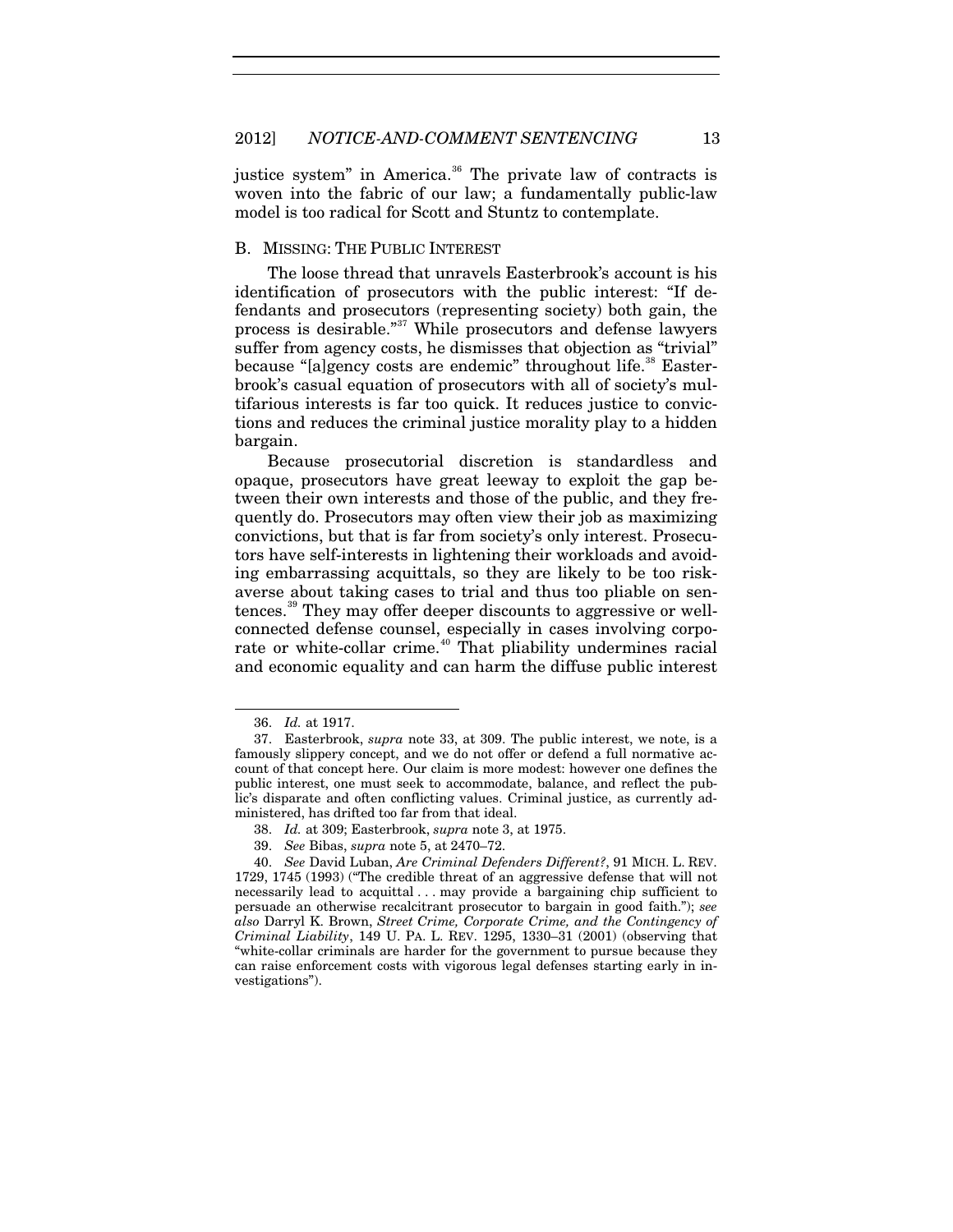in vigorous enforcement.<sup>[41](#page-14-0)</sup> Prosecutors might also overregulate, quickly pleading out high volumes of low-level crimes while glossing over real questions of guilt or the serious collat-eral consequences that might flow from such low-level pleas.<sup>[42](#page-14-1)</sup> They are trained to put cases into legal and administrative pigeonholes, shutting out laymen's broader concerns about equity and morality.<sup>[43](#page-14-2)</sup> In Josh Bowers's evocative phrase, they "learn to think inside the proverbial legal box" without reflecting on how to exercise their discretion in line with the public's sense of justice.<sup>[44](#page-14-3)</sup> They grow jaded by legal training and force of habit, so they come to lack outsiders' fresh perspectives.<sup>[45](#page-14-4)</sup>

Moreover, prosecutors appear to share Easterbrook's fundamentally bottom-line approach. They behave as if their job is to maximize convictions and thus deterrence and incapacitation. That view tends to slight less quantifiable substantive goals such as rehabilitation, retribution, and expressive condemnation, as well as softer values like reconciliation and forgiveness. The rhetoric of justice, not just efficiency, matters. The bottom-line mentality also slights the process benefits of transparent, participatory procedures.<sup>[46](#page-14-5)</sup> Victims, defendants, and community members want their day in court. They want to know that the prosecutor has their best interests at heart. They want to *see* justice done, and they may want a voice in doing it. The mix of public values that goes into plea bargaining is complex, and we cannot necessarily trust prosecutors to get it right on their own.

Historically, criminal justice was both transparent and participatory. Until about two centuries ago, lay litigants and juries took the lead in matters of crime and punishment, hearing and deciding cases, assigning blame, and imposing sentences at public trials. [47](#page-14-6) Even after professional prosecutors displaced pro se victims, prosecutors and judges lived in or near the neighborhoods they governed and were responsive to local communities' needs, views, and senses of justice. That collective historical memory, embedded in the Bill of Rights' jury-trial

<sup>41.</sup> *See* Bibas, *supra* note [5,](#page-4-2) at 2477–86.

<sup>42.</sup> *See* BIBAS, *supra* not[e 21,](#page-10-6) at 30, 32–33, 48–49.

<span id="page-14-3"></span><span id="page-14-2"></span><span id="page-14-1"></span><span id="page-14-0"></span><sup>43.</sup> *See* Josh Bowers, *Legal Guilt, Normative Innocence, and the Equitable Decision Not to Prosecute*, 110 COLUM. L. REV. 1655, 1689–92 (2010).

<sup>44.</sup> *Id.* at 1690.

<sup>45.</sup> BIBAS, *supra* note [21,](#page-10-6) at 32–33, 39–40.

<span id="page-14-6"></span><span id="page-14-5"></span><span id="page-14-4"></span><sup>46.</sup> *See* Stephanos Bibas, *Transparency and Participation in Criminal Procedure*, 81 N.Y.U. L. REV. 911, 922–23, 930–31 (2006).

<sup>47.</sup> *See* BIBAS, *supra* not[e 21,](#page-10-6) at 1–9.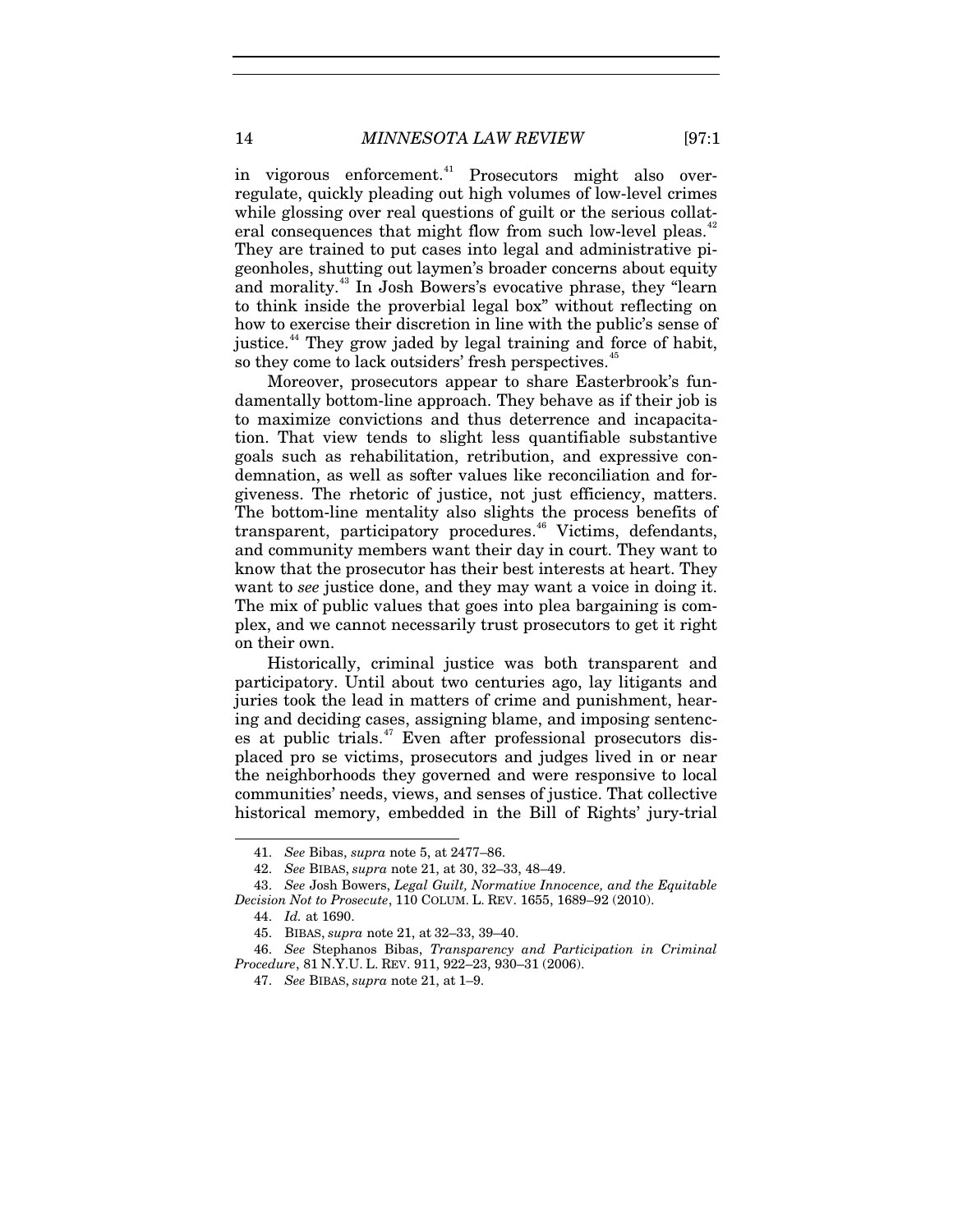guarantees, still informs the public's expectations and desire to see justice done. But these virtues are all but absent from today's sentencing hearings that rubber-stamp plea-bargained sentences. Plea bargaining occurs much earlier and out of sight. It excludes victims, community members, and other third parties from meaningful roles in illuminating the public inter-ests at stake in sentencing.<sup>[48](#page-15-0)</sup>

Partisan control also threatens the structural safeguards on criminal justice. An independent judiciary is supposed to pursue justice, ensure public confidence, and promote the development of the law through precedent. It is supposed to check partisan prosecutors, who may be overzealous and overreach or serve their self-interests. To that end, witnesses and victims should offer their information and views, and probation officers should (and do) write up presentence investigation reports to inform sentencing judges. Sentencing judges are then supposed to offer reasons, and appellate courts can review those decisions and issue reasoned opinions that seek to ensure fair and consistent sentencing policy across cases.

The collusion endemic to plea bargaining subverts these structural safeguards, tying judges' hands at sentencing. It risks letting prosecutors, unchecked by judges, vary sentence discounts for possibly arbitrary or discriminatory reasons. Defendants themselves provide almost no pushback, as they overwhelmingly prefer to avoid trial and more severe post-trial sentences. Defendants' individual rights thus do little to check prosecutors, even when the exercise of those rights would clear-ly serve the public interest.<sup>[49](#page-15-1)</sup> In addition, witnesses and victims who never testify cannot explain the harms defendants have caused or the punishments they might merit, and defendants' families or affected communities cannot explain how the sentencing policies at issue affect their own interests. When explanations do come, they often arrive only after bargains have settled matters. Parties sometimes limit or manipulate the sentencing information available, and judges often ignore presentence reports when they conflict with the parties' bar-gains.<sup>[50](#page-15-2)</sup> Parties choose not to appeal and may waive their rights to do so. As a result, appellate review has little power to pre-

<sup>48.</sup> *See id.* at 1–6, 18–20, 29–40, 52.

<sup>49.</sup> *See* Barkow, *Separation of Powers*, *supra* not[e 6,](#page-4-3) at 1033–34.

<span id="page-15-2"></span><span id="page-15-1"></span><span id="page-15-0"></span><sup>50.</sup> *See* Francesca D. Bowman, Prob. Officers Advisory Grp. to the U.S. Sentencing Comm'n, *Probation Officers Advisory Group Survey*, 8 FED. SENT'G REP. 303, 305–06 (1996).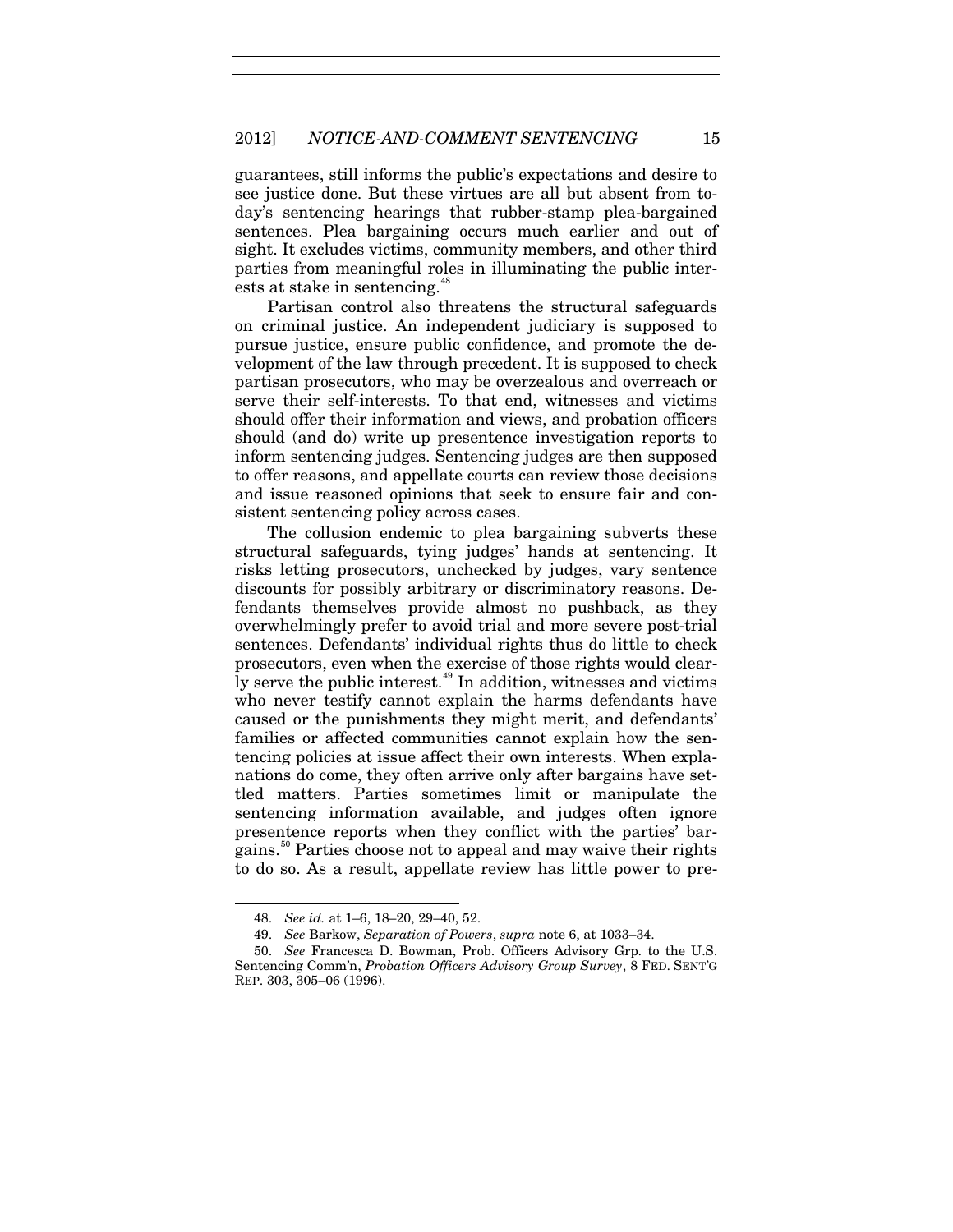vent inequality, protect victims, or develop sentencing prece-dents in typical cases.<sup>[51](#page-16-1)</sup> And it does little to assure that pleabargained sentencing adequately reflects and furthers public values.

The opacity and insularity of prosecutorial policies exacerbate the problem. Bargained-for sentences often reverberate beyond the individual case, with substantive policies both emerging from and driving individual charging, bargaining, and sentencing. [52](#page-16-2) Yet these policies may often be hidden and substantively questionable. Some prosecutors' offices have barebones charging and bargaining guidelines, if they have any at all.<sup>[53](#page-16-3)</sup> Others have more extensive but still informal policies, developed incrementally through office meetings, memoranda, and "a general process of osmosis."<sup>[54](#page-16-4)</sup> Even those offices that have fairly detailed written guidelines rarely make them public. And even those guidelines that are public are usually for-mulated behind closed doors without public input.<sup>[55](#page-16-5)</sup>

<span id="page-16-0"></span>Lacking both wholesale- and retail-level input, the public has little way to probe plea bargaining's value choices or to

<span id="page-16-3"></span>53. *See, e.g.*, Thomas Michael McDonnell, *Playing Beyond the Rules: A Realist and Rhetoric-Based Approach to Researching the Law and Solving Legal Problems*, 67 UMKC L. REV. 285, 301 n.86 (1998); Welsh S. White, *A Proposal for Reform of the Plea Bargaining Process*, 119 U. PA. L. REV. 439, 442 (1971); Dominick R. Vetri, Note, *Guilty Plea Bargaining: Compromises by Prosecutors to Secure Guilty Pleas*, 112 U. PA. L. REV. 865, 900 (1964) (finding that forty-seven out of sixty-seven prosecutors questioned worked in offices without formal rules or procedures with respect to plea bargaining).

54. White, *supra* not[e 53,](#page-16-0) at 442.

<span id="page-16-5"></span><span id="page-16-4"></span>55. *See* Angela J. Davis, *The American Prosecutor: Independence, Power, and the Threat of Tyranny*, 86 IOWA L. REV. 393, 443 (2001) ("Unless the prosecutor alerts her constituents to policies and invites input, the public may remain uninformed. Prosecutors rarely publicize information on charging and plea bargaining policies on the ground that such openness would threaten law enforcement."); McDonnell, *supra* not[e 53,](#page-16-0) at 301 n.86.

1

<span id="page-16-1"></span><sup>51.</sup> *See* Stephanos Bibas et al., *Policing Politics at Sentencing*, 103 NW. U. L. REV. 1371, 1394–95 (2009) (discussing how broad appeal waivers license collusion and threaten the development of precedent).

<span id="page-16-2"></span><sup>52.</sup> For a particularly salient example of non-party effects of retail sentences, consider what some observers have dubbed a possible "Madoff effect" on recent white-collar sentences, involving a noticeable uptick in sentences of record-breaking severity since Bernard Madoff received a prison sentence of 150 years after pleading guilty to arguably the largest individual financial crime in U.S. history. *See* Amir Efrati, *Possible Madoff Effect: Triple-Digit White-Collar Prison Sentences*, WALL ST. J. L. BLOG (Feb. 19, 2010, 2:20 PM), http://blogs.wsj.com/law/2010/02/19/possible-madoff-effect-triple-digit-whitecollar-prison-sentences/ (describing three record-breaking white-collar sentences handed down in the months following Madoff's sentencing and noting belief among many legal scholars that the Madoff sentence "likely empowered other judges to impose enormous, symbolic sentences for fraudsters").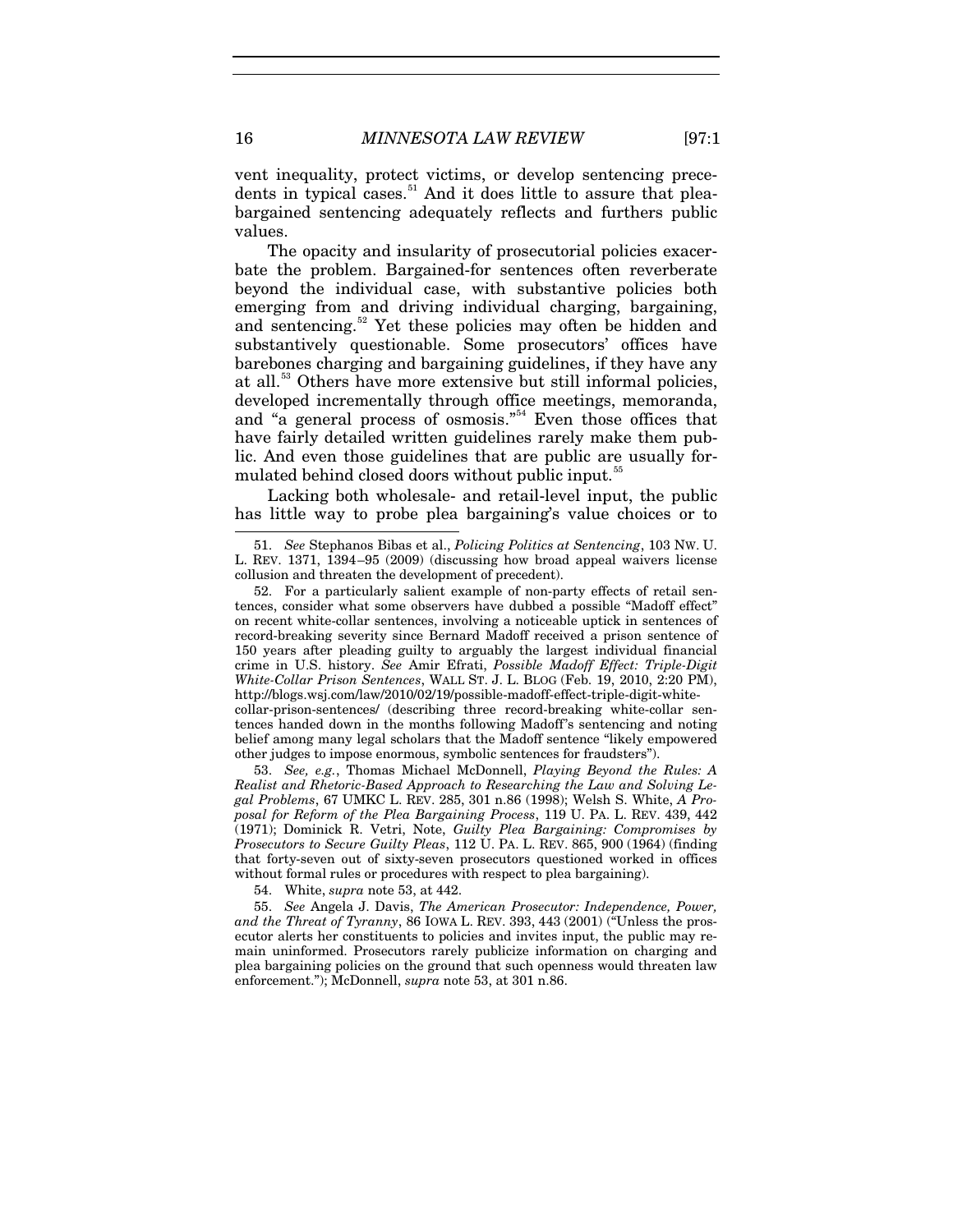check their prosecutorial agents. They cannot question whether a lenient sentence for a first-time thief reflects a line prosecutor's personal mercy or an officewide policy of flushing petit larceny cases to rack up quick conviction statistics. They cannot know whether a stiff penalty for a juvenile mugger flows from a prosecutor's own vindictiveness or a blanket refusal to charge bargain over violent crimes. And they cannot weigh in on the written and unwritten rules that drive plea bargaining. Those rules stretch from the moment of arrest, through charging thresholds, to diversion standards, to sentencing enhancements, to prosecutorial resource allocation across cases. Prosecutors are free to craft those policies as they see fit, privileging their own interests and concerns over those of the public they supposedly serve.

#### C. AN ILLUSTRATION

The problems inherent in bargained-for sentences became apparent most recently in one of the rare cases to reject a bargain. In October 2011, the Securities and Exchange Commission (SEC) sued Citigroup civilly for securities fraud, accusing it of misleading investors into investing in weak assets that Citigroup proceeded to bet against.<sup>[56](#page-17-0)</sup> On the same day that it filed its complaint, the SEC proposed and Citigroup consented to a civil settlement of the charges. Under the settlement, Citigroup would disgorge its profits on the deal plus interest, pay a \$95 million penalty, agree to a permanent injunction, and adopt internal safeguards against securities fraud. As part of the settlement, Citigroup would neither admit nor deny the allegations.[57](#page-17-1) The SEC has long entered into such consent decrees without requiring any admission or denial of wrongdoing. That "long-standing policy [is] hallowed by history," as judges usual-ly go along with the SEC's recommendations.<sup>[58](#page-17-2)</sup> Like many prosecutors, the SEC justifies its practice by noting that settlements allow the agency to pursue many more cases with its limited resources.<sup>[59](#page-17-3)</sup>

1

<span id="page-17-0"></span><sup>56.</sup> *See* SEC v. Citigroup Global Mkts. Inc., 827 F. Supp. 2d 328, 329–30 (S.D.N.Y. 2011).

<sup>57.</sup> *See id.* at 330.

<sup>58.</sup> *Id.* at 332.

<span id="page-17-3"></span><span id="page-17-2"></span><span id="page-17-1"></span><sup>59.</sup> *See, e.g.*, SEC's Memorandum of Law in Response to Questions Posed by the Court Regarding Proposed Settlement at 12–13, SEC v. Citigroup Global Mkts. Inc., No. 11 Civ. 7387 (JSR) (S.D.N.Y. Nov. 7, 2011) (citing SEC v. Randolph, 736 F.2d 525, 529–30 (9th Cir. 1984)).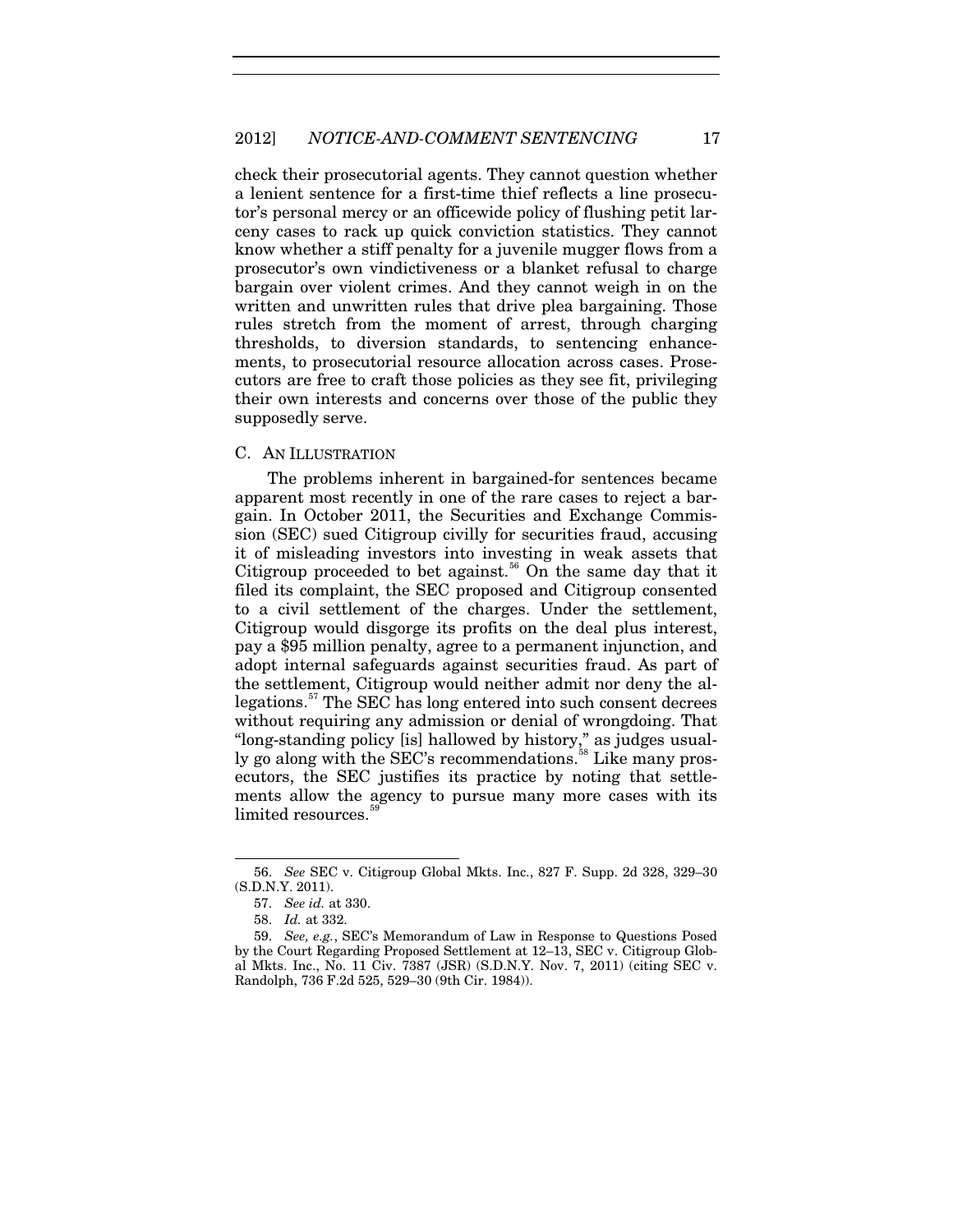<span id="page-18-8"></span>Judge Jed Rakoff rejected the settlement. His rejection was so extraordinary that it made the front page of the *New York Times*. [60](#page-18-0) Judge Rakoff noted that Citigroup was a recidivist, having been accused of and settled similar claims before.<sup>[61](#page-18-1)</sup> Yet the settlement would produce little deterrence or restitution given Citigroup's size and profitability and the \$700 million lost by investors.<sup>[62](#page-18-2)</sup> More importantly, the parties' "narrow interests" [in settling] . . . cannot be automatically equated with the public interest, especially in the absence of a factual base on which to assess whether the resolution was fair, adequate, and rea-sonable."<sup>[63](#page-18-3)</sup> While courts must defer to the SEC's expertise, they must independently satisfy themselves that settlements serve the public interest. $64$  Unless a trial establishes facts or the parties admit them, judges lack a basis for evaluating settlements and deploying coercive power.<sup>[65](#page-18-5)</sup> And while the public has an "overriding public interest in knowing the truth," settlements without facts "deprive[] [the public] of ever knowing the truth in a matter of obvious public importance."<sup>[66](#page-18-6)</sup>

Granted, *Citigroup* is a civil-fraud case and involves hundreds of millions of dollars. But its concern for the judiciary's independent role in safeguarding the public good applies at least as strongly to criminal cases. And the problem it illustrates is endemic to even the most mundane, low-level criminal matters.<sup>[67](#page-18-7)</sup> Prosecuting agencies are imperfect guardians of the public interest, so judges must check them. The parties' private interests in settling disputes do not exhaust the public's interest in airing all the facts, seeing justice done, and testing bar-

1

<span id="page-18-7"></span><span id="page-18-6"></span><span id="page-18-5"></span><span id="page-18-4"></span><span id="page-18-3"></span>67. To be sure, unlike in the administrative penalty context, in all criminal cases, even the most mundane ones, Rule 11 of the Federal Rules of Criminal Procedure and analogous state rules require a judge accepting a plea to find that it has an adequate factual basis. *See* FED. R. CRIM. P. 11(b)(3); WAYNE R. LAFAVE ET AL., CRIMINAL PROCEDURE § 21.4(f) nn. 21–22 (5th ed. 2009) (discussing the factual basis requirement of Rule 11 and comparable state rules). In practice, however, that requirement does little to ensure either that the actual facts surrounding the crime are fully disclosed or that the prosecutor's charging decision takes full and fair account of those facts. *See infra* notes [71–](#page-19-0)[72](#page-19-1) and accompanying text.

<span id="page-18-2"></span><span id="page-18-1"></span><span id="page-18-0"></span><sup>60.</sup> *See* Edward Wyatt, *Judge Rejects an S.E.C. Deal With Citigroup*, N.Y. TIMES, Nov. 29, 2011, at A1.

<sup>61.</sup> *See Citigroup Global Mkts. Inc.*, 827 F. Supp. 2d at 333**–**34.

<sup>62.</sup> *See id.* at 329, 333–34.

<sup>63.</sup> *Id.* at 335.

<sup>64.</sup> *See id.* at 330–32.

<sup>65.</sup> *See id.* at 332, 335.

<sup>66.</sup> *Id.* at 332, 335.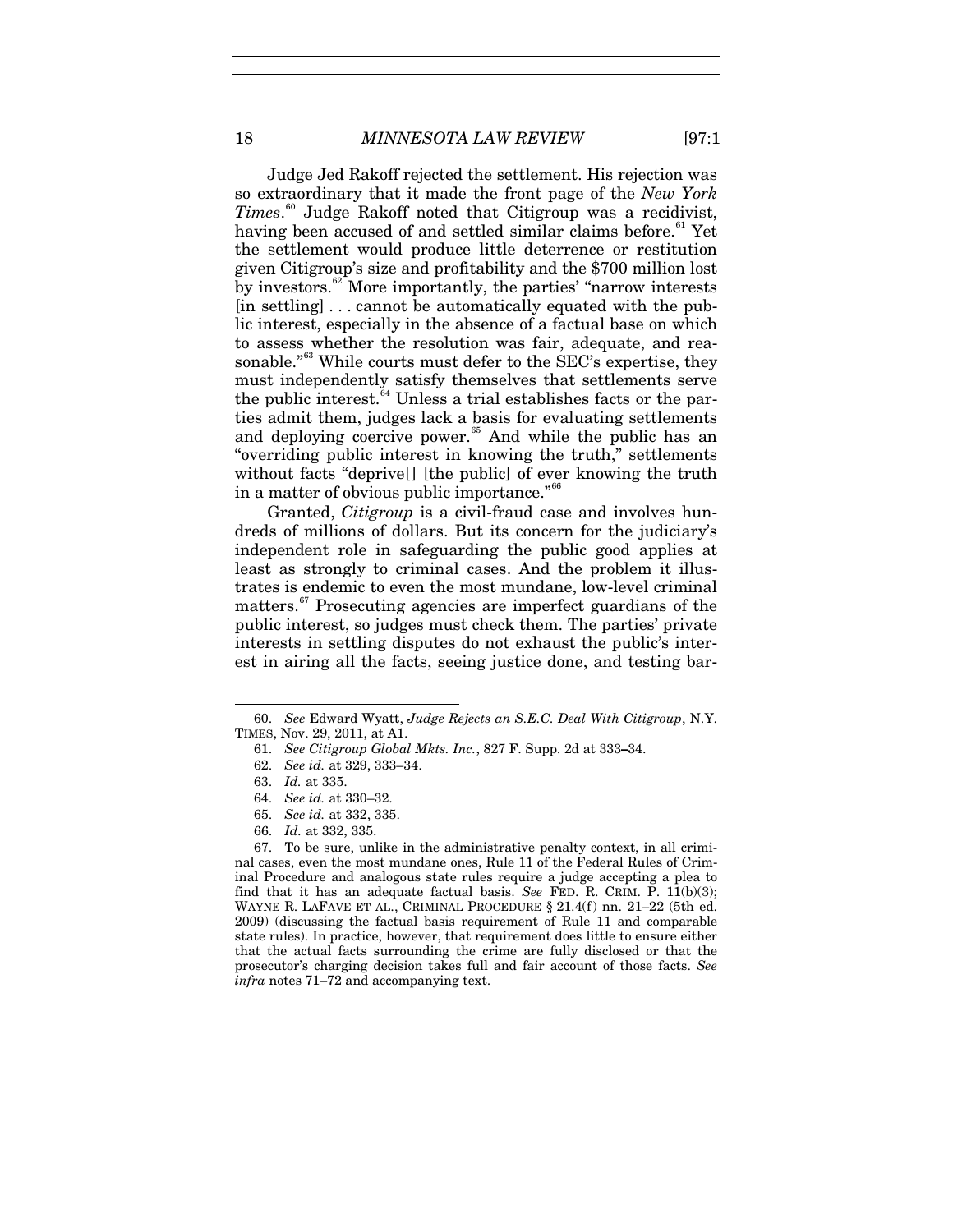gaining policies that may be "hallowed by history, but not by reason."<sup>6</sup>

<span id="page-19-0"></span>Yet the ruling is exceptional, almost unprecedented.<sup>[69](#page-19-3)</sup> It is the rare judge who will stick his neck out and thwart a settlement. Judges value settlements because they clear their dockets expeditiously, and when the parties agree there is no one to complain, appeal, or offer a different point of view. For many years, judges have routinely acceded to securities settlements without requiring an admission of wrongdoing.<sup>[70](#page-19-4)</sup> Much the same happens in criminal cases, where defendants may hedge, take no position, or even openly deny guilt while reaping plea-bargained sentences.<sup>[71](#page-19-5)</sup> Even when defendants grudgingly admit guilt as part of plea bargains, the parties may present only selective and partial accounts rather than a full record of all the facts and views. And even when judges, sentencing guidelines, or statutes might call for a different sentence in light of a given bad act, prosecutors can still determine the effective sentence by deciding what crime to charge. The upshot, as Judge Gerard Lynch, Rachel Barkow, and others have explained, is that prosecutors hold all the cards: they are the investigators, adjudicators, and sentencers rolled into one, with tremendous power to shape sentencing policy in practice.<sup>7</sup>

<span id="page-19-1"></span>The problem of plea bargaining, then, is not just one of disparity, questionable convictions or acquittals, or unjust outcomes. These are real problems, but they are symptoms of a structural flaw that leaves prosecutors and defendants free to pursue their own interests outside of the public eye. The problem, in short, is one of hidden and unaccountable policymaking by plea.

<sup>68.</sup> *Citigroup Global Mkts. Inc*.*,* 827 F. Supp. 2d at 331.

<span id="page-19-3"></span><span id="page-19-2"></span><sup>69.</sup> *See* Wyatt, *supra* note [60,](#page-18-8) at A1 (quoting former SEC chairman Harvey Pitt: "This is clearly a case of great significance . . . . It's also a case for which there is no direct precedent."). The Second Circuit has stayed the proceedings before Judge Rakoff, finding "that the S.E.C. and Citigroup have made a strong showing of likelihood of success in setting aside" Judge Rakoff's rejection of the settlement. SEC v. Citigroup Global Mkts, Inc., 673 F.3d 158, 169 (2012). Given that the SEC and Citigroup are united in opposition to Judge Rakoff's order, the court also appointed counsel to defend the order on appeal. *Id.* at 161.

<sup>70.</sup> *See Citigroup Global Mkts. Inc.*, 827 F. Supp. 2d at 332.

<sup>71.</sup> *See* BIBAS, *supra* not[e 21,](#page-10-6) at 60–62.

<span id="page-19-6"></span><span id="page-19-5"></span><span id="page-19-4"></span><sup>72.</sup> *See* Lynch, *supra* note [6](#page-4-3) at 2120; *see also* Barkow, *Separation of Powers*, *supra* note [6](#page-4-3) at 1025.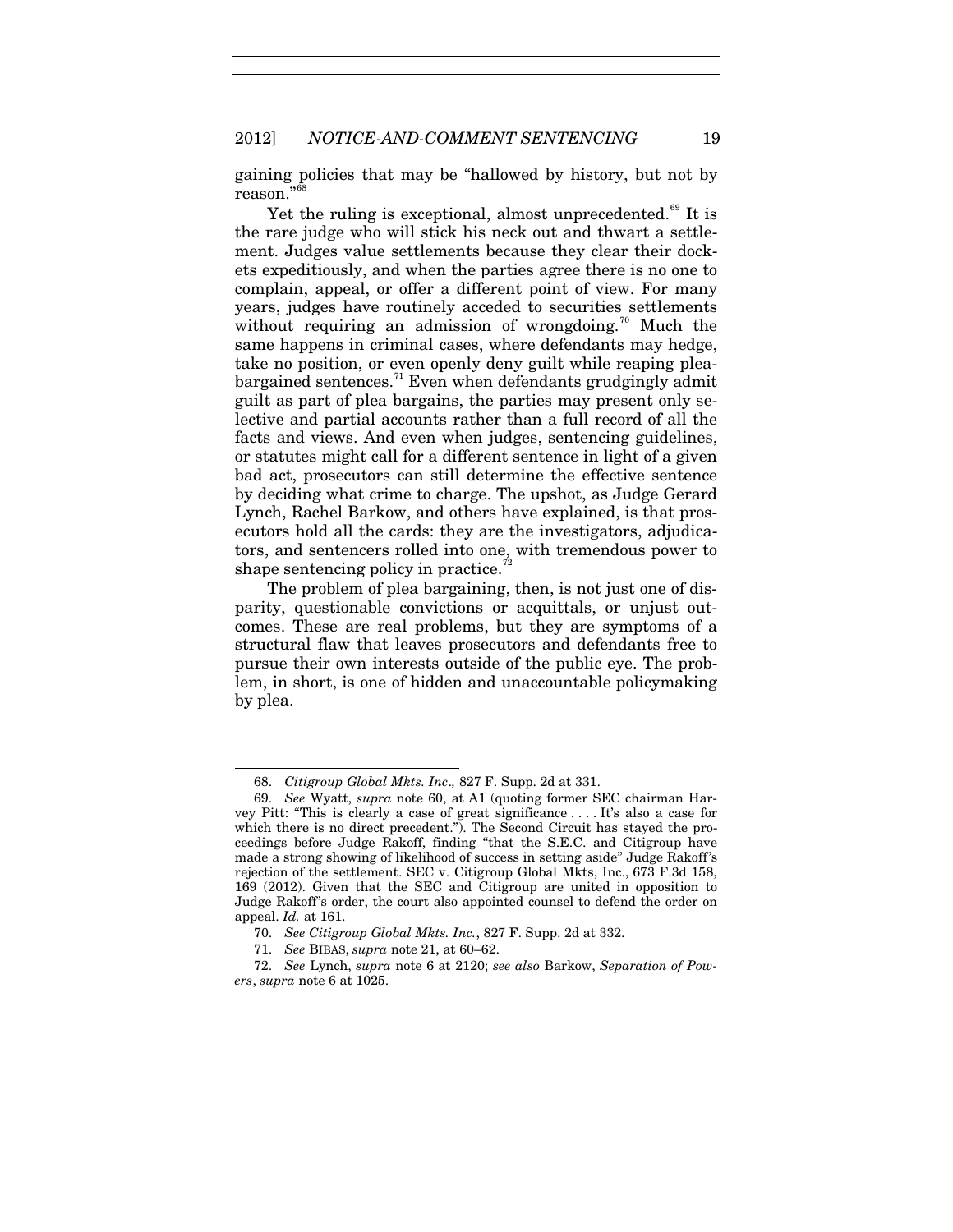## II. PARTICIPATION AND THE PUBLIC INTEREST IN ADMINISTRATIVE LAW

Administrative law has long grappled with similar issues. Administrative agencies, like prosecutors, operate under massive statutory delegations of power. The agency personnel who implement those statutory charges make thousands of valueladen decisions every day, from micro-level choices about whether to issue drilling permits to macro-level judgments about allowable levels of contaminants in drinking water. As in criminal law, those decisions greatly affect regulated parties, communities, and the general public.

But unlike criminal law, administrative law has been built around ensuring that agencies make those decisions in the public interest. A central concept is participation, the idea that citizens should have some input into agency decisions. Public participation, of course, is not the only way to check agency abuses. But it is a crucial way to ensure that agency decisions are legitimate, accountable, and just.

There are many ways to ensure participation, ranging from the Administrative Procedure Act's requirements to commonlaw principles that inform judicial review. They all seek to leaven agency decision-making with a healthy dose of public input, blending democracy with agency expertise and judicial oversight. And while the same legitimacy and accountability concerns that drive participation in administrative law also exist in criminal justice, criminal law has not kept pace.

### A. WHY PARTICIPATION MATTERS

Before continuing, we should say more about what participation is and why it matters. Members of the public can participate in governmental decision-making in many ways. One can vote for a president, a member of Congress, or one's local prosecutor. Voting is abstract and general: it imperfectly communicates the voter's preferences on any given policy and does not involve the voter in the details of policymaking. At the other end of the spectrum are more direct modes of participation, in which citizens actually exercise governmental power. Examples include serving on a citizen licensing board or a criminal jury.<sup>[73](#page-20-0)</sup>

<span id="page-20-1"></span><span id="page-20-0"></span><sup>73.</sup> *See* James D. Chesney, *Citizen Participation on Regulatory Boards*, 9 J. HEALTH POL. POL'Y & L. 125, 125–35 (1984); Ronald F. Wright, *Why Not Administrative Grand Juries?*, 44 ADMIN. L. REV. 465, 475–80 (1992).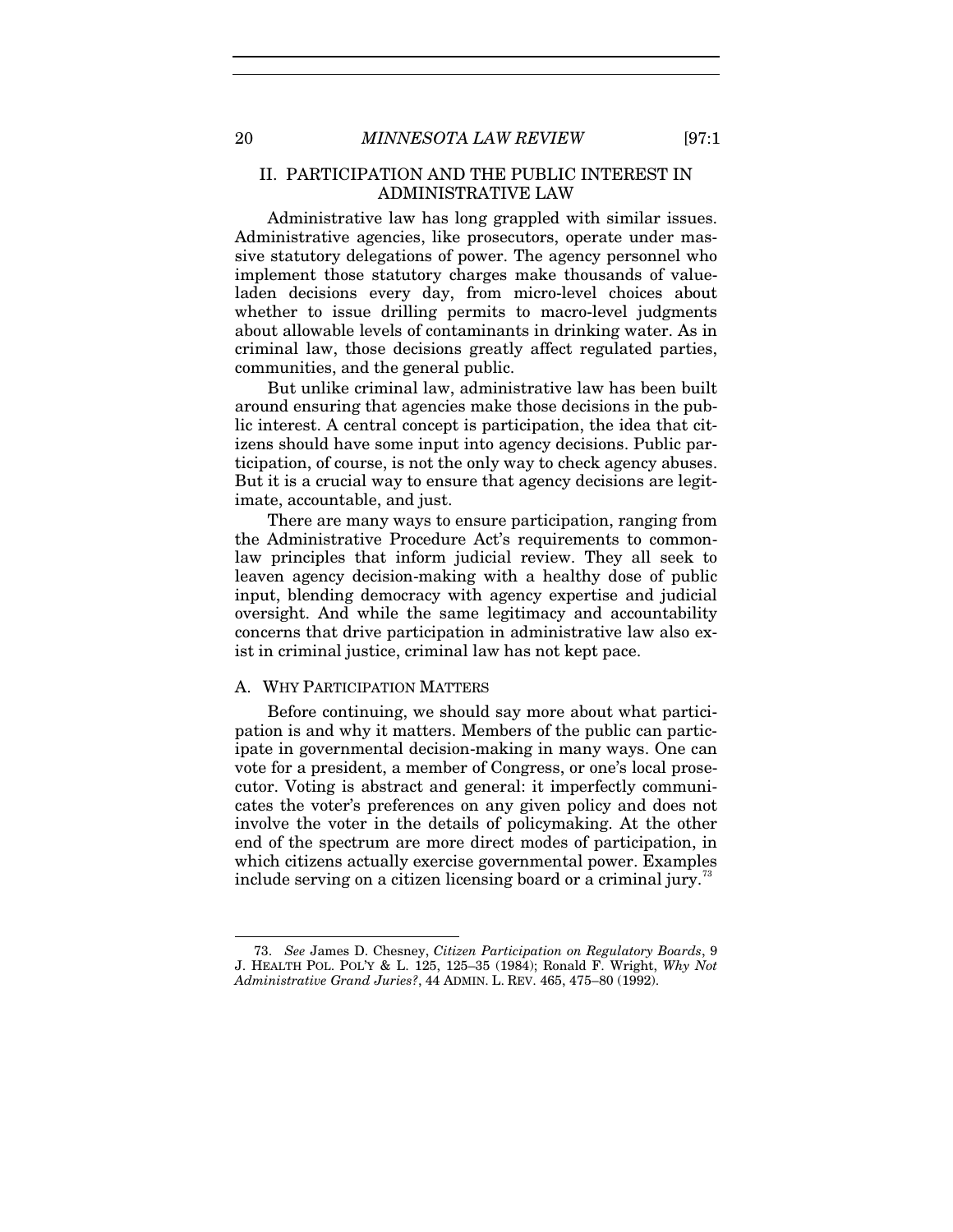Both forms of participation are important, and we will re-turn to each briefly later on.<sup>[74](#page-21-0)</sup> But the kind of participation we envision is somewhere in between. It involves letting citizens communicate their information and views, but leaves the governmental decision-maker ultimate power to balance the various inputs and make a final decision. In the process of reconciling these voices, the decision-maker mediates among various conceptions of the public good. This sort of participation has become a cornerstone of modern administrative law. Indeed, as Ronald Wright and Marc Miller put it, "the history of administrative government in the United States can be framed as a story about combining expertise and public input."<sup>[75](#page-21-1)</sup>

Why does participation of this sort matter to administrative law? It was not always this way. The Progressive reformers who put into place the broad institutional outlines of the modern regulatory state aimed to insulate administrative agencies from citizen involvement, not encourage it. At best, citizens were seen as incompetent in the affairs of government; at worst, they were suspect as corrupted instruments of majoritar-ian politics.<sup>[76](#page-21-2)</sup> Professional agency personnel, by contrast, were viewed as highly skilled technocrats who merely called upon their professional training to implement judgments that al-ready had been made by Congress.<sup>[77](#page-21-3)</sup> New Dealers like James Landis took the notion further, famously maintaining that administration was a science in which experts "bred to the facts" could ascertain and implement the objective public interest with only the most casual guidance from their organic stat- $10^{\circ}$ 

But as the federal government exploded in size and the authority delegated to agencies mushroomed, the place of participation in the administrative state quickly changed. It soon be-

<sup>74.</sup> *See infra* text accompanying notes [249](#page-55-0)[–250,](#page-56-0) [287](#page-62-0)[–293.](#page-63-0)

<sup>75.</sup> Wright & Miller, *Accountability Deficit*, *supra* note [6,](#page-4-3) at 1591.

<span id="page-21-2"></span><span id="page-21-1"></span><span id="page-21-0"></span><sup>76.</sup> *See* Jasper Y. Brinton, *Some Powers and Problems of the Federal Administrative*, 61 U. PA. L. REV. 135, 160–61 (1913) (discussing need for special training of administrative officials); Wright, *supra* note [73,](#page-20-1) at 495–96 (discussing Progressive concern that lay citizens could not serve competently or independently).

<span id="page-21-4"></span><span id="page-21-3"></span><sup>77.</sup> *See* BENJAMIN P. DE WITT, THE PROGRESSIVE MOVEMENT 299–318 (1915); MARTIN J. SCHIESL, THE POLITICS OF EFFICIENCY: MUNICIPAL ADMIN-ISTRATION AND REFORM IN AMERICA: 1880–1920, at 6–25 (1977); RUSSELL STORY, THE AMERICAN MUNICIPAL EXECUTIVE 218–20 (1918); Morris L. Cooke, *Scientific Management of the Public Business*, 9 AM. POL. SCI. REV. 488 (1915).

<sup>78.</sup> *See* JAMES M. LANDIS, THE ADMINISTRATIVE PROCESS 154–55 (1938)*.*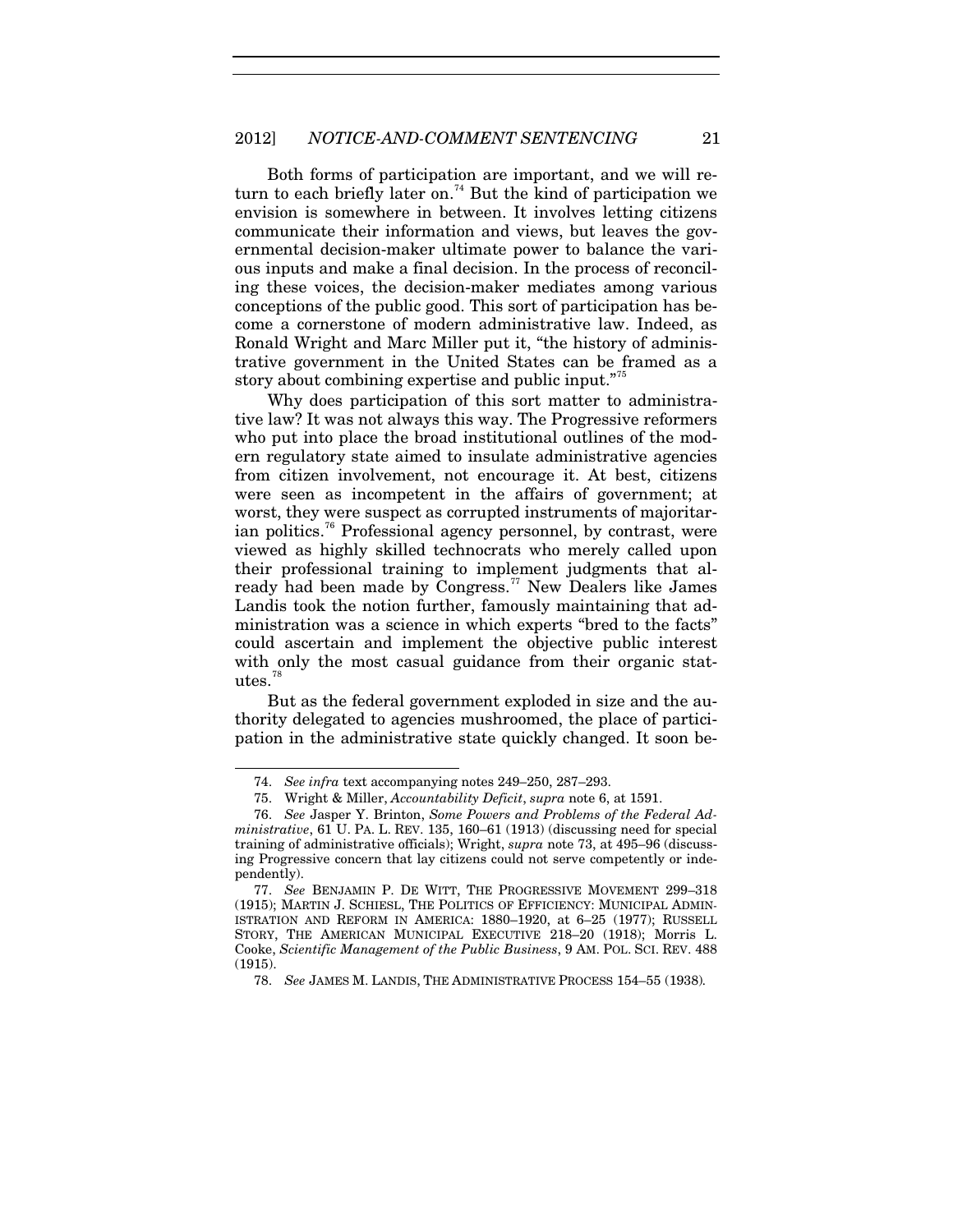<span id="page-22-0"></span>came apparent that even the most expert agency personnel engaged in the most seemingly technical of inquiries could not avoid making deeply discretionary, highly value-laden deci-sions in the name of the public interest.<sup>[79](#page-22-1)</sup> One cannot, for instance, determine the limit on parts per million of airborne benzene that is "reasonably necessary or appropriate to provide safe or healthful employment" without confronting difficult tradeoffs of dollars versus lives or lives versus jobs; even "safety" is a fundamentally normative question that implicates una-voidable value judgments.<sup>[80](#page-22-2)</sup> At the same time, scholars increasingly recognized that agencies were not the enlightened Platonic guardians of the New Dealers' vision. They were imperfectly attuned to the public interest, with their own preferences, agendas, incentives, and susceptibilities to capture by the very industries they were supposed to regulate. In other words, "the public interest is a texture of multiple strands" and "not a monolith";<sup>[82](#page-22-4)</sup> even if it were monolithic, we could not necessarily trust agencies to pursue it. Those realizations undermined the notion of the impartial and just administrator and opened up a troubling legitimacy gap in the field.<sup>[83](#page-22-5)</sup> The project of administrative law quickly shifted from protecting agencies from citizen interference to closing that gap and structuring agency discretion. Scholars now seek to "explain how unelected bureaucrats, making their choices without resort to a scientific method that produces a single correct answer, can claim to exercise legitimate power in a democracy."<sup>[84](#page-22-6)</sup>

<span id="page-22-7"></span><span id="page-22-1"></span><sup>79.</sup> *See* Richard B. Stewart, *Reformation of American Administrative Law*, 88 HARV. L. REV. 1669, 1676 (1975).

<span id="page-22-2"></span><sup>80.</sup> *See* Indust. Union Dep't, AFL-CIO v. Am. Petroleum Inst., 448 U.S. 607, 615 (1980).

<span id="page-22-3"></span><sup>81.</sup> FPC v. Hope Natural Gas Co., 320 U.S. 591, 627 (1944) (Frankfurter, J., dissenting).

<span id="page-22-4"></span><sup>82.</sup> Ernest Gellhorn, *Public Participation in Administrative Proceedings*, 81 YALE L.J. 359, 360 (1972).

<span id="page-22-5"></span><sup>83.</sup> *See* Elena Kagan, *Presidential Administration*, 114 HARV. L. REV. 2245, 2253–54 (2001) (tracing the rise of the regulatory state and the evolution of concerns about objectivity and legitimacy that accompanied it); Stewart, *supra* not[e 79,](#page-22-0) at 1682–88 (discussing reduced faith in agencies' ability to protect collective interests and the resulting need for new approaches to legitimating agency action and controlling agency discretion).

<span id="page-22-6"></span><sup>84.</sup> Wright, *supra* note [73,](#page-20-1) at 501 (citing CHRISTOPHER F. EDLEY, ADMIN-ISTRATIVE LAW: RETHINKING JUDICIAL CONTROL OF ADMINISTRATIVE AGEN-CIES 217 (1990)); *see also* William Funk, *Public Participation and Transparency in Administrative Law—Three Examples as an Object Lesson*, 61 ADMIN. L. REV. 171, 172–80 (2009) (discussing the history and legal and political context of the development of public participation as a cornerstone of modern American administrative law).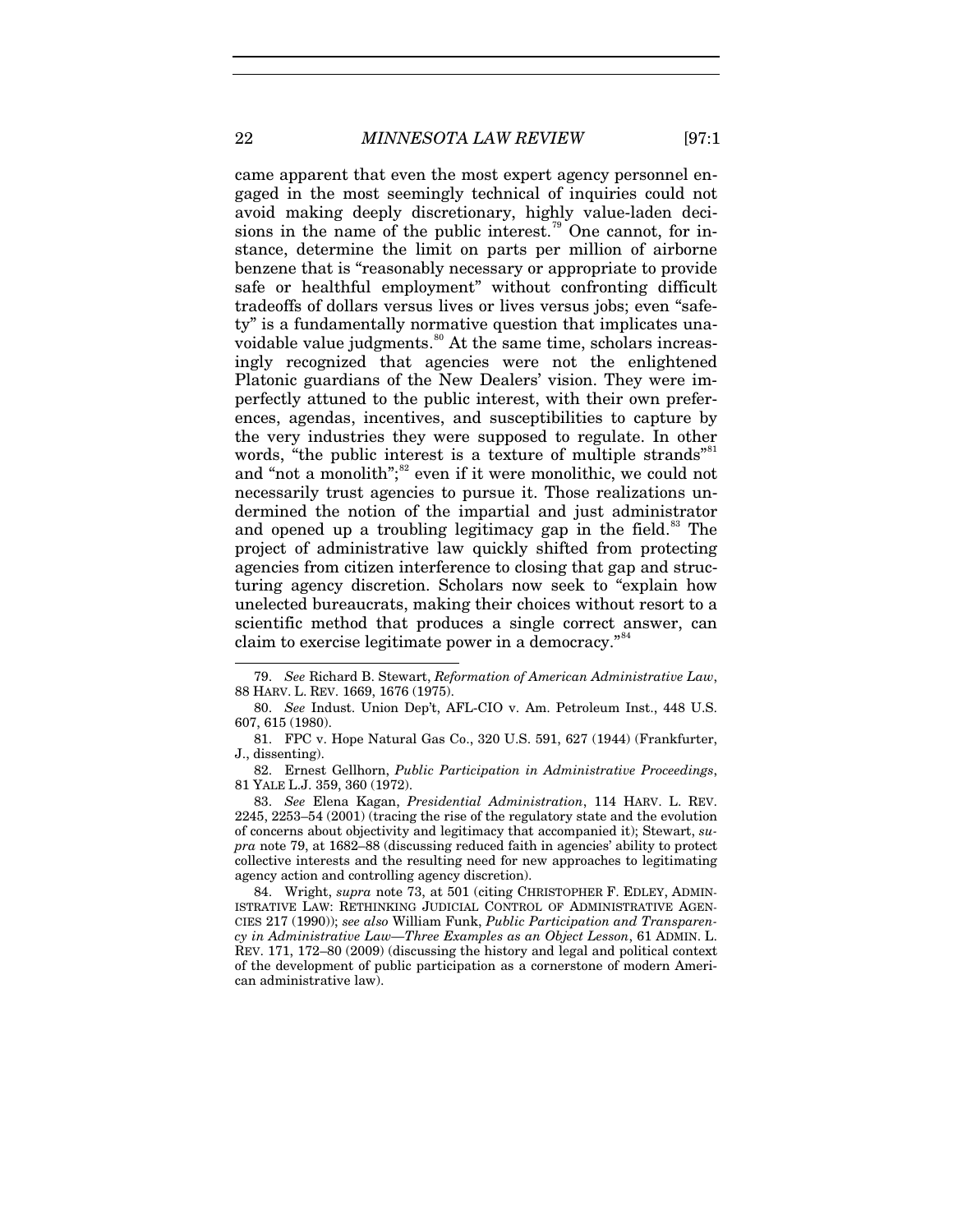#### 2012] *NOTICE-AND-COMMENT SENTENCING* 23

Participation has become embedded in modern administrative law as critical to that project for several reasons. It enhances the soundness of agency decisions by improving the quality and variety of the information an agency considers, whether empirical or related to the public's preferences.<sup>[85](#page-23-0)</sup> It improves accountability by obligating agencies to justify their actions publicly, ensuring that they are "relatively informed and responsive to public needs."<sup>[86](#page-23-1)</sup> It increases public trust and educates citizens in government affairs, creating feedback loops between agencies and citizens. $87$  And, by requiring agencies to "balanc[e] all elements essential to a just determination of the public interest," it bolsters agency decision-making's democrat-ic pedigree.<sup>[88](#page-23-3)</sup>

Of course, how participation binds agents to the citizenry and promotes legitimacy will vary depending on one's theory of how agencies work.<sup>[89](#page-23-4)</sup> Neo-pluralist theorists view agency decisions as legitimate because they let agencies aggregate the information and preferences of a wide variety of competing inter-est groups.<sup>[90](#page-23-5)</sup> Civic republicans focus more on the intrinsically democratic nature of agency decision-making itself, seeing it as

-

<span id="page-23-3"></span>88. Air Line Pilots Ass'n v. Civil Aeronautics Bd., 475 F.2d 900, 905 (D.C. Cir. 1973); *see also* Sierra Club v. Costle, 657 F.2d 298, 400–01 (D.C. Cir. 1981) ("[T]he very legitimacy of general policymaking performed by unelected adminsitrators depends in no small part on the openness, accessibility, and amenability of these officials to the needs and ideas of the public."); Palisades Citizens Ass'n v. Civil Aeronautics Bd., 420 F.2d 188, 191–92 (D.C. Cir. 1969).

<span id="page-23-4"></span>89. It also will vary to at least some degree depending on the specific context, as the possibility of a gap between principal and agent interests, and the discounting of public values, will be more intense in some agency settings than in others. For an effort to sort out the times when external monitoring and public input will be most valuable as a supplement to agency expertise and professionalism, see Sidney A. Shapiro & Ronald F. Wright, *The Future of the Administrative Presidency: Turning Administrative Law Inside-Out*, 65 U. MIAMI L. REV. 577, 589–95 (2011).

<span id="page-23-5"></span>90. *See* Steven P. Croley, *Theories of Regulation: Incorporating the Administrative Process*, 98 COLUM. L. REV. 1, 57–60 (1998).

<span id="page-23-6"></span><sup>85.</sup> *See* Stewart, *supra* note [79,](#page-22-0) at 1748.

<span id="page-23-1"></span><span id="page-23-0"></span><sup>86.</sup> Misso Servs. Corp., v. Small Bus. Admin., No. 81-0283, 1981 WL 30841, at \*3 (D.D.C. Dec. 23, 1981).

<span id="page-23-2"></span><sup>87.</sup> *See* HARRY C. BOYTE, COMMONWEALTH: A RETURN TO CITIZEN POLI-TICS 131–33, 147–56 (1989); MARY G. KWEIT & ROBERT W. KWEIT, IMPLE-MENTING CITIZEN PARTICIPATION IN A BUREAUCRATIC SOCIETY: A CONTIN-GENCY APPROACH, 35–36, 84–96 (1981); CAROLE PATEMAN, PARTICIPATION AND DEMOCRATIC THEORY 22–44 (1970); John Ladd, *The Ethics of Participation*, *in* XVI NOMOS: PARTICIPATION IN POLITICS 98, 112–20 (J.R. Pennock & John R. Chapman eds., 1975); Hannah F. Pitkin, *Justice: On Relating Private and Public*, 9 POL. THEORY 327, 343, 348 (1981).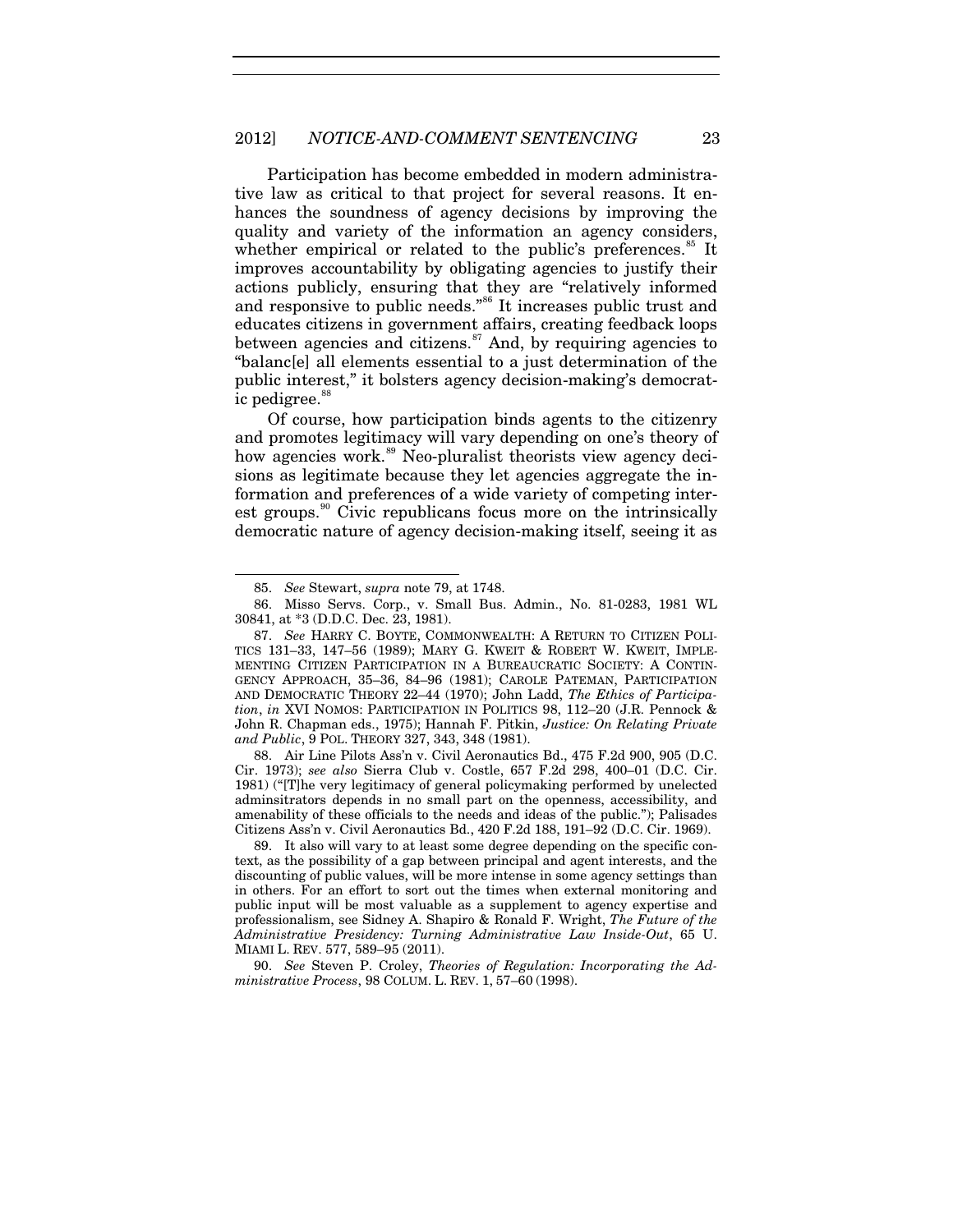collective deliberation about competing regulatory values.<sup>[91](#page-24-1)</sup> Public-interest theorists focus "on the general public's ability to monitor regulatory decisionmakers."<sup>[92](#page-24-2)</sup> Principal-agent theories take a different tack, seeking to locate agencies' legitimacy in their responsiveness to democratically elected actors.<sup>[93](#page-24-3)</sup> Publicchoice theorists eschew legitimating agency regulation altogether. Instead, they see it as suboptimal market decisionmaking, in which agencies deliver regulatory "goods" to wellorganized political interest groups, which profit at the expense of the diffuse public. $94$ 

The differences among these theories are significant, and we do not mean to oversimplify. But our point is not to debate them here. As Nina Mendelson explains, virtually all of the major theories that seek to legitimate administrative decision-making see participation as important.<sup>[95](#page-24-5)</sup> Neo-pluralists might see the opportunity to supply information and participate as crucial to aggregating interests effectively.<sup>[96](#page-24-6)</sup> Civic republicans might see it as necessary to ensure that agency deliberations "thoroughly engage relevant viewpoints."[97](#page-24-7) Even presidentialcontrol proponents might see direct public involvement as a way to supply data and analyses and to monitor agencies' com-pliance with statutory mandates.<sup>[98](#page-24-8)</sup> And though confidence in interest representation has waned in recent decades, participa-tory mechanisms remain a cornerstone of administrative law.<sup>[99](#page-24-9)</sup>

<span id="page-24-0"></span>

1

<span id="page-24-1"></span><sup>91.</sup> *See* Mark Seidenfeld, *A Civic Republican Justification for the Bureaucratic State*, 105 HARV. L. REV. 1511, 1515 (1992).

<sup>92.</sup> *See* Croley, *supra* note [90,](#page-23-6) at 5.

<span id="page-24-3"></span><span id="page-24-2"></span><sup>93.</sup> *See* Kagan, *supra* note [83,](#page-22-7) at 2273; Nina A. Mendelson, *Regulatory Beneficiaries and Informal Agency Policymaking*, 92 CORNELL L. REV. 397, 418–20 (2007).

<sup>94.</sup> *See* Croley, *supra* note [90,](#page-23-6) at 5, 34–41.

<span id="page-24-6"></span><span id="page-24-5"></span><span id="page-24-4"></span><sup>95.</sup> *See* Mendelson, *supra* note [93,](#page-24-0) at 419–20; *see also* Croley, *supra* note [90,](#page-23-6) at 142–62 (reviewing extent to which administrative processes accord with various theories of regulation).

<sup>96.</sup> *See* Mendelson, *supra* note [93,](#page-24-0) at 418.

<sup>97.</sup> *See id.* at 419.

<sup>98.</sup> *See* Kagan, *supra* not[e 83,](#page-22-7) at 2360; Mendelson, *supra* note [93,](#page-24-0) at 419.

<span id="page-24-9"></span><span id="page-24-8"></span><span id="page-24-7"></span><sup>99.</sup> *See* Sidney A. Shapiro & Richard W. Murphy, *Eight Things Americans Can't Figure Out About Controlling Administrative Power*, 61 ADMIN. L. REV. (SPECIAL EDITION) 5, 6 (2009) (observing that "[f]or agency governance to be legitimate . . . administrative law must find ways to mediate [its] power," and that one critical mechanism for doing so in American administrative law is through "fostering public participation in agency decision-making"); Wright & Miller, *Accountability Deficit*, *supra* note [6,](#page-4-3) at 1593 ("Current doctrines of administrative law carve out special zones of influence for expertise and for public input.").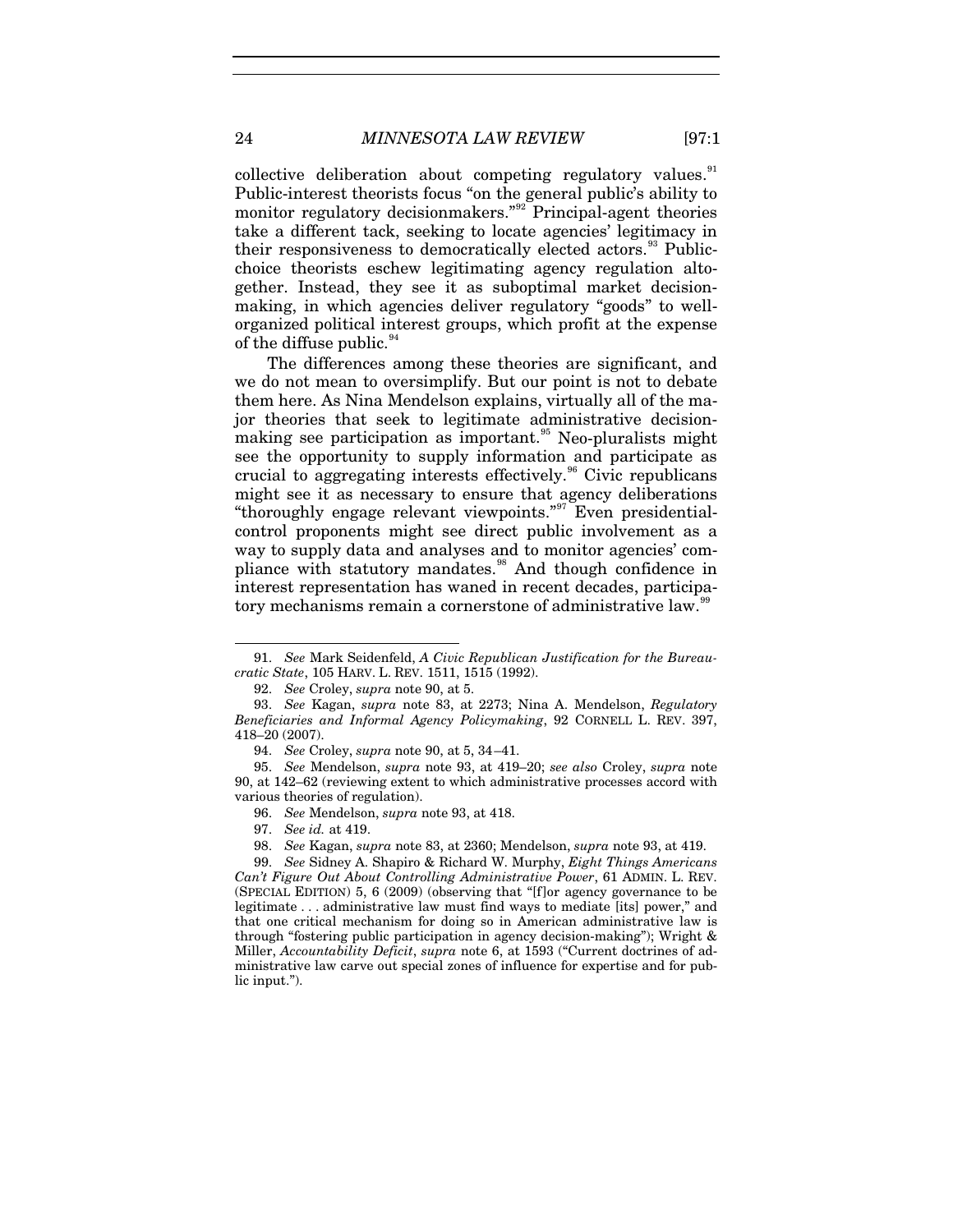#### 2012] *NOTICE-AND-COMMENT SENTENCING* 25

#### B. HOW PARTICIPATION WORKS

### 1. Mechanisms of Participation

The paradigmatic example of administrative law's requirement for public participation in agency policymaking is the APA's notice-and-comment procedure. In informal rulemaking, the APA requires an agency to provide the public with notice and an opportunity to comment before its proposed rule fi-nally takes effect.<sup>[100](#page-25-0)</sup> In practice, that applies whenever an agency seeks to lay down legally binding substantive obligations at the wholesale level. The notice, which is published in the Federal Register and on the federal government's central rulemaking website, $^{101}$  $^{101}$  $^{101}$  must adequately frame the issues so as to enable meaningful input by citizens: the agency must lay out both the terms or substance of the proposed rule and its basis, including its factual and scientific support.<sup>[102](#page-25-2)</sup> The comment period stays open for a specified amount of time, often a few months. During that time, any interested members of the public may submit their own "written data, views, or arguments" concerning the proposal.<sup>[103](#page-25-3)</sup> After considering the public's comments and making any changes, the agency publishes its final rule, again accompanied by a statement of its "basis and purpose." $104}$  $104}$  The statement of basis and purpose must explain "what major issues of policy were ventilated by the informal proceedings and why the agency reacted to them as it did."[105](#page-25-5) The entire process, as the D.C. Circuit put it, is "designed (1) to ensure that agency regulations are tested via exposure to diverse public comment, (2) to ensure fairness to affected parties, and (3) to give affected parties an opportunity to develop evi-

-

104. 5 U.S.C. § 553(c).

<span id="page-25-6"></span>

<sup>100.</sup> 5 U.S.C. § 553(c) (2006).

<span id="page-25-1"></span><span id="page-25-0"></span><sup>101.</sup> REGULATIONS.GOV, http://www.regulations.gov (last visited Sept. 6, 2012).

<span id="page-25-2"></span><sup>102.</sup> *See* 5 U.S.C. § 553(b)(3) (2006); Portland Cement Ass'n v. Ruckelshaus, 486 F.2d 375 (D.C. Cir. 1973); RICHARD J. PIERCE, JR. ET AL., ADMINIS-TRATIVE LAW AND PROCESS § 6.4.6a (5th ed. 2008).

<span id="page-25-3"></span><sup>103.</sup> 5 U.S.C. § 553(c); *see, e.g.*, 16 C.F.R. § 1.13(h) (2012) (requiring minimum of sixty-day comment period after FTC presiding officer places a recommended decision in rulemaking record); 44 C.F.R. § 1.4(e) (2012) (FEMA policy to allow public sixty days for comment submission); 50 C.F.R. § 424.16(c)(2) (2012) (sixty-day comment period for proposed rules of the Fish and Wildlife Service, Department of the Interior and National Marine Fisheries Service, National Oceanic and Atmospheric Administration, and Department of Commerce relating to listing of endangered and threatened species).

<span id="page-25-5"></span><span id="page-25-4"></span><sup>105.</sup> Auto. Parts & Accessories Ass'n v. Boyd, 407 F.2d 330, 338 (D.C. Cir. 1968).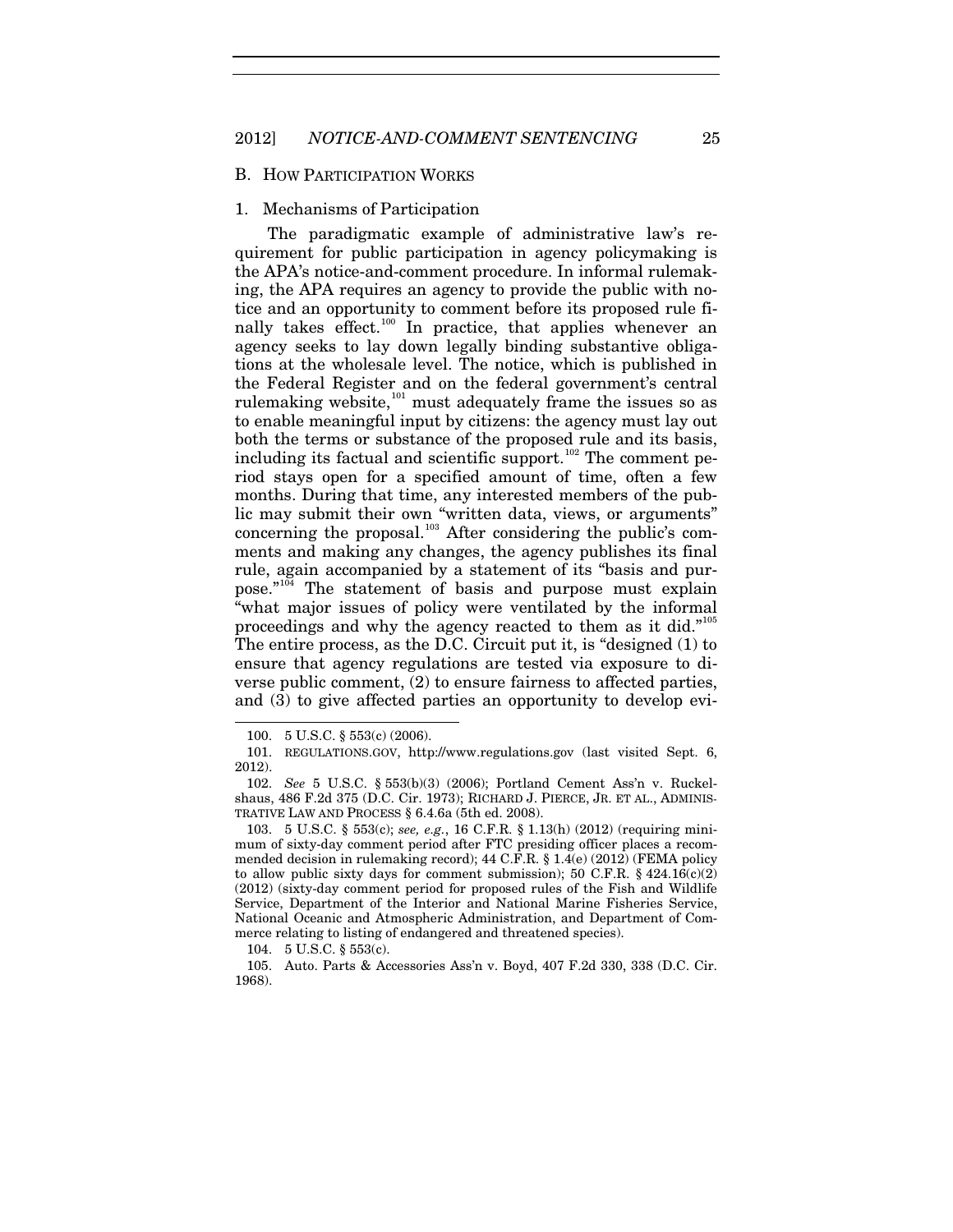dence in the record to support their objections to the rule and thereby enhance the quality of judicial review."<sup>[106](#page-26-0)</sup>

Broad standing rules enhance public input. The APA allows any "person... adversely affected or aggrieved" within the meaning of an agency's organic statute to seek judicial review of agency action.[107](#page-26-1) Courts interpret this language liberally to extend well beyond parties directly subject to an agency rule.[108](#page-26-2) They routinely allow trade groups, public interest groups, and others having an interest in the subject of a rule to challenge agency decisions.<sup>[109](#page-26-3)</sup> Challengers can contest the procedures used in promulgating the rule, by, for example, alleging lack of notice of the basis for a proposed rule.<sup>[110](#page-26-4)</sup> They can attack a rule's substance, arguing, for instance, that it is arbitrary and capricious because it contravenes the weight of scientific evi-dence.<sup>[111](#page-26-5)</sup> Or they can raise hybrid procedural-substantive challenges, such as attacking a rule as arbitrary and capricious for failing to respond to a major objection raised in comments.<sup>[112](#page-26-6)</sup>

Other general statutory provisions bolster participation as well. The Negotiated Rulemaking Act encourages agencies to work closely with affected stakeholders to reach consensus on proposed rules before the agencies issue them.<sup>[113](#page-26-7)</sup> The Act permits an agency to convene a committee of interested persons and organizations, some of whom the agency invites and others who apply after public notice, to address a specific problem in need of a rule.<sup>[114](#page-26-8)</sup> The committee then works with a facilitator, who keeps a record of the proceedings, to reach consensus on the substance of the rule.<sup>[115](#page-26-9)</sup> Successful negotiations result in a proposed rule; unsuccessful negotiations at least result in some

-

<span id="page-26-5"></span>111. *See* Motor Vehicle Mfrs. Ass'n of the U.S., Inc. v. State Farm Mut. Auto. Ins. Co., 463 U.S. 29, 52–54 (1983).

115. *See id.* § 566(d).

<span id="page-26-0"></span><sup>106.</sup> Int'l Union, United Mine Workers of Am. v. Mine Safety & Health Admin., 407 F.3d 1250, 1259 (D.C. Cir. 2005).

<sup>107.</sup> 5 U.S.C. § 702 (2006).

<span id="page-26-2"></span><span id="page-26-1"></span><sup>108.</sup> *See* Ass'n of Data Processing Serv. Org., Inc. v. Camp, 397 U.S. 150, 154 (1970).

<sup>109.</sup> *See id.* at 155.

<span id="page-26-4"></span><span id="page-26-3"></span><sup>110.</sup> *See* United States v. N. S. Food Prod. Corp., 568 F.2d 240, 251 (2d Cir. 1977); Portland Cement Ass'n v. Ruckelshaus, 486 F.2d 375, 402 (D.C. Cir. 1973).

<sup>112.</sup> *See* cases cited *infra* note [126.](#page-29-0)

<span id="page-26-9"></span><span id="page-26-8"></span><span id="page-26-7"></span><span id="page-26-6"></span><sup>113.</sup> *See* Negotiated Rulemaking Act, 5 U.S.C. §§ 561–570a (2006); PIERCE ET AL., *supra* not[e 102,](#page-25-6) § 6.4.6f, at 342–43 (describing negotiated rulemaking).

<sup>114.</sup> 5 U.S.C. § 564 (2006).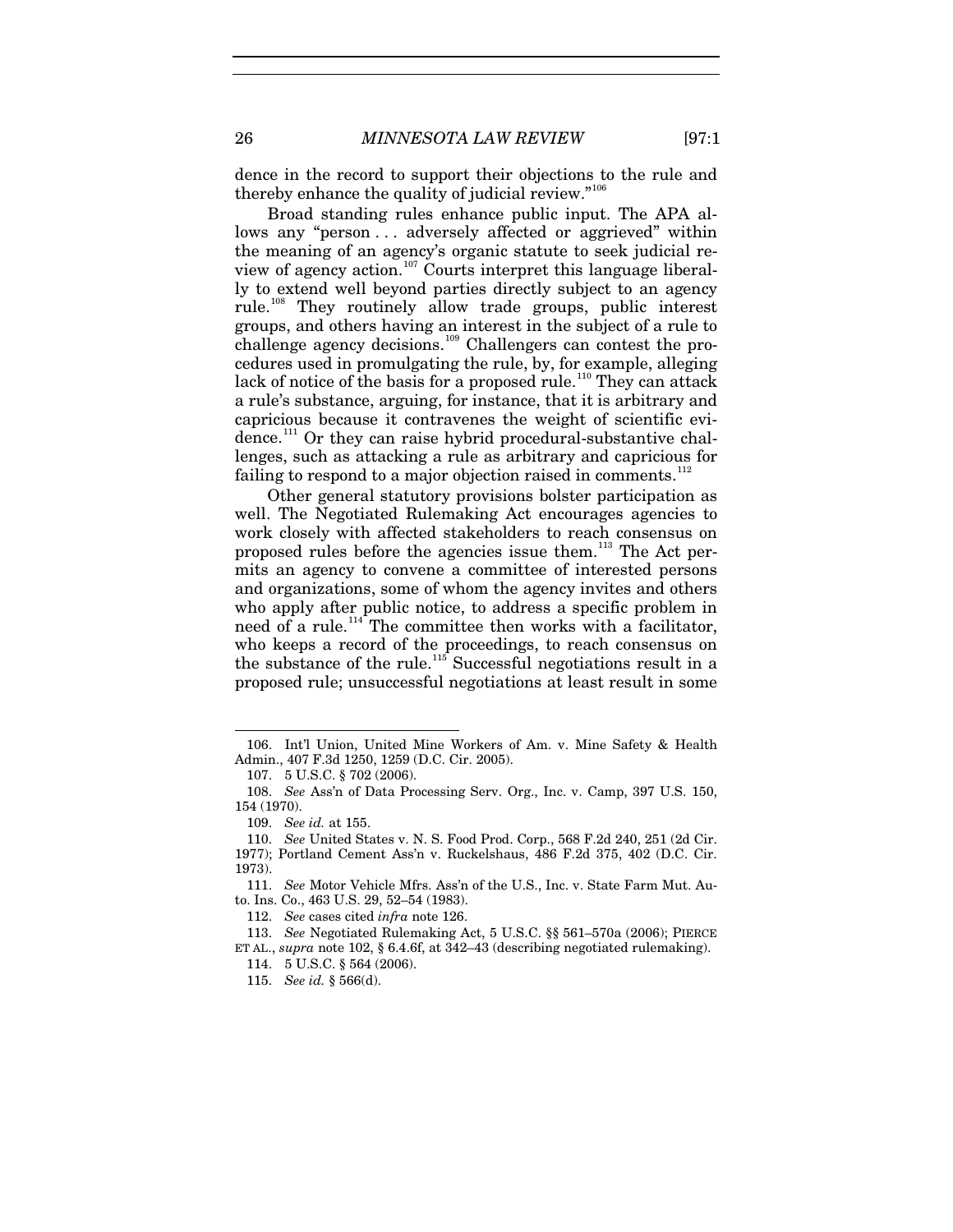pre-proposal airing of what the issues are.<sup>[116](#page-27-0)</sup> The Federal Advisory Committee Act and the Government in the Sunshine Act similarly seek to ensure that meetings and consultations with private interests on matters of agency policy are known and open to the public. $117$ 

Organic statutes and agency practices provide for similar consultation in more specific contexts, such as long-range planning programs involving public land management and trans-portation.<sup>[118](#page-27-2)</sup> The Environmental Protection Agency, the Department of Health and Human Services, and other agencies use risk-ranking, willingness-to-pay, and similar surveys to determine public preferences and values regarding harms to life, health, or the environment.<sup>[119](#page-27-3)</sup> A number of agencies, such as the Internal Revenue Service, the Department of Homeland Security, and the Occupational Safety and Health Administration (OHSA), also adopt public enforcement memoranda to guide and explain their enforcement decisions, and they periodically revise those policies in response to public concerns.<sup>12</sup>

<span id="page-27-0"></span><sup>116.</sup> *See generally* NEGOTIATED RULEMAKING SOURCEBOOK (David M. Pritzker & Deborah S. Dalton eds., 2d ed. 1995) (describing processes and communications from a number of successful and unsuccessful negotiated rulemakings).

<span id="page-27-1"></span><sup>117.</sup> *See* Federal Advisory Committee Act, 5 U.S.C. app. 2 § 2 (2006); Government in the Sunshine Act, 5 U.S.C. § 552b (2006). The Freedom of Information Act also grants members of the public widespread access to agency information, enhancing citizens' ability to make participation effective. *See* 5 U.S.C. § 552 (2006).

<span id="page-27-2"></span><sup>118.</sup> *See, e.g.*, Forest and Rangeland Renewable Resources Planning Act, 16 U.S.C. § 1612 (2006) (providing that the Secretary of Agriculture shall establish procedures to give the public adequate notice and an opportunity to comment on the formulation of standards, criteria, and guidelines applicable to Forest Service programs).

<span id="page-27-3"></span><sup>119.</sup> *See* U.S. ENVTL. PROT. AGENCY, VALUING THE PROTECTION OF ECO-LOGICAL SYSTEMS AND SERVICES: A REPORT OF THE EPA SCIENCE ADVISORY BOARD 44–45 (2009), *available at* http://yosemite.epa.gov/sab/sabproduct.nsf/ F3DB1F5C6EF90EE1852575C500589157/\$File/EPA-SAB-9-012-unsigned.pdf (describing survey methods used in valuing ecosystem services); Baruch Fischhoff, *Ranking Risks*, 6 RISK 191, 196–97 (1995) (describing EPA's use of state and local risk-ranking exercises to aid in priority determinations); *see also* Samuel R. Bagenstos, *The Americans with Disabilities Act as Risk Regulation*, 101 COLUM. L. REV. 1479, 1508 & n.115 (2001) (discussing the Health Services Commission's use of public quality-of-life ratings in determining priority condition-treatment lists).

<span id="page-27-4"></span><sup>120.</sup> *See, e.g.*, I.R.S. Notice 2011-1, 2011-1 C.B. 259, *available at* http:// www.irs.gov/pub/irs-drop/n-11-01.pdf; U.S. DEP'T OF HOMELAND SEC., GUID-ANCE TO ICE ATTORNEYS REVIEWING THE CBP, USCIS, AND ICE CASES BE-FORE THE EXECUTIVE OFFICE FOR IMMIGRATION REVIEW (2011), *available at* http://www.ice.gov/doclib/foia/prosecutorial-discretion/guidance-to-ice-

attorneys-reviewing-cbp-uscis-ice-cases-before-eoir.pdf; OCCUPATIONAL SAFE-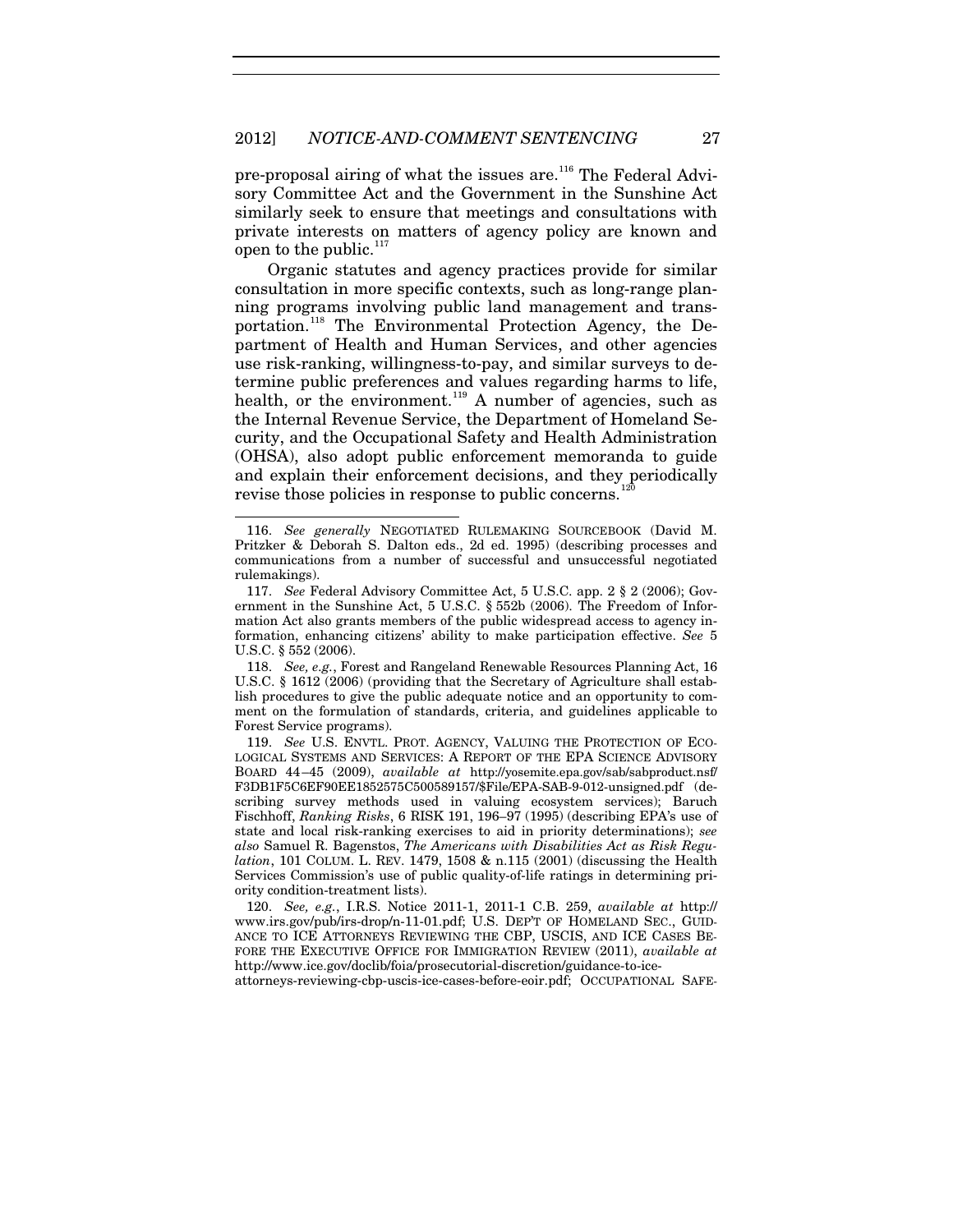Like the APA's notice-and-comment procedure itself, many of these mechanisms apply primarily to agency actions taken at the wholesale, or rulemaking, level—the equivalent of a sentencing commission's creation of binding sentencing guidelines. Individual sentencing determinations, by contrast, are more like adjudications. But even at the retail level of individual agency adjudications, public input is important, if less systematized. Some agencies, like the FCC, allow interested parties wide latitude to intervene in formal adjudications.<sup>[121](#page-28-0)</sup> Others, like the NLRB, let interested parties submit views and data via amicus briefs. $122$ 

Where civil penalties or consent decrees are at issue in agency enforcement actions, some statutes and regulations re-quire soliciting and considering public comments.<sup>[123](#page-28-2)</sup> A few, like the Tunney Act, go even further. It requires the Department of Justice to give public notice of civil consent judgments entered under U.S. antitrust laws, provide a sixty-day comment period, and publish both the comments and its own written response in the Federal Register.<sup>[124](#page-28-3)</sup> The district court must find that the consent judgment is in fact in the public interest before entering it and may consider the public's comments in making that determination.<sup>[125](#page-28-4)</sup>

 $\overline{a}$ 

TY AND HEALTH ADMIN., U.S. DEP'T OF LABOR, OSHA'S FIELD OPERATIONS MANUAL (FOM) (2009), *available at* http://www.osha.gov/OshDoc/Directive\_ pdf/CPL\_02-00-148.pdf. Many agencies adopt similar practices for a variety of informal and non-binding guidance documents. *See* Mendelson, *supra* note [93,](#page-24-0)  at 424–27; *see also* Memorandum from Rob Portman, Dir., Office of Mgmt. and Budget, to the Heads of Executive Departments and Agencies 13–18 (Jan. 18, 2007), *available at* http://www.whitehouse.gov/omb/memoranda/fy2007/m07- 07.pdf (requiring agencies to gather and accept public comments for "significant" guidance documents, but generally not requiring them to offer a public response).

<sup>121.</sup> *See* 47 C.F.R. § 1.223 (2012).

<span id="page-28-1"></span><span id="page-28-0"></span><sup>122.</sup> *See* BRENT GARREN ET AL., HOW TO TAKE A CASE BEFORE THE NLRB 207 (7th ed. 2000); *see generally* PIERCE ET AL., *supra* not[e 102,](#page-25-6) §§ 5.5–5.5.4, at 171–81 (surveying agency intervention rules).

<span id="page-28-2"></span><sup>123.</sup> *See* 33 U.S.C. § 1319(g)(4) (2006); FTC Regulations, 16 C.F.R. §§ 2.34(c)–(e) (2012); Consumer Product Safety Commission Regulations, 16 C.F.R. §§ 1118.20(e)–(g) (2012); *see also* Resource Conservation and Recovery Act, 42 U.S.C. § 6973(d) (2006); Clean Air Act, 42 U.S.C. § 7413(g) (2006); Comprehensive Environmental Response, Compensation, and Liability Act, 42 U.S.C. § 9622(d)(2) (2006); 28 C.F.R. § 50.7 (2012) (adopting procedures for public comment on proposed consent judgments under CERCLA).

<span id="page-28-3"></span><sup>124.</sup> *See* 15 U.S.C. §§ 16(b)–(d) (2006).

<span id="page-28-4"></span><sup>125.</sup> *See id.* §§ 16(e), (f)(4) (2006).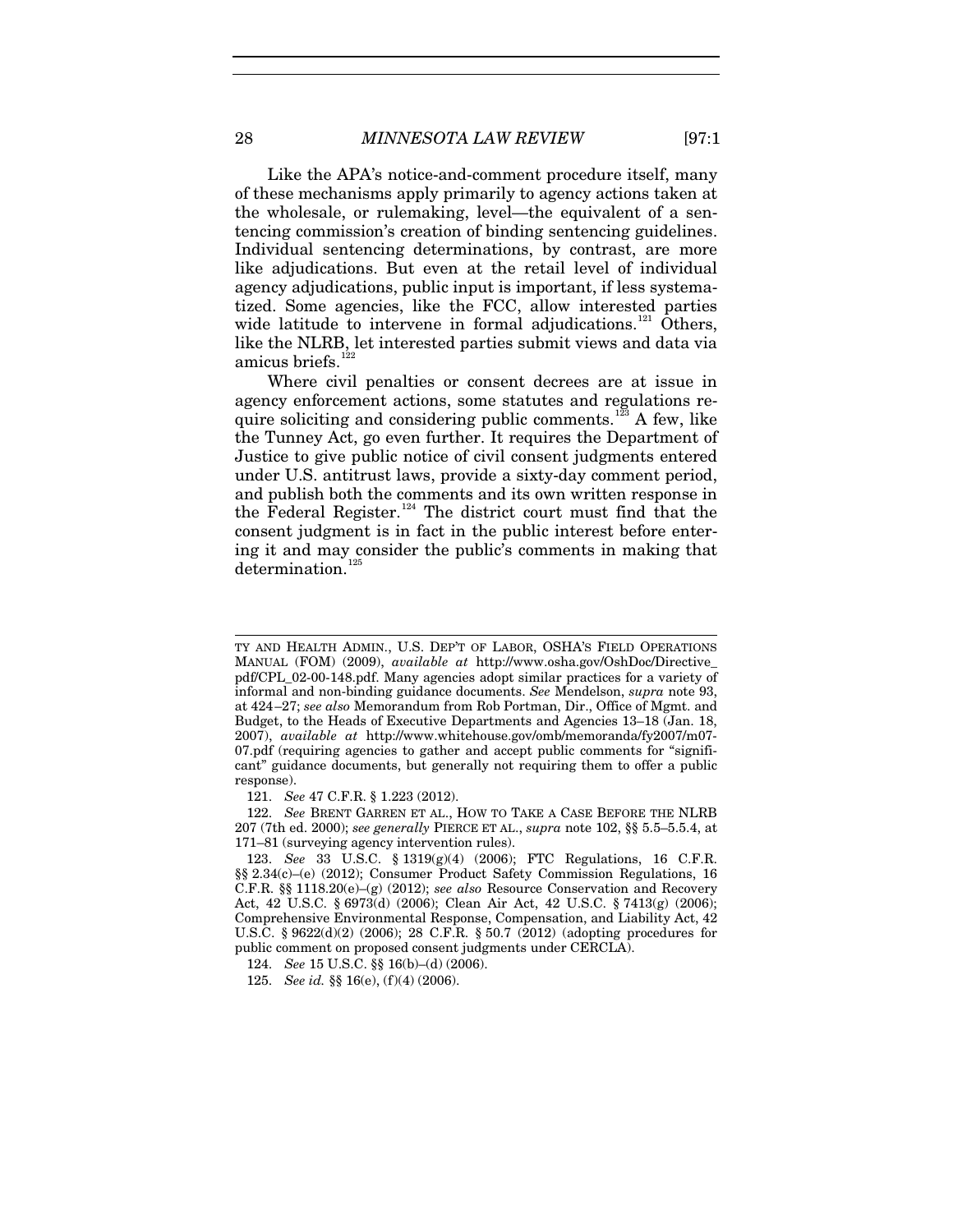#### 2012] *NOTICE-AND-COMMENT SENTENCING* 29

#### 2. Participation, Explanation, and Judicial Review

<span id="page-29-0"></span>Opportunities to participate would be worth little if agencies could ignore public comments at will, with no explanation or oversight. Administrative law gives teeth to participation by requiring robust explanations and judicial review. Agencies conducting informal rulemakings, for example, must respond to significant public comments on the record, particularly those that criticize the agency's position or provide new, pertinent information.[126](#page-29-1) In informal adjudications, statutes do not formally require agencies to respond to comments. Even there, however, agencies cannot act "arbitrar[ily] and capricious[ly]" or ignore significant information or arguments provided by intervenors or other commenters.<sup>[127](#page-29-2)</sup> In all cases, agencies must base their decisions on the information before them and must adequately explain their choices.

Courts take a "hard look" at agency action to enforce that principle, probing the record and agencies' reasoning to ensure that their decisions are not arbitrary, have some basis in fact, and comply with their organic statutes.<sup>[128](#page-29-3)</sup> That means that agencies must justify refusals to embrace obvious alternatives, such as the choice of one route over another in building a high-way through a park.<sup>[129](#page-29-4)</sup> They must explain how they are treating like cases alike and different cases differently, such as why one refusal to bargain with a group of faculty at one university con-stitutes an unfair labor practice while another does not.<sup>[130](#page-29-5)</sup> And they must give reasons for changing course from past positions, such as denying waivers of deportation to aliens who fraudulently enter the country after having allowed such waivers for years.<sup>[131](#page-29-6)</sup> In short, in implementing their visions of the public in-

1

<span id="page-29-1"></span><sup>126.</sup> *See, e.g.*, PPL Wallingford Energy LLC v. FERC, 419 F.3d 1194, 1198– 99 (D.C. Cir. 2005); La. Fed. Land Bank Ass'n, FLCA v. Farm Credit Admin., 336 F.3d 1075, 1078 (D.C. Cir. 2003).

<span id="page-29-2"></span><sup>127.</sup> *See* 5 U.S.C. § 706(2)(A) (2006); Citizens to Preserve Overton Park, Inc. v. Volpe, 401 U.S. 402, 416 (1971).

<span id="page-29-3"></span><sup>128.</sup> *See* PIERCE ET AL., *supra* note [102,](#page-25-6) § 7.5, at 391–403 (describing the hard-look doctrine).

<span id="page-29-4"></span><sup>129.</sup> *See Citizens to Preserve Overton Park*, 401 U.S. at 413–20; *see also* Motor Vehicle Mfrs. Ass'n of the U.S., Inc. v. State Farm Mut. Auto. Ins. Co., 463 U.S. 29, 57 (1983) ("An agency's view of what is in the public interest may change, either with or without a change in circumstances. But an agency changing its course must supply a reasoned analysis." (quoting Greater Bos. Television Corp. v. FCC, 444 F.2d 841, 852 (D.C. Cir. 1970)) (internal quotation marks omitted)).

<sup>130.</sup> *See* Lemoyne-Owen Coll. v. NLRB, 357 F.3d 55, 61 (D.C. Cir. 2004).

<span id="page-29-6"></span><span id="page-29-5"></span><sup>131.</sup> *See* INS v. Yang, 519 U.S. 26, 32 (1996).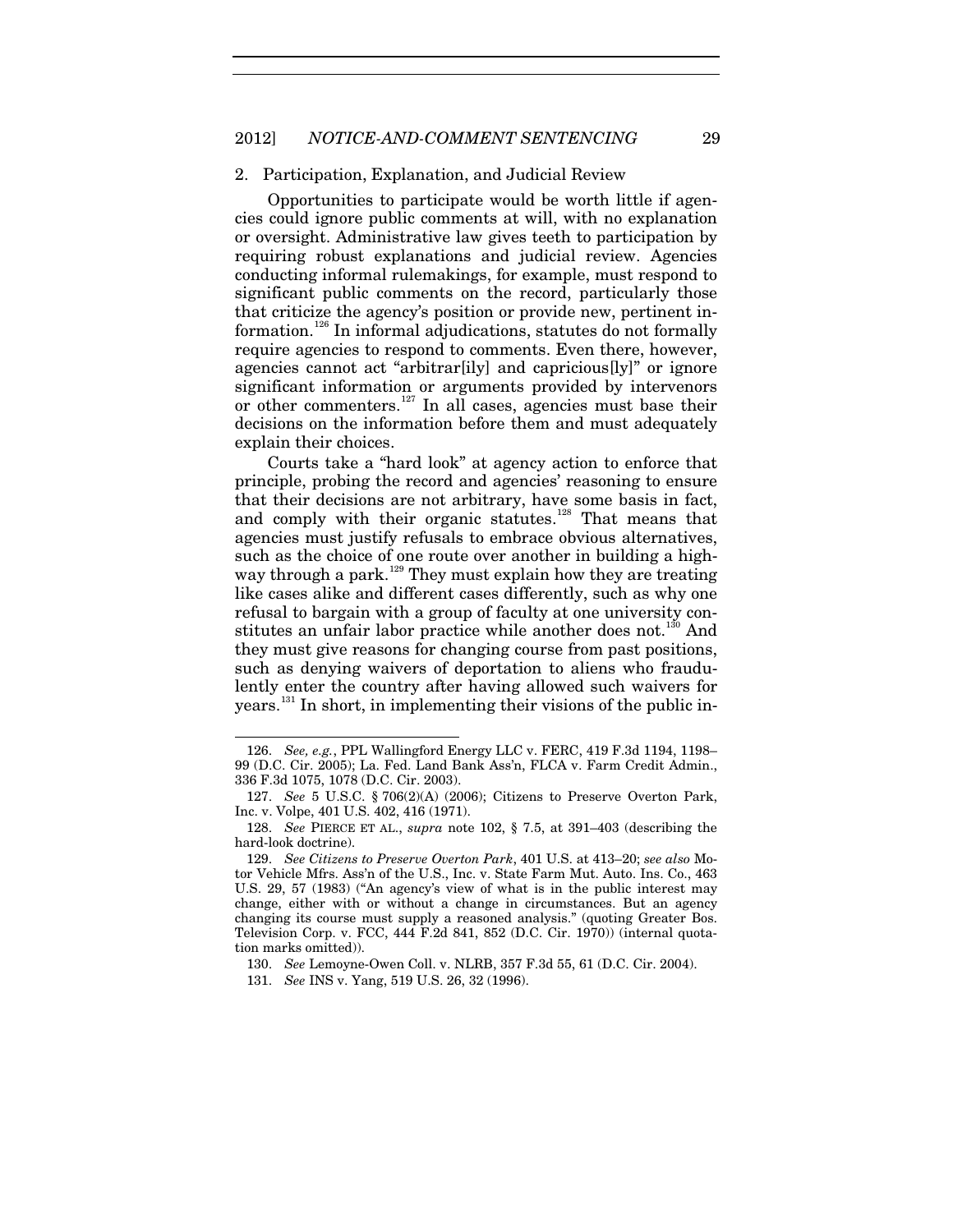terest, agencies must explain and justify each exercise of their discretion.

Public input and judicial review do not give either courts or the public the final say. Agency decisions are still *agency* decisions. It is a time-honored principle of administrative law that, in reviewing agency actions, courts will not substitute their own vision of the public good for that of the agency.<sup>[132](#page-30-0)</sup> Judges must give great deference to agency judgments, particularly where they are "the product of administrative experience, appreciation of the complexities of the problem, realization of the statutory policies, and responsible treatment of the uncontested facts."[133](#page-30-1) Agencies have the primary role in shaping their substantive agenda, as exemplified by *Chevron*'s famous instruction that courts must defer to agencies' reasonable interpretations of their organic statutes whenever Congress has not "directly spoken to the precise question at issue."[134](#page-30-2)

Public input into agency decision-making does not by itself drive all of these requirements, and we do not mean to suggest that it does. What it does do, however, is serve as a critical spur for judicial review. It helps courts to prod agencies to defend their actions as they "reweigh and reconcile . . . often nebulous or conflicting policies . . . in the context of a particular factual situation with a particular constellation of affected interests."<sup>[135](#page-30-3)</sup> By forcing agencies to defend their actions in light of competing facts and values, participation helps courts to ensure that agency action aims at some honest vision of the public good.<sup>[136](#page-30-4)</sup>

Thus, even though notice-and-comment procedures have proven to be costly, courts and scholars criticize agency procedures that cut the public out of the process. Policymaking through case-by-case adjudication is one example, particularly where adjudications are ill-publicized and inaccessible. The D.C. Circuit has criticized such an approach as "pure ad

<span id="page-30-0"></span><sup>132.</sup> *See* PIERCE ET AL., *supra* note [102,](#page-25-6) § 7.5, at 391–97; *see also Motor Vehicle Mfrs. Ass'n*, 463 U.S. at 42–43.

<sup>133.</sup> SEC v. Chenery Corp., 332 U.S. 194, 209 (1947).

<span id="page-30-2"></span><span id="page-30-1"></span><sup>134.</sup> Chevron U.S.A., Inc. v. Natural Res. Def. Council, Inc., 467 U.S. 837, 842 (1984).

<sup>135.</sup> Stewart, *supra* note [79,](#page-22-0) at 1684.

<span id="page-30-4"></span><span id="page-30-3"></span><sup>136.</sup> *See* Ass'n of Irritated Residents v. EPA, 494 F.3d 1027, 1043 (D.C. Cir. 2007) ("[P]ublic participation assures that the agency will have before it the facts and information relevant to a particular administrative problem . . . [and] increase[s] the likelihood of administrative responsiveness to the needs and concerns of those affected." (alterations in original) (quoting Am. Hosp. Ass'n v. Bowen, 834 F.2d 1037, 1061 (D.C. Cir. 1987)) (internal quotation marks omitted)).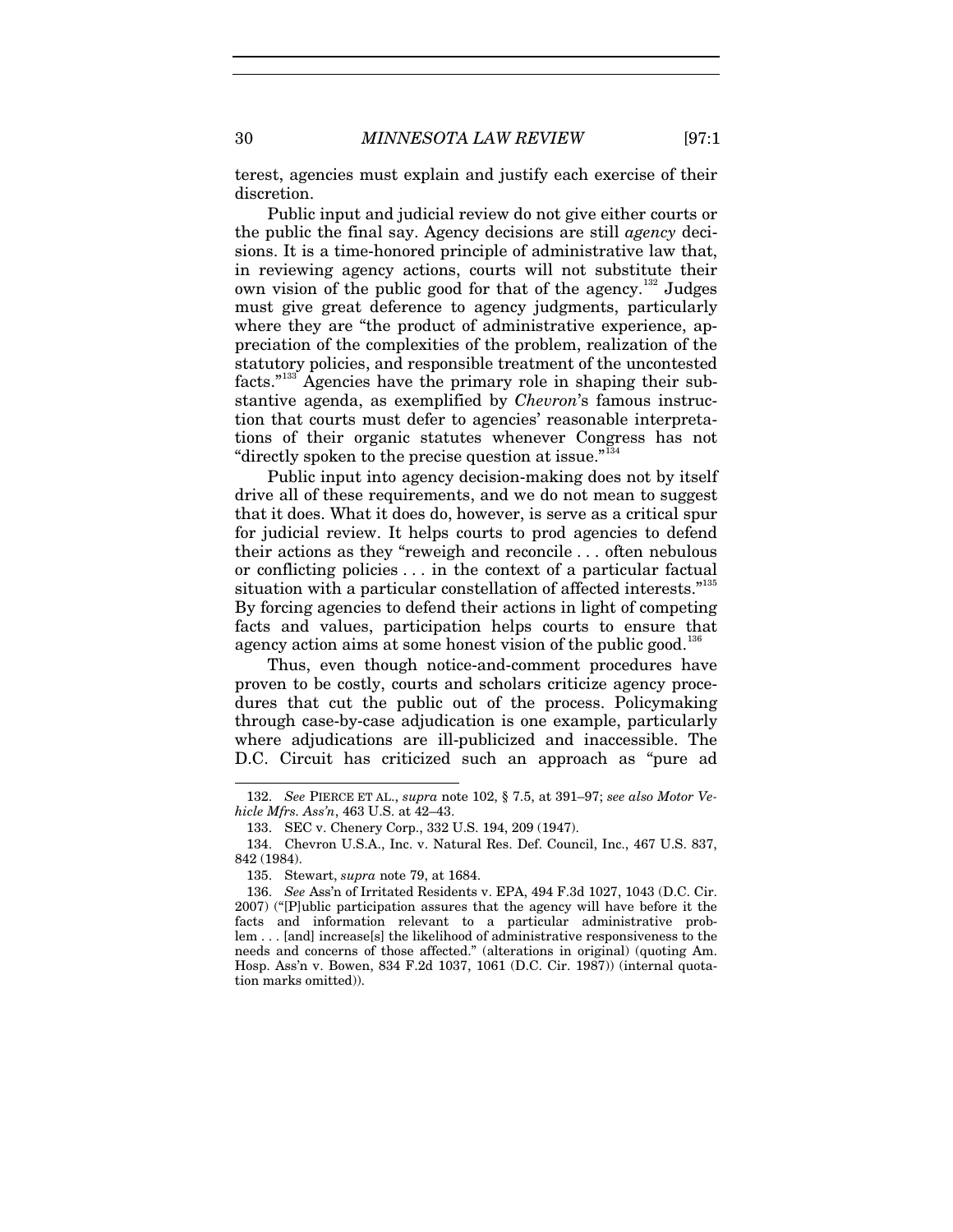<span id="page-31-0"></span>hocery" that is inconsistent with important participatory val-ues.<sup>[137](#page-31-1)</sup> Agencies' increasing use of informal guidance documents to establish enforcement and regulatory priorities has sparked similar concerns. Nina Mendelson has shown how the use of guidance documents is especially likely to cut input by diffuse regulatory beneficiaries out of the process.[138](#page-31-2) Courts have likewise criticized agencies for using guidance to make policy slowly without either public input or the opportunity for judicial review.[139](#page-31-3) As if to underscore the point, the Supreme Court has stressed that *Chevron* deference is presumptive where the agency's interpretation has been run through "a relatively formal administrative procedure tending to foster . . . fairness and deliberation," such as notice-and-comment rulemaking.<sup>[140](#page-31-4)</sup>

#### C. CRIMINAL LAW'S INSULARITY

-

Many of the same institutional conditions that drove support for public input into agency decision-making underlie criticisms of plea bargaining. Federal prosecutorial power expanded rapidly throughout the twentieth century, particularly during Prohibition, the New Deal, and the last four decades.<sup>[141](#page-31-5)</sup> As criminal laws multiplied, so did prosecutors' discretion to charge and enforce. And as plea bargaining replaced trials as the dominant mode of resolving cases, discretion to charge and enforce quickly became discretion to sentence. That gave prosecutors enormous practical control over determining and implementing criminal law policy. $142$ 

<span id="page-31-1"></span><sup>137.</sup> Am. Mining Cong. v. Mine Safety & Health Admin., 995 F.2d 1106, 1112 (D.C. Cir. 1993); *see also* Lisa Schultz Bressman, *Beyond Accountability: Arbitrariness and Legitimacy in the Administrative State*, 78 N.Y.U. L. REV. 461, 542 (2003) (describing the participatory shortcomings of policymaking by adjudication); David L. Franklin, *Legislative Rules, Nonlegislative Rules, and the Perils of the Short Cut*, 120 YALE L.J. 276, 306–07 (2010) (describing the participatory benefits of policymaking by rulemaking).

<span id="page-31-2"></span><sup>138.</sup> *See* Mendelson, *supra* note [93,](#page-24-0) at 420; *see also* Franklin, *supra* note [137,](#page-31-0) at 305 (reviewing participation-based criticisms).

<span id="page-31-3"></span><sup>139.</sup> *See* Appalachian Power Co. v. EPA, 208 F.3d 1015, 1020 (D.C. Cir. 2000).

<span id="page-31-4"></span><sup>140.</sup> United States v. Mead Corp., 533 U.S. 218, 226–30 (2001); *see also* Bressman, *supra* not[e 137,](#page-31-0) at 534–45.

<sup>141.</sup> *See* Barkow, *Institutional Design*, *supra* note [6,](#page-4-3) at 884–85.

<span id="page-31-6"></span><span id="page-31-5"></span><sup>142.</sup> *See* Wright & Miller, *Screening/Bargaining Tradeoff*, *supra* note [6,](#page-4-3) at 30–32, 30 n.1; *see also* BUREAU OF JUSTICE STATISTICS, U.S. DEP'T OF JUSTICE, FELONY SENTENCES IN STATE COURTS, 1998, at 8–9 (2001); Lynch, *supra* note [6,](#page-4-3) at 2123 ("The substantive evaluation of the evidence and assessment of the defendant's responsibility is not made in court at all, but within the executive branch, in the office of the prosecutor.").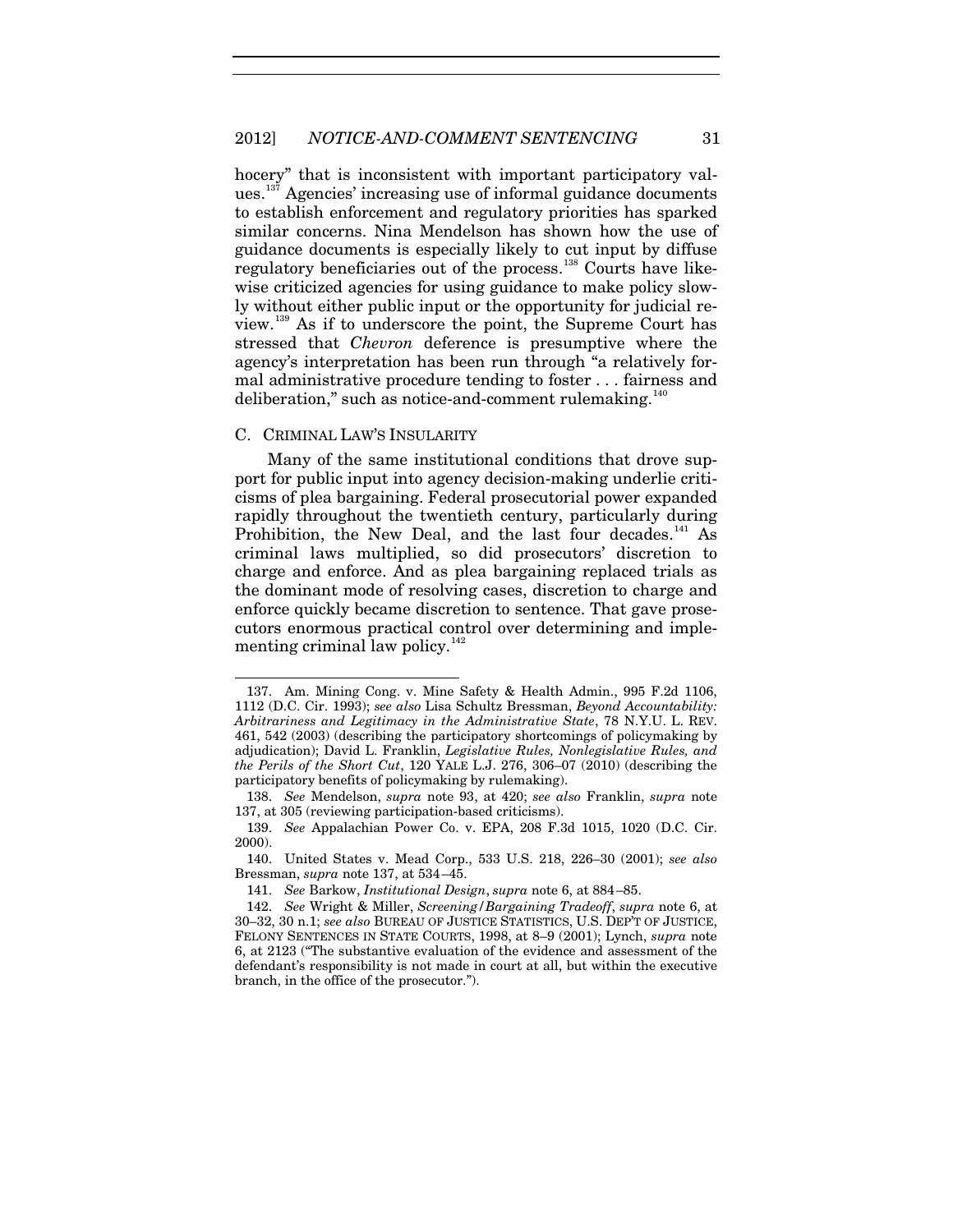Yet the role of public input in binding governmental actors to the public interest has received far less attention in criminal than in administrative law. That is in part because of the lingering myths that juries still safeguard the public's interest in crime and punishment and that sentencing remains a predominantly judicial act. Most fundamentally, criminal law has been slow to appreciate that prosecutors are now the "real lawmak-ers" of criminal justice.<sup>[143](#page-32-0)</sup> It has thus failed to implement the same structural and procedural safeguards upon which administrative law has long relied. $144$ 

The depth and consequences of that failure are wellillustrated by the U.S. Sentencing Commission, tasked with formulating the Federal Sentencing Guidelines. Congress established the Commission as an "independent commission in the judicial branch," seeking to insulate it from political pressures and give the commissioners freedom to exercise their ex-pert judgment on difficult issues of sentencing policy.<sup>[145](#page-32-2)</sup> But Congress also exempted it from the most important procedures designed to ensure honesty, transparency, and accountability in federal rulemaking, including meaningful notice and com-ment backed up by judicial review.<sup>[146](#page-32-3)</sup> Because courts could not invalidate the Federal Guidelines as arbitrary and capricious, the Commission did not have to explain its choices, build a factual record in support of its policies, or respond to public com-ments with reasoned justifications.<sup>[147](#page-32-4)</sup> At the time, Congress thought that the Commission would nevertheless adhere to even more extensive procedures for seeking early comment, "acquaint[ing] itself fully on the issues involved in the promulgation of specific guidelines."[148](#page-32-5)

<span id="page-32-6"></span><span id="page-32-1"></span><span id="page-32-0"></span><sup>143.</sup> William J. Stuntz, *The Pathological Politics of Criminal Law*, 100 MICH. L. REV. 505, 506 (2001).

<sup>144.</sup> *See* Barkow, *Separation of Powers*, *supra* not[e 6,](#page-4-3) at 1022–28.

<sup>145.</sup> 28 U.S.C. § 991(a) (2006).

<span id="page-32-3"></span><span id="page-32-2"></span><sup>146.</sup> Specifically, the Commission was subject only to section 553 of the APA, 5 U.S.C. § 553. *See* 28 U.S.C. § 994(x) (2006). It was not subject to any of the other requirements in chapter 5 of the APA, such as 5 U.S.C. §§ 551, 554– 59. Nor was it subject to the Freedom of Information or the Government in the Sunshine Acts, 5 U.S.C. §§ 552, 552b. Most significantly, it was not subject to the judicial review provisions in chapter 7 of the APA, 5 U.S.C. §§ 701–06.

<span id="page-32-4"></span><sup>147.</sup> *See* Amy Baron-Evans & Kate Stith, Booker *Rules*, 160 U. PA. L. REV. 1631, 1643–44 (2012).

<span id="page-32-5"></span><sup>148.</sup> S. Rep. No. 98-225, at 180–81 (1984); *see also* 28 U.S.C. §§ 994(o), (p), (x) (requiring notice and comment, consultation, and statements of reasons for proposed Guidelines amendments). For an early assessment that proved to be overly optimistic, see Ronald F. Wright, *Sentencers, Bureaucrats, and the Administrative Law Perspective on the Federal Sentencing Commission*, 79 CALIF.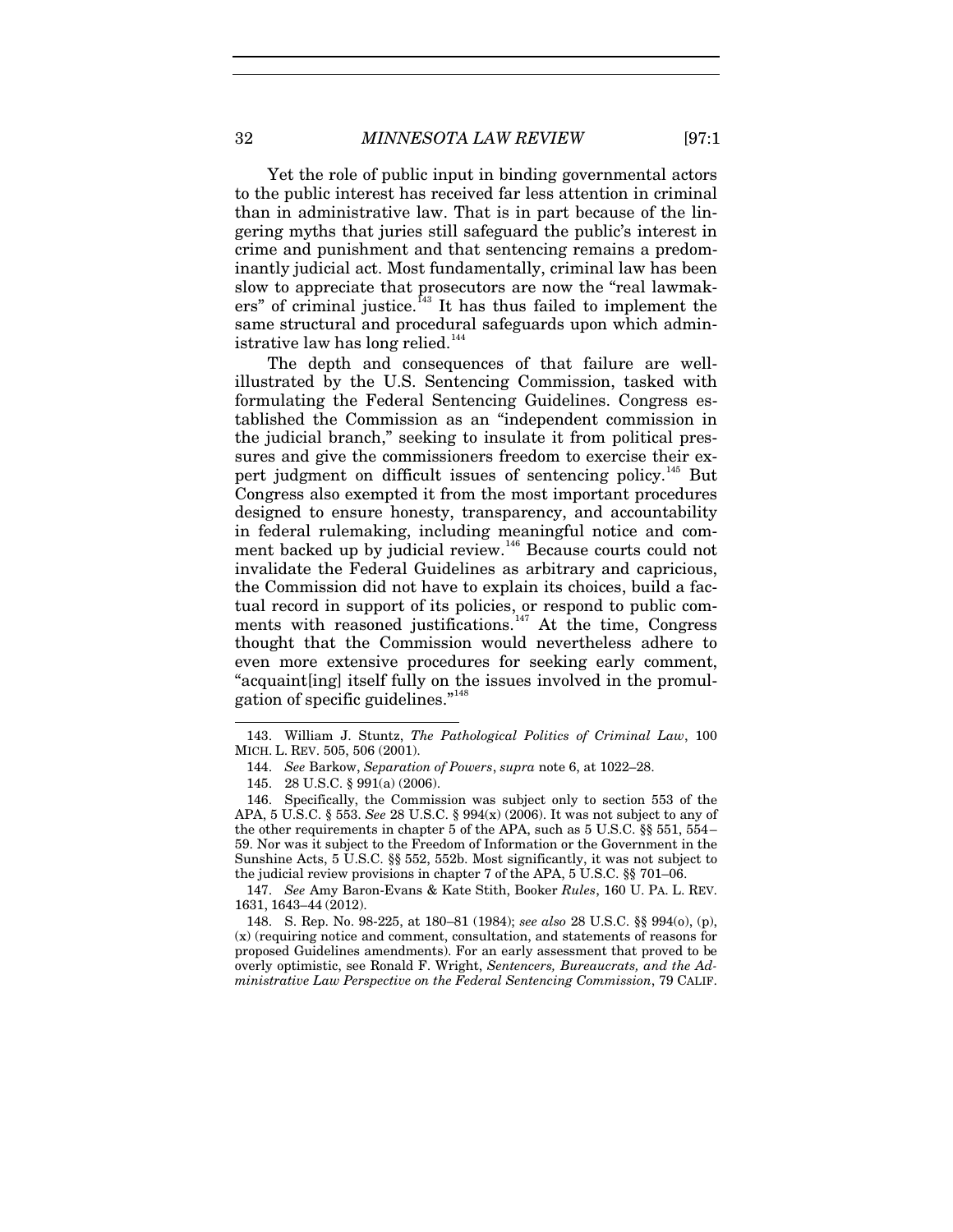#### 2012] *NOTICE-AND-COMMENT SENTENCING* 33

<span id="page-33-0"></span>The reality was far different. As Kate Stith and Amy Baron-Evans explain, facing no real constraints, "[t]he Commission was therefore under no pressure to base its actions on reasons. evidence, or a sound empirical foundation, and frequently acted instead on the basis of political pressure or the Commissioners' personal policy views."[149](#page-33-1) It failed to take into account the views of trial judges, the defense bar, or others who did not support its proposals.<sup>[150](#page-33-2)</sup> It ignored suggestions and empirically grounded analyses from probation officers and others in the field, offering no justification apart from past practice for many sentence levels.[151](#page-33-3) It made key policy choices that were unsupported by evidence, such as the decision to dismiss most mitigating offender characteristics as irrelevant to the purposes of sentencing.[152](#page-33-4) And, while nominally soliciting public input, it promulgated amendments that differed from those proposed for comment, leaving stakeholders no opportunity to respond.<sup>[153](#page-33-5)</sup> The guidelines that resulted have long been criticized as unintelligible, complex, and unjust. The Commission's approach "significantly impaired the legitimacy of the Commission's rulemaking process" and undermined its credibility with the public.<sup>[154](#page-33-6)</sup>

 $\overline{a}$ 

150. *See* Baron-Evans & Stith, *supra* not[e 147,](#page-32-6) at 1643.

<span id="page-33-3"></span><span id="page-33-2"></span>151. *See id.* at 1644–45; Stephen Breyer, *The Federal Sentencing Guidelines and the Key Compromises upon Which They Rest*, 17 HOFSTRA L. REV. 1, 15–18 (1988); Joseph W. Luby, *Reining in the "Junior Varsity Congress": A Call for Meaningful Judicial Review of the Federal Sentencing Guidelines*, 77 WASH. U. L.Q. 1199, 1202 (1999) ("The Commission . . . rarely justifies its guidelines, consistently avoids on-the-record decisionmaking, and operates unencumbered by the procedural safeguards that ensure the political legitimacy of other administrative agencies.").

<span id="page-33-4"></span>152. *See* Baron-Evans & Stith, *supra* note [147,](#page-32-6) at 1723–24; *see also* Breyer, *supra* note [151,](#page-33-0) at 19–20.

<span id="page-33-5"></span>153. *See* Baron-Evans & Stith, *supra* note [147,](#page-32-6) at 1643; Ronald F. Wright, *Amendments in the Route to Sentencing Reform*, 13 CRIM. JUST. ETHICS 58, 64 (1994) (noting lack of open meetings by Commission's advisory committees and conclusory nature of the Commission's explanations for its final Guidelines, without the supporting factual evidence or responses to important comments typically offered by most rule-making agencies).

<span id="page-33-6"></span>154. Kate Stith & Karen Dunn, *A Second Chance for Sentencing Reform: Establishing a Sentencing Agency in the Judicial Branch*, 58 STAN. L. REV. 217, 229 (2005). The same problems infect some state guidelines. *See* BUREAU OF JUSTICE ASSISTANCE, U.S. DEP'T OF JUSTICE, NATIONAL ASSESSMENT OF

L. REV. 3, 7–16, 22–23 (1991).

<span id="page-33-1"></span><sup>149.</sup> Baron-Evans & Stith, *supra* note [147,](#page-32-6) at 1644; *see also* Samuel L. Buffone, *Control of Arbitrary Sentencing Guidelines: Is Administrative Law the Answer?*, 4 FED. SENT'G REP. 137, 139 (1991) (Commission relied on "the instincts or political judgment of the individual commissioners rather than a sound empirical basis").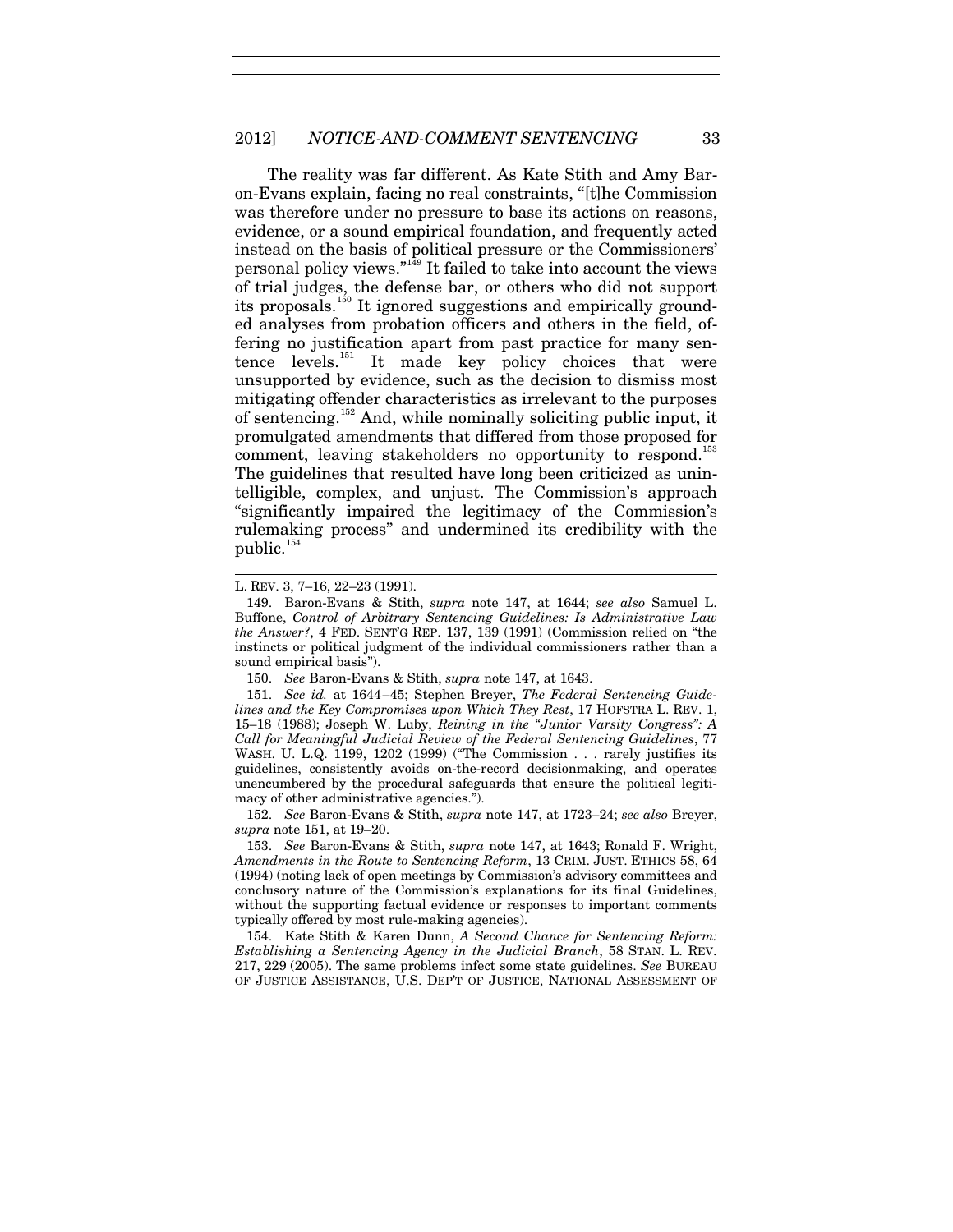The same problems of opacity and insularity infect prosecutorial charging and bargaining. Unlike sentencing commissions, prosecutors are not formally charged with formulating sentencing policy as a matter of law. But they undoubtedly exercise their charging and bargaining authority to make such policy in fact. When they do, they very often confront the same sort of intractable tradeoffs that exist in other areas of regulatory policymaking. Many charging and bargaining decisions involve difficult value judgments about how to spend limited resources in light of a host of competing and incommensurable factors.[155](#page-34-0) These include the need for retribution and deterrence, concerns for victims and communities, equality, patterns of police enforcement, and the relative notoriety of some  $crimes.<sup>156</sup>$  $crimes.<sup>156</sup>$  $crimes.<sup>156</sup>$ 

The public interest in plea bargaining, like the public interest in other administrative decisions, is a "texture of multiple strands" that "involves a balance of many interests" not al-ways in harmony.<sup>[157](#page-34-2)</sup> Prosecutors must "reweigh and reconcile . . . often nebulous or conflicting policies . . . in the context of a particular factual situation with a particular con-stellation of affected interests."<sup>[158](#page-34-3)</sup> And, in the absence of any objective guidepost of the public good, they should do so against the background of the public's information and values, explaining their decisions and justifying the tradeoffs involved.

# III. CRAFTING A SYSTEM OF NOTICE-AND-COMMENT SENTENCING

While the analogy is far from exact, criminal sentencing

STRUCTURED SENTENCING 36–37 tbl.4-1 (1996), *available at* https://www .ncjrs.gov/pdffiles/strsent.pdf (compiling descriptions of state sentencing guideline commissions, not all of which include members of the public).

<span id="page-34-0"></span>155. *See, e.g.*, Michael Edmund O'Neill, *Understanding Federal Prosecutorial Declinations: An Empirical Analysis of Predictive Factors*, 41 AM. CRIM. L. REV. 1439, 1446–63 (2004) (examining reasons for prosecutorial declination decisions).

<span id="page-34-1"></span>156. *See id. See generally* Richard S. Frase, *State Sentencing Guidelines: Diversity, Consensus, and Unresolved Policy Issues*, 105 COLUM. L. REV. 1190 (2005) (examining normative, resource-allocation, and other tradeoffs in the design of state sentencing systems).

<span id="page-34-2"></span>157. FPC v. Hope Natural Gas Co., 320 U.S. 591, 627 (1944) (Frankfurter, J., dissenting); Ernest Gellhorn, *Public Participation in Administrative Proceedings*, 81 YALE L.J. 359, 360 (1972).

<span id="page-34-3"></span>158. Stewart, *supra* not[e 79,](#page-22-0) at 1684; *see also* Wright & Miller, *Accountability Deficit*, *supra* note [6,](#page-4-3) at 1594 ("In the administration of crime policy, as in other government activities, expertise has become essential, yet justice officials must also come to terms with public input.").

 $\overline{a}$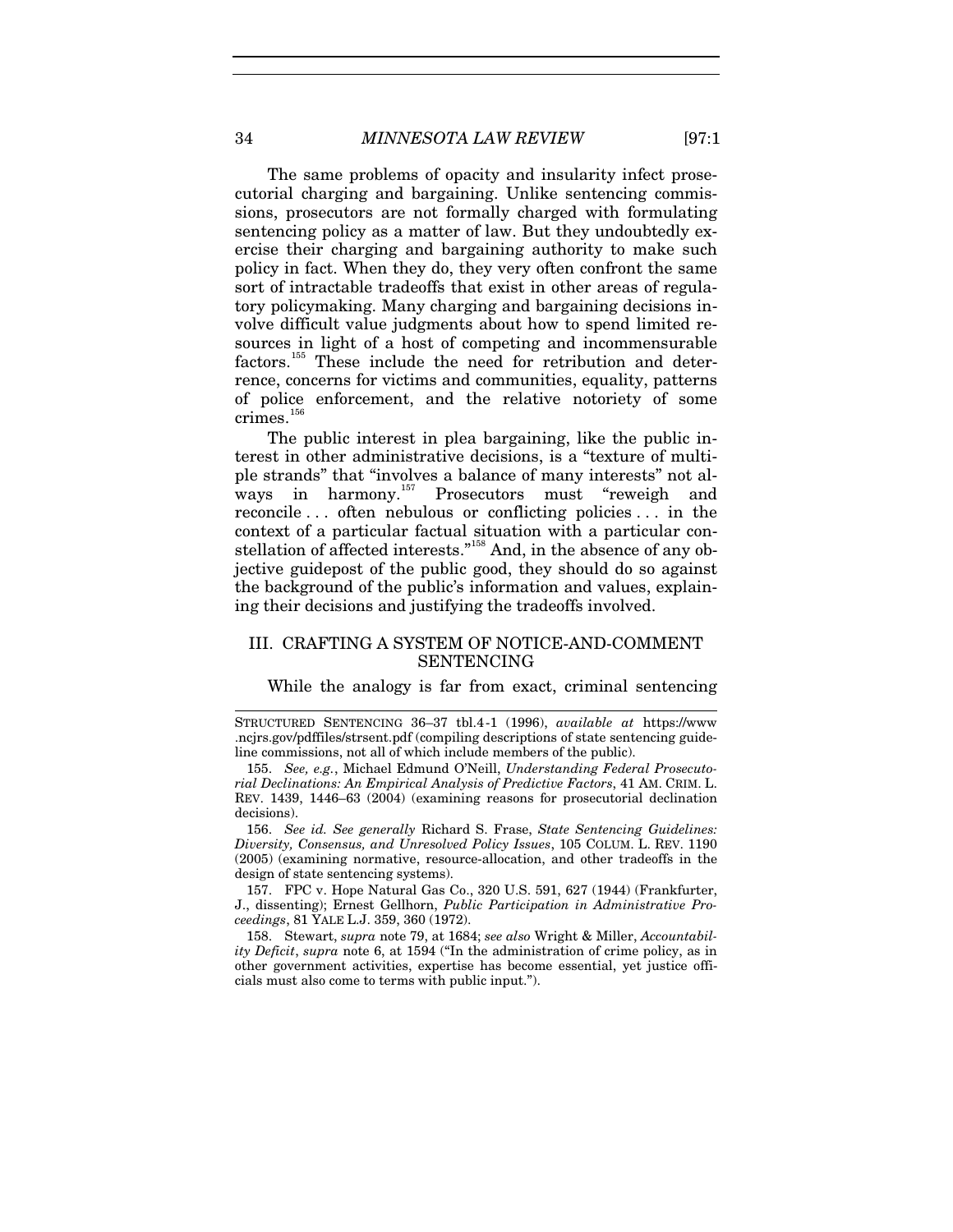could learn a good deal from administrative law. Applying administrative law principles does not mean mirroring how agencies implement them, especially at the retail level of deciding individual cases. The particular procedures that work for developing nationwide emissions standards are far too slow and rigid for criminal adjudications. Nevertheless, administrative law principles could inform the range of wholesale and retail decisions that influence sentences downstream, including sentencing-guidelines, charging, plea bargaining, and possibly arrest decisions. Those principles support broad rights to participate, reasoned sentencing decisions, and appellate review. These changes would check agents' discretion and bolster the legitimacy of sentencing, increasing transparency and accountability and fostering better outcomes.

### A. WHOLESALE OR RETAIL?

-

Sentencing-related decisions occur at multiple levels. Individual officers decide whether to arrest; individual prosecutors decide how to charge and plea bargain; and individual judges decide how to sentence individual defendants. These are retail decisions. Traditionally, most of the action was at the retail level. But increasingly, retail decisions are powerfully shaped by a variety of wholesale-level standards, including statutes, guidelines, policies, and norms.

The pros and cons of wholesale versus retail decisionmaking, and rules versus case-by-case adjudication, are well known.[159](#page-35-0) Rules promise greater consistency and allow broader input from a wider range of people, which bolsters their legitimacy. As they provide advance notice, they can more easily shape conduct ex ante. The downsides can include rigidity and the difficulty of specifying and weighting the relevant criteria in advance.<sup>[160](#page-35-1)</sup> Case-by-case decisions are more flexible, allowing decision-makers to tailor sentences ex post. They can thus reflect the particular facts and factors at issue, especially atypical or hard-to-codify circumstances. They can also more easily include the harms suffered, evidence, and possibly views of the persons most affected by the decision. But case-by-case decisions risk being arbitrary or discriminatory, too slow and cost-

<sup>159.</sup> *See generally* FREDERICK SCHAUER, PLAYING BY THE RULES (1991).

<span id="page-35-1"></span><span id="page-35-0"></span><sup>160.</sup> *See* Richard A. Bierschbach & Alex Stein, *Overenforcement*, 93 GEO. L.J. 1743, 1754–56 (2005) (discussing definitional spillovers inherent in rules and the impact they have on deterrence).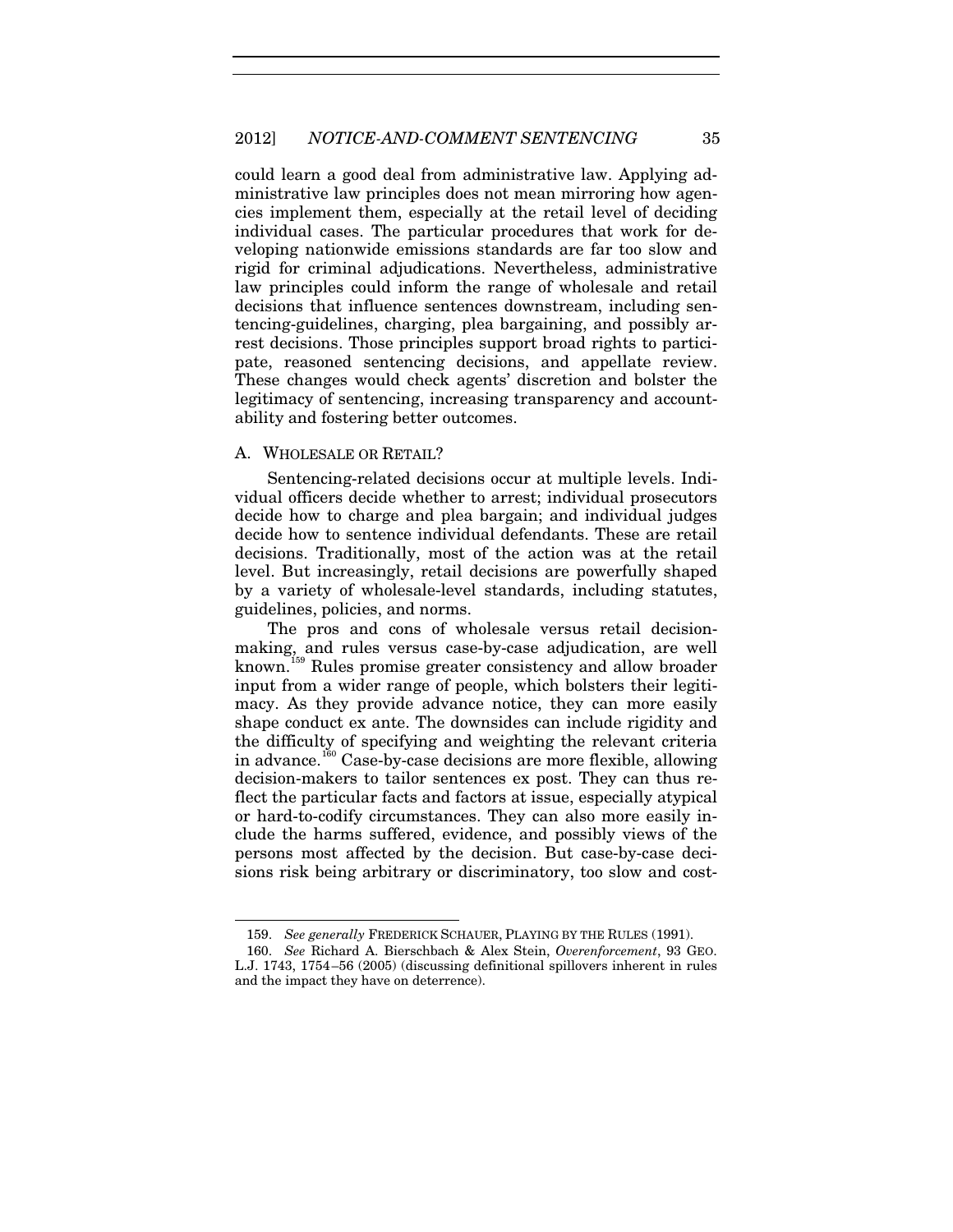ly, and too narrowly focused and shortsighted.<sup>[161](#page-36-0)</sup>

We propose a mixture of wholesale- and retail-level reforms. At a minimum, prosecutors' offices, sentencing commissions, and probably police departments should apply noticeand-comment principles in adopting wholesale policies. They should propose policies, solicit public comment on them, respond to important comments, and publish final policies with reasoned justifications.<sup>[162](#page-36-1)</sup> As we discuss below, most of these policies should be judicially reviewable at the wholesale level, whether or not individual defendants or victims can challenge their application. The policies could be framed with some gen-erality, exceptions, and room to evolve.<sup>[163](#page-36-2)</sup> Even so, they would furnish benchmarks and concrete guidance to police, prosecutors, judges, legislatures, and the public.

Readers convinced by our wholesale solutions could stop there. Adopting policies would be most analogous to administrative notice-and-comment rulemaking, and the costs and delays would be easiest to bear at the wholesale level. But we propose going further, to apply notice-and-comment-like principles to at least the most visible and serious cases at the retail level. Temporally, retail notice and comment would occur at individual sentencing hearings. But at those hearings, judges would review a host of upstream decisions that affect sentences, most notably the charges and plea bargains upon which prosecutors agree. When prosecutors had declined to charge at all, there would be no sentencing hearing at which to review these decisions, so retail notice and comment would not apply to individual declinations. When prosecutors had struck charge bargains, however, judges would review those bargains.<sup>[164](#page-36-3)</sup> As

1

<span id="page-36-3"></span>164. When prosecutors agreed to a deferred prosecution before filing a

<span id="page-36-4"></span>

<sup>161.</sup> *See id.* at 1755–56.

<span id="page-36-1"></span><span id="page-36-0"></span><sup>162.</sup> *See supra* Section II.B (discussing basic notice-and-comment principles). An example of what we envision is the U.S. Department of Justice's policy on selecting charges. *See* U.S. DEP'T OF JUSTICE, UNITED STATES ATTOR-NEYS' MANUAL 9-27.300 (1997). The most recent version of that policy instructs federal prosecutors ordinarily to charge and not drop the most serious readily provable offense. *Id.* But it goes on to identify factors that prosecutors may consider in assessing, case by case, how stringently to apply this policy when charging and plea bargaining. *See id.* 

<span id="page-36-2"></span><sup>163.</sup> *See* Erik Luna, *Principled Enforcement of Penal Codes*, 4 BUFF. CRIM. L. REV. 515, 601–02 (2000) (quoting Roscoe Pound, *Discretion, Dispensation, and Mitigation: The Problem of the Individual Special Case*, 35 N.Y.U. L. REV. 925, 927 (1960)) (discussing how formally adopted policies can serve as "established starting points for reasoning, pointing the decision-maker in a specific direction without mandating a particular result" or precluding flexibility when circumstances dictate).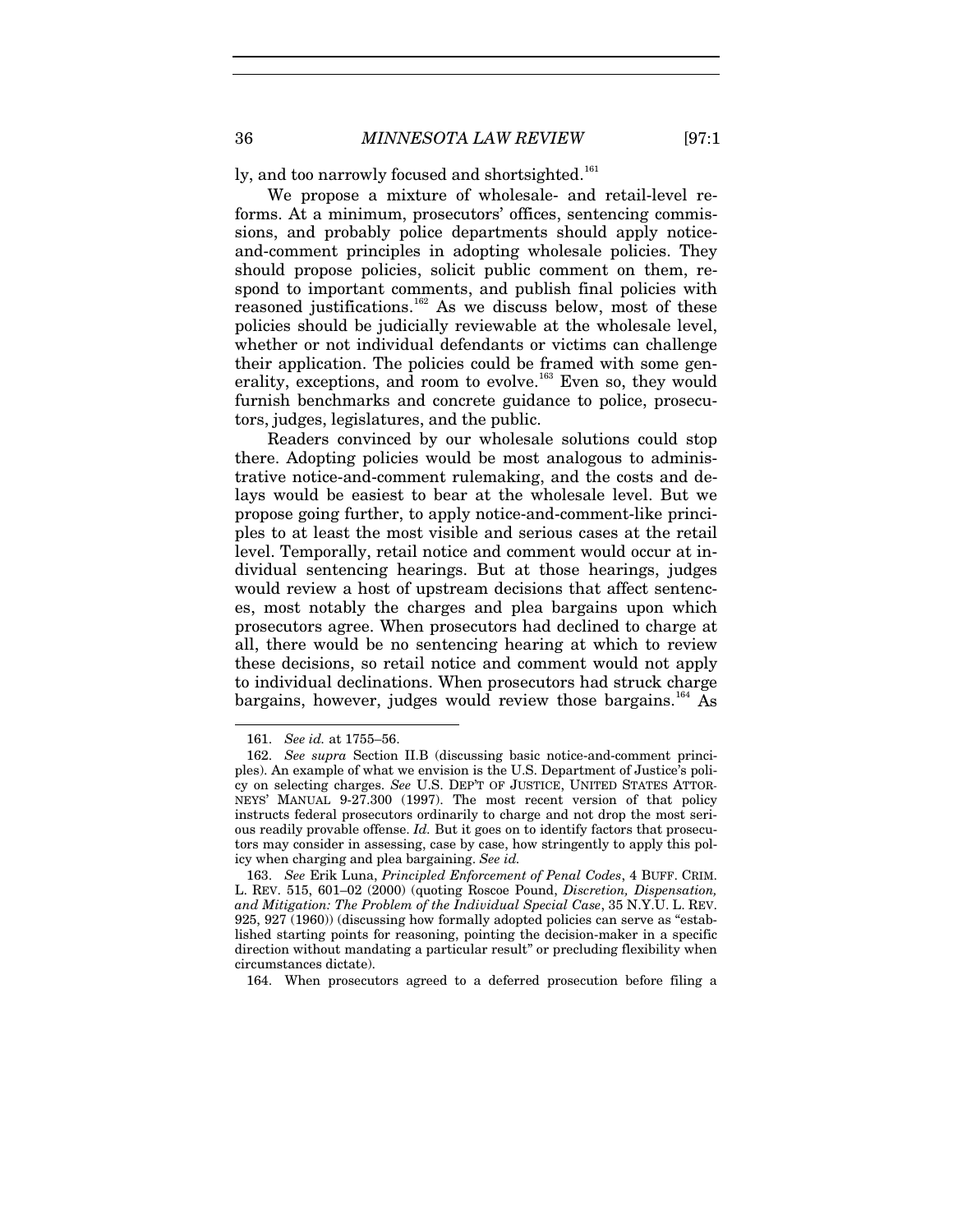Part IV notes, costs and delays loom larger at the retail level, and practical constraints limit the numbers and kinds of cases covered. With those caveats, we suggest that both levels of decision-making could benefit from notice-and-comment-type processes.

The wholesale and retail levels would interact. Wholesale policies would structure retail decisions ab initio, and patterns of retail decisions could later prompt new policies or amendments in light of experience. Commenters on proposed wholesale rules could draw attention to patterns of retail cases, and commenters in individual cases could point to the purposes and limits of applicable rules. Pragmatism calls for allowing some ex post input to clarify concepts, such as retribution, that rules cannot precisely specify ahead of time. The reasoning justifying decisions at each level could take account of the lessons learned at the other level. Ideally, the combined system would be dy-namic and evolutionary.<sup>[165](#page-37-0)</sup> It would learn gradually from the collective wisdom embodied in patterns of individual decisions while ironing out inconsistencies and outliers.

# B. AT THE WHOLESALE LEVEL: ARRESTS, CHARGING, PLEA BARGAINING, GUIDELINES, AND SENTENCING

Our goal is to improve the functioning and legitimacy of the sentencing process. But criminal procedure is a stream, and decisions upstream have profound consequences for the justice that flows downstream. Police arrests, prosecutors' charging decisions, and sentencing guidelines structure plea bargaining, which in turn channels discretion at sentencing. Conversely, plea and sentencing hearings may allow judges to revisit upstream decisions before accepting pleas or imposing sentences.

Police traditionally enjoy broad latitude in whether to arrest or not, so long as they meet the low threshold of probable cause.[166](#page-37-1) Likewise, prosecutors traditionally enjoy broad discretion in whether and how to charge, so judges have been hesi-

 $\overline{a}$ 

charge, there would be no hearing at which to review the decision. But judges could review post-charge deferred prosecution decisions at hearings on whether to adjourn the charge in contemplation of dismissal.

<span id="page-37-0"></span><sup>165.</sup> *See, e.g.*, David Millon, *Objectivity and Democracy*, 67 N.Y.U. L. REV. 1, 7 n.16 (1992) (reviewing conceptions of legal decision-making as a dialogic activity).

<span id="page-37-1"></span><sup>166.</sup> *See, e.g.*, John Koerner, *Between* Healthy *and* Hartman*: Probable Cause in Retaliatory Arrest Cases*, 109 COLUM. L. REV. 755, 785–86 (2009) (discussing arrest discretion).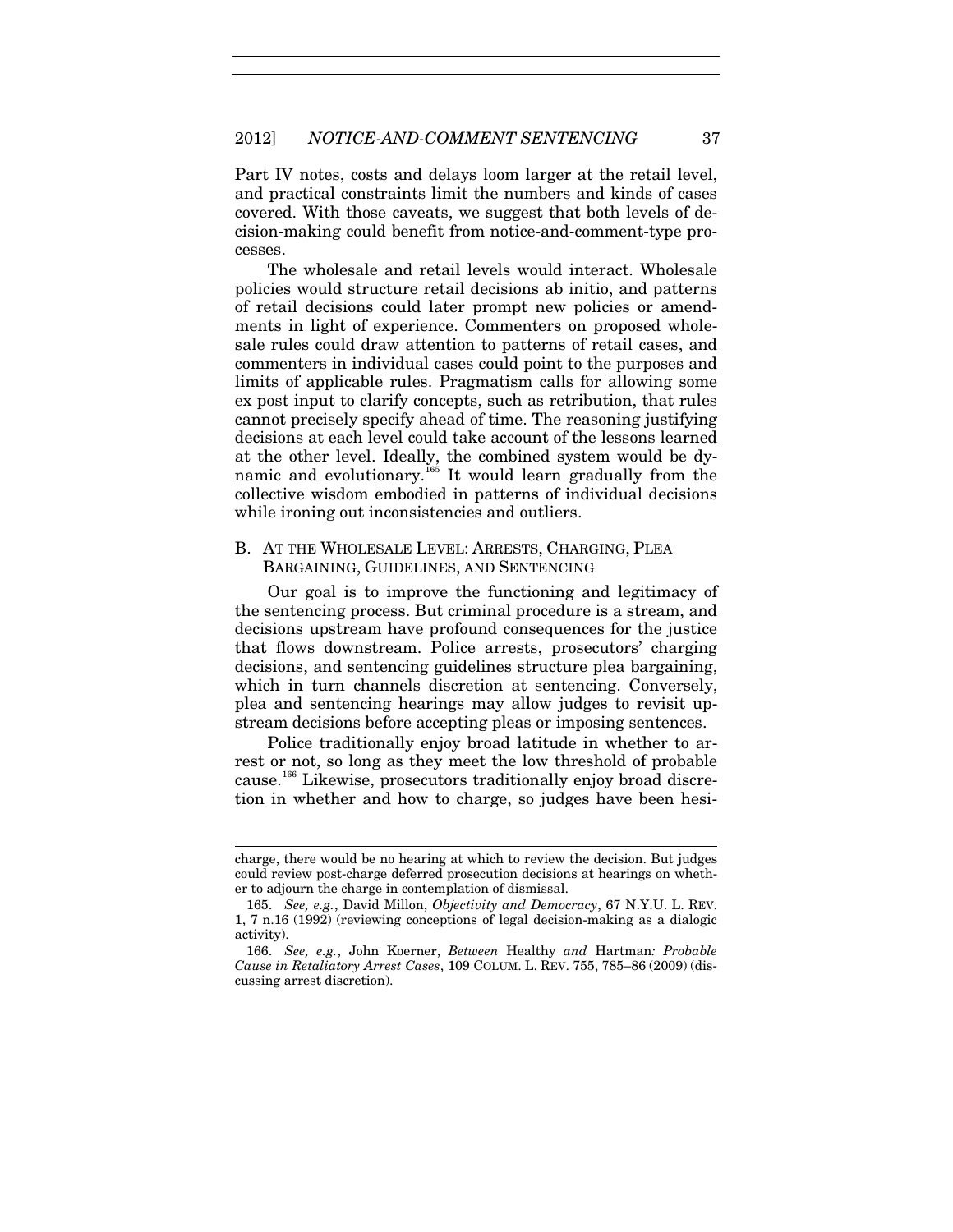tant to regulate prosecutorial charging.<sup>[167](#page-38-0)</sup> Prosecutors, the thinking goes, are in the best position to weigh enforcement priorities and the need for general deterrence, and revealing their enforcement policies could chill enforcement and under-mine prosecutorial effectiveness.<sup>[168](#page-38-1)</sup> Like prosecutors, police labor under resource constraints, and they do not want to telegraph situations in which they will not arrest, lest they encourage crimes below that threshold. Thus, courts abjure dictating which arrests and charges police and prosecutors should pursue or bargain away.

<span id="page-38-5"></span>Courts and other actors can, however, achieve the same goal in less intrusive ways. For example, as Ronald Wright has pointed out, judges, legislatures, or sentencing commissions could prompt prosecutors to self-regulate by making them draft their own charging guidelines. [169](#page-38-2) At plea and sentencing hearings, judges could then review prosecutors' consistency or their reasons for deviating from those guidelines. Wright points to the example of New Jersey: The New Jersey Supreme Court held that the imbalance of prosecutorial power over mandatory minimum sentences, coupled with limits on judges' traditional sentencing discretion, would violate the state separation of powers.[170](#page-38-3) The court required the state attorney general to draft guidelines to instruct county prosecutors on when to seek en-hanced sentences for repeat drug offenders.<sup>[171](#page-38-4)</sup> The attorney general complied, instructing trial attorneys on when to trigger enhancements, how big plea discounts should be in ordinary cases, and what aggravating or mitigating factors might justify

<span id="page-38-0"></span><sup>167.</sup> "[S]o long as the prosecutor has probable cause to believe that the accused committed an offense defined by statute, the decision whether or not to prosecute, and what charge to file or bring before a grand jury, generally rests entirely in his discretion." Bordenkircher v. Hayes, 434 U.S. 357, 364 (1978); *see also* United States v. Armstrong, 517 U.S. 456, 468, 470 (1996) (requiring a high evidentiary threshold before a defendant can even obtain discovery to help prove a claim of racially selective prosecution); Wayte v. United States, 470 U.S. 598, 607 (1985) ("This broad discretion [to decide whether to prosecute] rests largely on the recognition that the decision to prosecute is particularly ill-suited to judicial review."); United States v. Batchelder, 442 U.S. 114, 123–24 (1979) (finding no constitutional problem in allowing prosecutors to choose among overlapping charges with differing penalties, absent unconstitutional discrimination).

<sup>168.</sup> *See Wayte*, 470 U.S. at 607.

<span id="page-38-2"></span><span id="page-38-1"></span><sup>169.</sup> *See* Ronald F. Wright, *Sentencing Commissions as Provocateurs of Prosecutorial Self-Regulation*, 105 COLUM. L. REV. 1010, 1027–42 (2005).

<span id="page-38-4"></span><span id="page-38-3"></span><sup>170.</sup> *Id.* at 1030–31 (citing State v. Lagares, 601 A.2d 698, 701–05 (N.J. 1992)).

<sup>171.</sup> *See Lagares*, 601 A.2d at 704.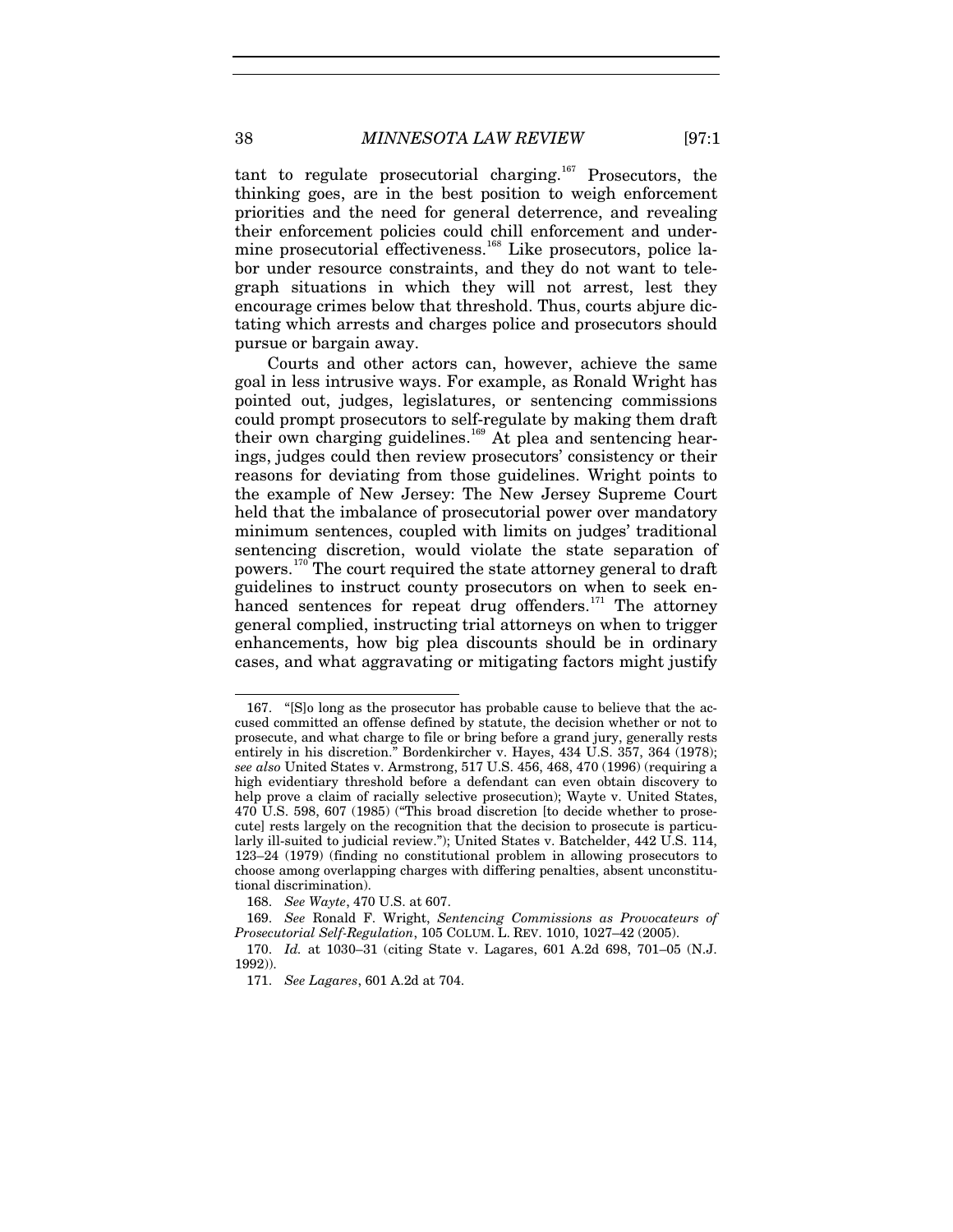larger or smaller discounts.<sup>[172](#page-39-0)</sup> In each case, prosecutors had to explain why they were or were not seeking the extended sentences.[173](#page-39-1) Sentencing courts would then review prosecutors' actions in light of the guidelines and stated reasons to determine whether (as in administrative law) they had exercised their discretion arbitrarily and capriciously.<sup>[174](#page-39-2)</sup>

Several years' experience showed that local variations in prosecutorial policies let troubling disparities remain.[175](#page-39-3) Thus, six years after the initial guidelines, the state supreme court directed the attorney general to issue new guidelines that al-lowed less regional variation.<sup>[176](#page-39-4)</sup> The attorney general complied, issuing prosecutorial guidelines that keyed plea offers to the seriousness of the crime, the defendant's criminal history, and the timing of the plea.<sup>[177](#page-39-5)</sup> The attorney general tweaked the guidelines over the next few years, and, after six years and consultation with judges, defense attorneys, and county prosecutors, issued a major overhaul of the guidelines. $178$ 

The New Jersey experience was not perfect. The guidelines that resulted were still largely expert-driven, and, as with the Federal Guidelines, members of the public were not integral to the process.<sup>[179](#page-39-7)</sup> But it teaches that sentencing judges can review upstream charging and plea-bargaining decisions downstream, at sentencing, without usurping the prosecutorial role. Retaillevel cases can prompt wholesale-level charging and bargaining policies that are refined over time in light of future retail cases

<span id="page-39-0"></span><sup>172.</sup> *See* Wright, *supra* note [169,](#page-38-5) at 1031 (citing N.J. DEP'T OF LAW & PUB. SAFETY, ATTORNEY GENERAL EXECUTIVE DIRECTIVE NO. 1996-03 (1996)).

<sup>173.</sup> *E.g.*, State v. Vasquez, 609 A.2d 29, 32 (N.J. 1992).

<span id="page-39-2"></span><span id="page-39-1"></span><sup>174.</sup> *See* Wright, *supra* note [169,](#page-38-5) at 1031 (citing State v. Leonardis, 375 A.2d 607, 618–19 (N.J. 1977)); *see also Lagares*, 601 A.2d at 704–05; *Vasquez*, 609 A.2d at 32.

<sup>175.</sup> Wright, *supra* note [169,](#page-38-5) at 1031.

<span id="page-39-4"></span><span id="page-39-3"></span><sup>176.</sup> *See id.* at 1031–32 (citing State v. Brimage, 706 A.2d 1096, 1107 (N.J. 1998)).

<span id="page-39-5"></span><sup>177.</sup> *See, e.g.*, N.J. DEP'T OF LAW & PUB. SAFETY, ATTORNEY GENERAL DI-RECTIVE NO. 1998-1: PROSECUTING CASES UNDER THE COMPREHENSIVE DRUG REFORM ACT (1998), *available at* http://www.state.nj.us/lps/dcj/pdfs/agdir.pdf; N.J. DEP'T OF LAW & PUB. SAFETY, ATTORNEY GENERAL GUIDELINES FOR NE-GOTIATING CASES UNDER N.J.S.A. 2C:35-12 (1998), *available at* http://www .state.nj.us/lps/dcj/pdfs/agguid.pdf.

<span id="page-39-6"></span><sup>178.</sup> Wright, *supra* note [169,](#page-38-5) at 1032–33; *see also* N.J. DEP'T OF LAW & PUB. SAFETY, *BRIMAGE* GUIDELINES 2 (2004 REVISIONS), *available at* http://www .nj.gov/lps/dcj/agguide/brimage\_all.pdf.

<span id="page-39-7"></span><sup>179.</sup> *See* Ronald F. Wright, *Prosecutorial Guidelines and the New Terrain in New Jersey*, 109 PENN. ST. L. REV. 1087, 1094 n.31 (2005) (discussing the speed with which the New Jersey Attorney General promulgated the guidelines).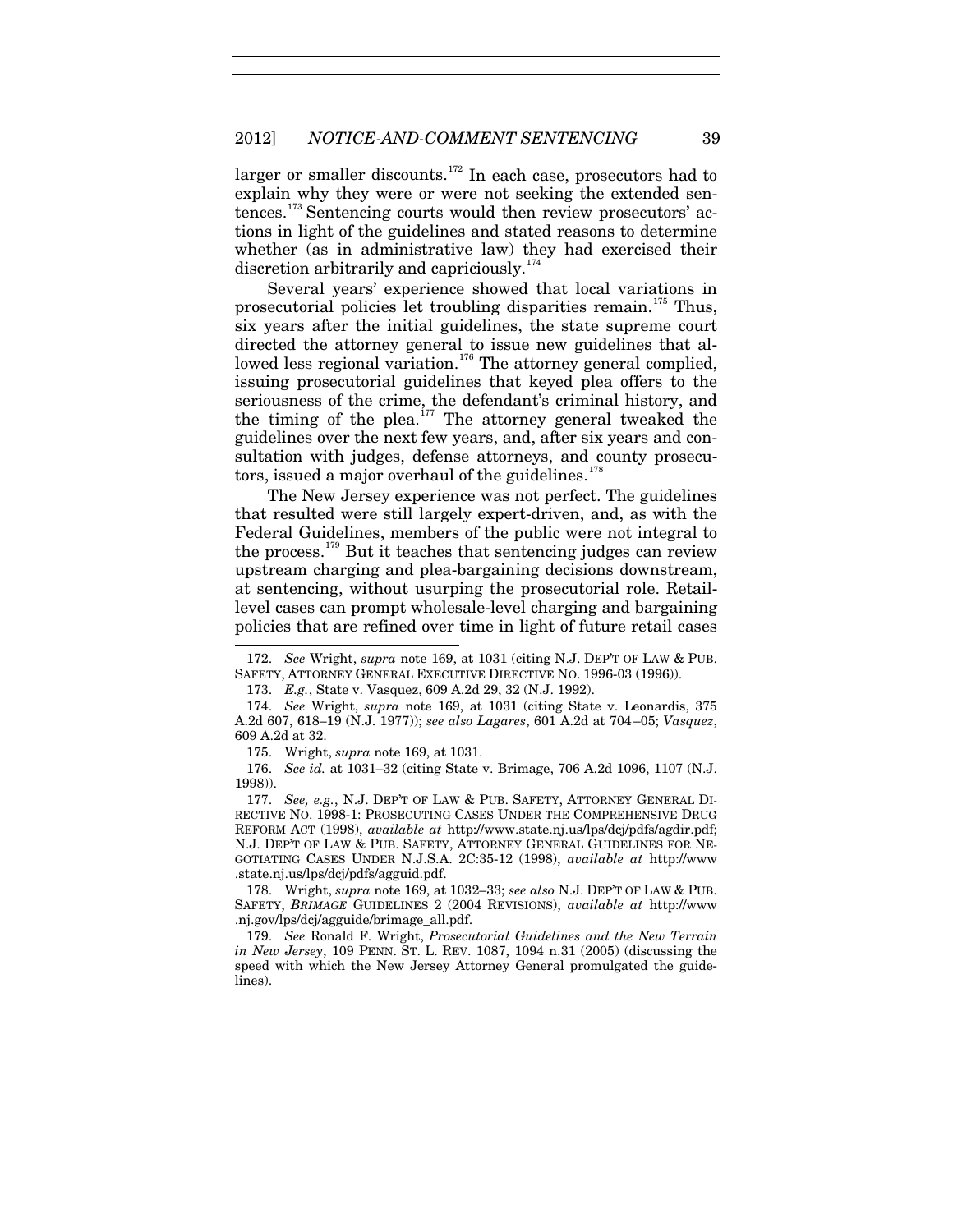<span id="page-40-10"></span>and input from the bench and bar, creating a feedback loop.<sup>[180](#page-40-0)</sup> Outside oversight and pushback helps to ensure that guidelines do not remain hopelessly vague generalities but offer increasingly concrete guidance. And rather than drafting guidelines themselves, judges can prod prosecutors to self-regulate their upstream decisions. By prompting guidelines and reasons, judges can elicit both better sentencing information in individual cases and more consistent exercises of discretion across cases.

<span id="page-40-9"></span>While the New Jersey example did not involve public input, courts could use these same tools to catalyze public input into upstream decisions, encouraging police and prosecutors to take a notice-and-comment approach to guidelines. Some prosecutors' offices, such as that of Kitsap County, Washington, al-ready do just that.<sup>[181](#page-40-1)</sup> Since 1995, the Kitsap County prosecutor's office has published charging and plea-bargaining guidelines intended to "answer[] . . . most . . . questions about [its] approach to charging and disposing of criminal cases."<sup>[182](#page-40-2)</sup> The guidelines manual does so in detail, by, for example, rank-ing enforcement priorities in descending order,<sup>[183](#page-40-3)</sup> differentiating charging standards based on categories of crime,<sup>[184](#page-40-4)</sup> and spelling out criteria for sentencing and diversion.<sup>[185](#page-40-5)</sup> But "its true value" comes from the way it was developed."[186](#page-40-6) Volunteer citizens' groups and representatives from local government, police agencies, the defense bar, and the community at large had direct input into the process. Their input challenged the office to define its role and required it "to give straight answers."<sup>[187](#page-40-7)</sup> When reviewing prosecutors' actions downstream, courts could consider how thoroughly applicable guidelines had been vetted, perhaps deferring more where they resulted from a participatory, open, accountable process.<sup>[188](#page-40-8)</sup>

-

186. *Id*. at 1.

<span id="page-40-0"></span><sup>180.</sup> *See* Michael M. O'Hear, *Explaining Sentences*, 36 FLA. ST. U. L. REV. 459, 484 (2009) (discussing feedback loops that could flow from meaningful sentencing explanations on the record).

<span id="page-40-3"></span><span id="page-40-2"></span><span id="page-40-1"></span><sup>181.</sup> *See* RUSSELL D. HAUGE, OFFICE OF KITSAP CNTY. PROSECUTING AT-TORNEY, MISSION STATEMENT AND STANDARDS AND GUIDELINES 1 (2007), *available at* http://www.kitsapgov.com/pros/StandardsGuidelines2007.pdf.

<sup>182.</sup> *Id.*

<sup>183.</sup> *Id.* at 4.

<span id="page-40-4"></span><sup>184.</sup> *Id.* at 6–9.

<sup>185.</sup> *Id*. at 10–15.

<sup>187.</sup> *Id.*

<span id="page-40-8"></span><span id="page-40-7"></span><span id="page-40-6"></span><span id="page-40-5"></span><sup>188.</sup> *See infra* text accompanying notes [263–](#page-57-0)[269](#page-58-0) (discussing appellate review); *cf.* United States v. Mead Corp., 533 U.S. 218, 221, 227 (2001) (stating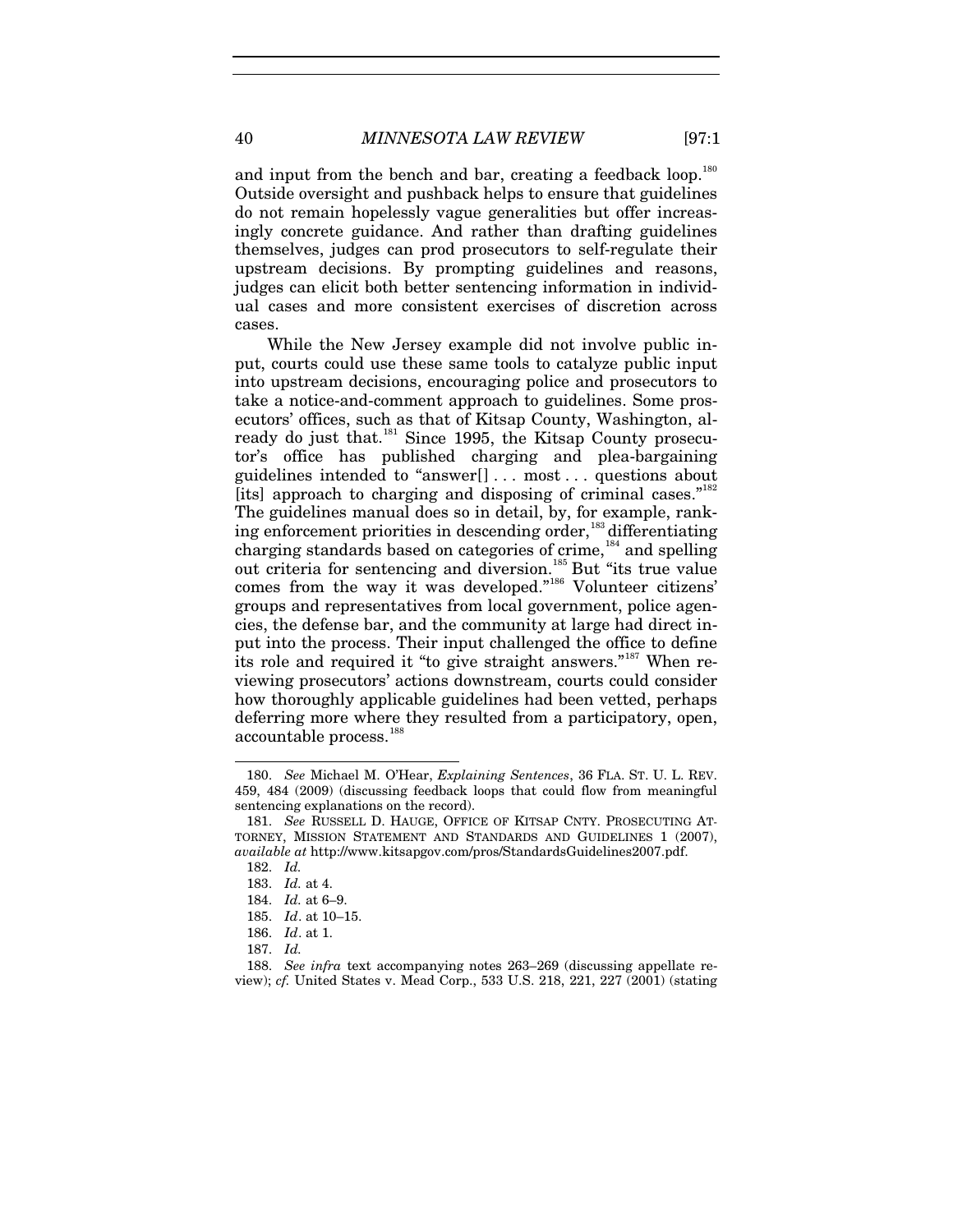#### 2012] *NOTICE-AND-COMMENT SENTENCING* 41

Another lesson from New Jersey is that not all charging decisions are alike. People often lump all enforcement and charging decisions together, but not all decisions fit the same mold. Some charging and arrest decisions are classic decisions *not* to pursue certain wrongdoers at all because of insufficient evidence, limited resources, or similar factors.<sup>[189](#page-41-0)</sup> On the one hand, these can be seen as classic enforcement decisions involving non-judicial issues of resource allocation, and their revelation might telegraph to prospective wrongdoers that crimes below certain thresholds will not be pursued at all. There is thus some argument that such decisions touch core issues of discretion, entrusted to the executive and less suited to judicial review or public involvement.[190](#page-41-1) On the other hand, decisions not to arrest and not to charge can contribute to patterns of sentencing inequality and otherwise implicate the public's concern for justice.<sup>[191](#page-41-2)</sup> Particularly where proof problems are absent, declination can result from early, hidden plea bargaining, cloaking prosecutors' value judgments and substantive decisions about whether and how to punish.

Thus, at the wholesale level, we tentatively favor requiring advance notice, public deliberation, revisions based on input, and reasoned justifications for declination and perhaps arrest policies. Offices could also give notice that they were developing entire groups of rules, such as plea-bargaining guidelines, and solicit input in their large-scale development processes.<sup>[192](#page-41-3)</sup>

 $\overline{a}$ 

<span id="page-41-2"></span>191. *See, e.g.*, Albert W. Alschuler, *Sentencing Reform and Prosecutorial Power: A Critique of Recent Proposals for "Fixed" and "Presumptive" Sentencing*, 126 U. PA. L. REV. 550, 564 (1978) ("[T]he discretion of American prosecutors lends itself to inequalities and disparities of treatment because of disagreements concerning issues of sentencing policy . . . . It may also lead to a general perception of unfairness, arbitrariness and uncertainty and may even undercut the deterrent force of the criminal law.").

<span id="page-41-3"></span>192. At the federal level, the Office of Information and Regulatory Affairs (OIRA) does something similar with its annual Unified Regulatory Agenda, which it publishes in the Federal Register. The Unified Regulatory Agenda compiles the regulatory agendas from all federal entities that have regulations

that deference to administrative authority may be shown by an agency's power to "engage in adjudication or notice-and-comment rulemaking").

<span id="page-41-0"></span><sup>189.</sup> *See* Marc L. Miller & Ronald F. Wright, *The Black Box*, 94 IOWA L. REV. 125, 136 tbl.1 (2008) (laying out some of the most common reasons for declining to bring charges).

<span id="page-41-1"></span><sup>190.</sup> *Cf.* Heckler v. Chaney, 470 U.S. 821, 831 (1985) ("This Court has recognized on several occasions over many years that an agency's decision not to prosecute or enforce, whether through civil or criminal process, is a decision generally committed to an agency's absolute discretion . . . . This recognition of the existence of discretion is attributable in no small part to the general unsuitability for judicial review of agency decisions to refuse enforcement.").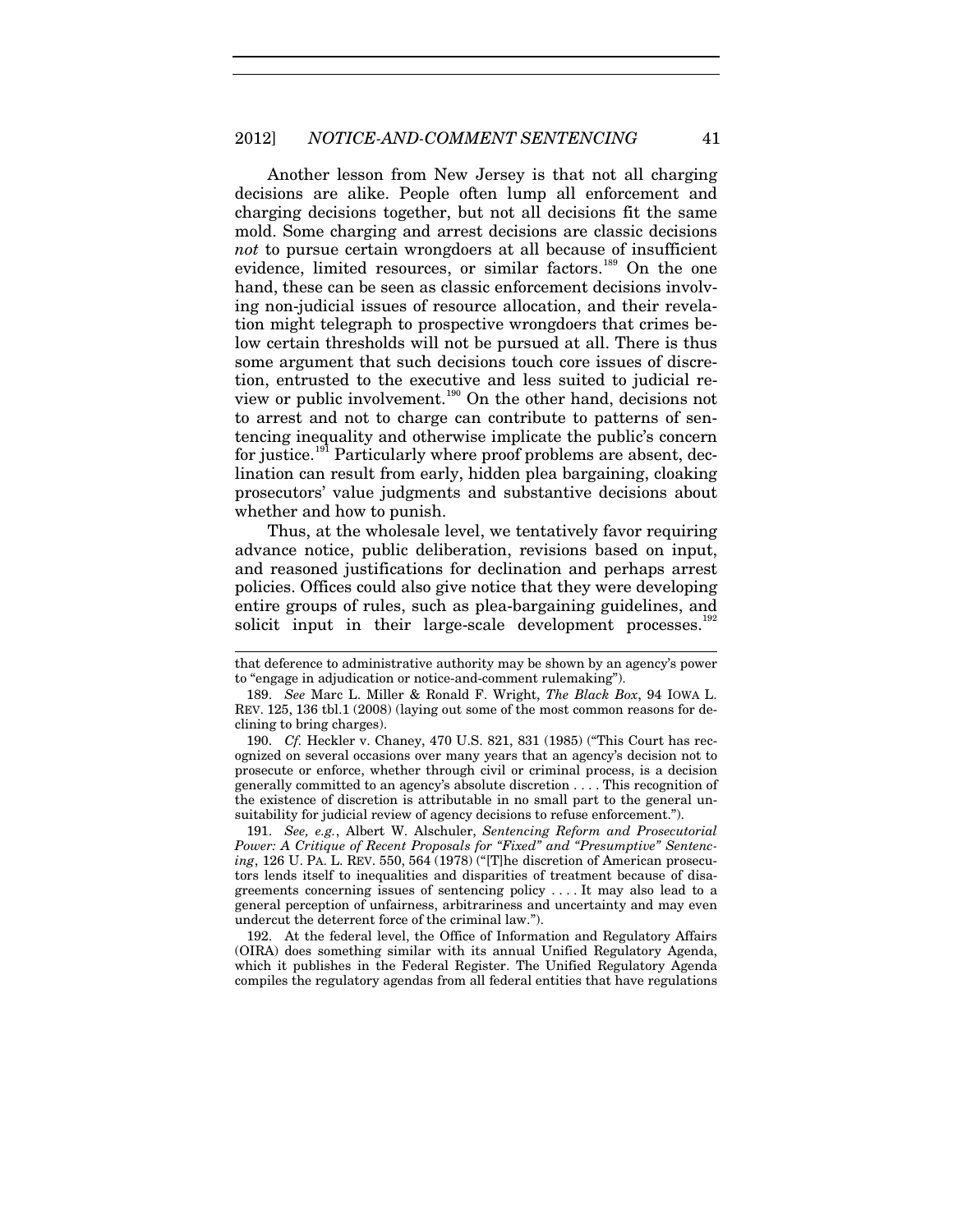These notices could be posted on government websites and criminal justice blogs, as well as in the traditional criminal justice periodicals, community newspapers, and government publications like the Federal Register (or state equivalents). As in other areas of policymaking, the aim would be to better incorporate the facts, preferences, and values of the public into crafting prosecutorial polices. Prosecutors' offices could even use surveys to help rank the public's values and concerns for certain categories of crimes, punishments, or enforcement criteria, much as agencies' willingness-to-pay surveys elicit the relative values of lives, jobs, and the environment.<sup>[193](#page-42-0)</sup> Many organizations would have the incentives and expertise to contribute a range of perspectives by commenting on the issues at stake. Likely commenters include academics, public defenders, criminal-defense organizations, civil-liberties groups, victim advocates, police unions, prosecutor organizations, and bar authori-ties.<sup>[194](#page-42-1)</sup>

Police and prosecutorial policies could be non-binding, or binding and subject to exceptions. But they would still set benchmarks against which the public could evaluate police and prosecutors, much like the enforcement guidelines already used by many agencies.<sup>[195](#page-42-2)</sup> As Erik Luna has proposed, community input could, for example, guide police policies on using force and limiting vice enforcement.<sup>[196](#page-42-3)</sup> Such input into declination

- 193. *See supra* text accompanying note [119.](#page-27-0)
- 194. *See infra* note[s 297](#page-64-0)[–299](#page-64-1) and accompanying text.
- 195. *See supra* text accompanying note [120.](#page-27-1)

<span id="page-42-3"></span><span id="page-42-2"></span><span id="page-42-1"></span><span id="page-42-0"></span>196. Luna, *supra* note [163,](#page-36-4) at 590–623. See also KENNETH CULP DAVIS, POLICE DISCRETION 98–120 (1975), WAYNE R. LAFAVE, ARREST 513 (1965), Anthony G. Amsterdam, *Perspectives on the Fourth Amendment*, 58 MINN. L. REV. 349, 423–28 (1974), and Gerald M. Caplan, *The Case for Rulemaking by Law Enforcement Agencies*, 36 LAW & CONTEMP. PROBS. 500, 502 (1971), for examples of other earlier and notable proposals to use rulemaking to guide and constrain police practices. For examples of more modern takes on the issue, see Debra Livingston, *Police Discretion and the Quality of Life in Public Places: Courts, Communities, and the New Policing*, 97 COLUM. L. REV. 551, 658–63 (1997) (discussing the role of guidelines in community and problemoriented policing), David Sklansky, *Quasi-Affirmative Rights in Constitutional Criminal Procedure*, 88 VA. L. REV. 1229, 1271–79 (2002) (discussing the evolution—or lack thereof—of police rulemaking in the Fourth Amendment context since Professor Amsterdam's 1974 article), and David Sklansky *Police and Democracy*, 103 MICH. L. REV. 1699 (2005) (connecting evolving conceptions of

 $\overline{a}$ 

under development or review. Exec. Order No. 12,866, 3 C.F.R. 638, 642 (1993), *reprinted as amended in* 5 U.S.C. § 601 (2006); *see also* Exec. Order No. 13,563, 3 C.F.R. 215, 215 (2011); Christopher Demuth, *OIRA at Thirty*, 63 ADMIN. L. REV. (SPECIAL EDITION) 15, 16 (2011) (discussing history of OIRA's approach to the annual agenda).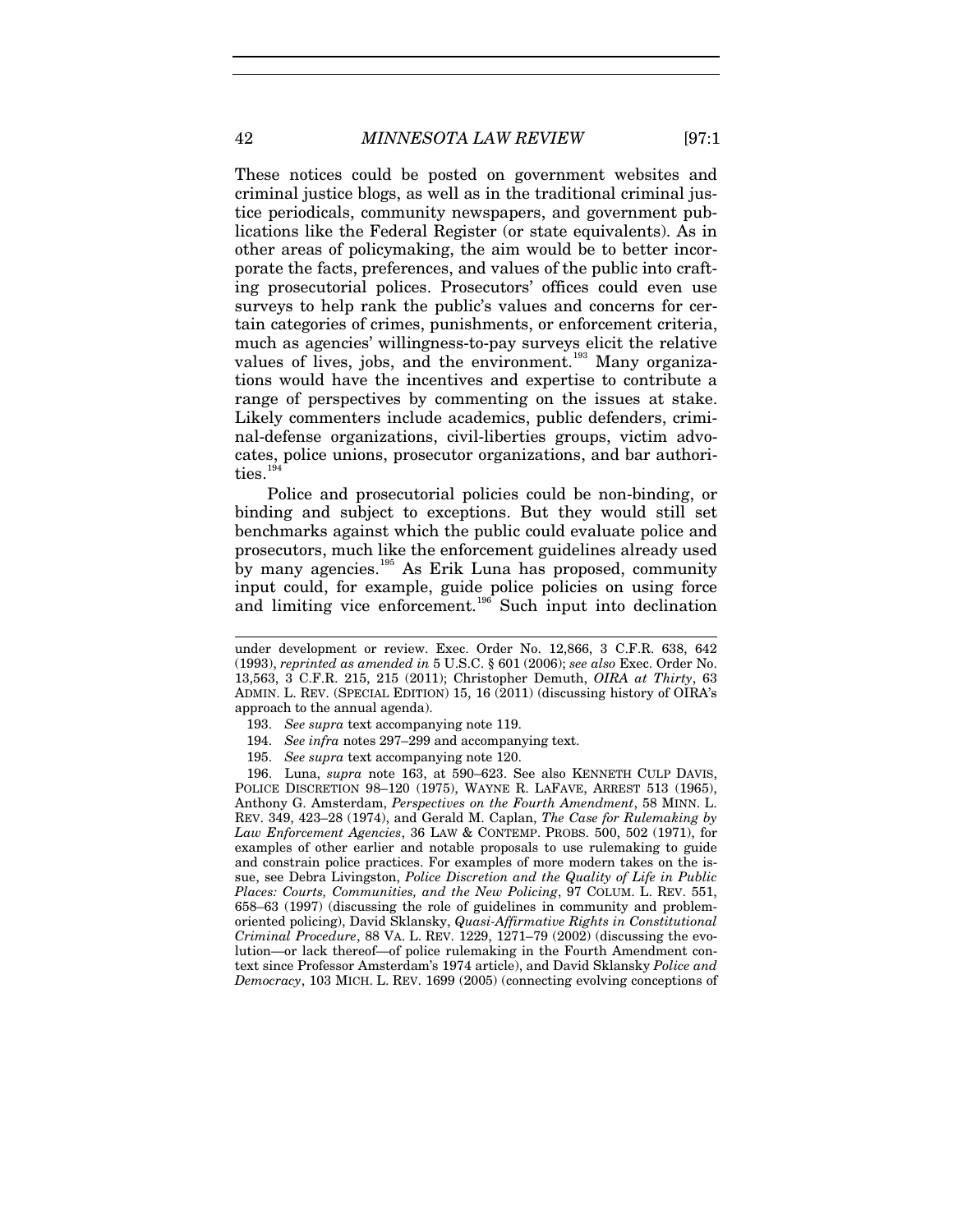and possibly arrest policies would guard against discriminatory patterns of enforcement and increase public legitimacy. Kitsap County, for one, already publishes its declination guidelines, suggesting that fears of publicity are overblown.<sup>[197](#page-43-0)</sup> Kitsap County's policy expressly differentiates between its willingness to decline property and violent crimes, stating its willingness to proceed with the latter based on weaker evidence.<sup>[198](#page-43-1)</sup> It stakes out its potentially controversial position publicly, opening it to scrutiny and debate.

Many charging issues are not really enforcement decisions but sentencing decisions. Often, the government has investigated, arrested, and decided to prosecute the wrongdoer and can prove his guilt any number of ways. At that point, the prosecutor files specific charges in order to promise or threaten a specific sentence and thereby induce a plea. Charge-bargaining decisions implicate classic sentencing considerations such as equality, remorse, and the goals of punishment.<sup>[199](#page-43-2)</sup> When the question is not whether to arrest and prosecute but how much to punish, judges can more easily bring arbitrary-andcapricious review and similar administrative law tools to bear. Sentencing is a judicial decision amenable to review. Both wholesale and retail charging and plea-bargaining decisions that amount to sentencing decisions could easily receive the same treatment.

Reforms should address not only the sentencing pipeline from police to prosecutor to judge, but also the guidelines promulgated by sentencing commissions. The widely criticized U.S. Sentencing Guidelines emerged from a secretive, insular process that nominally involved public comment but in fact included no meaningful public deliberation, justifications, or judicial review. [200](#page-43-3) The Federal Guidelines rarely evolve in light of retail feedback.<sup>[201](#page-43-4)</sup> Yet federal courts still routinely defer to the

j

200. *See supra* note[s 148](#page-32-0)[–154](#page-33-0) and accompanying text.

<span id="page-43-0"></span>democracy to jurisprudential and academic approaches to policing).

<sup>197.</sup> *See* HAUGE, *supra* note [181,](#page-40-9) at 6–9.

<sup>198.</sup> *Id.* at 6–7.

<span id="page-43-2"></span><span id="page-43-1"></span><sup>199.</sup> *See* Mary Patrice Brown & Steven E. Bunnell, *Negotiating Justice: Prosecutorial Perspectives on Federal Plea Bargaining in the District of Columbia*, 43 AM. CRIM. L. REV. 1063, 1076–84 (2006) (discussing the role of such considerations in both informal and formal plea bargaining).

<span id="page-43-4"></span><span id="page-43-3"></span><sup>201.</sup> *See, e.g.*, KATE STITH & JOSÉ A. CABRANES, FEAR OF JUDGING: SEN-TENCING GUIDELINES IN THE FEDERAL COURTS 56–57, 94–95 (1998) (describing the Federal Guidelines as "simply a compilation of administrative *diktats*" because "the Commission almost never explains the reason behind a particular Guidelines rule").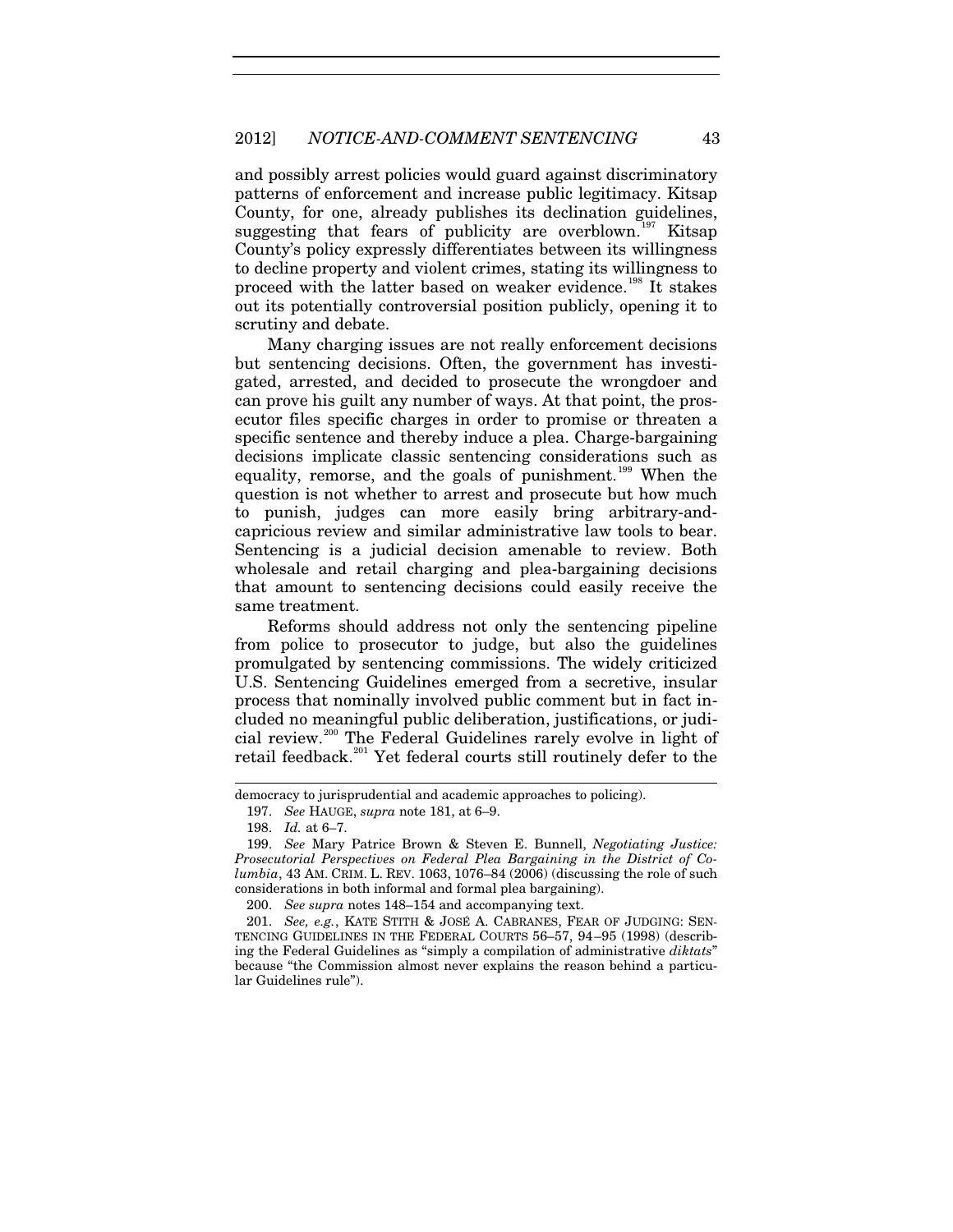Commission without requiring the statements of reasons de-manded of other agencies.<sup>[202](#page-44-1)</sup> The lesson of the Federal Guidelines is that a sentencing commission must do more than just solicit public input and then disregard it. Sentencing commissions should instead take input seriously, deliberate over it, respond to substantial comments, offer clear reasoning, and face judicial review of both wholesale guidelines and the retail sentences that apply them.

<span id="page-44-0"></span>In marked contrast to the federal experience, many states have succeeded by applying these lessons.<sup>[203](#page-44-2)</sup> Many states' guidelines emerged from deliberative processes that included a vari-ety of lawyers and laymen, such as victims and even convicts.<sup>[204](#page-44-3)</sup> A more open commission is more likely to listen to and show respect for each voice, deliberate over the inevitable hard choices, create buy-in, and adopt simple guidelines that turn on obvi-ously relevant criteria.<sup>[205](#page-44-4)</sup> And transparent, reasoned guidelines are better able to evolve.<sup>[206](#page-44-5)</sup> New criticisms and unexpected cases can challenge the expressed rationales for guidelines, leading sentencing commissions to refine or revisit their initial rules in light of experience.<sup>[207](#page-44-6)</sup> At the retail level, individual sentencing judges can justify deviations based on factors that were not adequately taken into account in formulating guidelines. In Federal-Guideline-speak, those are cases that fall outside the heartland of typical cases.<sup>[208](#page-44-7)</sup> An accumulation of such individu-

<span id="page-44-1"></span><sup>202.</sup> *See id.* at 57 (noting that "unlike the rules of other federal agencies, the Sentencing Guidelines may not be challenged in court" for being arbitrary or capricious); Carissa Byrne Hessick, *Appellate Review of Sentencing Policy Decisions After* Kimbrough, 93 MARQ. L. REV. 717, 724 (2009) (observing that existing approaches to appellate review of the Guidelines run "counter to ordinary principles of administrative law"); Stith & Dunn, *supra* note [154,](#page-33-0) at 229– 33 (discussing lack of judicial review of the Guidelines and the Sentencing Commission's reasoning).

<span id="page-44-2"></span><sup>203.</sup> *See* Rachel E. Barkow, *Administering Crime*, 52 UCLA L. REV. 715, 758–87 (2005) (contrasting the failures of the insular U.S. Sentencing Commission with the successes of the more inclusive Minnesota, Washington, and North Carolina commissions).

<span id="page-44-3"></span><sup>204.</sup> *See id.* at 771–87; *see also* Dale Parent, *What Did the United States Sentencing Commission Miss?*, 101 YALE L.J. 1773, 1775–77 (1992) (discussing Minnesota guidelines); Wright, *supra* note [153,](#page-33-1) at 63 (discussing Wisconsin, Louisiana, Arkansas, Washington, Utah, and Minnesota guidelines).

<span id="page-44-4"></span><sup>205.</sup> *See* Parent, *supra* note [204,](#page-44-0) at 1777–78 (discussing Minnesota experience).

<span id="page-44-7"></span><span id="page-44-6"></span><span id="page-44-5"></span><sup>206.</sup> *See, e.g.*, Rita v. United States, 551 U.S. 338, 357–58 (2007) (explaining how feedback, input, and reasoned responses from the Sentencing Commission enables the Guidelines to evolve).

<sup>207.</sup> *See* Stith & Dunn, *supra* not[e 154,](#page-33-0) at 228–29.

<sup>208.</sup> *See* U.S. SENTENCING GUIDELINES MANUAL § 1A1.1, ch. 1, pt. A, intro.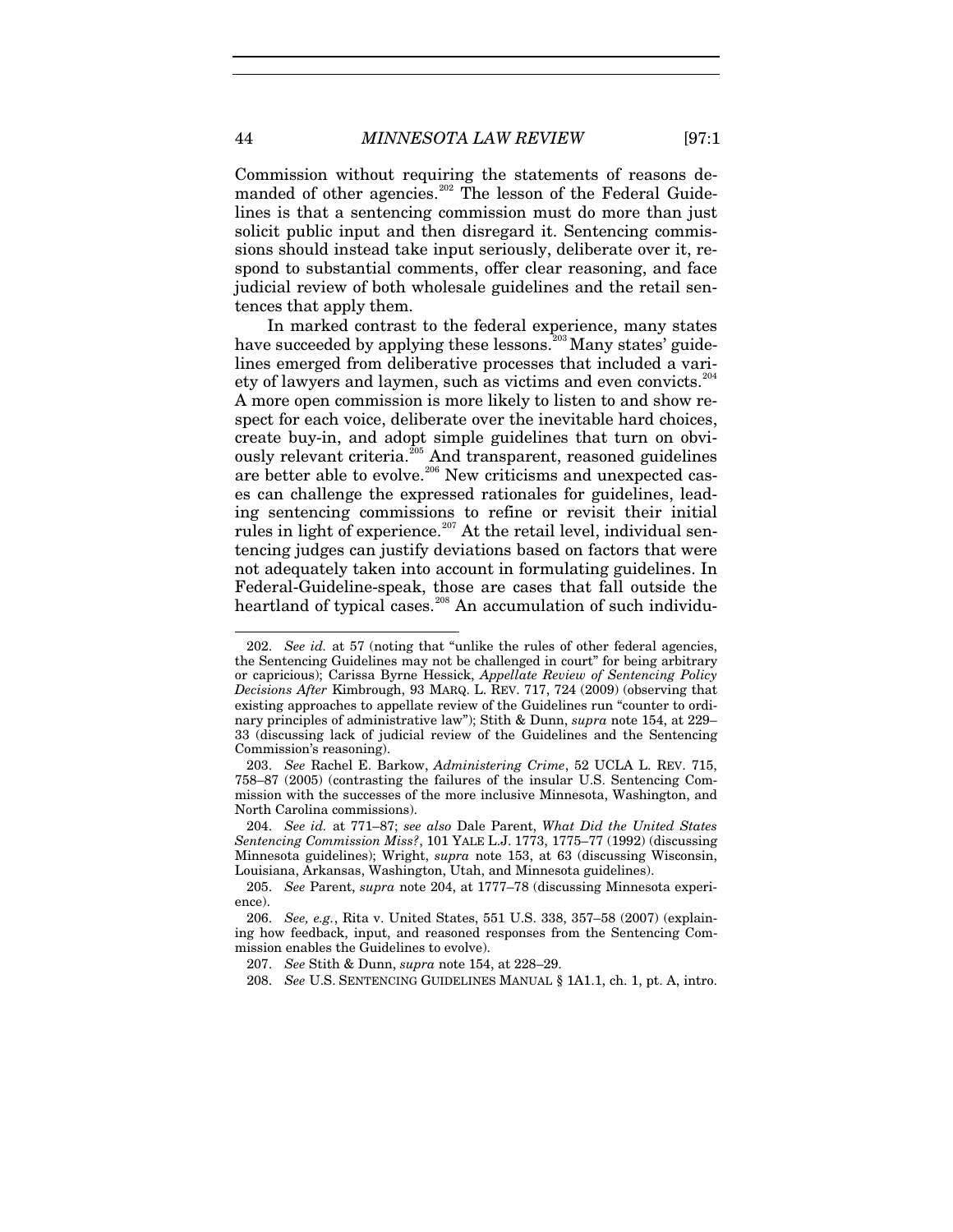al cases may signal that it is time to reexamine the general rule in light of experience, perhaps because the atypical case may have become typical.<sup>[209](#page-45-0)</sup> More problematically, the typical sentence may continue to generate such resistance that it suggests the commission should reconsider its rule.

The Federal Guidelines were supposed to embody such an evolutionary process, but the rigid, insular federal process has not lived up to that promise.<sup>[210](#page-45-1)</sup> Yet there is no inherent reason why it could not. Many federal agencies—including the Occupational Safety and Health Administration, the Federal Communications Commission, the Mine Safety and Health Administration, and the Federal Aviation Administration—have used notice and comment to produce what are effectively sentencing guidelines for their administrative penalty systems, periodically refining those guidelines in light of experience. $^{211}$  $^{211}$  $^{211}$ 

A final lesson of the New Jersey experience is that, as in

 $\overline{a}$ 

<span id="page-45-2"></span>211. *See* U.S. Tel. Ass'n v. FCC, 28 F.3d 1232, 1233 (D.C. Cir. 1994) (setting aside FCC civil penalty schedule for failure to conform to notice-andcomment procedures under the APA); Rules of Practice for FAA Civil Penalty Actions, 55 Fed. Reg. 7980, 7980 (Mar. 6, 1990) (inviting public comment on changes to rules of practice regarding FAA's civil penalty authority); Civil Monetary Penalty Inflation Adjustment Rule, 68 Fed. Reg. 39,882, 39,882 (July 3, 2003) (to be codified at 40 C.F.R. pts. 19, 27) (requesting comments regarding the EPA's proposed inflation adjustment to civil monetary penalties); Criteria and Procedures for Proposed Assessment of Civil Penalties, 72 Fed. Reg. 13,592 (Mar. 22, 2007) (to be codified at 30 C.F.R. pt. 100) (promulgating final rule of Mine Safety and Health Administration revising civil penalty assessment regulations and incorporating revisions suggested during notice-andcomment period); Nationally Recognized Testing Laboratories, Supplier's Declaration of Conformity, 73 Fed. Reg. 62,327, 62,337 (Oct. 20, 2008) (seeking comment regarding OSHA's administration of a Supplier's Declaration of Conformity system for policing the safety of certain products in the workplace, including comments on the use of penalties to sanction "inaccurate or incomplete information"); *see also* Max Minzner, *Why Agencies Punish*, 53 WM. & MARY L. REV. 853, 869, 872–73 (2012) (reviewing civil penalty guidelines of the Mine Safety and Health Administration and FCC). Even when agencies do not use the formal notice-and-comment procedure, they frequently publish detailed but non-binding guidelines, which they periodically revise based on experience and informal input from stakeholders. *See supra* note [120](#page-27-1) and accompanying text.

<span id="page-45-0"></span>cmt. 4(b) (2006).

<sup>209.</sup> *See* Stith & Dunn, *supra* not[e 154,](#page-33-0) at 229–30; *Rita*, 551 U.S. at 357–58 (explaining how the reasoned sentencing judgments of individual judges contribute to the Guidelines' evolution).

<span id="page-45-1"></span><sup>210.</sup> *See* 28 U.S.C. § 991(b)(1)(B), (C) (2006) (stating Sentencing Commission's goals of promoting fairness and equal treatment while maintaining flexibility and reflecting advancements in knowledge of human behavior as it relates to criminal justice); O'Hear, *supra* note [180,](#page-40-10) at 484 (discussing "the evolutionary process that guidelines development is intended to be").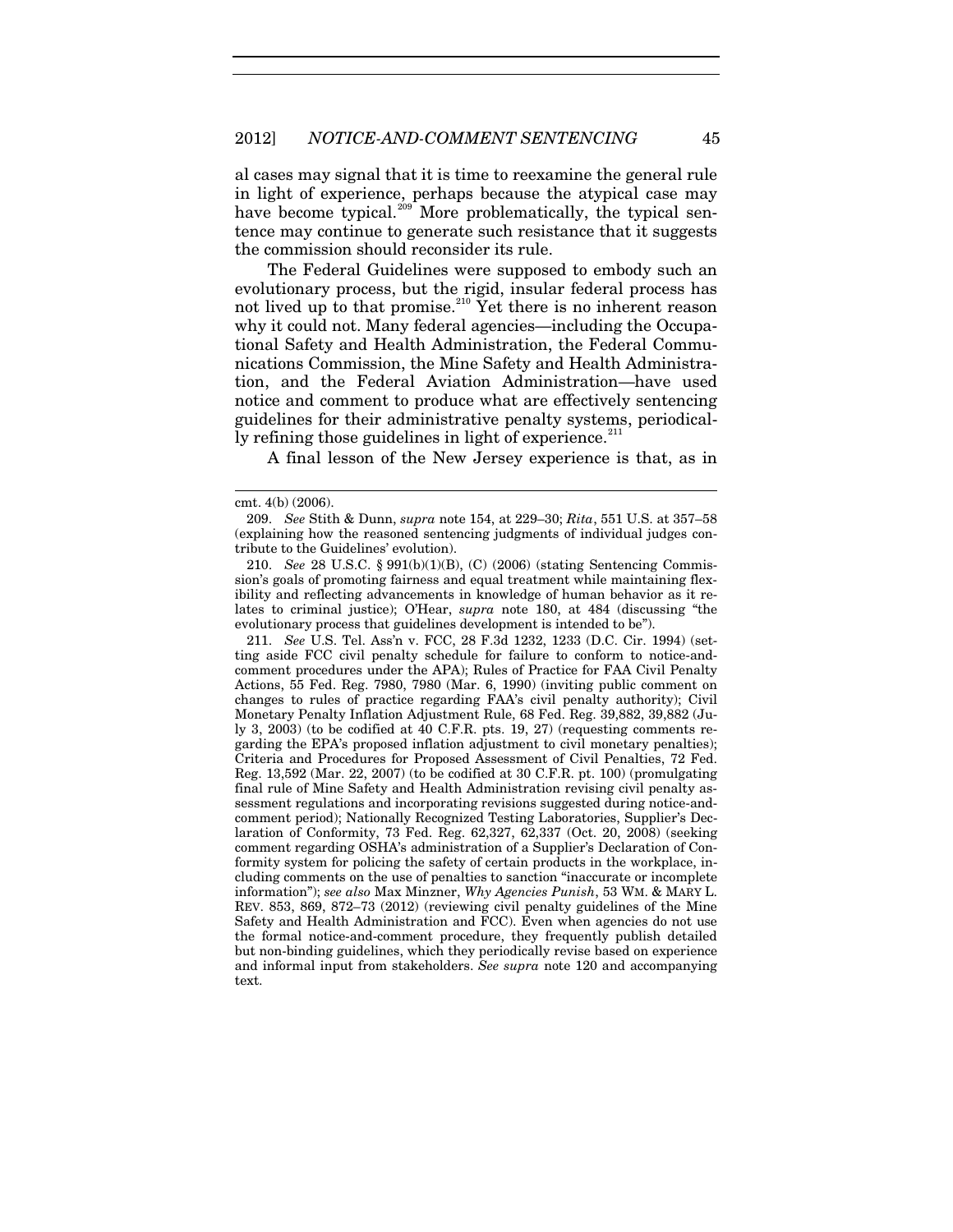administrative law, individual adjudications can be bound up with generating, applying, and refining rules. Judges adjudicate concrete cases or controversies, but in doing so they consider proffered reasons and patterns of disparate enforcement and outcomes.<sup>[212](#page-46-0)</sup> Sometimes those reasons and patterns are rooted in formal or informal policies, but sometimes they emerge from individual, case-by-case decisions. $^{213}$  $^{213}$  $^{213}$  In either scenario, judges and the public can prod prosecutors to selfregulate, promulgating and explaining their rules while specifying exceptions and leaving some wiggle room. As prosecutors apply these guidelines to offer reasons for individual sentences, judges and members of the public can ensure consistency and prompt further refinements and revisions.<sup>[214](#page-46-2)</sup> The process is iterative and collaborative, with room for feedback and incremental improvements. It respects prosecutors' superior knowledge and resource constraints but calls on them to weigh these factors and justify workable policies. And it demonstrates how individual adjudications can go hand in hand with ongoing systemic reform.

<span id="page-46-3"></span>The more general point here is that, to be meaningful, input and review must come in time. If judges at plea colloquies accept charge or sentence bargains that effectively dictate particular sentences, sentencing becomes a charade. The timesensitivity of input and review argues in favor of having judges defer acceptance of charge bargains and stipulated sentences until sentencing, where they can more pointedly question both the wholesale policies and retail considerations driving proposed punishments. Courts already have this power, but deferring acceptance could be required, or at least become the

<span id="page-46-0"></span><sup>212.</sup> *Cf.* Lemoyne-Owen Coll. v. NLRB, 357 F.3d 55, 61 (D.C. Cir. 2004) (observing that the need for an agency to explain itself and distinguish analogous cases is "particularly acute" when the agency makes policy through caseby-case adjudication, because it ensures predictability, intelligibility, and equal treatment).

<span id="page-46-1"></span><sup>213.</sup> SEC v. Chenery Corp., 332 U.S. 194, 202–03 (1947) (discussing agencies' ability to establish policies through general rules or "the case-by-case evolution of statutory standards"); White, *supra* note [53,](#page-16-0) at 449–53 (same, in context of plea bargaining).

<span id="page-46-2"></span><sup>214.</sup> *See* Steven L. Chanenson, *Guidance from Above and Beyond*, 58 STAN. L. REV. 175, 180–82 (2005) (discussing how reason-giving and appellate review can function as a feedback tool in sentencing, engaging courts in an extended conversation between sentencing commissions and legislatures); Wright & Miller, *Accountability Deficit*, *supra* note [6,](#page-4-0) at 1611 ("As the topics addressed in general guidelines multiply, questions can arise about the basis for the policy choices built into the guidelines.").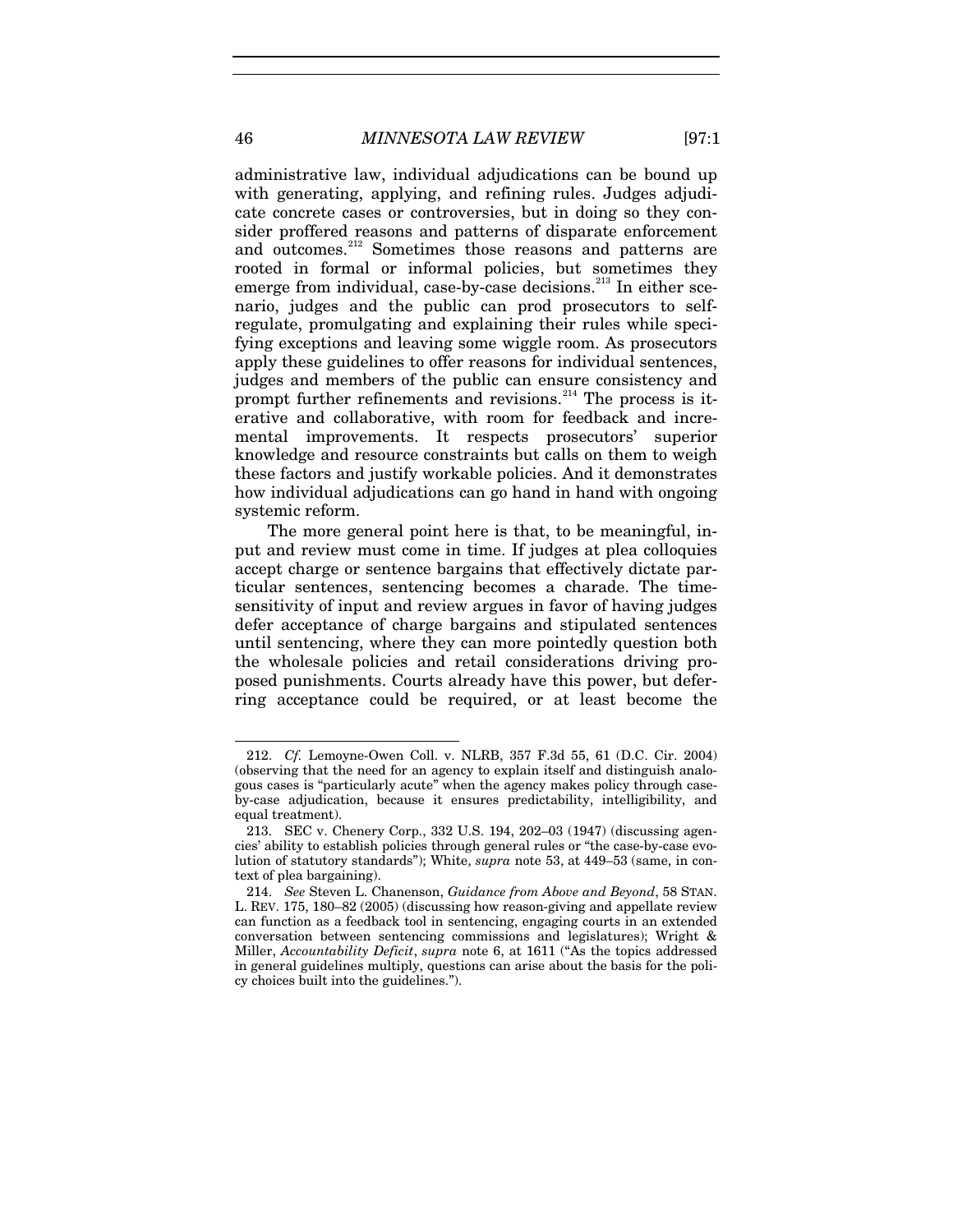norm. $^{215}$  $^{215}$  $^{215}$ 

Time-sensitivity also argues in favor of allowing citizens to challenge finally adopted, binding, wholesale policies at the time of their promulgation, as is common in administrative law. Because of the breadth of public interest in criminal justice, any citizen of the jurisdiction should be able to bring such a challenge.<sup>[216](#page-47-1)</sup> The process would function much as it does in any garden-variety challenge to a final agency rule. After the sentencing commission, prosecutor's office, or other policymaking body issued a final rule, the reviewing court would apply some variant of hard-look review, examining the record and the explanation accompanying the rule to ensure that the policymaker had responded to significant comments, considered the relevant evidence and data, explored reasonable alternatives, and otherwise not acted arbitrarily or capriciously.<sup>[217](#page-47-2)</sup> As courts reviewing administrative agency policies have occasionally done, reviewing courts also could relax threshold ripeness and finality requirements to allow significant but technically nonbinding guidance documents to be immediately challenged at the promulgation stage, particularly where it is clear that the guidance effectively establishes on-the-ground policy in the mine-run of cases.<sup>[218](#page-47-3)</sup>

#### C. AT THE RETAIL LEVEL

1

Something analogous to notice and comment could also operate at the retail level of at least some individual sentencings. The formality of procedure that accompanies true notice and comment of the administrative law sort would be far too cumbersome if simply transferred over to retail sentencing hearings. But the concepts and principles that underlie notice and comment—advance notice, inclusion of a range of views, and

<span id="page-47-0"></span><sup>215.</sup> *See, e.g.*, FED. R. CRIM. P. 11(c)(3)(A) (authorizing courts to accept, reject, or defer decisions on charge or stipulated-sentence bargains until after the court reviews the presentence report).

<span id="page-47-1"></span><sup>216.</sup> *Cf.* 5 U.S.C. § 702 (2006) (allowing any "person . . . adversely affected or aggrieved" within the meaning of an agency's organic statute to seek judicial review of agency action).

<sup>217.</sup> *See supra* note[s 128](#page-29-0)[–131](#page-29-1) and accompanying text.

<span id="page-47-3"></span><span id="page-47-2"></span><sup>218.</sup> *See, e.g.*, Gen. Elec. Co. v. EPA, 290 F.3d 377, 380–81 (D.C. Cir. 2002); Appalachian Power Co. v. EPA, 208 F.3d 1015, 1020–23 (D.C. Cir. 2000); Clean Air Implementation Project v. EPA, 150 F.3d 1200, 1204 (D.C. Cir. 1998); McLouth Steel Prods. Corp. v. Thomas, 838 F.2d 1317, 1320–21 (D.C. Cir. 1988); *see also* Mendelson, *supra* note [93,](#page-24-0) at 438–44 (describing possible approaches to and standards for judicial review of significant guidance documents at the promulgation stage).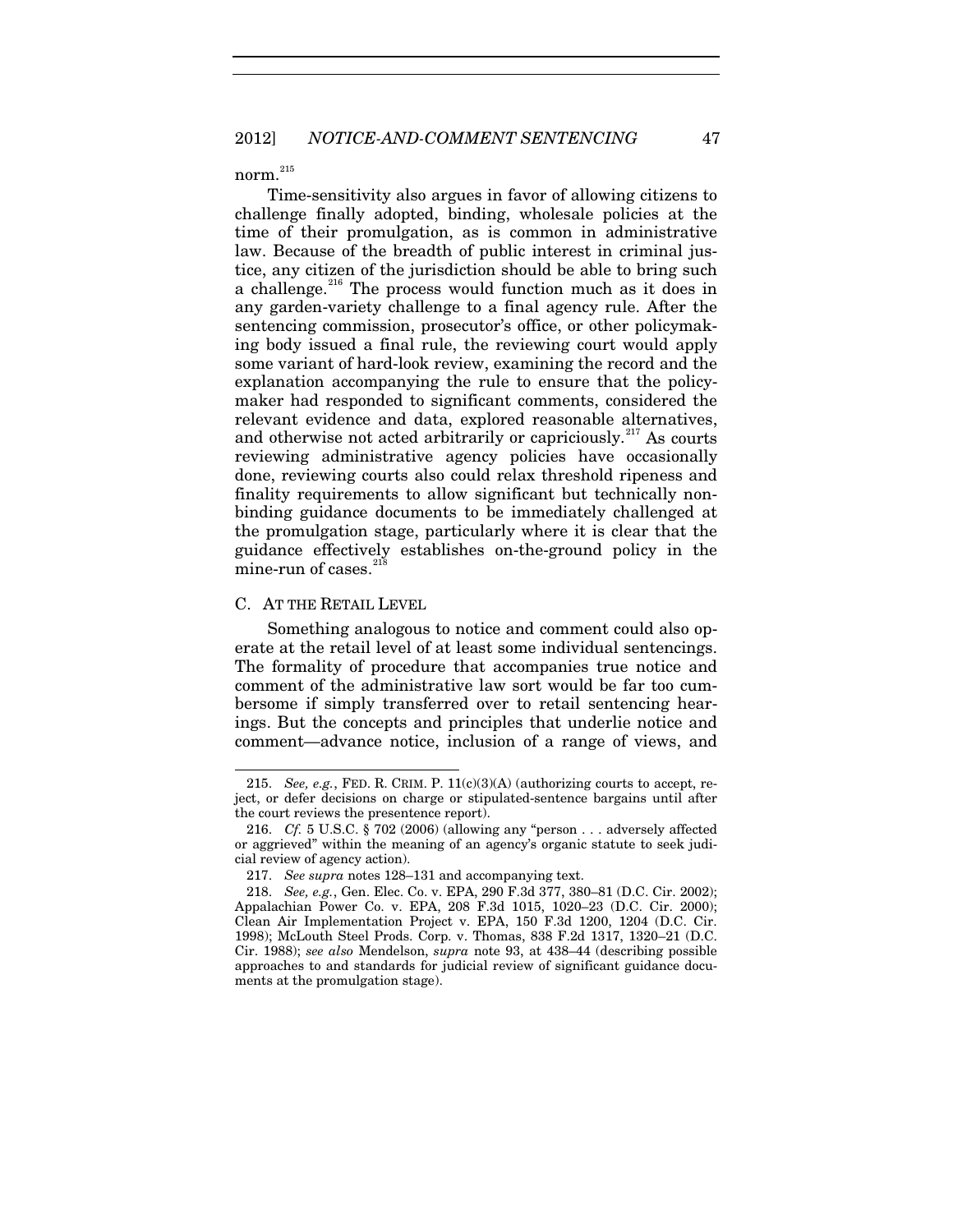meaningful consideration of those views by the decision-maker, against a backstop of judicial review—could inform retail participation. These concepts would apply loosely and with less formality than in full-blown rulemaking, but still subject to sentencing's procedural safeguards. This section sketches how such an approach might look.

### 1. Who and How: Advance Notice

We see at least two possible models for initiating noticeand-comment sentencing at the retail level. One would allow prosecutors to set the agenda in major cases, as they do now. The prosecutor would publish a notice, in writing and on the Internet, setting forth the basic facts, charges, and benchmark guideline sentences for similar offenders and offenses and proposing a particular plea-bargained sentence. For a set period of time, members of the public, victims, defendants, and their families could submit written or recorded comments. These could include both facts and opinions bearing on the appropriate sentence. The defendant and perhaps the victim could see and respond to the various comments, as could the probation officer who prepares the presentence report. They might also be able to testify in open court. A judge would make the final sentencing determination, taking into account the prosecutor's explanation, all comments, and responses to those comments. The judge would defer where appropriate but still probe the substance and the reasoning of the recommendation.

This approach would continue our tradition of leaving prosecutors in charge. It would not be a radical change in that sense, but it also would do less to fix the excesses of prosecutorial power. For example, prosecutors' initial sentence recommendations would serve as powerful mental anchors that frame the terms of debate going forward.<sup>[219](#page-48-0)</sup> Empirical evidence shows that judges defer heavily to prosecutors' discretionary recom-mendations.<sup>[220](#page-48-1)</sup>

<span id="page-48-0"></span><sup>219.</sup> *See* DANIEL KAHNEMAN, THINKING, FAST AND SLOW 119–28 (2011) (describing the anchoring effect, which causes a decision-maker to rank options based on one piece of information and then adjust upward or downward, giving the initial anchor inordinate influence on the final outcome); RICHARD H. THALER & CASS R. SUNSTEIN, NUDGE 23–24 (2008) (describing the same effect).

<span id="page-48-1"></span><sup>220.</sup> *See, e.g.*, Ebbe B. Ebbesen & Vladimir J. Konecni, *Decision Making and Information Integration in the Courts: The Setting of Bail*, 32 J. PERSON-ALITY & SOC. PSYCHOL. 805, 820 (1975) (finding that while in hypothetical cases judges relied most heavily on a defendant's local ties in setting bail, in actual cases prosecutors' recommendations were the single most important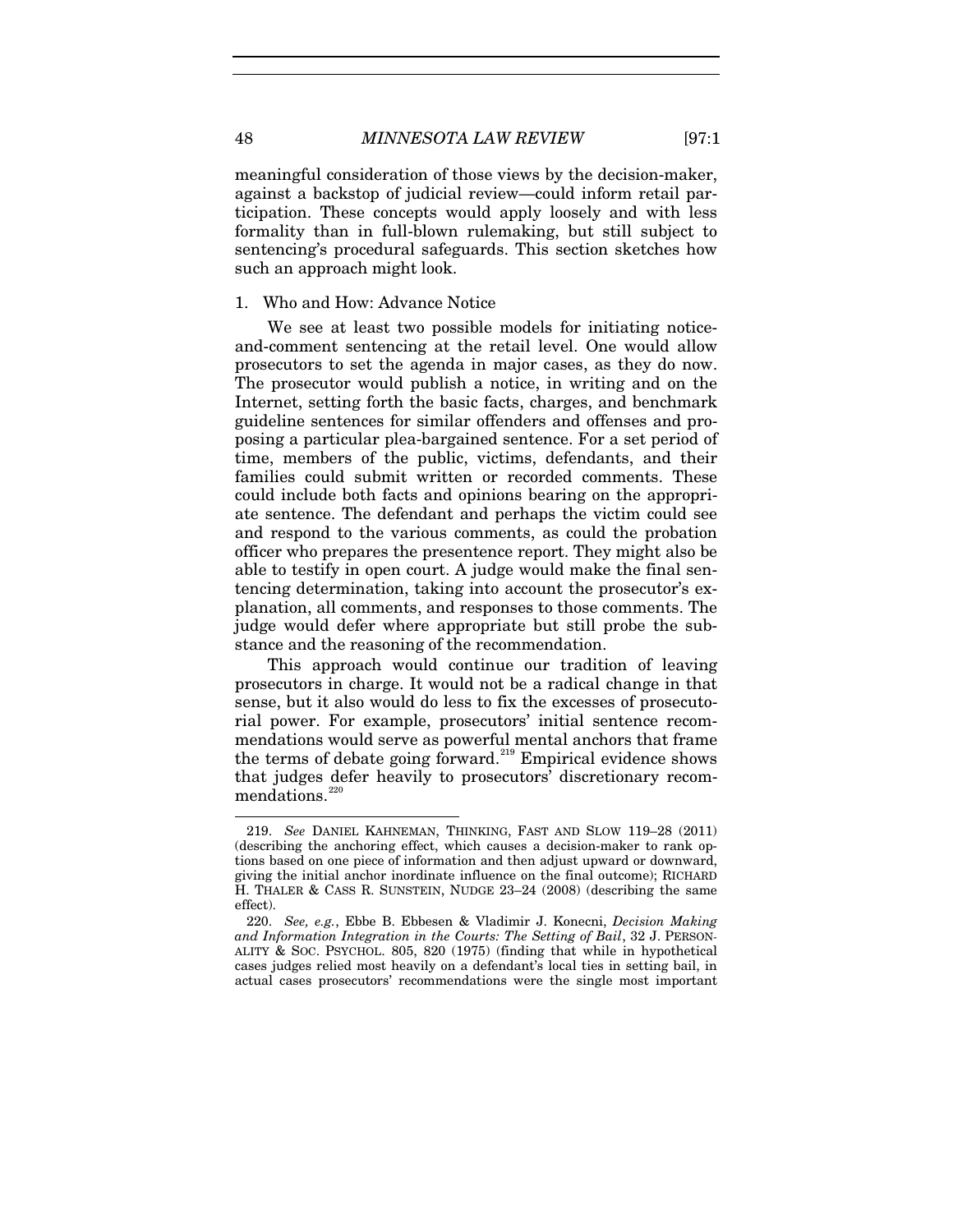#### 2012] *NOTICE-AND-COMMENT SENTENCING* 49

The other possible structure would give probation officers the power to set the terms of debate. They would issue notices of proposed sentencing listing the facts, charges, and guidelines calculations specifying a range of sentences, very much like the presentence investigation reports that probation officers al-ready routinely prepare for federal sentencing.<sup>[221](#page-49-0)</sup> (This would be harder to accomplish in overburdened state courts, where funds are tight and presentence investigations are much less thorough than in federal cases.) Prosecutors, defendants, victims, and the public would react and submit their own comments and proposals. As discussed below, the final decision would lie in the hands of a judge. $222$  At least the most important cases might also involve advisory sentencing juries, reflecting the public's shared sense of justice. Judges would render ultimate decisions and issue public, reasoned opinions. The goal is to come up with a blend of judicial expertise and public input that reflects and balances systemic needs, individualized considerations, and popular concerns.

#### 2. What: The Range of Facts, Factors, and Views

There is a range of ways to implement notice and comment at sentencing. We envision a ladder of types of retail input, which readers may climb as high as they like. Even skeptical readers should join us on the first rung of the ladder, acknowledging the importance of factual input bearing on the seriousness of the crime and the blameworthiness of the wrongdoer. The second rung involves soliciting broader factual information relevant, for example, to various justifications for punishment or broad concerns about enforcement or sentencing patterns. That could include the seriousness of the crime problem in the community, the harms suffered by this victim, and how possible punishments would affect third parties such as the defendant's family and neighborhood residents. A third rung would seek assessments of the factors and values relevant to a particular sentence, such as the particular defendant's blameworthiness and factors not taken into account by statutes or sentencing guidelines. The final, most controversial rung would solicit a range of views on the appropriate outcome. On any of these rungs, as in administrative law, commenters would enjoy no

 $\overline{a}$ 

<span id="page-49-0"></span>determinant of judges' bail decisions).

<span id="page-49-1"></span><sup>221.</sup> *See* NORA V. DEMLEITNER ET AL., SENTENCING LAW AND POLICY 496– 504 (2d ed. 2007) (discussing preparation of presentence investigation reports). 222. *See infra* note[s 248](#page-55-0)[–256](#page-56-0) and accompanying text.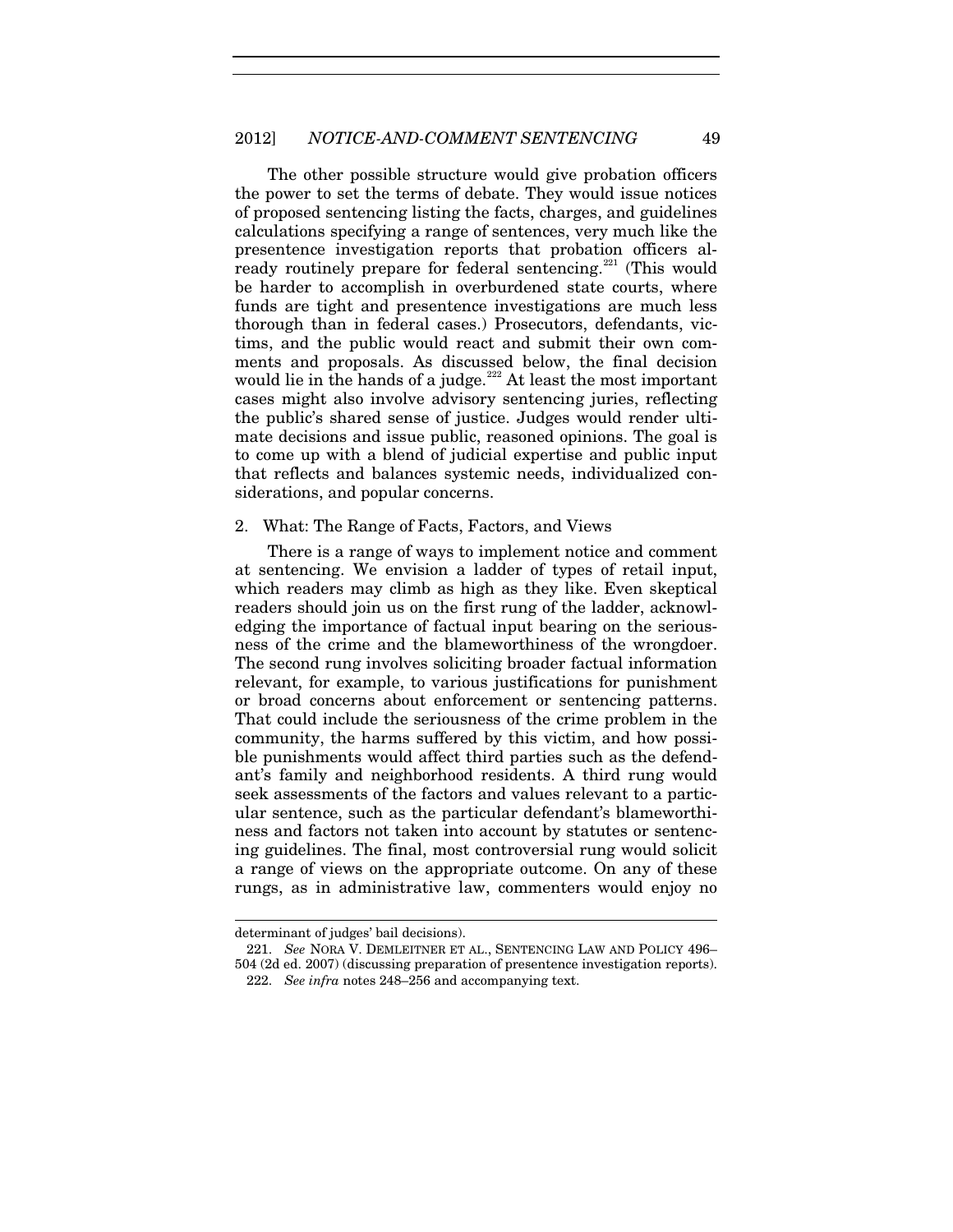decision-making power.<sup>[223](#page-50-0)</sup> The courts would ultimately find facts, apply the law, weigh the relevant factors, and impose sentence.

At the first rung, a small group of people—defendants' families, doctors, employers, teachers, and neighbors—can offer factual information about the individual wrongdoer. Often, there are extenuating circumstances ranging from mental handicaps to good character and prospects for a law-abiding life.<sup>[224](#page-50-1)</sup> Good defense lawyers and probation officers already ad-duce some of this information.<sup>[225](#page-50-2)</sup> But currently, prosecutors and sentencing judges need not explicitly respond to it, and soliciting input more broadly and systematically might paint more complete pictures. This modest effort to systematize what already happens haphazardly should not be controversial.

<span id="page-50-7"></span>At the second rung, a somewhat larger group can offer broader factual information relevant to sentencing. Victims and their families can explain the direct and indirect harms that they have suffered from this crime or whether the defendant has tried to make amends.<sup>[226](#page-50-3)</sup> Residents of the neighborhood can likewise illuminate the harms and fears they have suffered from similar recent crimes.<sup>[227](#page-50-4)</sup> Commenters can also cast light on a variety of remedial and third-party interests.<sup>[228](#page-50-5)</sup> They could talk about the costs and benefits of incarcerating this wrongdoer. Even if a wrongdoer deserves punishment, for example, barring him from his profession or depriving his family of its breadwinner may not prevent future danger or might harm in-nocent third parties.<sup>[229](#page-50-6)</sup> Neighborhood residents can discuss the benefits of prison, restitution, drug treatment, and other alter-

<span id="page-50-0"></span><sup>223.</sup> *See supra* notes 127–135 and accompanying text (explaining that while agencies must take public input seriously, decision-making power remains with the agencies).

<span id="page-50-1"></span><sup>224.</sup> *See, e.g.*, Scott Atlas, *How Can We Be Sure?*, 29 LITIGATION 1, 1–2 (2003) (reviewing types of mitigating evidence at sentencing).

<span id="page-50-2"></span><sup>225.</sup> *See* Denny Chin, *Sentencing: A Role for Empathy*, 160 U. PA. L. REV. 1561, 1567 (2012) (describing typical submissions from the parties and interested persons before sentencing); Tess Lopez, *Make the Sentencing Process Work for You*, CRIM. JUST., Winter 2009, at 59–60 (describing items defense counsel should prepare during the presentence process).

<span id="page-50-3"></span><sup>226.</sup> *See* Douglas E. Beloof, *Constitutional Implications of Crime Victims as Participants*, 88 CORNELL L. REV. 282, 299–305 (2003) (discussing victim participation at sentencing).

<span id="page-50-4"></span><sup>227.</sup> *See generally* Katie Long, Note, *Community Input at Sentencing: Victim's Right or Victim's Revenge?*, 75 B.U. L. REV. 187, 195 (1995).

<span id="page-50-6"></span><span id="page-50-5"></span><sup>228.</sup> *See* Darryl K. Brown, *Third-Party Interests in Criminal Law*, 80 TEX. L. REV. 1383 (2002).

<sup>229.</sup> *See id.* at 1390.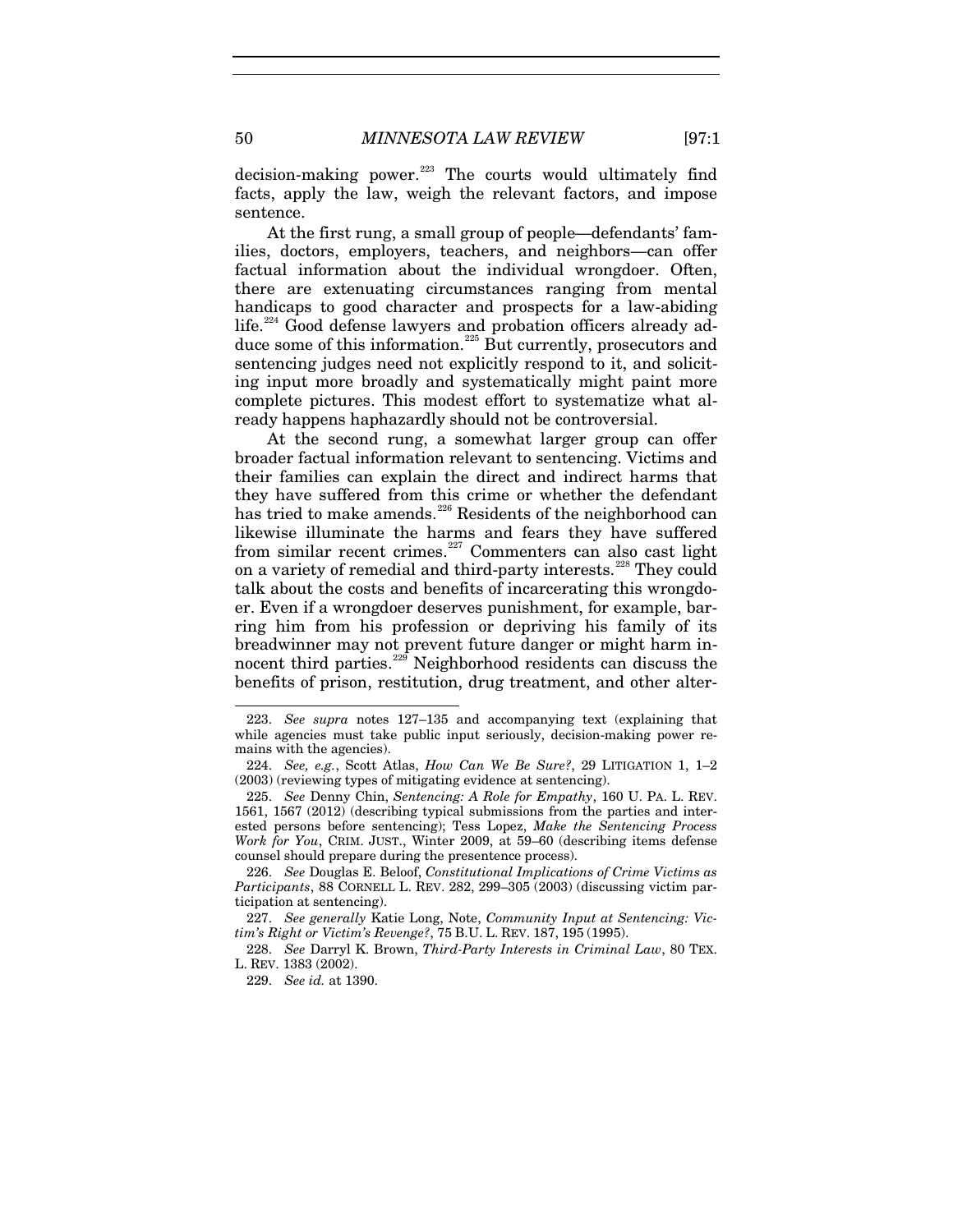native sanctions and remedies, and can reflect on what the wrongdoer would have to do to redeem himself in the communi-ty.<sup>[230](#page-51-0)</sup> This factual information is highly relevant not only to harm-based understandings of retribution, but also to the need for deterrence, expressive condemnation, mercy, and forgiveness.

In addition to facts about the crime, at the third rung, members of the community can offer a range of perspectives on relevant policies and values in the context of the particular case. For example, they can debate the wrongfulness of this particular crime, the blameworthiness of this wrongdoer, the need to deter and incapacitate him, and the like. The array of perspectives can only help to inform the sentencer's ultimate balancing of the aims of punishment. They can also reflect upon how global, macro-level considerations about enforcement, charging, plea bargaining, and sentencing apply to this case. They could discuss equality, adducing statistics about the sentences awarded to similar defendants and any alleged racial or socioeconomic disparities.<sup>[231](#page-51-1)</sup> They could reflect on the costs of depriving this community of its young men. They could likewise criticize the racial impact of enforcement and charging decisions made earlier in the process, such as enforcement efforts targeting this neighborhood.<sup>[232](#page-51-2)</sup> They could criticize the dishonesty of a charge bargain or an equivocal guilty plea and question the award of a massive discount for a cooperating witness. And they could shed light on the public message that various sentences here would send to potential wrongdoers and victims.

Some readers might even be comfortable with a final rung, allowing commenters to voice their views on the appropriate sentence. Prosecutors and defense lawyers already offer such views. Victims, community members, and public interest groups could serve as counterweights, offering and justifying their own proposed sentences. Expressing these views might prove cathartic, venting steam and giving commenters their day in court.<sup>[233](#page-51-3)</sup> But it would also offer judges a range of opinions upon which to reflect. Sentencing judges would remain free to accept or reject these suggestions, but these views could

<span id="page-51-4"></span><sup>230.</sup> *See id.* at 1390–92.

<sup>231.</sup> *See id.* at 1401–02.

<span id="page-51-2"></span><span id="page-51-1"></span><span id="page-51-0"></span><sup>232.</sup> *See generally* David B. Mustard, *Racial, Ethnic, and Gender Disparities in Sentencing: Evidence from the U.S. Federal Courts*, 44 J.L. & ECON. 285, 296–97 (2001).

<span id="page-51-3"></span><sup>233.</sup> *See* Stephanos Bibas & Richard A. Bierschbach, *Integrating Remorse and Apology into Criminal Procedure*, 114 YALE L.J. 85, 88–89 (2004).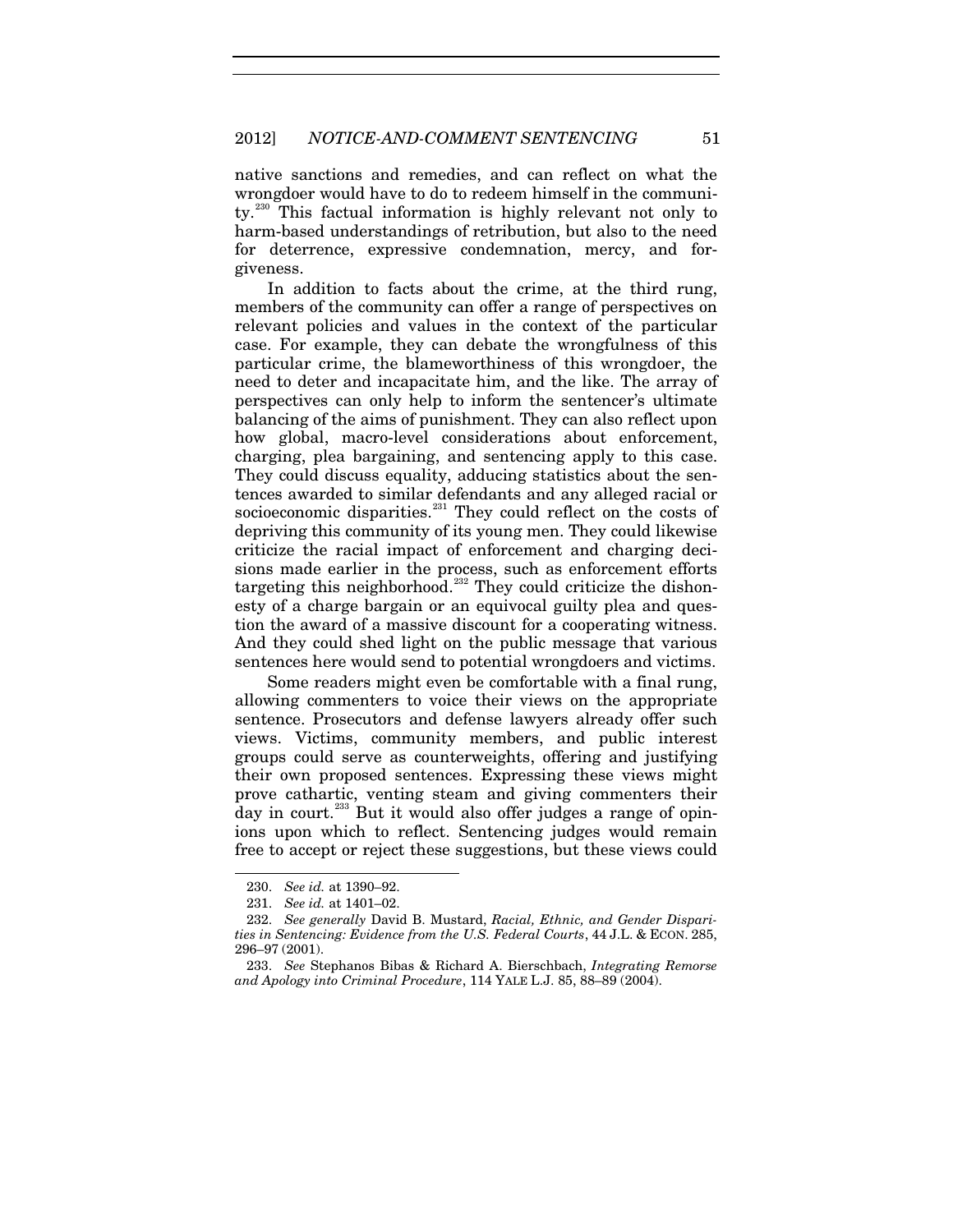prompt them to consider diverse approaches and explain the reasoning supporting their sentences.

However high up the ladder one goes, we do not suggest letting sentencers in individual cases use comments as a basis for disregarding wholesale value judgments embodied in appli-cable guidelines or policies.<sup>[234](#page-52-0)</sup> Comments on appropriate sentences would carry influence only within the guideline sentencing range, except when they highlighted unusual factors not considered by the guidelines that made those cases atypical. Patterns of comments reflecting sustained criticism of guidelines might, however, eventually lead to reforming the wholesale rules. Ideally, retail comments would form part of a larger feedback loop.

The comment period would remain open for a set time say, thirty or sixty days. Comments could be submitted orally in open court (at least by the immediate parties), in writing, or over the Internet. Some commenters might request that their names or their comments not be published beyond the immediate parties and sentencers, particularly when they discuss sensitive personal information. With those exceptions and redactions, most comments could be made available over the Internet, allowing other commenters to reflect on and take issue with one another's assertions. On some blogs, threads of comments degenerate into name-calling, but well-managed threads (perhaps moderated by a probation officer) could highlight areas of consensus and disagreement. E-rulemaking proponents such as Cynthia Farina have already been grappling with how practically to use websites, social media, and other new technologies to manage and aggregate public comments, and their insights and findings could be brought to bear here.<sup>[235](#page-52-1)</sup>

<span id="page-52-2"></span><span id="page-52-0"></span><sup>234.</sup> At least, that is, where the guidelines or policies were the product of open, participatory, and reasoned processes. Where they resulted from closed, insular, and opaque processes that failed to address significant input, evidence, and criticism, some deviations, whether in response to comments or not, might be appropriate. *Cf.* Kimbrough v. United States, 552 U.S. 85, 101– 02 (2007) (authorizing district courts to disregard the U.S. Sentencing Guidelines' 100-to-1 crack-to-powder cocaine ratio for sentencing).

<span id="page-52-1"></span><sup>235.</sup> *See* Cynthia R. Farina et al., *Rulemaking 2.0*, 65 U. MIAMI L. REV. 395, 412–16, 432–40 (2011) [hereinafter Farina et al., *Rulemaking 2.0*] (discussing strategies for facilitating effective online commentary, including the use of both trained moderators and systemic design components to stratify and manage information and comments); Cynthia R. Farina et al., *Rulemaking in 140 Characters or Less: Social Networking and Public Participation in Rulemaking*, 31 PACE L. REV. 382, 393–416 (2011) [hereinafter Farina et al., *140 Characters or Less*] (describing case studies involving a pilot Rulemaking 2.0 project, Regulation Room, that uses web technologies, including Facebook,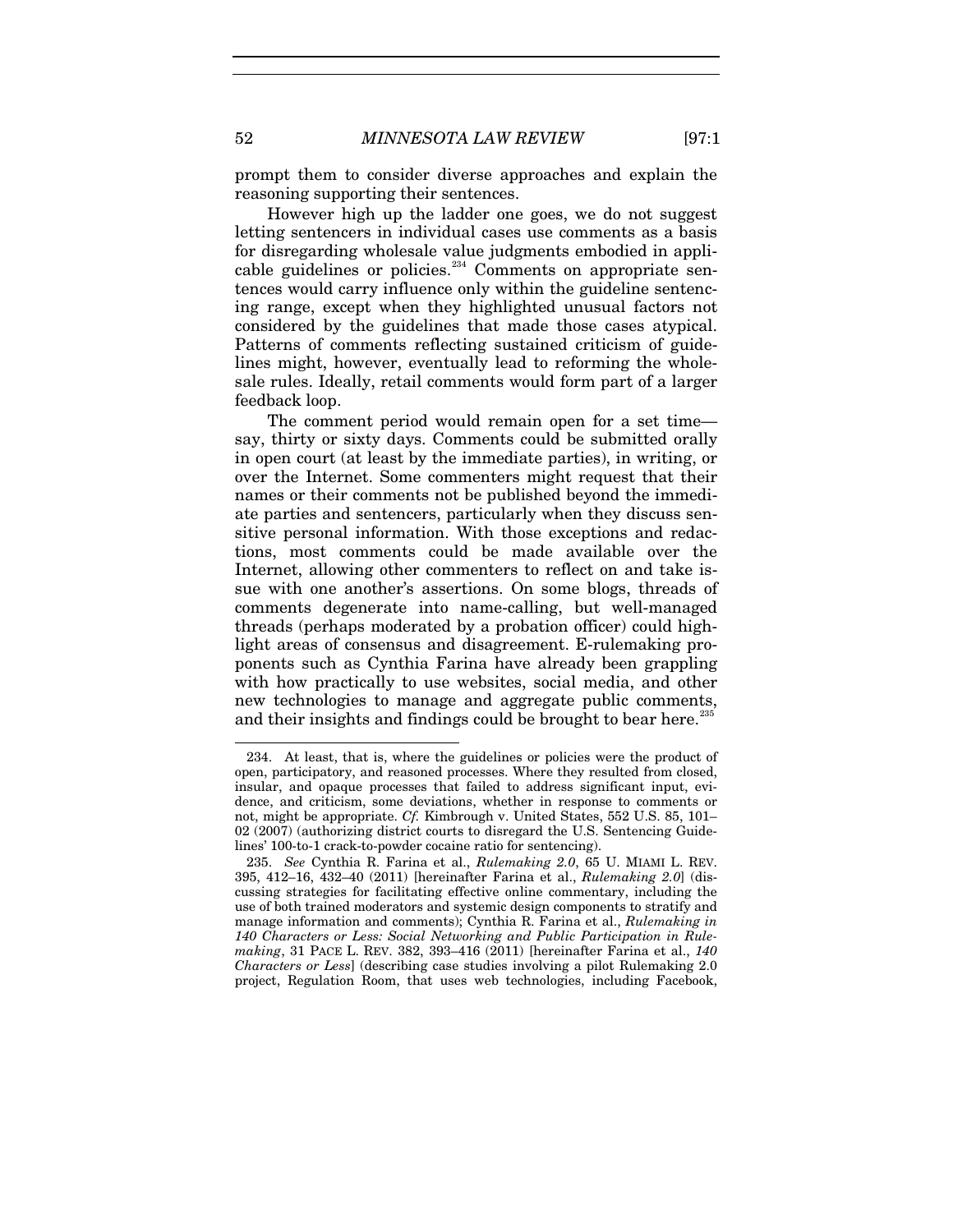### 2012] *NOTICE-AND-COMMENT SENTENCING* 53

Before and at sentencing hearings, the parties could read and respond to comments raising significant evidentiary or factual issues, using live rebuttal witnesses, documentary evidence, and reasoned arguments. They might even be able to subpoena, cross-examine, and impeach adverse witnesses.<sup>[236](#page-53-0)</sup> There would thus be multiple checks on the accuracy and representativeness of commenters' views: other commenters could disagree, the parties would have notice and opportunities to respond, and sentencers would have the final say. That input would enjoy more procedural safeguards than the bare hearsay that currently fills many probation officers' presentence re-ports.<sup>[237](#page-53-1)</sup>

Allowing such input would inform judges in giving concrete meaning to abstract justifications for punishment. In administrative law, governing statutes often set forth vague standards such as public "safety" or the "public interest."<sup>[238](#page-53-2)</sup> The same is true of sentencing provisions in criminal law. In federal law, for example, 18 U.S.C.  $\S 3553(a)(2)$  directs sentencing courts to consider retribution, deterrence, incapacitation, and rehabilita-tion.<sup>[239](#page-53-3)</sup> These concepts, however, are abstract and elastic, and they take shape through practical reasoning and application to concrete cases. Popular judgments of blameworthiness and just deserts, in particular, are quite subtle and influenced by the specific circumstances of individual wrongdoers as well as

 $\overline{a}$ 

<span id="page-53-1"></span>237. *See, e.g.*, Gary M. Maveal, *Federal Presentence Reports: Multi-Tasking at Sentencing*, 26 SETON HALL L. REV. 544, 574–76 (1995).

<span id="page-53-2"></span>238. *See, e.g.*, 21 U.S.C. § 360b(d)(1)(B) (2006) (providing that applications for use of new drugs shall be denied if the drug is found to be "unsafe"); 47 U.S.C. § 307(a) (2006) ("The [Federal Communications] Commission, if public convenience, interest, or necessity will be served thereby . . . shall grant to any applicant therefore a station license provided for by this chapter.").

<span id="page-53-3"></span>239. Section  $3553(a)(2)$  provides, "[t]he court, in determining the particular sentence to be imposed, shall consider . . . the need for the sentence imposed— (A) to reflect the seriousness of the offense, to promote respect for the law, and to provide just punishment for the offense; (B) to afford adequate deterrence to criminal conduct; (C) to protect the public from further crimes of the defendant; and (D) to provide the defendant with needed educational or vocational training, medical care, or other correctional treatment in the most effective manner." 18 U.S.C. § 3553(a)(2) (2006).

Twitter, and others, to inform stakeholders of proposed rulemakings and facilitate their participation and comments).

<span id="page-53-0"></span><sup>236.</sup> Many jurisdictions already provide some version of this process for resolving disputed issues of fact relating to sentencing. *See* ARTHUR W. CAMPBELL, LAW OF SENTENCING § 10:4 (3d ed. 2004); WAYNE R. LAFAVE ET AL., CRIMINAL PROCEDURE § 26.4(g) (5th ed. 2009). In the Second Circuit, for instance, such hearings are known as Fatico hearings. *See* United States v. Fatico, 603 F.2d 1053, 1057 n.9 (2d Cir. 1979).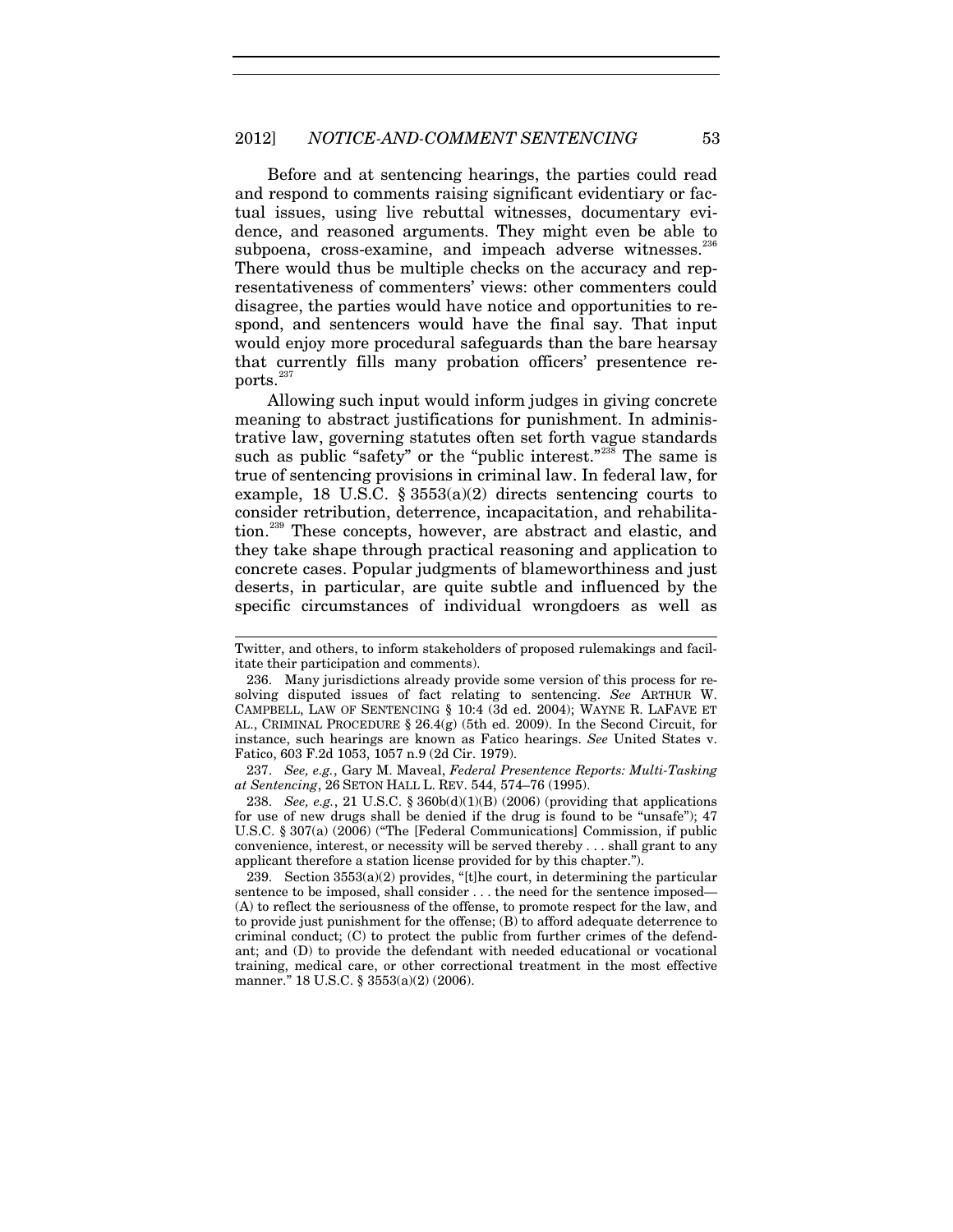<span id="page-54-5"></span>crimes.<sup>[240](#page-54-0)</sup> Public input in a concrete case can reflect the many facets of just deserts, helping judges to give desert appropriate weight.<sup>[241](#page-54-1)</sup>

<span id="page-54-4"></span>Popular involvement also can legitimate the more eclectic, less philosophically pure approach to punishment that exists in real-world criminal justice. In an eclectic approach, just deserts may be central but tempered by a variety of other considerations such as incapacitation, deterrence, moral reform, restitu-tion, and apologies.<sup>[242](#page-54-2)</sup> Theorists may abhor such a hash, but the public, prosecutors, and policymakers care about a fairly wide range of factors. Yet it is surprisingly difficult to specify in the abstract how much weight each factor deserves, and that weight may vary from case to case.<sup>[243](#page-54-3)</sup> A more robust feedback mechanism for considering these factors in real cases helps to check discretion and promote the accountability and legitimacy on which criminal justice depends in a democracy. A hybrid system can allow both probation officers and the public, both judges and juries to have their say, blending expertise with popular voice. That range of voices is more likely to lead judges toward a consensus middle ground, moderating the idiosyncra-

<span id="page-54-0"></span><sup>240.</sup> *See* Paul H. Robinson, *Some Doubts About Argument by Hypothetical*, 88 CALIF. L. REV. 813, 819–23 (2000). *See generally* PAUL H. ROBINSON & JOHN M. DARLEY, JUSTICE, LIABILITY, AND BLAME: COMMUNITY VIEWS AND THE CRIMINAL LAW (1995) (comparing lay views with substantive criminal code provisions on a variety of criminal law issues).

<span id="page-54-1"></span><sup>241.</sup> The Supreme Court's jury sentencing cases reflect just this notion. *See*  Morris B. Hoffman, *The Case for Jury Sentencing*, 52 DUKE L.J. 951, 994– 1002 (2003); *see also* Witherspoon v. Illinois, 391 U.S. 510, 519–20 (1968) (explaining capital jury's sentencing role as "express[ing] the conscience of the community" and "speak[ing] for the community").

<span id="page-54-2"></span><sup>242.</sup> *See, e.g.*, Cass R. Sunstein, *On the Psychology of Punishment*, 11 SUP. CT. ECON. REV. 171, 175–76 (2004) (noting that retribution, rather than consequentialist goals, is central to popular punishment judgments); *see also* Darley, *supra* note 1, at 661–76 (noting empirical evidence of public's central focus on retribution but willingness to consider incapacitation in at least some cases); Paul H. Robinson et al., *Extralegal Punishment Factors: A Study of Forgiveness, Hardship, Good-Deeds, Apology, Remorse, and Other Such Discretionary Factors in Assessing Criminal Punishment*, 65 VAND. L. REV. 737 (2012) (confirming that substantial numbers of respondents are willing to modify sentences significantly based on factors such as remorse, apology, forgiveness, and restitution).

<span id="page-54-3"></span><sup>243.</sup> *See* Richard A. Bierschbach, *Proportionality and Parole*, 160 U. PA. L. REV. 1745, 1770–72 (2012) (discussing difficulty of specifying appropriate weighting of sentencing factors ex ante through general rules); *see also* CASS R. SUNSTEIN, LEGAL REASONING AND POLITICAL CONFLICT 43 (1996) ("Any simple, general, and monistic or single-valued theory of a large area of the law . . . is likely to be too crude to fit with our best understandings of the multiple values that are at stake in that area.").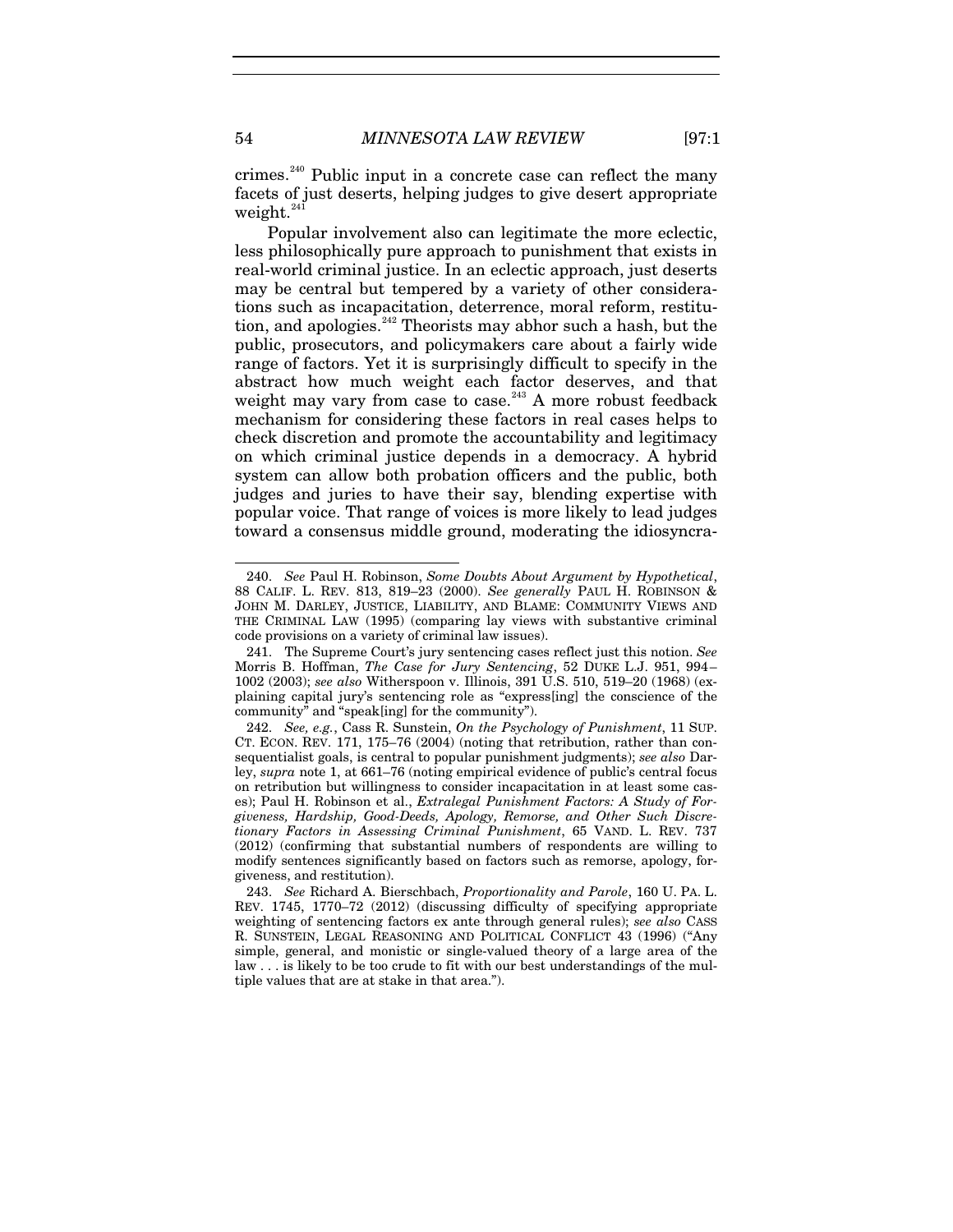sies of a given prosecutor or judge. $244$  The result should be a more well-rounded, inclusive process that reflects upon all the relevant factors.  $\real^{245}$  $\real^{245}$  $\real^{245}$ 

<span id="page-55-7"></span>The broad range of factors requires an equally broad scope for comment and input. Collectively, the array of comments would amount to a detailed record supporting the sentencing decision, permitting more thorough appellate review. Retail sentencing decisions by jurors or judges, unlike popular initiatives and referenda, rest on detailed facts that can trump gen-eralized fears and stereotypes.<sup>[246](#page-55-3)</sup> They may thus be inoculated against "the pathological politics of criminal law."<sup>[247](#page-55-4)</sup>

3. To Whom: The Identity and Job of the Sentencer

As suggested above, one could allocate the ultimate power to sentence in several different ways. One way is the status quo, which leaves sentencing to a single judge. The advantage of judicial sentencing is the judge's expertise and insulation from immediate political pressure. But those very advantages can be seen as disadvantages, as non-lawyers distrust judges' representativeness and attentiveness to popular moral judgment. $^{248}$  $^{248}$  $^{248}$ 

<span id="page-55-0"></span>Another approach, used by only a handful of states, is to vest power in a sentencing jury.<sup>[249](#page-55-6)</sup> That would add a further

<span id="page-55-1"></span><sup>244.</sup> *See* SUNSTEIN, *supra* note [243,](#page-54-4) at 35–54; Cass R. Sunstein, *Beyond the Republican Revival*, 97 YALE L.J. 1539, 1545 (1988) (discussing how injection of public perspectives and information into agency policymaking helps to determine the public's "preferences about preferences"). See Bierschbach & Stein, *supra* note [160,](#page-35-0) for a similar argument in the context of systemic rules for determining criminal liability and punishment.

<span id="page-55-2"></span><sup>245.</sup> *See* Jody Freeman & Laura I. Langbein, *Regulatory Negotiation and the Legitimacy Benefit*, 9 N.Y.U. ENVTL. L.J. 60, 124–27 (2001) (arguing that rules adopted through the use of negotiated rulemaking have greater legitimacy and public acceptance); Cass R. Sunstein, *Deliberative Trouble? Why Groups Go to Extremes*, 110 YALE L.J. 71, 73 (2000) (discussing how popular participation informs the course of deliberation in a deliberative democracy, "combin[ing] popular responsiveness with a high degree of reflection and exchange among people with competing views").

<sup>246.</sup> *See* Robinson, *supra* note [240,](#page-54-5) at 819–23.

<span id="page-55-4"></span><span id="page-55-3"></span><sup>247.</sup> The phrase, though not the particular conception of pathology we are discussing, is of course from the title of William J. Stuntz's *The Pathological Politics of Criminal Law*, *supra* note [143](#page-32-1) (initial capital letters lowercased).

<span id="page-55-5"></span><sup>248.</sup> *See, e.g.*, Bradford C. Mank, *Protecting the Environment for Future Generations: A Proposal for a "Republican" Superagency*, 5 N.Y.U. ENVTL. L.J. 444, 469–70 (1996) (discussing ways in which federal judges "are frequently overly insulated from popular values").

<span id="page-55-6"></span><sup>249.</sup> Six states retain jury sentencing in non-capital cases. *See* Nancy J. King & Rosevelt L. Noble, *Felony Jury Sentencing in Practice: A Three-State*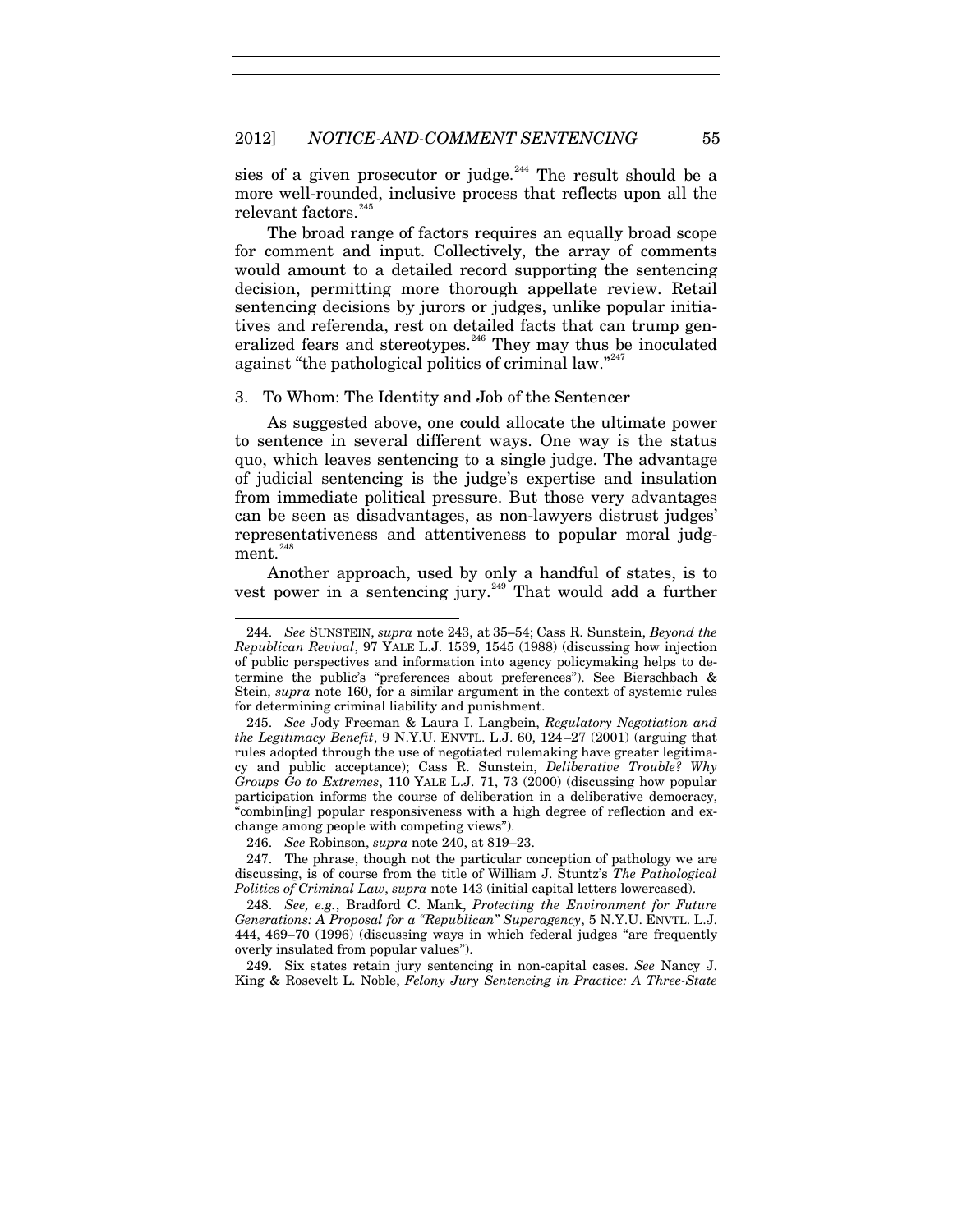<span id="page-56-1"></span>measure of democratic legitimacy to sentences, ensuring that they track popular moral judgments.<sup>[250](#page-56-2)</sup> But, like sentencing by popular poll, unfettered jury decision-making raises fears of mob rule by ignorant amateurs.

A compromise, hybrid approach would somehow blend sentencing judges and juries. One could have juries make recommendations but vest final power in judges. [251](#page-56-3) One could give sentencing power to juries subject to judicial comment, remit-titur, or other review.<sup>[252](#page-56-4)</sup> Or one could have hybrid lay-expert panels, much as German panels comprise professional and lay judges. $253$ 

The choice along this spectrum depends on how one balances expertise and democracy. Academics tend to favor expertise and distrust popular input as mob rule; hence, scholars are often hostile to juries.<sup>[254](#page-56-6)</sup> Voters, on the other hand, may distrust judges and experts and see criminal justice as a matter for lay intuition and moral desert. Administrative law offers a framework for reconciling these perspectives. Courts defer to experts so long as they follow public, transparent procedures that solicit a range of input.<sup>[255](#page-56-7)</sup> That requires the experts to take public input into account and to justify their decisions with onthe-record reasons. And, within the executive branch, expert bureaucrats remain accountable to elected superiors, who can reverse or moderate their policies. Expertise and democracy may sometimes be in tension, but they can coexist and accom-modate each other's perspectives.<sup>[256](#page-56-8)</sup>

<span id="page-56-0"></span>Leaving final authority with sentencing judges would be

 $\overline{a}$ 

<span id="page-56-2"></span>*Study*, 57 VAND. L. REV. 885, 886 (2004).

<sup>250.</sup> *See* Morris B. Hoffman, *The Case for Jury Sentencing*, 52 DUKE L.J. 951, 992–95 (2003); Jenia Iontcheva, *Jury Sentencing as Democratic Practice*, 89 VA. L. REV. 311, 350–53 (2003).

<span id="page-56-3"></span><sup>251.</sup> *See* Laura I. Appleman, *The Plea Jury*, 85 IND. L.J. 731, 749 (2010) (discussing differences between plea and petit juries); Bibas & Bierschbach, *supra* note [233,](#page-51-4) at 141–44 (discussing plea and sentencing juries).

<span id="page-56-4"></span><sup>252.</sup> *See* Hoffman, *supra* note [250,](#page-56-1) at 1008–09 (discussing use of judicial review as a safeguard against excessive jury sentences); Iontcheva, *supra* note [250,](#page-56-1) at 373–76 (same).

<span id="page-56-5"></span><sup>253.</sup> *See* Hans-Heinrich Jescheck, *Principles of German Criminal Procedure in Comparison with American Law*, 56 VA. L. REV. 239, 243 (1970).

<span id="page-56-6"></span><sup>254.</sup> *See, e.g.*, BIBAS, *supra* note 22, at 121–22 (lamenting this phenomenon).

<sup>255.</sup> *See supra* Subsection II.B.2.

<span id="page-56-8"></span><span id="page-56-7"></span><sup>256.</sup> *See* Wright & Miller, *Accountability Deficit*, *supra* note [6,](#page-4-0) at 1594 ("In the administration of crime policy, as in other government activities, expertise has become essential, yet justice officials must also come to terms with public input.").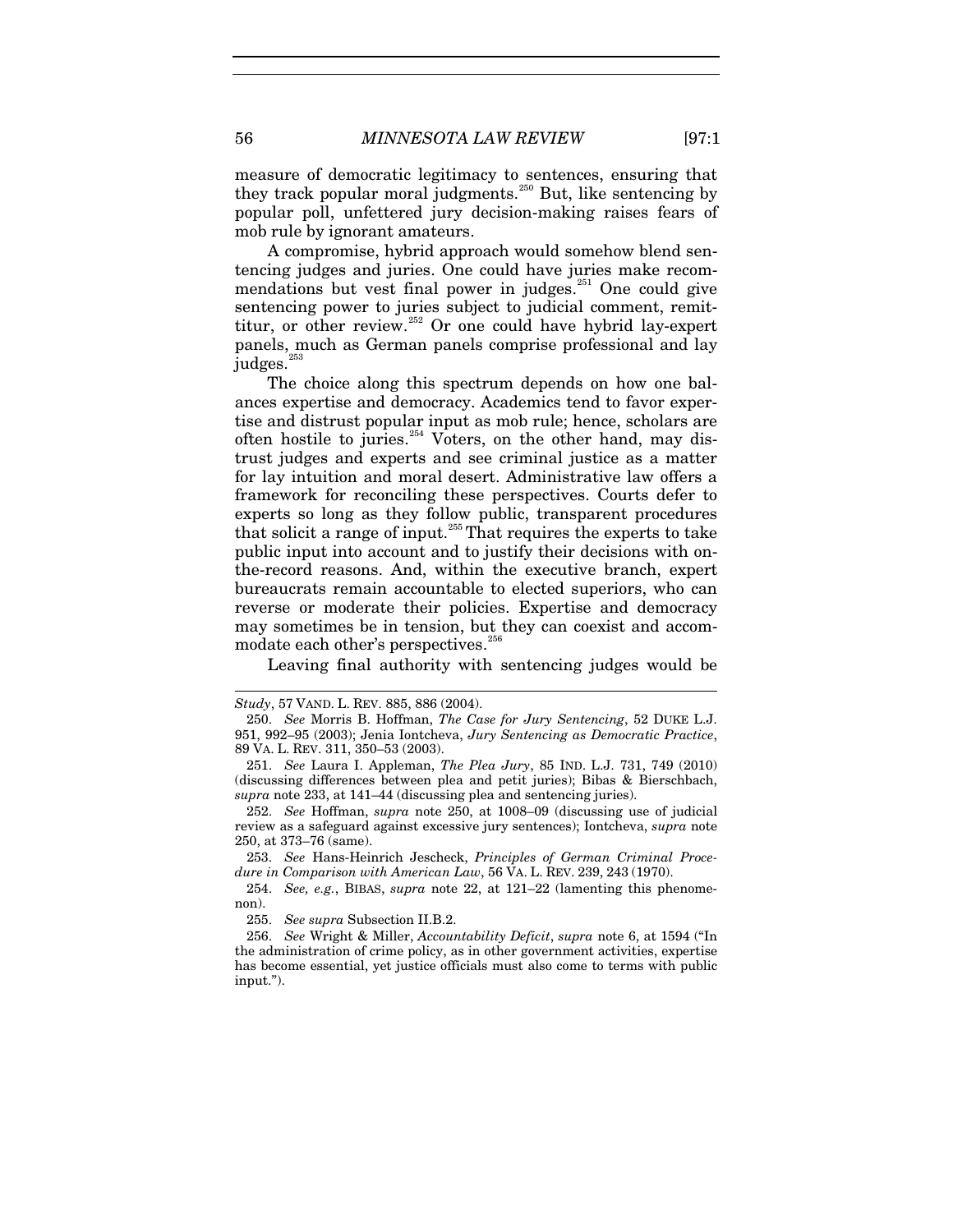less radical, and we favor that approach. The critical point is that whoever the sentencers are, they must digest and reflect upon the comments submitted. Having to respond to comments and justify sentences publicly would not only discipline sentencers, but also legitimate their decisions.<sup>[257](#page-57-1)</sup> So, for example, sentencers would have to justify why they treated seemingly like cases unalike, distinguishing the current case from the typical case meriting the median guideline sentence.<sup>[258](#page-57-2)</sup> They would have to explain why they chose not to use obvious alternatives such as civil remedies, non-prosecution agreements, probation, drug treatment, and other less-costly alternatives to prison.[259](#page-57-3) (In theory, federal judges are supposed to explain why their proposed sentences are "sufficient, but not greater than necessary, to" serve the various goals of punishment.<sup>[260](#page-57-4)</sup> But, unchallenged by third parties and able to impose guideline sentences with scant explanation, courts feel little pressure to apply this principle of parsimony.) And, as in administrative law, sentencers would have to respond to other major comments.<sup>[261](#page-57-5)</sup> Sentencers would not have to devote equal time to every comment, but they would have to heed clusters of comments, recurring themes, and individual comments offering significant in-formation or argument.<sup>[262](#page-57-6)</sup> They would issue public reasoned decisions, which both justified the sentence and announced precedents that could develop sentencing law and guide future cases. These evolving lines of precedent would articulate and weigh the competing values at sentencing.

<span id="page-57-0"></span>As in administrative law, the emphasis on reasoned decisions situated within a fuller public record would enhance ap-pellate review.<sup>[263](#page-57-7)</sup> To check defendants' tendencies to collude with prosecutors and waive their appeals even when it is not in their interest, it might be necessary to allow sua sponte review or enable probation officers or others close to a case to challenge sentences. A broader appellate process could even allow aggrieved stakeholders to challenge sentences, checking possi-

<sup>257.</sup> *See supra* notes [126](#page-29-2)[–131](#page-29-1) and accompanying text.

<sup>258.</sup> *See* LeMoyne-Owen Coll. v. NLRB, 357 F.3d 55, 60 (D.C. Cir. 2004).

<span id="page-57-3"></span><span id="page-57-2"></span><span id="page-57-1"></span><sup>259.</sup> *See* Motor Vehicle Mfrs. Ass'n v. State Farm Mut. Auto. Ins. Co., 463 U.S. 29, 34, 46–51 (1983).

<sup>260.</sup> 18 U.S.C. § 3553(a) (2006).

<span id="page-57-5"></span><span id="page-57-4"></span><sup>261.</sup> *See* Conn. Light & Power, Co. v. NRC, 673 F.2d 525, 528 (D.C. Cir. 1982).

<sup>262.</sup> *See id*.

<span id="page-57-7"></span><span id="page-57-6"></span><sup>263.</sup> *See* Int'l Union, United Mine Workers of Am. v. Mine Safety & Health Admin., 407 F.3d 1250, 1259 (D.C. Cir. 2005).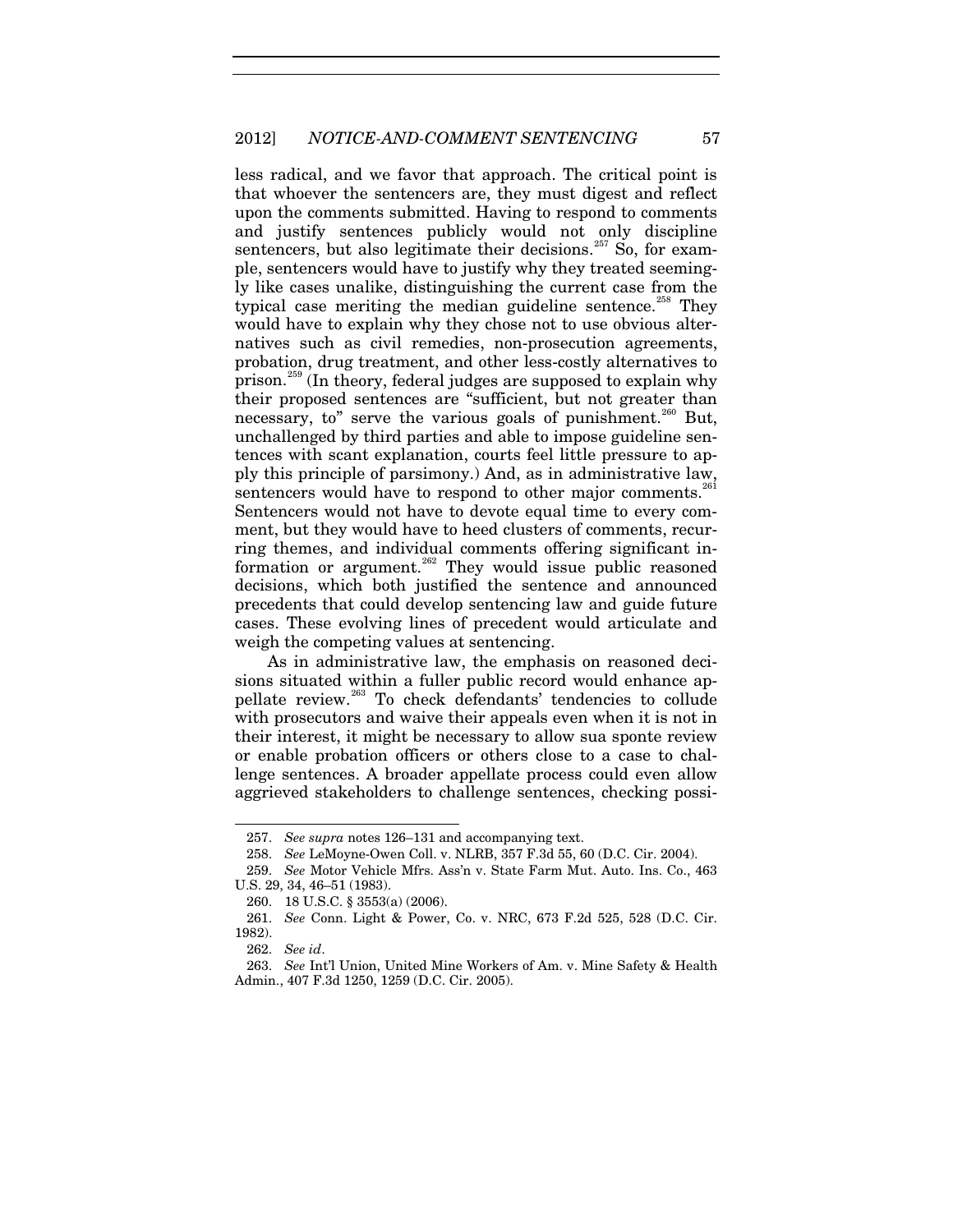ble abuses. That would include not only victims but also defendants' families, public defender groups, sentencing think tanks, and community members.<sup>[264](#page-58-1)</sup> One could establish thresholds for intervention on appeal or loosen rules of standing to let these actors challenge final sentences on direct appeal.<sup>[265](#page-58-2)</sup>

Again, appellate courts could use a sort of hard-look review to reverse sentences that were arbitrary and capricious in light of the entire record. Factors that might trigger concern include a thin evidentiary record; a perfunctory or generic explanation; an extremely harsh or lenient sentence compared to similar cases; and a failure to consider obvious alternatives, particular-ly when imposing a novel sentence.<sup>[266](#page-58-3)</sup> The reviewing court would consider the entire process and reasons given, probing to ensure a reasoned connection between the facts, arguments, and policies (whether laid out in guidelines or developed ad hoc) below and the final sentencing determination. It would not, however, substitute its own value judgments or punish-ment policy.<sup>[267](#page-58-4)</sup> Where the explanation or record support was deficient, the court would vacate the sentence and remand for reconsideration.[268](#page-58-5) Careful appellate review of this sort could police sentences for fairness, consistency, and discrimination while still allowing sentencers to develop sentencing policy to reflect local values and concerns.<sup>[269](#page-58-6)</sup>

<span id="page-58-0"></span>The goal here is not to create a welter of substantive rights that could breed complexity and endless collateral litigation. That is a legitimate concern but a manageable one. The aim is simply to create procedural avenues that give stakeholders voice and help to channel and influence exercises of discretion. One can hope that, in the longer term, the lessons learned from public comment and responses would create feedback loops. In the end, these reforms might help judges, juries, parties, and

<span id="page-58-1"></span><sup>264.</sup> *See* 5 U.S.C. § 702 (2006) (allowing any "person . . . adversely affected or aggrieved" within the meaning of an agency's organic statute to seek judicial review of agency action); Ass'n of Data Processing Serv. Org. Inc., v. Camp, 397 U.S. 150, 154 (1970) (liberally interpreting 5 U.S.C. § 702's "adversely affected or aggrieved" language).

<sup>265.</sup> *See supra* note[s 121](#page-28-0)[–122](#page-28-1) and accompanying text.

<span id="page-58-3"></span><span id="page-58-2"></span><sup>266.</sup> *See* Chanenson, *supra* note [214,](#page-46-3) at 178–82; Michael M. O'Hear, *Appellate Review of Sentences: Reconsidering Deference*, 51 WM. & MARY L. REV. 2123, 2163 (2010).

<span id="page-58-6"></span><span id="page-58-5"></span><span id="page-58-4"></span><sup>267.</sup> *See* Motor Vehicle Mfrs. Ass'n v. State Farm Mut. Auto. Ins. Co., 463 U.S. 29, 42–43 (1983).

<sup>268.</sup> *See* SEC v. Chenery Corp., 318 U.S. 80, 94 (1943).

<sup>269.</sup> *See id.*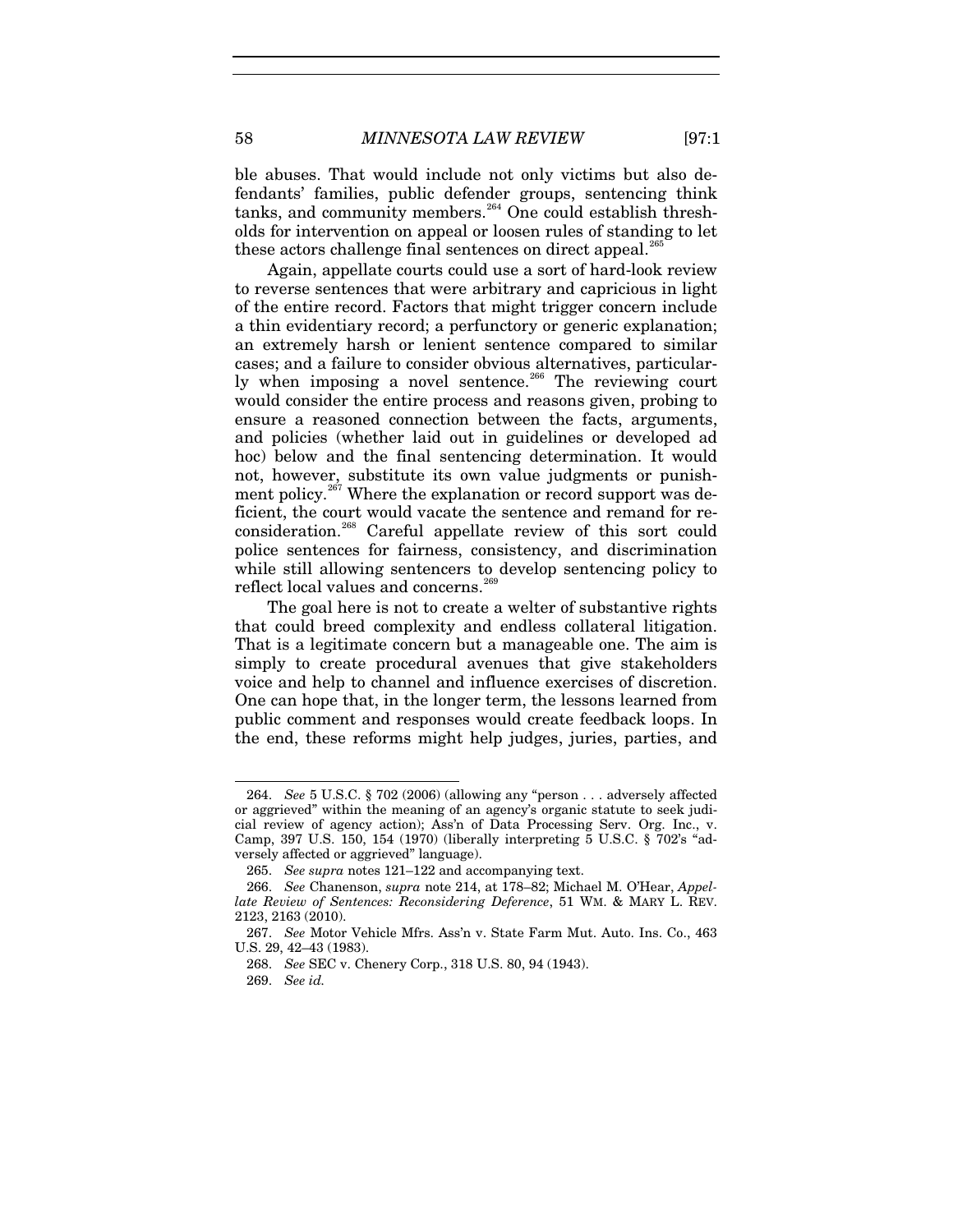commenters to appreciate one another's perspectives even if they respectfully disagree.

## D. AN EXAMPLE: THE PROBLEM OF COOPERATION

This notice-and-comment framework could ameliorate some of the most contentious issues within criminal justice. Take, for example, the problem of witnesses who cooperate with the prosecution. Cooperating witnesses can earn large sentence discounts for assisting police with undercover investigations (by, for example, recording conversations and passing along information) or for testifying against their former accomplices. $270$ The practice, however, is quite controversial. On the one hand, criminal organizations are often hierarchical. So, for instance, only low-level couriers and street-corner dealers can be caught red-handed smuggling or selling drugs. A code of silence and fear prevails, making low-level dealers unwilling to rat out their bosses and so insulating the high-level wrongdoers from prosecution. The same is true of other organized-crime syndicates and gangs. Cooperation rewards help police and prosecutors to flip the small fry to incriminate the middlemen and work up the chain to catch the big fish. $^{271}$  $^{271}$  $^{271}$ 

<span id="page-59-0"></span>The threat of stiff penalties, coupled with the lure of large cooperation discounts, allows prosecutors to crack organizations and make cases that they could not otherwise have made.<sup>[272](#page-59-3)</sup> Ringleaders, the most culpable wrongdoers, no longer enjoy impunity but face their just deserts. That not only promotes retribution and expressive condemnation, but also increases deterrence by making detection and conviction more likely.<sup>[273](#page-59-4)</sup> And it sows fear within organizations about potential cooperators, potentially raising the cost of running a criminal

<span id="page-59-5"></span><span id="page-59-1"></span><sup>270.</sup> *See* Michael A. Simons, *Retribution for Rats: Cooperation, Punishment, and Atonement*, 56 VAND. L. REV. 1, 20–22 (2003).

<span id="page-59-2"></span><sup>271.</sup> *See* Neal Kumar Katyal, *Conspiracy Theory*, 112 YALE L.J. 1307, 1328–29 (2003).

<span id="page-59-3"></span><sup>272.</sup> Daniel C. Richman, *Cooperating Defendants: The Costs and Benefits of Purchasing Information from Scoundrels*, 8 FED. SENT'G REP. 292, 294 (1996) ("Sentencing discounts to cooperators may thus be the only way to get critical testimony in a large class of cases worth prosecuting."); *see also* Ronald S. Safer & Matthew C. Crowl, *Substantial Assistance Departures: Valuable Tool or Dangerous Weapon?*, 12 FED. SENT'G REP. 41, 42, 44 (1999) (offering example in which the threat of mandatory federal drug sentences, coupled with the prospect of cooperation discounts, outweighed gang members' fears about the risks of cooperating).

<span id="page-59-4"></span><sup>273.</sup> *See* Miriam Hechler Baer, *Cooperation's Cost*, 88 WASH. U. L. REV. 903, 920–24 (2010); Richman, *supra* note [272,](#page-59-0) at 293.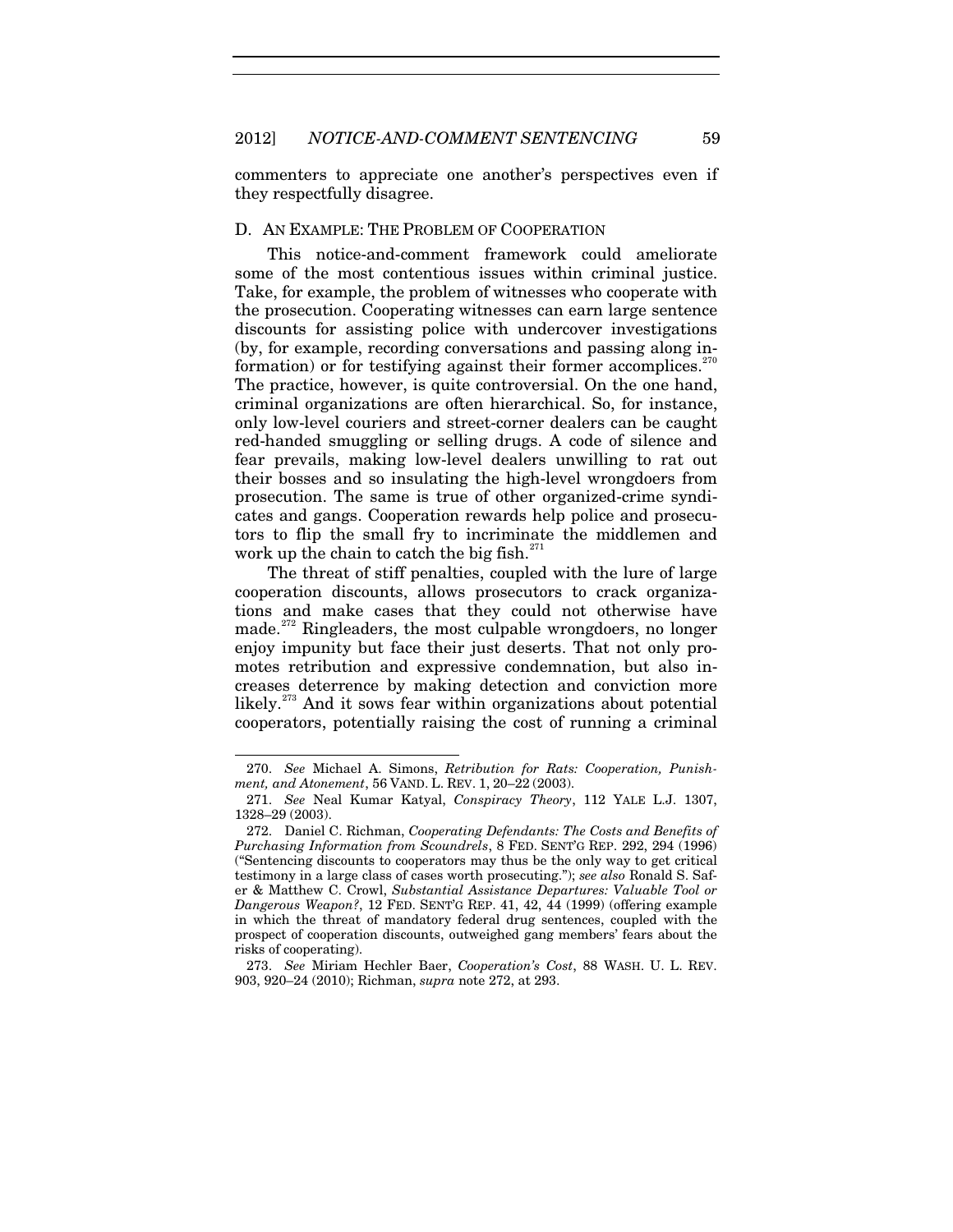conspiracy.<sup>[274](#page-60-0)</sup>

Cooperation discounts, however, have their dark side. They encourage snitching and disloyalty even to friends and family, about which our society is deeply ambivalent.<sup>[275](#page-60-1)</sup> They endanger horizontal equity, treating similarly culpable defendants differ-ently.<sup>[276](#page-60-2)</sup> They threaten vertical equity, if more-culpable defendants have more information to trade and succeed in trading it for lower sentences. $277$  They may undercut general deterrence, encouraging conspirators to think they can cop pleas and get off easily.<sup>[278](#page-60-4)</sup> Prosecutors may overbuy testimony and offer overly generous discounts out of risk aversion, investigative laziness, or a desire to undercut excessive sentences.<sup>[279](#page-60-5)</sup> Because prosecutors' consent is a prerequisite to federal cooperation discounts, there may be little oversight or explanation to check these deci-sions.<sup>[280](#page-60-6)</sup> Cooperation discounts also risk encouraging perjury from overeager cooperators.<sup>[281](#page-60-7)</sup> And they risk putting a premium

<span id="page-60-0"></span><sup>274.</sup> *See* Katyal, *supra* note 271, at 1334, 1340–43; Daryl J. Levinson, *Collective Sanctions*, 56 STAN. L. REV. 345, 398–400 (2003). *But cf.* Baer, *supra* note [273,](#page-59-5) at 925–26 (noting some circumstances in which cooperation benefits may encourage socially deleterious behavior such as more price competition among fragmented narcotics cartels and more threats of violence to maintain group cohesion).

<span id="page-60-1"></span><sup>275.</sup> *See* Richman, *supra* note [272,](#page-59-0) at 293; *see also Interview: Clarence Aaron*, FRONTLINE: SNITCH, http://www.pbs.org/wgbh/pages/frontline/shows/ snitch/cases/aaron.html (last visited Oct. 17, 2012) (recounting example of a defendant convicted based on cooperation by his friends and cousin); *Interview: Joey Settembrino*, FRONTLINE: SNITCH, http://www.pbs.org/wgbh/pages/frontline/ shows/snitch/cases/joey.html (last visited Oct. 17, 2012) (recounting example of a defendant convicted based on cooperation by his friend).

<sup>276.</sup> *See* Richman, *supra* note [272,](#page-59-0) at 292.

<span id="page-60-3"></span><span id="page-60-2"></span><sup>277.</sup> *See id. But see* Linda Drazga Maxfield & John H. Kramer, *Substantial Assistance: An Empirical Yardstick Gauging Equity in Current Federal Policy and Practice*, 11 FED. SENT'G REP. 6, 11 (1998) (finding that data did not support perception that more-culpable conspirators were more likely to receive discounts).

<span id="page-60-4"></span><sup>278.</sup> *See* Baer, *supra* note [273,](#page-59-5) at 907, 944; Richman, *supra* note [272,](#page-59-0) at 293.

<span id="page-60-5"></span><sup>279.</sup> *See* Frank O. Bowman, III, *Defending Substantial Assistance: An Old Prosecutor 's Meditation on* Singleton, Sealed Case, *and the Maxfield-Kramer Report*, 12 FED. SENT'G REP. 45, 48–49 (1999); Richman, *supra* note [272,](#page-59-0) at 292–94.

<span id="page-60-6"></span><sup>280.</sup> *See* 18 U.S.C. § 3553(e) (2006) (requiring prosecutorial substantialassistance motion as prerequisite for imposing sentencing below statutory mandatory minimum); U.S. SENTENCING GUIDELINES MANUAL § 5K1.1 (2011) (authorizing judges to offer substantial-assistance discounts upon motion of the prosecutor).

<span id="page-60-7"></span><sup>281.</sup> *See* Ellen Yaroshefsky, *Cooperation with Federal Prosecutors: Experiences of Truth Telling and Embellishment*, 68 FORDHAM L. REV. 917, 952 (1999).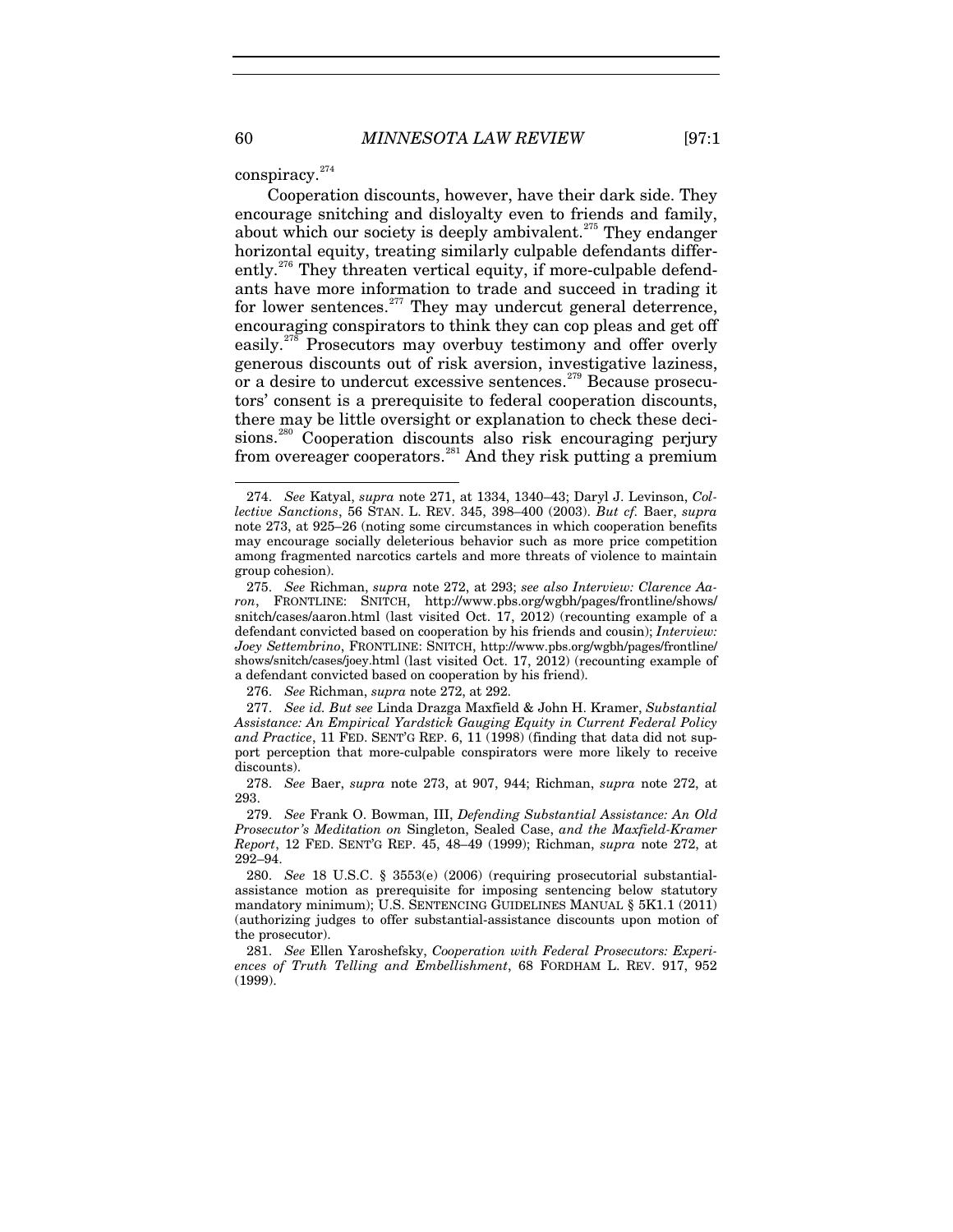on defense counsel's experience, connections, and willingness to  $cooperate.<sup>282</sup>$  $cooperate.<sup>282</sup>$  $cooperate.<sup>282</sup>$ 

Scholars often view cooperation discounts as binary, a choice between trusting prosecutors and trusting judges to ra-tion appropriate discounts.<sup>[283](#page-61-1)</sup> But a range of inputs at both the wholesale and retail levels could illuminate the range of competing values at stake. Notice and comment could chill prosecutorial overbuying and excesses of pressure to cooperate. (Recall, for instance, the public criticism of Kenneth Starr for pressuring Monica Lewinsky to cooperate by subpoenaing her mother to testify before a grand jury.<sup>[284](#page-61-2)</sup>) Public commentary could also call attention to suspected perjury and to discounts that threaten vertical and horizontal sentencing equity.

In responding to comments, prosecutors and others would help to build records explaining and justifying their sentences. Prosecutors and sentencing commissions would both adopt wholesale policies to structure the cooperation process and jus-tify retail sentencing recommendations in individual cases.<sup>[285](#page-61-3)</sup> At both levels, they would explain when there are no alternatives to cooperation; how cooperators are chosen; and why specified discounts are reasonable and proportional to the amount of assistance given. They would also demonstrate why, on balance, discounts in certain circumstances increase overall deterrence by removing ringleaders' impunity. And they would help to justify prosecutorial priorities, explaining why the costs of cooperation are worth it for certain types of cases and flagging or fleshing out guidelines for cooperation in the process. If properly justified, these sentences would seem more equitable, commensurate with the assistance given, the risks taken, and the remorse manifested by cooperators.

This process would improve particular sentences, but it would also help to create a positive feedback loop. Knowing that they would be held publicly accountable at the end of the

<sup>282.</sup> *See* Bibas, *supra* not[e 5,](#page-4-1) at 2485–86.

<span id="page-61-1"></span><span id="page-61-0"></span><sup>283.</sup> *See, e.g.*, Richman, *supra* note [272,](#page-59-0) at 294 (framing this choice as a dichotomy and favoring prosecutorial power because prosecutors are better placed to discern deception).

<span id="page-61-2"></span><sup>284.</sup> *See, e.g.*, Ian Fisher, *Testing of a President: The Mother; Mother 's Legal Vulnerability is Seen as Motive for Lewinsky*, N.Y. TIMES, July 30, 1998, at A16.

<span id="page-61-3"></span><sup>285.</sup> At least some prosecutors' offices, such as U.S. Attorneys' offices, already have such policies, although they are formulated behind closed doors and not made public. *See* Cynthia Kwei Yung Lee, *Prosecutorial Discretion, Substantial Assistance, and the Federal Sentencing Guidelines*, 42 UCLA L. REV. 105, 125–30 (1994).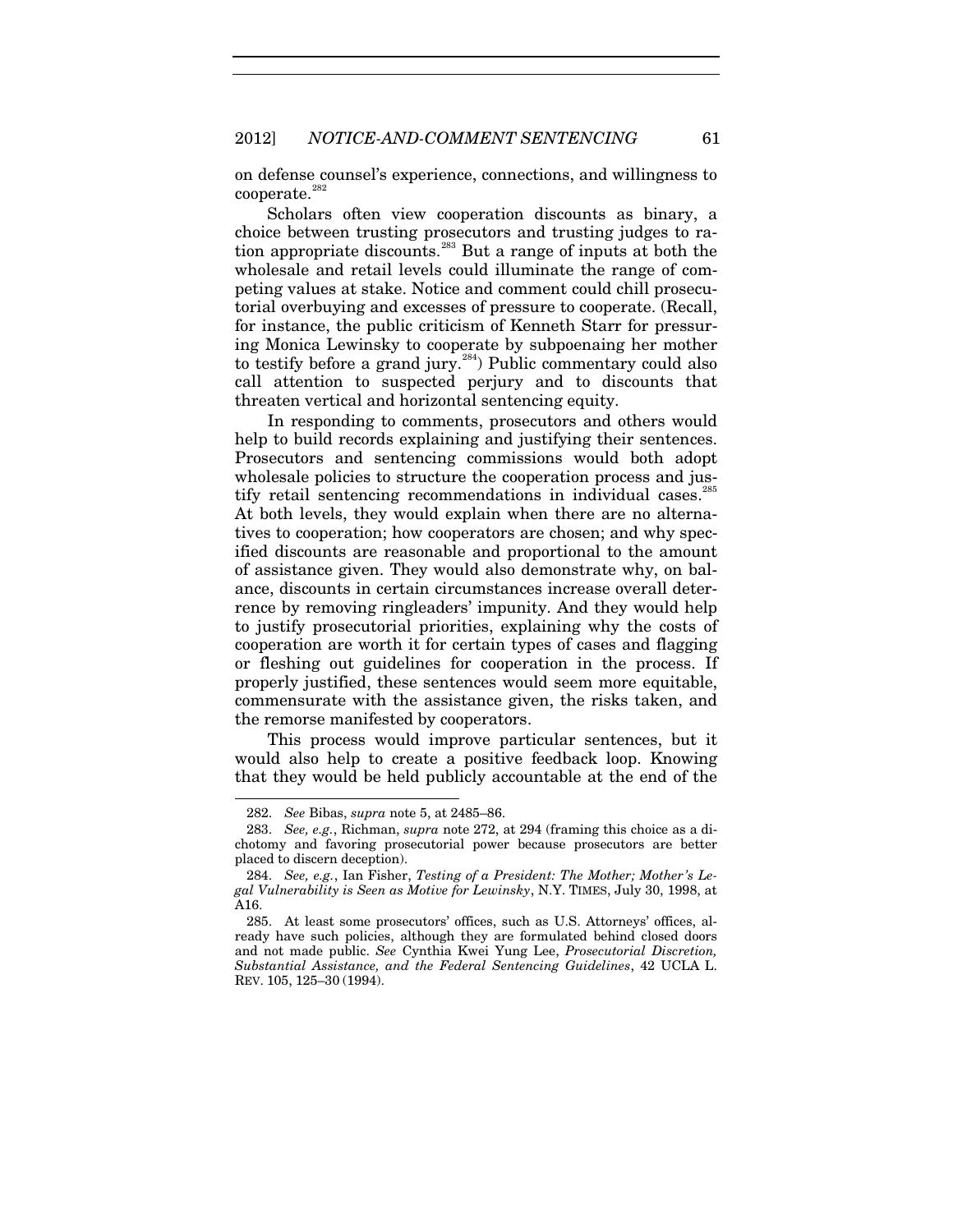process, police and prosecutors would be more careful about their investigative, charging, and plea-bargaining decisions earlier on. They would exhaust alternative investigative techniques before resorting to cooperation. They would take more care to sign up the least culpable cooperators, compensating for the natural tendency to favor defendants who have familiar, well-connected defense lawyers.<sup>[286](#page-62-0)</sup> And they would better ration their use of cooperating witnesses, reducing the systemic costs of sentencing inequity and perceived unfairness. Opening sentencing to an array of viewpoints would not only increase transparency and reasoned justifications, but in the long run would also improve this shadowy corner of criminal justice.

#### IV. OBJECTIONS

We recognize that our participatory sentencing framework brings with it its own set of concerns. One obvious objection is that it is unnecessary: one might think that elections of local prosecutors already provide a much more direct way of cabining discretion, injecting public input into prosecutorial policymaking, and ensuring legitimacy and accountability to boot. Ronald Wright, however, has shown that elections deliver far less than they promise.<sup>[287](#page-62-1)</sup> Re-election rates are greater than  $95\%$ , with about  $85\%$  of sitting district attorneys running unopposed.<sup>[288](#page-62-2)</sup> Even those who face challengers "do not face much meaningful public scrutiny of their policies or priorities."[289](#page-62-3) Instead, Wright shows, "elections turn on generic claims about 'competence,' familiar but unhelpful measures ('conviction rate'), and—most common of all—claims about high profile cases (both successes and failures). Election rhetoric does not highlight ideological or policy differences."[290](#page-62-4) And even if it did, elections do not elicit the same granularity of input on specific policies or the same diversity of viewpoints from affected communities.<sup>[291](#page-62-5)</sup> As Erik Luna explains, some of the groups most affected by real-world sentencing policies—such as poor, urban, inner-city communities—have no real voice at the ballot box, leaving them with no

<sup>286.</sup> *See* Bibas, *supra* note [5,](#page-4-1) at 2485–86.

<span id="page-62-2"></span><span id="page-62-1"></span><span id="page-62-0"></span><sup>287.</sup> Ronald F. Wright, *How Prosecutor Elections Fail Us*, 6 OHIO ST. J. CRIM. L. 581 (2009).

<sup>288.</sup> *See id.* at 592–93 (stating re-election statistics).

<sup>289.</sup> Wright & Miller, *Accountability Deficit*, *supra* note [6,](#page-4-0) at 1606.

<span id="page-62-4"></span><span id="page-62-3"></span><sup>290.</sup> *Id.* (summarizing findings and conclusions in Wright, *How Prosecutor Elections Fail Us*, *supra* note 287).

<span id="page-62-5"></span><sup>291.</sup> *See* Adriaan Lanni, *The Future of Community Justice*, 40 HARV. C.R.- C.L. L. REV. 359, 389–90 (2005).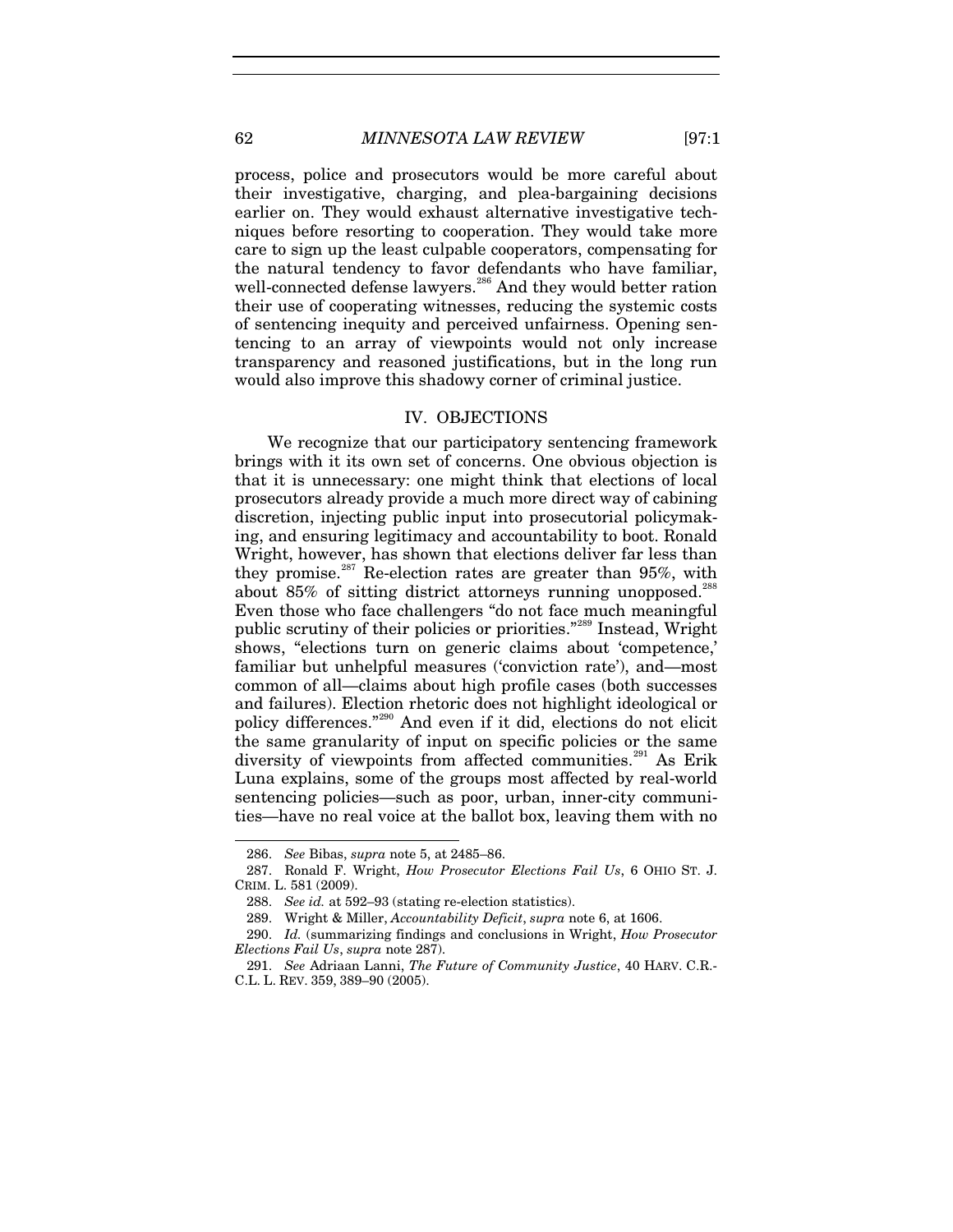effective remedy to or input into policymaking at the electoral level.<sup>[292](#page-63-0)</sup> Notice and comment could bypass some of these pathologies, encouraging prosecutors to pay more attention to a wider array of voices and information brought to bear on particular policies or decisions.[293](#page-63-1)

Of course, for notice and comment to deliver on that promise, those voices must in fact materialize. A related concern thus has to do with who participates. After all, one way of framing the problem with American criminal justice today is that we have too much public participation, not too little. The broad and deep codes that give prosecutors their power are the result of a lopsided politics in which the "voices in favor of broader laws and longer punishments are powerful" and those opposed are weak. $294$  Critics might worry that a similar dynamic will infect the process we propose. They might fear that victims' rights groups, prison guard unions, and other organized toughon-crime interests would dominate the comment process, fur-ther skewing sentences toward even harsher punishments.<sup>[295](#page-63-3)</sup> Interest representation in administrative law has in fact been criticized on just these grounds.<sup>[296](#page-63-4)</sup>

But by formalizing and regularizing the voices that go into sentencing, notice and comment likely would yield more balanced interest representation on sentencing issues than currently exists. The lesson of the Federal Sentencing Guidelines was not that tough-on-crime interests always drown out all others. It was that, for interest representation to work in sen-

<sup>292.</sup> *See* Luna, *supra* note [163,](#page-36-4) at 589.

<span id="page-63-1"></span><span id="page-63-0"></span><sup>293.</sup> *See id.* at 587–90; Stewart, *supra* note [79,](#page-22-0) at 1775–76; Sunstein, *supra* not[e 245,](#page-55-7) at 105–06.

<span id="page-63-2"></span><sup>294.</sup> Barkow, *Separation of Powers*, *supra* note [6,](#page-4-0) at 1030; *see also* Stuntz, *supra* note [143,](#page-32-1) at 546–52.

<span id="page-63-3"></span><sup>295.</sup> *See* Barkow, *Institutional Design*, *supra* note [6,](#page-4-0) at 912 (noting that "the problem with making prosecutorial decisions more transparent is that the politics of crime might push them in a decidedly antidefendant direction"); Wright, *supra* not[e 169,](#page-38-5) at 1013; *see also* Aya Gruber, *A Distributive Theory of Criminal Law*, 52 WM. & MARY L. REV. 1, 52–58 (2010); Erik Luna, *The Overcriminalization Phenomenon*, 54 AM. U. L. REV. 703, 720 n.82 (2005) (noting that California's prison guard union "poured money into the campaign for the anti-recidivist statute").

<span id="page-63-4"></span><sup>296.</sup> *See* Croley, *supra* note [90,](#page-23-0) at 58–60; Kagan, *supra* note [83,](#page-22-1) at 2266 (noting criticisms that the efforts made to ensure broad interest representation in administrative law "had left in place, or perhaps even aggravated, substantial disparities in interest group influence"); Stewart, *supra* note [79,](#page-22-0) at 1670; *see also* William Funk, *Bargaining Toward the New Millennium: Regulatory Negotiation and the Subversion of the Public Interest*, 46 DUKE L.J. 1351, 1356 (1997) (criticizing negotiated rulemaking on the ground that it "establish[es] privately bargained interests as the source of putative public law").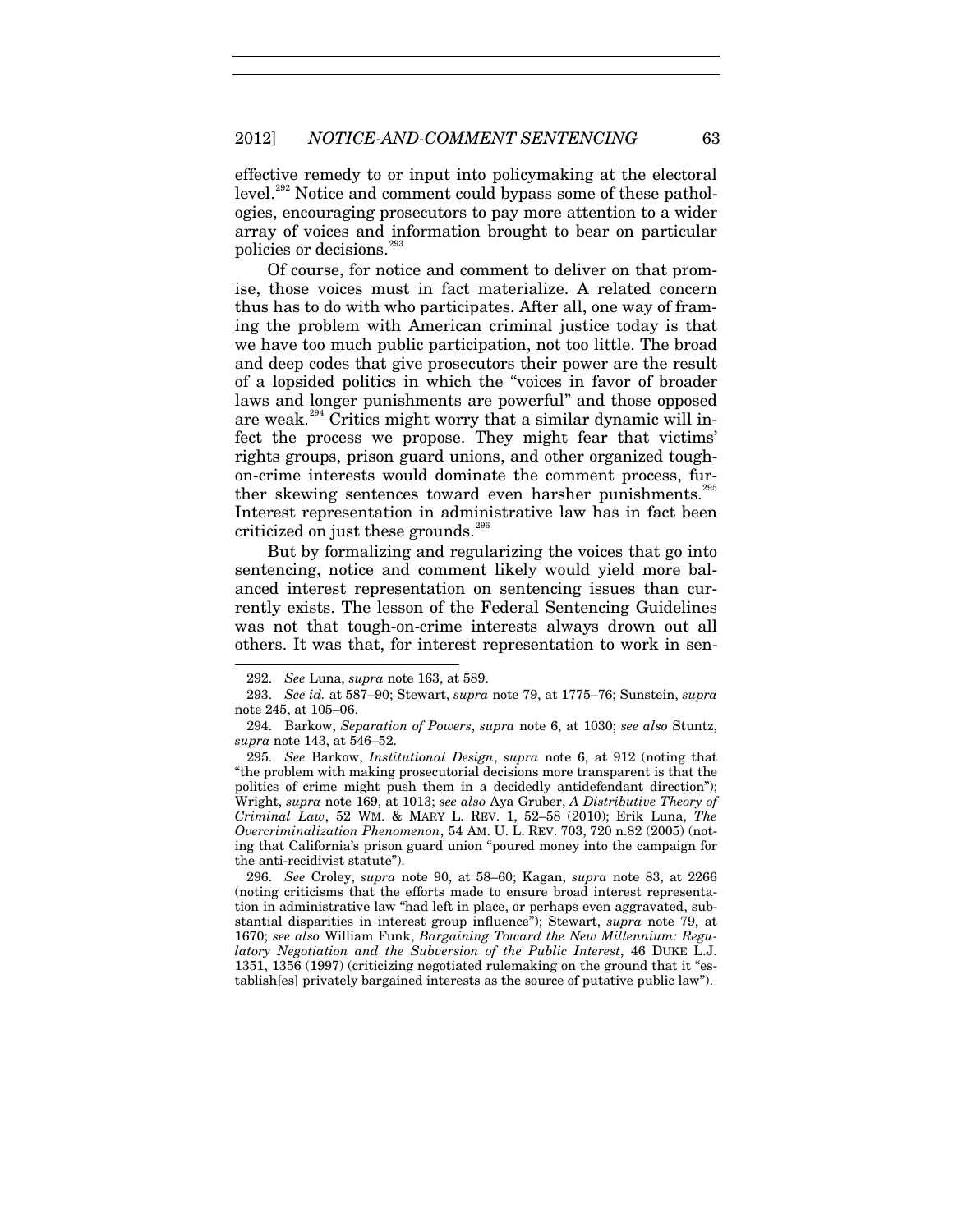<span id="page-64-0"></span>tencing, procedural mechanisms must exist to make participation meaningful. Most organized interest groups probably would participate in formulating wholesale policies, as well as in high-profile cases or those raising wholesale-level policy issues. $297$  Where they do, public defender groups, sentencingreform organizations, and other pro-defendant groups would have the incentives and ability to participate along with every-one else, as they sought to do with the Federal Guidelines.<sup>[298](#page-64-3)</sup> The experiences of some state guidelines commissions, as well as those of localities like Kitsap County, show that open, inclusive processes can be far more balanced than legislatures or the Federal Sentencing Commission.<sup>[299](#page-64-4)</sup> Notice and comment could thus help force on-the-ground sentencing policymakers to take seriously voices that get little traction at the legislative level.

<span id="page-64-1"></span>The dynamic would be similar in more run-of-the-mill cases, in which victims, defendants' friends and families, and others often already submit information or arguments in a variety of ways.<sup>[300](#page-64-5)</sup> A comment period would flush these views into the open and put them on equal footing. True, in any given case some risk will always exist that one side's comments might overwhelm the others. But sheer volume matters less than substance in the comment process. Moreover, the judge as sentencer would retain the authority to disregard hysterical, hateful, or other comments, as agencies disregard irrelevant or extreme comments in rulemakings. $301$  As we have argued elsewhere, victims and individual citizens are far less vengeful than we usually assume. They care not only about substantive outcomes, but also about being listened to and taken seriously. Particularly if they have their day in court, they will not auto-matically demand the maximum punishment.<sup>[302](#page-64-7)</sup> And in all cases, prosecutors and judges would consider comments against background sentencing principles that aim to ferret out bias,

<span id="page-64-2"></span><sup>297.</sup> *See* FRANKLIN E. ZIMRING ET AL., PUNISHMENT AND DEMOCRACY: THREE STRIKES AND YOU'RE OUT IN CALIFORNIA 173 (2003) (discussing interest-group participation in high-profile criminal law policy issues); Wright & Miller, *Accountability Deficit*, *supra* note [6,](#page-4-0) at 1594 (discussing public input into local criminal justice policy debates).

<sup>298.</sup> Baron-Evans & Stith, *supra* note [147,](#page-32-2) at 1643.

<span id="page-64-4"></span><span id="page-64-3"></span><sup>299.</sup> Richard S. Frase, *Is Guided Discretion Sufficient? Overview of State Sentencing Guidelines*, 44 ST. LOUIS U. L.J. 425, 443–44 (2000).

<sup>300.</sup> *See supra* note [225](#page-50-7) and accompanying text.

<span id="page-64-6"></span><span id="page-64-5"></span><sup>301.</sup> *See* Portland Cement Ass'n v. Ruckelshaus, 486 F.2d 375, 394 (D.C. Cir. 1973).

<span id="page-64-7"></span><sup>302.</sup> *See* Bibas & Bierschbach, *supra* note [233,](#page-51-4) at 137–39; *see also* BIBAS, *supra* note [21,](#page-10-0) at 36–40, 91.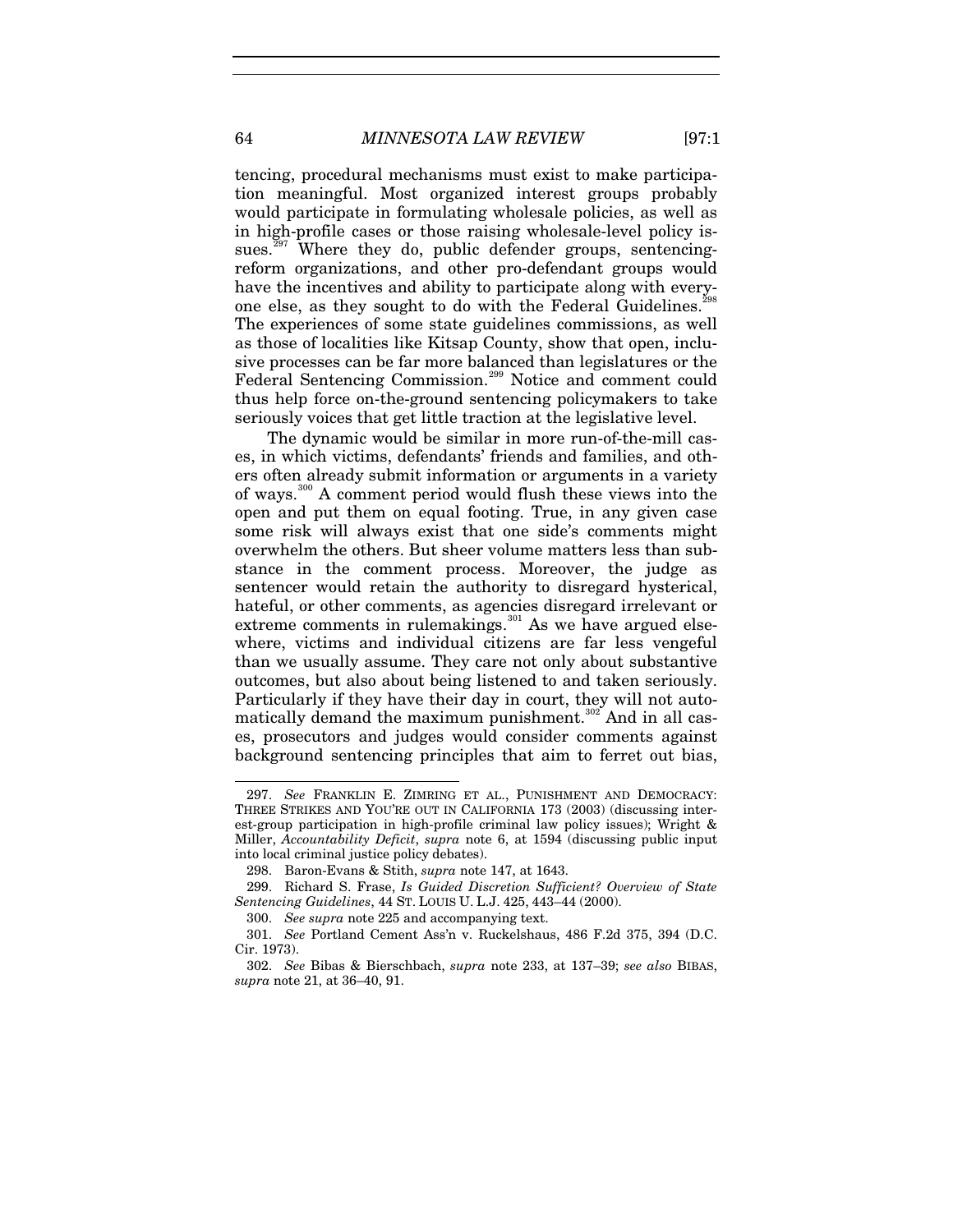inequality, and the like. By flushing into the open the policy tradeoffs that drive prosecutorial charging, bargaining, and sentencing decisions, notice and comment may guard against such concerns.<sup>[303](#page-65-1)</sup>

<span id="page-65-0"></span>Making prosecutorial policies more open and accessible carries its own risks. Some readers might worry that disclosure of guidelines or decisional criteria will undermine deterrence by bridging the criminal law's acoustic separation and sending signals that some crimes are freebies. $304$  That worry is overblown, for several reasons. First, disclosure of prosecutorial policies does not mean the creation of binding enforcement or charging thresholds. Prosecutors always could exercise their reasoned discretion to pursue a given case as they see fit, and some low-level arrest and declination decisions would still implicate resource-allocation issues largely off limits to comment and review. Second, the limited evidence is that even jurisdictions that have disclosed declination and charging policies have not seen an increase in low-level crimes.<sup>[305](#page-65-3)</sup> That may be in part because deterrence is at least as much normative as it is coer $cive$ ,<sup>[306](#page-65-4)</sup> and in part because for those repeat offenders who are most likely to offend again, disclosure only confirms what they already know.<sup>[307](#page-65-5)</sup> Third, to the extent that deterrence is coercive, it is the certainty and not the severity of punishment that matters most.[308](#page-65-6) For more serious cases in which the only issue is

<span id="page-65-1"></span><sup>303.</sup> *See* Mendelson, *supra* note [93,](#page-24-0) at 441 (arguing that a right to petition for notice and comment for regulatory guidances could "prompt agencies to identify more significant and controversial policies earlier, as well as to use a more thorough, participatory process for these policies").

<span id="page-65-2"></span><sup>304.</sup> *See* Meir Dan-Cohen, *Decision Rules and Conduct Rules: On Acoustic Separation in Criminal Law*, 97 HARV. L. REV. 625, 669 (1984); *see also* Edward K. Cheng, *Structural Laws and the Puzzle of Regulating Behavior*, 100 NW. U. L. REV. 655, 686 (2006) ("Ordinarily, enforcement strategies are closely guarded secrets, since disclosure undermines their efficacy and deterrence value."); Michael M. O'Hear, *Plea Bargaining and Procedural Justice*, 42 GA. L. REV. 407, 452 (2008).

<span id="page-65-3"></span><sup>305.</sup> *See* Wright & Miller, *Accountability Deficit*, *supra* note [6,](#page-4-0) at 1615–17 (discussing Kitsap County). For examples of published prosecutorial policies, see Richard H. Kuh, *Plea Bargaining: Guidelines for the Manhattan District Attorney's Office*, 11 CRIM. L. BULL. 48 (1975) and Mario Merola, *Modern Prosecutorial Techniques*, 16 CRIM. L. BULL. 232, 237–40, 251–58 (1980) (publishing some details of Bronx County District Attorney's Office's internal screening and plea-bargaining procedures).

<span id="page-65-4"></span><sup>306.</sup> *See, e.g.*, Dan M. Kahan, *What Do Alternative Sanctions Mean?*, 63 U. CHI. L. REV. 591, 603–04 (1996).

<sup>307.</sup> *See* O'Hear, *supra* not[e 304,](#page-65-0) at 452.

<span id="page-65-6"></span><span id="page-65-5"></span><sup>308.</sup> *See* Jeffrey Grogger, *Certainty vs. Severity of Punishment*, 29 ECON. INQUIRY 297, 307–08 (1991); Ann Dryden White, *Estimating the Economic*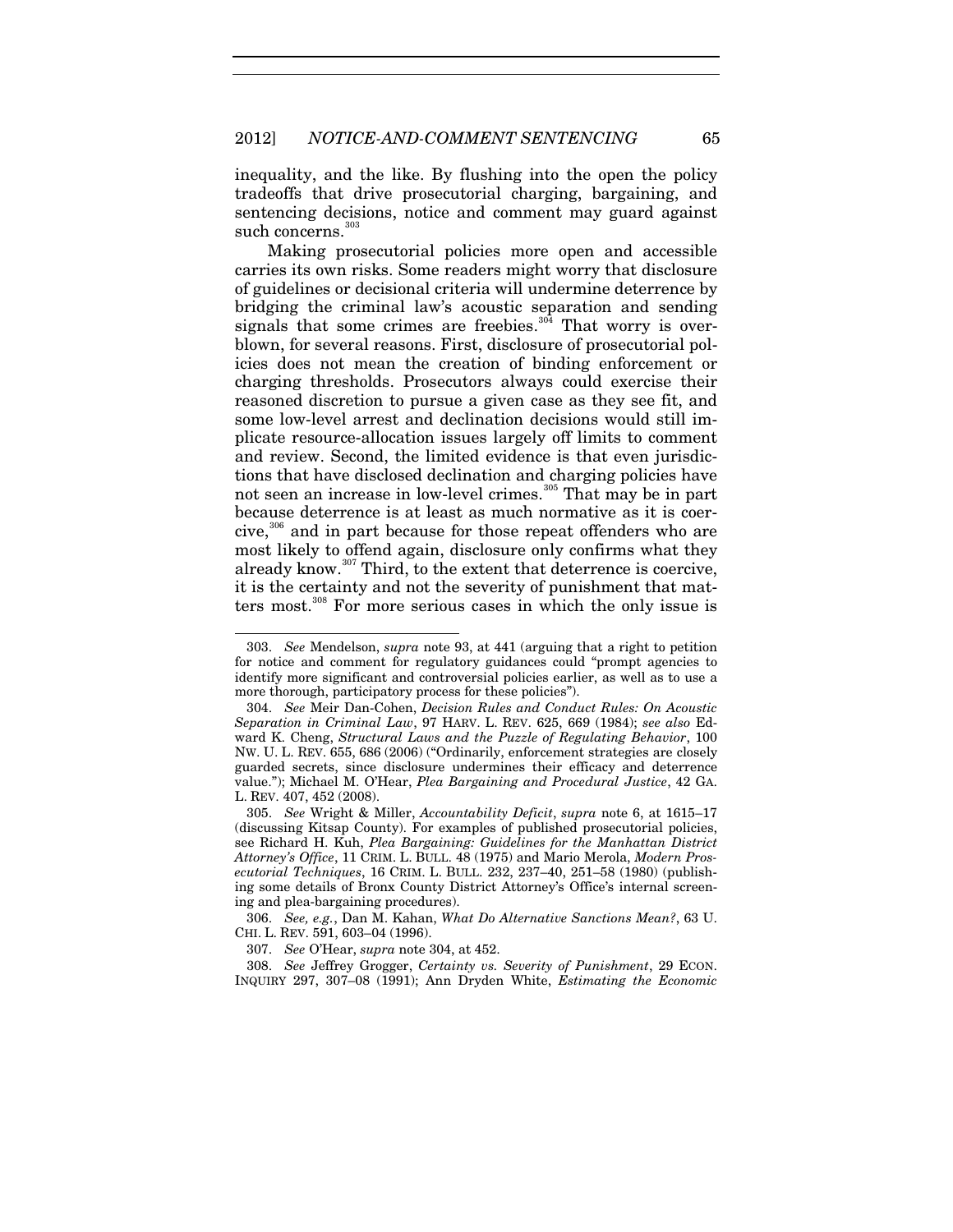what and not whether to charge, the impact of disclosure on law enforcement goals will thus be less of an issue. Finally, given the low risks of apprehension and offenders' over-optimism about their own risk of getting caught, deterrence is speculative even without more disclosure. If disclosure teaches offenders anything new, the benefits might equal or outweigh the costs by bolstering the message that certain serious crimes are at the top of prosecutors' lists.<sup>[309](#page-66-0)</sup>

Finally, there are issues of cost and feasibility. Notice-andcomment sentencing will take time and money, and the volume of cases to which it could potentially apply is huge. While these concerns are real, they are also manageable. While we believe many lessons can be learned from administrative law's approach to participation, we do not recommend all of its cumbersome statutory and judicial strictures. Reforms need not happen all at once, and courts, legislators, and prosecutors' offices should experiment with what works best. At the wholesale level, the most formal procedures—those most closely akin to true notice and comment in the administrative agency context might be reserved for statewide sentencing commissions, guidelines from state attorneys general, and other significant bodies.[310](#page-66-1) Counties and local governments might start out by adopting less formal approaches bearing more resemblance to negotiated rulemaking, such as town meetings or transparent working groups comprising representatives of various inter-ests.<sup>[311](#page-66-2)</sup> In retail cases, notice and comment could be restricted

<span id="page-66-2"></span>311. As administrative law scholars recognize, negotiated rulemaking and other informal processes tend to work best for rules that affect a relatively small number of interests or manageable communities. Formal notice and comment, by contrast, is better suited for rules that have significant effects on many interests across a broad political community. *See, e.g.*, PIERCE ET AL., *supra* note [102,](#page-25-0) § 6.4.6f; *see also* Cary Coglianese, *Assessing Consensus: The Promise and Performance of Negotiated Rulemaking*, 46 DUKE L.J. 1255, 1318–19 (1997) (noting in an empirical study of negotiated rulemaking that "the EPA recommends formal negotiation only when the parties are 'reasonably few in number,'" and that "the EPA rules that affect the broadest number of organizations have never been selected for negotiated rulemaking" (citation omitted)); Philip Harter, *Negotiating Regulations: A Cure for Malaise*, 71 GEO. L.J. 1, 30, 46 (1982) (arguing that negotiated rulemaking "can reduce the time and cost of developing regulations," but that "negotiation would not work" where "even several individuals could not represent the interests" of all of the

 $\overline{a}$ 

<span id="page-66-0"></span>*Model of Crime with Individual Data*, 94 Q.J. ECON. 57, 79 (1980).

<sup>309.</sup> O'Hear, *supra* note [304,](#page-65-0) at 452.

<span id="page-66-1"></span><sup>310.</sup> *Cf.* Memorandum from Rob Portman, *supra* note [120,](#page-27-1) at 15–18 (discussing when both traditional notice-and-comment procedures and less formal alternatives might be appropriate for "significant" agency guidance documents).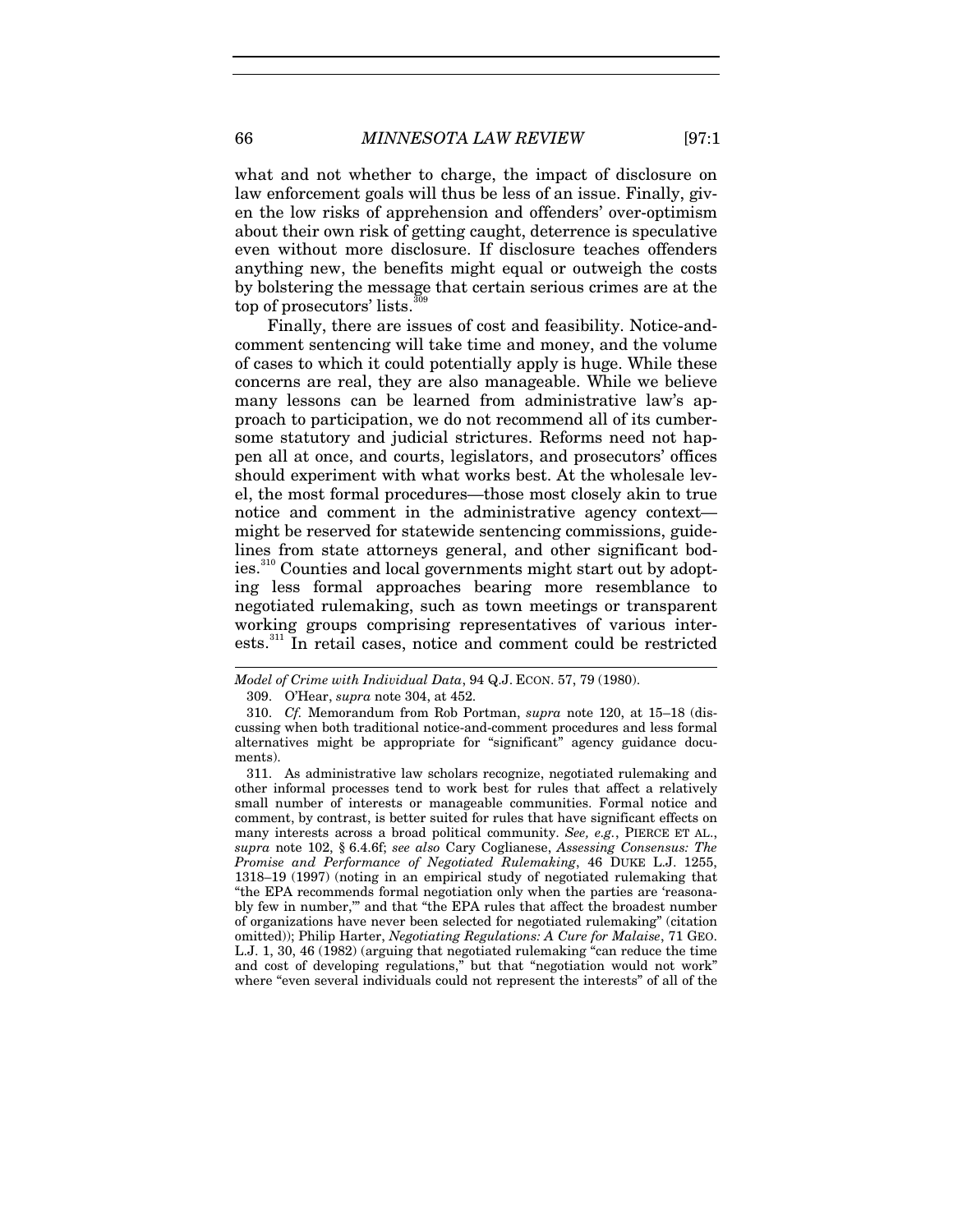to the most serious and heinous crimes, such as death-penalty cases, terrorism cases, or widespread financial frauds. Or laws could pick out contentious categories of cases, such as domestic abuse, drunk driving, or victimless crimes, to throw competing viewpoints into sharp relief. Alternatively, notice and comment could be limited to cases raising significant issues that bear on the public's interest in the administration of criminal justice, such as the use of informants. $312$  Judges could be given the authority to order notice and comment in individual cases they find to meet that standard. Or the parties, probation officers, or even members of the public could be allowed to petition for notice and comment under the same criteria, with rules prohibiting pro forma or abusive petitions and judges having the final say.<sup>[313](#page-67-1)</sup> Drawing these lines will not be easy, but neither will it be impossible.

Similar issues will need to be worked out as to how best to notify members of the public and encourage the submission of comments by a representative cross-section of the community, especially at the retail level. One possibility would be to post "Notices of Proposed Sentencing" on courthouse websites, with links to critical record information and a comment form.<sup>[314](#page-67-2)</sup> This likely would go some distance toward fostering involvement by well-organized interest groups and those with easy Internet access. But its usefulness for drawing in more dispersed or less

j

<span id="page-67-0"></span>312. *Cf.* Mendelson, *supra* note [93,](#page-24-0) at 444–45 (discussing feasibility of providing notice and comment for "significant" regulatory guidances).

<span id="page-67-1"></span>313. *Cf. id*. at 439–44 (discussing feasibility of allowing citizens to petition for notice and comment for regulatory guidances when certain criteria are satisfied).

industrial or other sectors affected by a rule); Keith Werhan, *Delegalizing Administrative Law*, 1996 U. ILL. L. REV. 423, 437 n.109 (arguing that "for negotiated rulemaking to be effective, the number of affected interests must be relatively small (less than 20–25) and the interests of the parties should be those that they are willing to trade off and compromise"). In small jurisdictions in which on-the-ground policymakers are already plugged into local concerns from a cross-section of the community—think, for instance, of a rural jurisdiction in which the local prosecutor, judge, police, defense attorney, and townsfolk generally know one another—much of what we propose might already be occurring informally one way or another, making the case for reform less pressing.

<span id="page-67-2"></span><sup>314.</sup> *See, e.g.*, Farina et al., *140 Characters or Less*, *supra* note [235,](#page-52-2) at 390– 91 (describing one approach for translating a traditional Notice of Proposed Rulemaking to a digestible set of "Issue Posts" for use in soliciting comments on the Internet); Peter M. Shane, *Empowering the Collaborative Citizen in the Administrative State: A Case Study of the Federal Communications Commission*, 65 U. MIAMI L. REV. 483, 498–500 (2011) (reviewing Internet-based tools for broadening the range of public input in FCC rulemakings).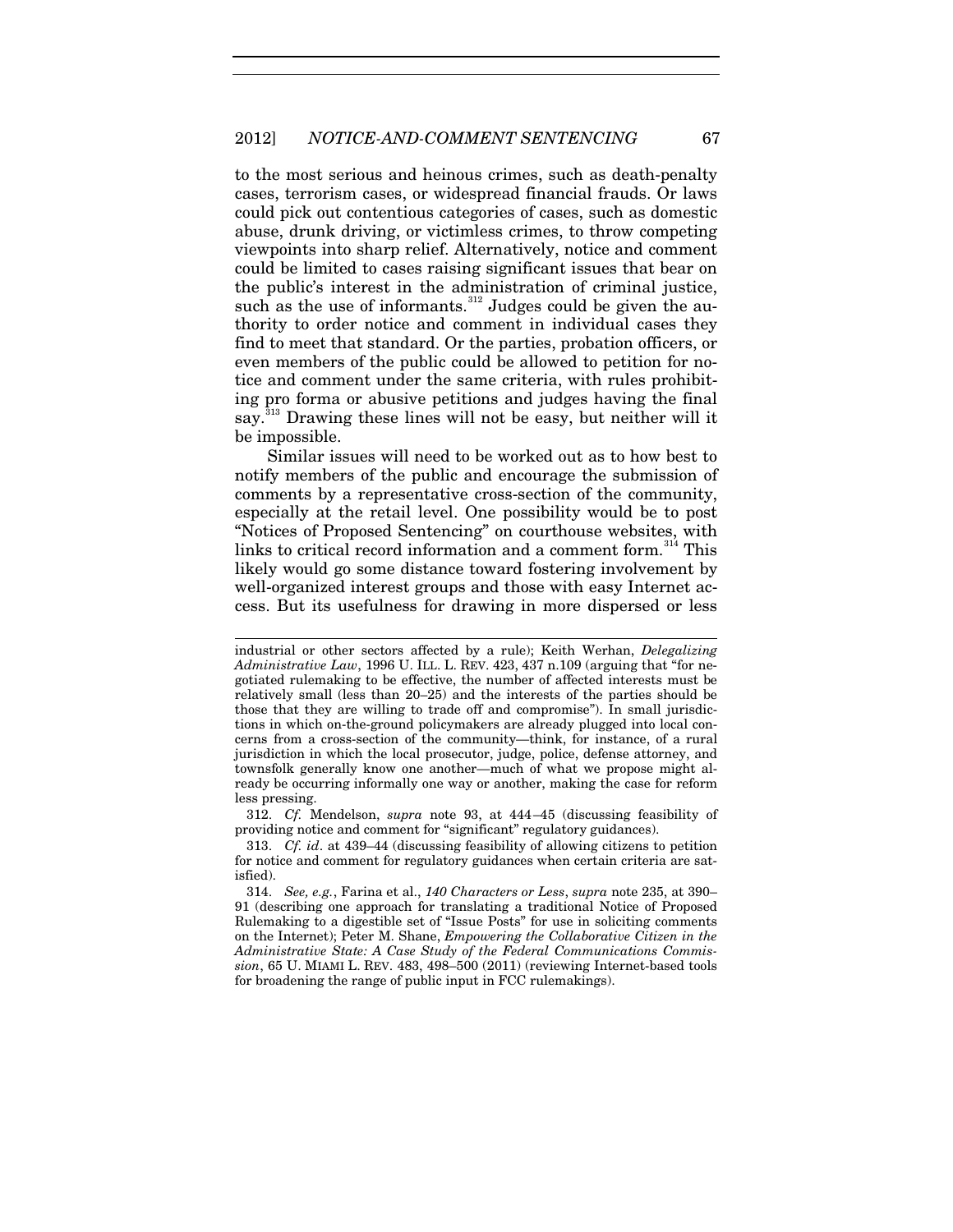advantaged members of the public is less clear, particularly in garden-variety retail cases in which public interest groups are unlikely to be effective stand-ins. $^{315}$  $^{315}$  $^{315}$  Perhaps probation officers could collect brief comment sheets in advance as part of their presentence investigations. They could also do more to reach indirect victims, neighbors, and families of defendants, as well as neighborhood watch groups, churches, parent-teacher associations, and the like. $316$  Or perhaps standing, advisory sentencing juries could be empaneled, much like grand juries currently sit, to help elicit factual information and inject more views into the process.<sup>[317](#page-68-2)</sup> Admittedly, the further into retail sentencing our proposal goes, and the further up the rungs of the retail ladder one climbs, the more difficult the questions become. But the fact that there are not easy answers here should not obscure the point that there are questions worth asking. Without taking seriously the public's voice in the public interest, we cannot even begin the conversation.<sup>[318](#page-68-3)</sup>

## **CONCLUSION**

Criminal and administrative law both grapple with how to

<span id="page-68-2"></span>317. *See, e.g.*, Iontcheva, *supra* note [250,](#page-56-1) at 373–76 (2003) (discussing different models of judge-jury interaction at sentencing); *see also* United States v. Khan, 325 F. Supp. 2d 218, 219, 226–28 (E.D.N.Y. 2004) (discussing potential use of advisory juries by courts).

<span id="page-68-0"></span><sup>315.</sup> *See* Farina et al., *Rulemaking 2.0*, *supra* note [235,](#page-52-2) at 396–414 (describing results of two case studies that used a combination of traditional and Internet-based approaches to attempt to increase outreach to and participation of stakeholders in rulemaking, and reporting mixed success).

<span id="page-68-1"></span><sup>316.</sup> Here too, the use of social media, including social networking sites like Facebook, and other Internet-based strategies, might expedite such outreach, although more research still needs to be done on how effectively to use such tools. *See generally id*. (surveying current issues in agency rulemaking context). For recent examples of the burgeoning literature on this subject, see Cliff Lampe et al., *Motivations to Participate in Online Communities*, PROC. 28TH INT'L CONF. ON HUM. FACTORS IN COMPUTING SYS. 1927 (2010), *available at* http://portal.acm.org/citation.cfm?id=1753616, and Jennifer Preece & Ben Shneiderman, *The Reader-To-Leader Framework: Motivating Technology-Mediated Social Participation*, 1 AIS TRANSACTIONS ON HUM.-COMPUTER IN-TERACTION 13 (2009), *available at* http://aisel.aisnet.org/thci/vol1/iss1/5/.

<span id="page-68-3"></span><sup>318.</sup> Readers generally skeptical of the value of participation in administrative law will be skeptical of our proposals as well. Whether participation has any place in administrative law generally is a much larger question that we do not take on here. Our point is more limited: rightly or wrongly, administrative law is premised on the virtues of participation as a response to some of the pathologies of the administrative state. Those same pathologies infect criminal sentencing. It is thus worth thinking seriously about how that same framework maps onto criminal justice, and onto real-world sentencing in particular.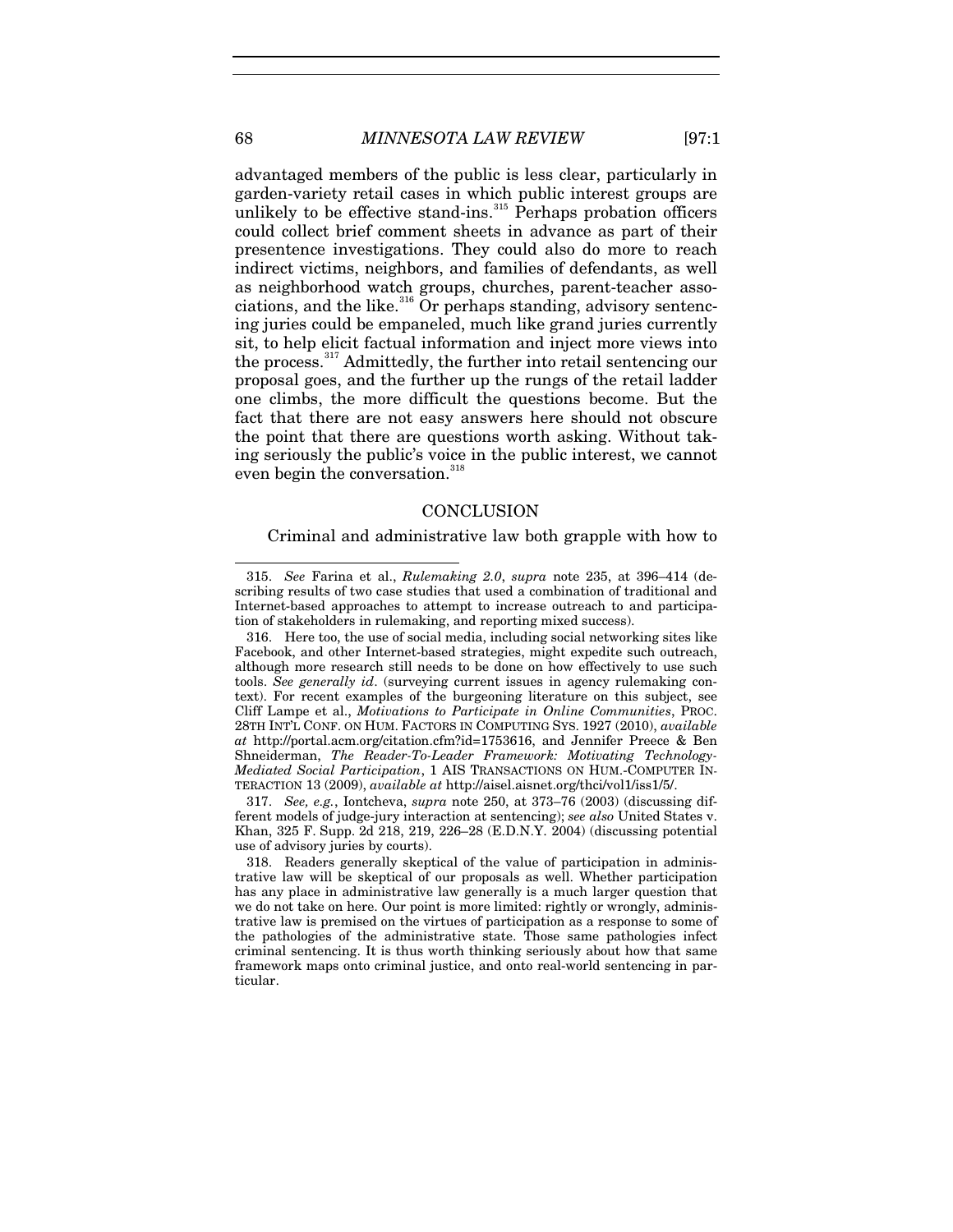justify, channel, and legitimize professionals' exercise of state power. Yet the two fields have developed in almost complete isolation from each other. Administrative law procedures elicit the public's information and value preferences, helping to blend public input and expertise in giving meaning to vague terms such as the public interest. Notice-and-comment procedures thus constrain agency discretion and promote better outcomes. But they also legitimize agency actions taken publicly after heeding the public's voices. While experts remain in charge, they must reflect upon public input and justify their exercises of discretion.

Criminal procedure could likewise benefit from explicitly blending expert and lay perspectives. That does not mean importing all the slowness and rigidity of administrative rulemaking. Nor does it mean relying primarily on external controls such as judicial review. But it does suggest that internal policies, checked by judicial review and public oversight, could do much more to incorporate public input and promote clear, consistent justice. Although considerations of cost and volume must limit the extent of retail reforms, criminal justice need not remain a lawless anomaly. Few substantive standards guide the decisions by which prosecutors and others shape charges and sentences. We can do more to check professionals' faithfulness in exercising discretion.

One could extend this Article's ideas to other domains of criminal justice, especially at the back end. One possibility is to apply notice and comment to parole. To the public, parole risks seeming like haphazard leniency that undercuts deserved punishment. Existing parole guidelines are flawed because they were created without public notice or comment, so they do little to justify parole or respond to legitimate public concerns. $319$ Public, transparent, and participatory parole guidelines, pegged to dangerousness, rehabilitation, illness, old age, and the like, could both improve decisions and better explain them

<span id="page-69-0"></span><sup>319.</sup> *See, e.g.*, NORA V. DEMLEITNER ET AL., SENTENCING LAW & POLICY 821 (2d ed. 2007) (noting that "usually . . . [parole] guidelines have been issued by the parole board itself," with little legislative or other oversight); ASS'N OF PAROLING AUTHS. INT'L, PAROLE BOARD SURVEY 2003, at 7 (2004), *available at* http://www.apaintl.org/documents/surveys/2003.pdf (finding in a survey of fifty-two parole boards, including those of forty-four states and several territories, that more than half did not use any formal set of written guidelines or assessment instruments in making release decisions); Giovanna Shay, *Ad Law Incarcerated*, 14 BERKELEY J. CRIM. L. 329 app. at 376 (2009) (detailing exemptions from state notice-and-comment laws for rules related to prisoners and prison conditions, including rules governing parole).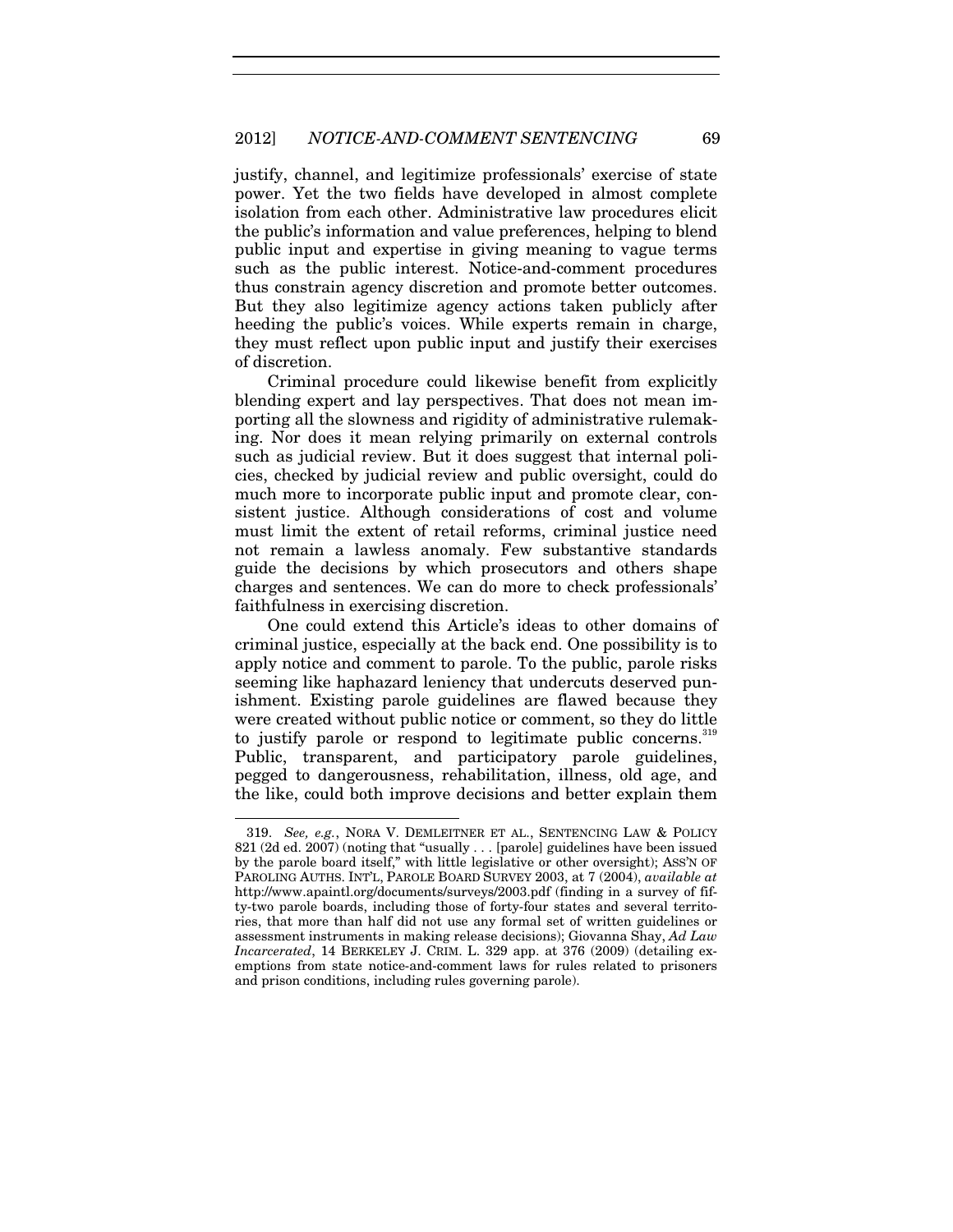to the public.<sup>[320](#page-70-0)</sup> Likewise, executive clemency seems like arbitrary favoritism for well-connected convicts, or else gubernato-rial softness on crime.<sup>[321](#page-70-1)</sup> Thus, pardons and sentence commuta-tions have all but died out in many states.<sup>[322](#page-70-2)</sup> Clemency guidelines could structure consideration of remorse, apology, reform, and prospects for a law-abiding life. In both instances, public input at the wholesale level could help in working through messy and difficult normative questions—what sorts of release risks are worth taking, for what types of offenders do the costs of continued imprisonment overwhelm the benefits, what factors should matter most for the community's for-

system.aspx (describing how risk assessment and public safety concerns have begun to dominate release decisions).

<span id="page-70-3"></span>

<span id="page-70-0"></span><sup>320.</sup> The factors governing parole release decisions are broad and varied. They include things like the offender's participation in prison programs; infractions of prison rules; job opportunities upon release; family ties; the seriousness of the original offense; expressions of remorse and repentance; the risk of recidivism; and the views of victims, community members, prosecutors, or sentencing judges. *See, e.g.*, PAULA M. DITTON & DORIS JAMES WILSON, BU-REAU OF JUSTICE STATISTICS, NCJ 170032, TRUTH IN SENTENCING IN STATE PRISONS 4–14 (1999), *available at* http://bjs.ojp.usdoj.gov/index.cfm?ty= pbdetail&iid=820 (describing how state boards approach parole decisions and listing factors that shape those decisions); *see also* Miller v. N.Y. State Div. of Parole, 897 N.Y.S.2d 726, 727 (App. Div. 2010) (noting the parole board's consideration of "the petitioner's institutional record, including his disciplinary record, program accomplishments, academic achievements, and post-release living arrangements, as well as the violent circumstances of his crime, his criminal history, and his continued claim of innocence" in making its release decision (citations omitted)). Today, as a practical matter, dangerousness and other public safety factors top the list. *See* Joshua Stengel, *Parole's Function, Purpose, and Role in the Criminal Justice System*, NAT'L INST. CORRECTIONS (Aug. 30, 2010, 4:38 PM), http://community.nicic.gov/blogs/parole/archive/ 2010/08/30/parole-s-function-purpose-and-role-in-the-criminal-justice-

<span id="page-70-1"></span><sup>321.</sup> *See, e.g.*, Rachel E. Barkow, *The Ascent of the Administrative State and the Demise of Mercy*, 121 HARV. L. REV. 1332, 1345–51 (2008) (connecting declines in clemency and pardon rates both to concerns about unreviewable, arbitrary, and capricious exercises of executive discretion and to tough-oncrime politics).

<span id="page-70-2"></span><sup>322.</sup> *See Presidential Clemency Actions by Administration: 1945 to Present*, U.S. DEP'T OF JUSTICE, http://www.justice.gov/pardon/actions\_administration .htm (last updated Apr. 4, 2011) (documenting steady decrease in presidential grants of clemency petitions from 36% under President Nixon to 1.8% under President George W. Bush); Eric R. Johnson, Doe v. Nelson: *The Wrongful Assumption of Gubernatorial Plenary Authority over the Pardoning Process*, 50 S.D. L. REV. 156, 179 (2005) (observing that "[a] similar downward trend" to the one at the federal level "can be found at the state level"); Daniel T. Kobil, *Should Mercy Have a Place in Clemency Decisions?*, *in* FORGIVENESS, MERCY, AND CLEMENCY 36, 37 (Austin Sarat & Nasser Hussain eds., 2007) (citing a survey of commutations from 1995 to 2003 that found that "most states averaged fewer than one hundred commutations per state, with thirty-four states . . . having dispensed twenty or fewer").